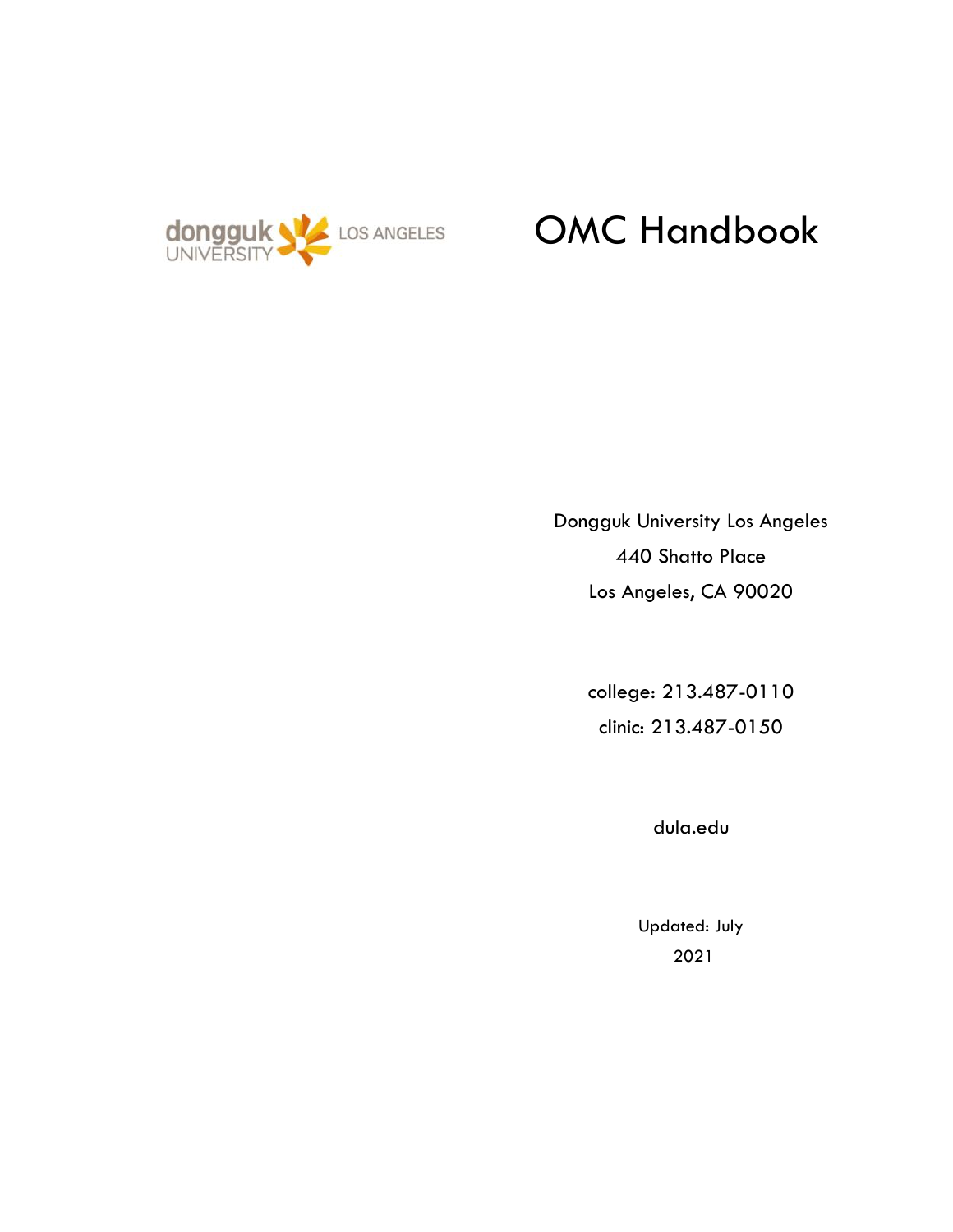

# **Table of Contents**

| V. CLINICAL TRAINING REQUIREMENTS AND APPLICATION PROCEDURE  25 |  |
|-----------------------------------------------------------------|--|
|                                                                 |  |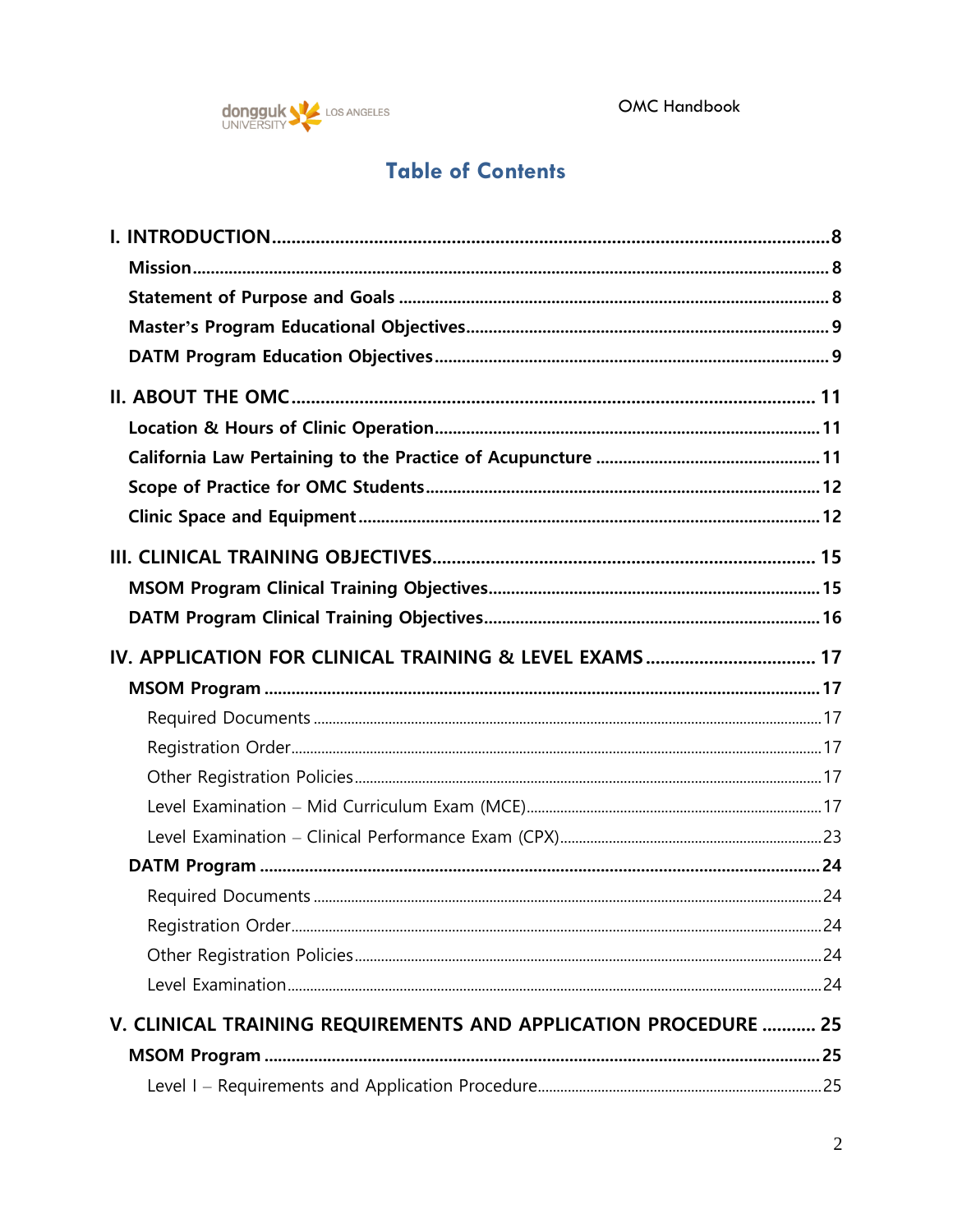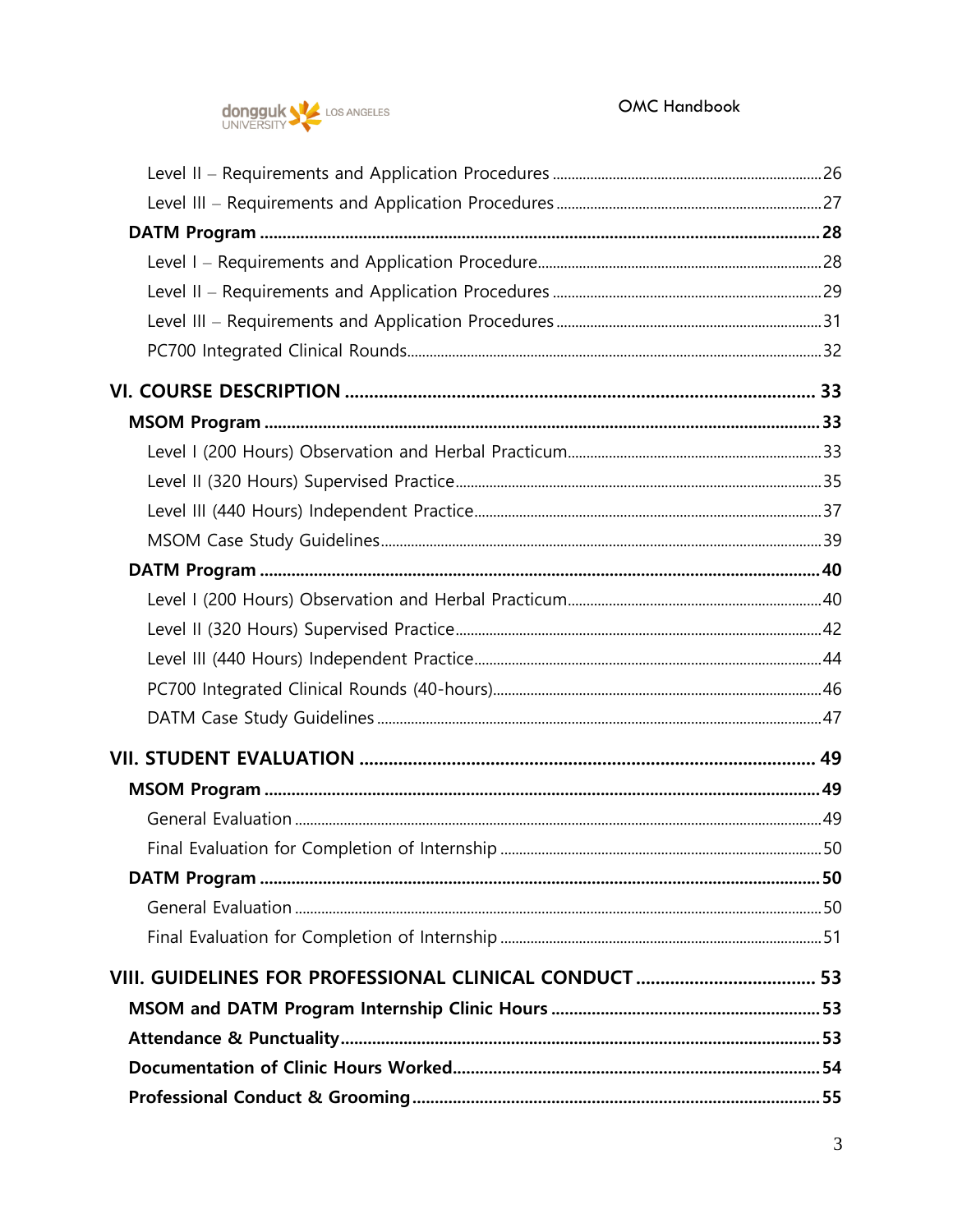

| Referring Patients to Herbal Emporiums and External Pharmacies 67 |  |
|-------------------------------------------------------------------|--|
|                                                                   |  |
|                                                                   |  |
|                                                                   |  |
|                                                                   |  |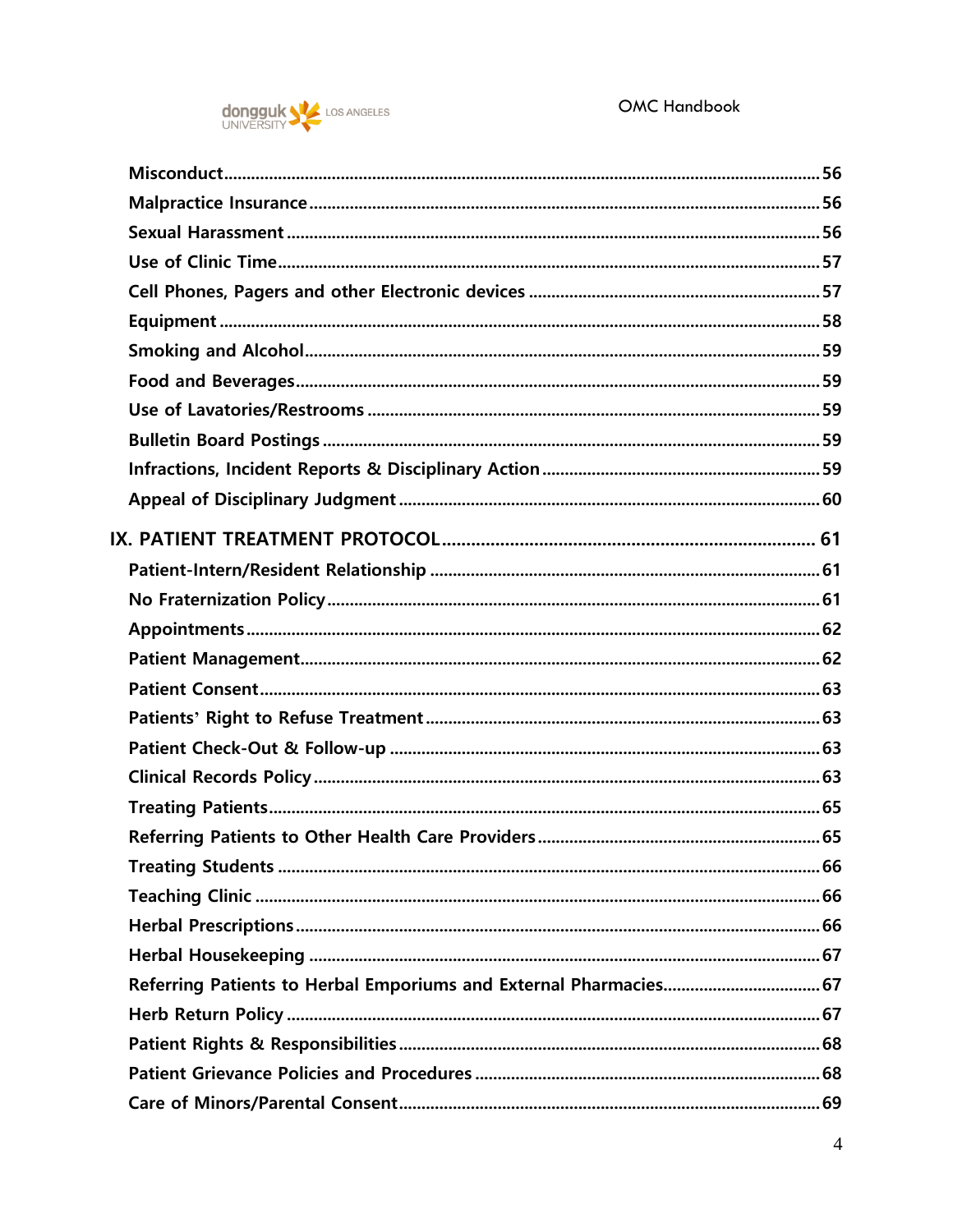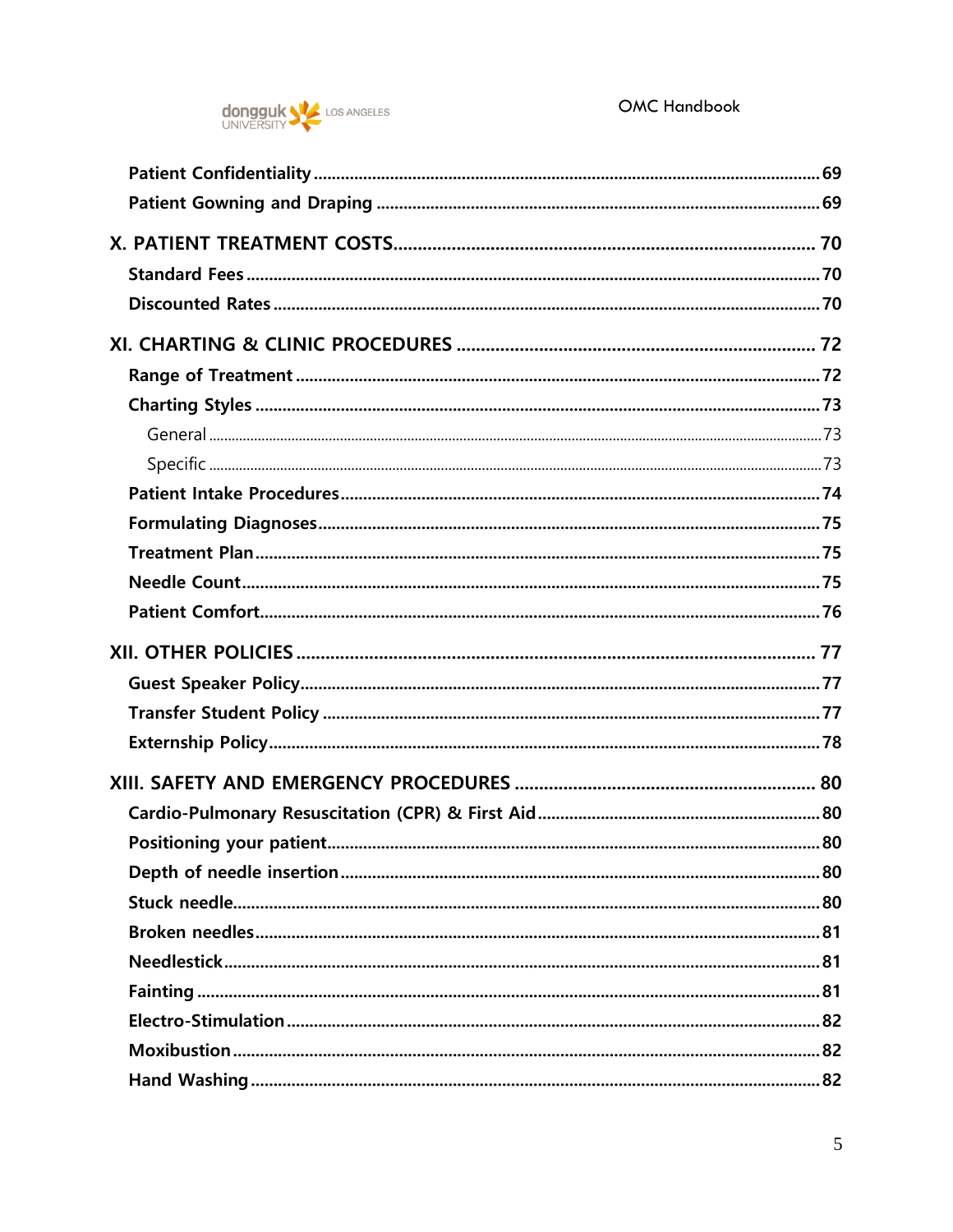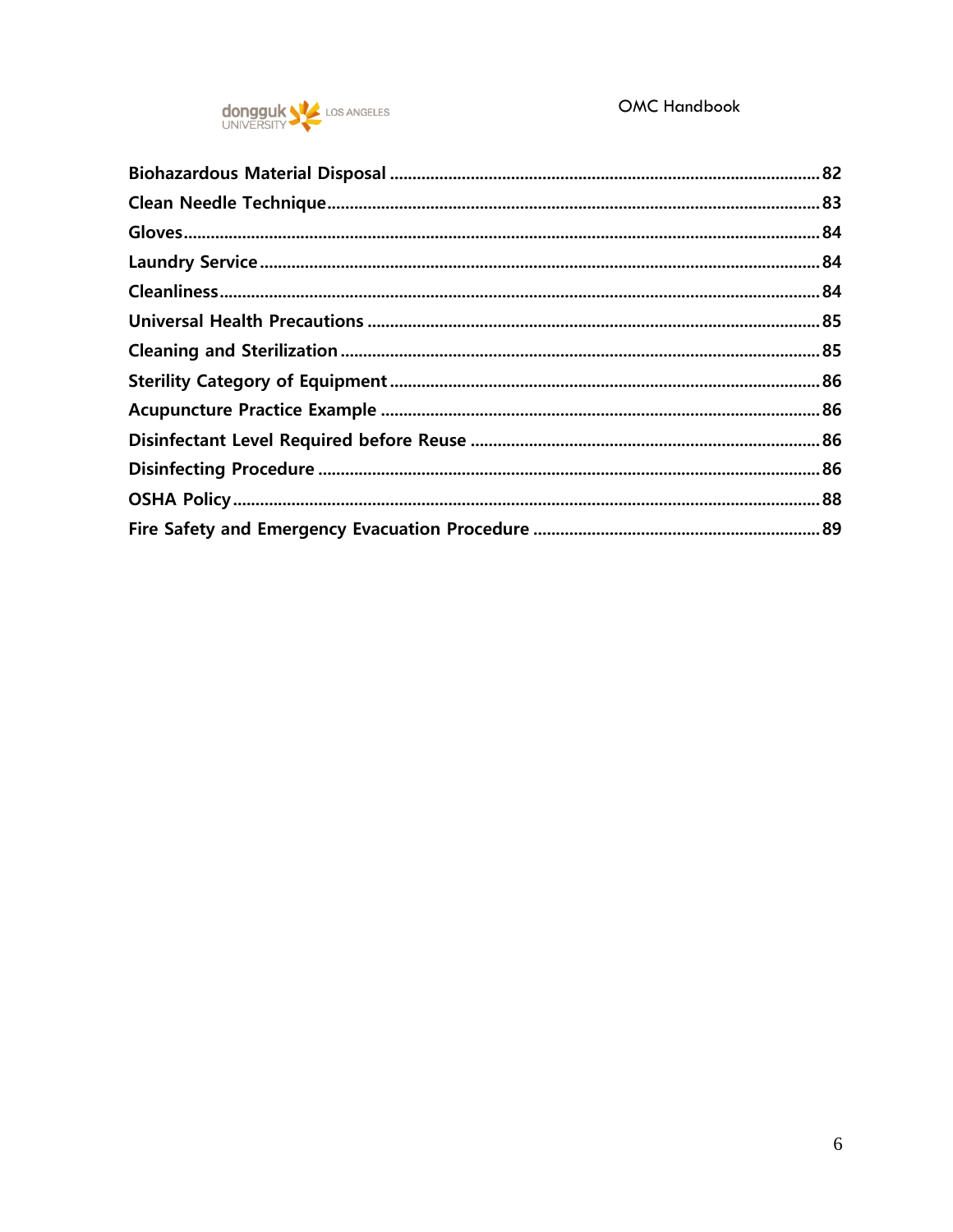

**This page intentionally left blank**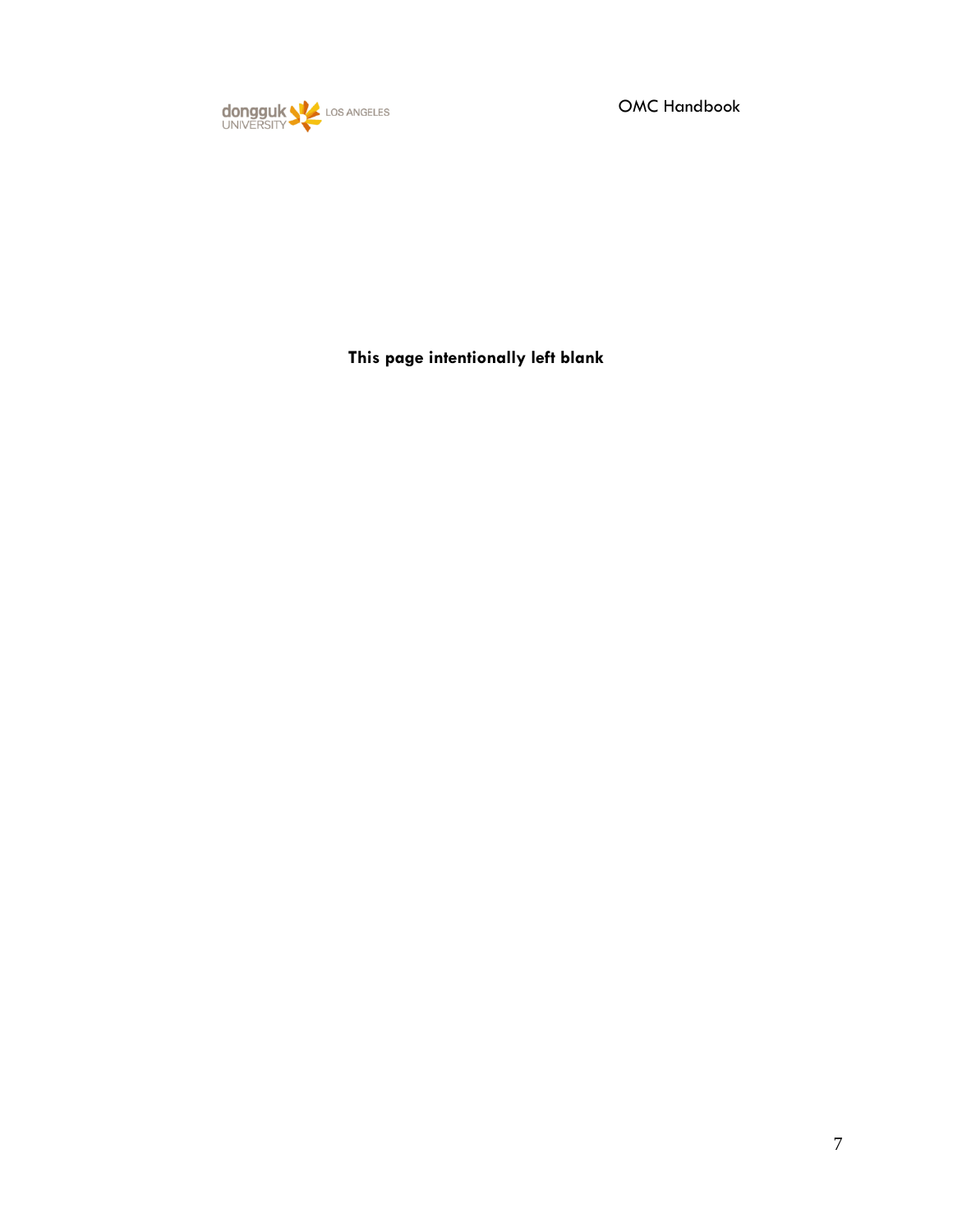

# **I. INTRODUCTION**

# <span id="page-7-1"></span><span id="page-7-0"></span>**Mission**

The mission of Dongguk University Los Angeles is to:

- 1. Explore and embody the principles and practices of traditional East Asian medicine;
- 2. Develop a community of skilled medical practitioners; and
- 3. Provide accessible health care services to the local community.

# <span id="page-7-2"></span>**Statement of Purpose and Goals**

The Statement of Purpose and Goals for the Master of Science in Oriental Medicine (MSOM) Program are:

- To develop competent traditional medicine practitioners through academic and clinical programs.
- To develop healthcare professionals with clinical competencies, including collaborative care.
- To develop healthcare professionals with skills and competencies to contribute to the community and to the field.

The Statement of Purpose and Goals for the Doctor of Acupuncture and Traditional Medicine (DATM) Program are:

- To develop competent traditional medicine practitioners through academic and clinical programs.
- To develop healthcare professionals with clinical competencies, including collaborative care.
- To develop healthcare professionals with skills and competencies to contribute to the community and to the field.
- To train leading scholars through advanced research.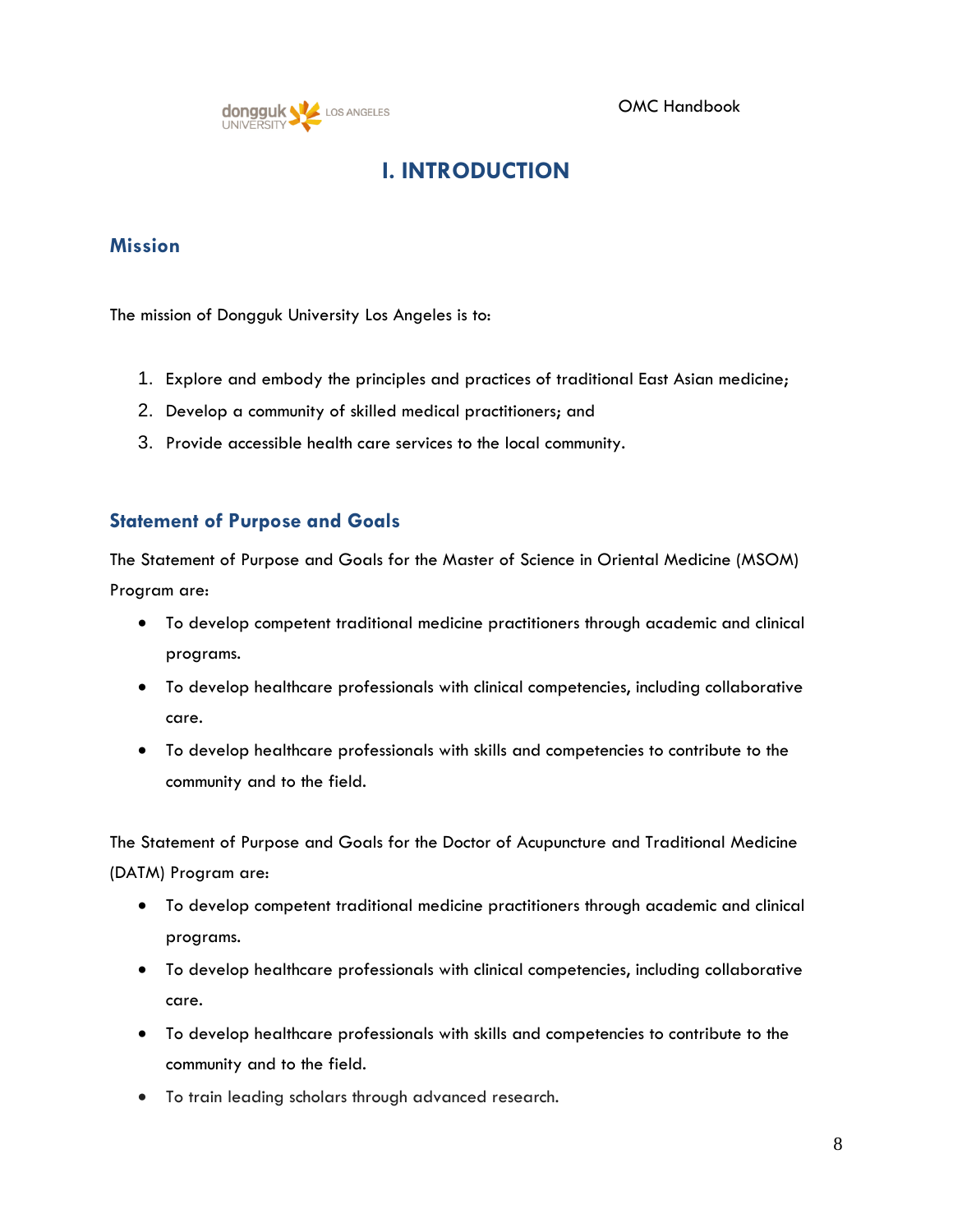

• To develop specialized practitioners with training in the application of traditional medicine clinical modalities.

# <span id="page-8-0"></span>**Master's Program Educational Objectives**

To train healers who are able to:

- 1. Demonstrate an understanding of the theoretical and historical contexts of Oriental Medicine;
- 2. Apply this understanding to accurately diagnose patients;
- 3. Utilize bio-medical diagnostic methods and refer to other practitioners as appropriate;
- 4. Competently plan, perform, assess and adjust acupuncture treatments for common conditions and patterns;
- 5. Competently prescribe and modify herbal formulae for common conditions and patterns;
- 6. Embody and advise on healthy lifestyle choices; and
- 7. Identify, define and model best practices for professional success.

# <span id="page-8-1"></span>**DATM Program Education Objectives**

To train healers who are able to:

- Demonstrate an understanding of the theoretical and historical contexts of oriental medicine.
- Apply this understanding to accurately diagnose patients.
- Utilize biomedical diagnostic methods and refer to other practitioners as appropriate.
- Competently plan, perform, assess, and adjust acupuncture treatments for common conditions and patterns.
- Competently prescribe and modify herbal formulas for common conditions and patterns.
- Embody and advise on healthy lifestyle choices, and
- Identify, define, and model best practices for professional success.
- Apply integrative diagnostic skills to provide effective patient care
- Obtain familiarity with contemporary community healthcare systems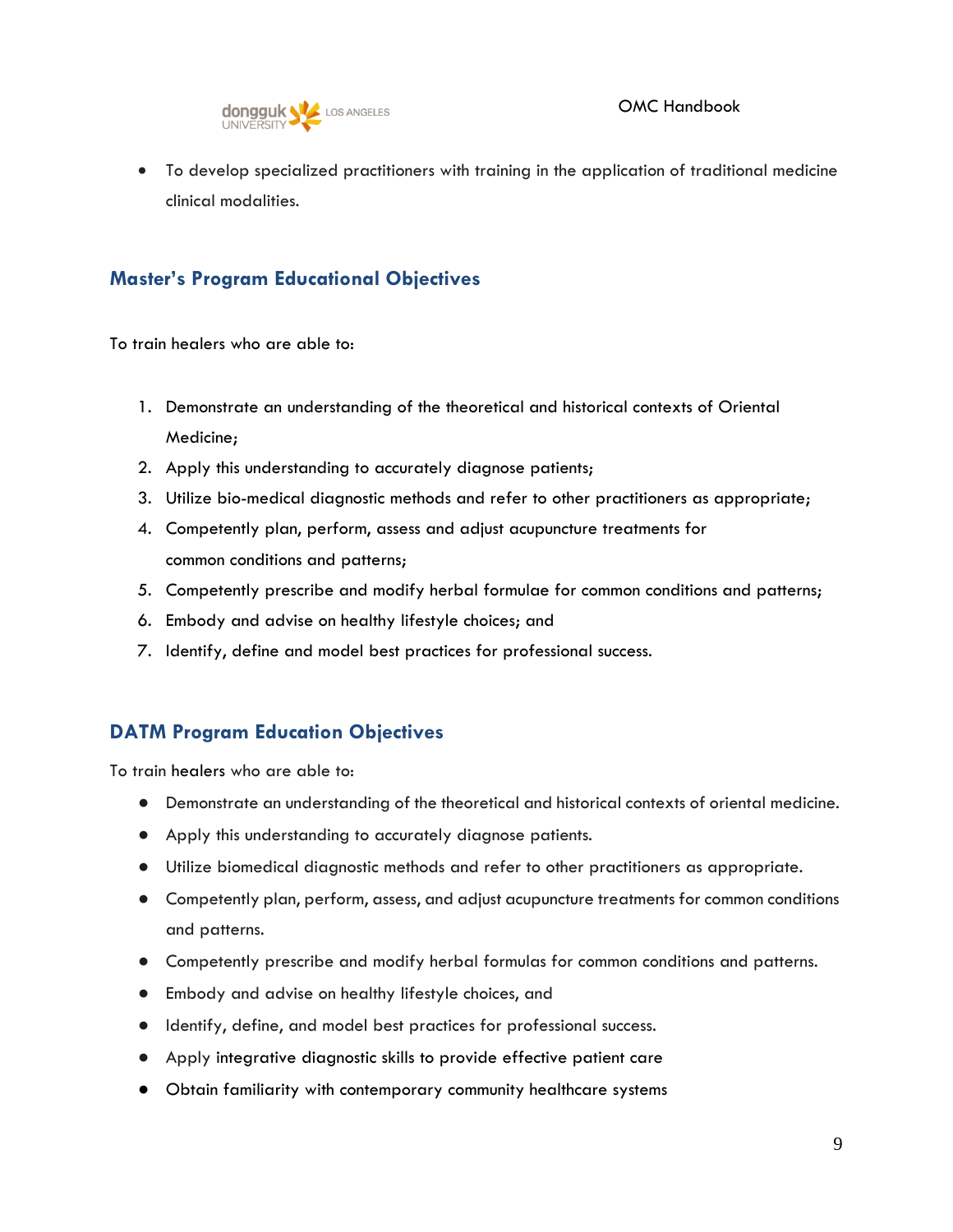

- Conduct collaborate care with other healthcare professionals
- Develop and implement systems and plans for professional development
- Assess and integrate scholarship, research, and evidence-based medicine, or evidenceinformed practice to enhance patient care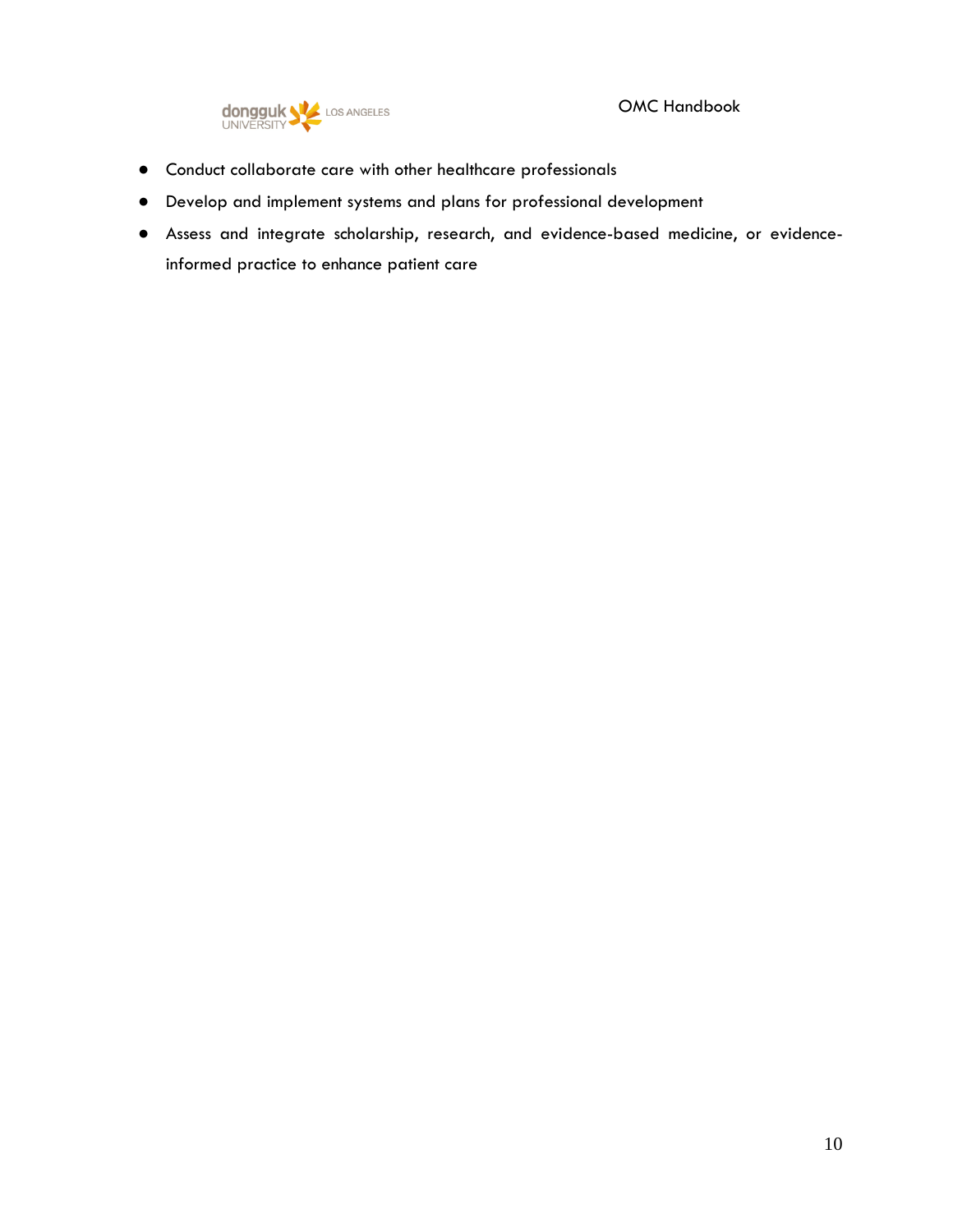

# **II. ABOUT THE OMC**

<span id="page-10-0"></span>This OMC Handbook provides students with a comprehensive overview of the official University policies and procedures developed to govern clinic management, patient care and most importantly, acquisition of clinical competencies by each student. These policies and procedures ensure the dual success of students' clinical education and the OMC itself.

### <span id="page-10-1"></span>**Location & Hours of Clinic Operation**

The DULA OMC is located at 440 Shatto Place, Los Angeles, California 90020. The patient reception area is directly adjacent to building elevators onto the second floor. Telephone numbers for the OMC reception desk are: (213) 487-0150 and (213) 487-0527 (fax).

OMC hours of operation are Monday through Sunday

| Morning:                  | 9:00 a.m. $-1:00$ p.m.   |
|---------------------------|--------------------------|
| Afternoon:                | $2:00$ p.m. $-6:00$ p.m. |
| Evening (Mon-Thurs only): | 6:00 p.m. $-10:00$ p.m.  |

# <span id="page-10-2"></span>**California Law Pertaining to the Practice of Acupuncture**

In 1978, AB 1391 (Torres) essentially established acupuncturists as "primary health care providers" [B&P Code, section 4926\)](http://www.leginfo.ca.gov/cgi-bin/displaycode?section=bpc&group=04001-05000&file=4925-4934.2) by eliminating the requirement for "prior diagnosis or referral" by a doctor, dentist, podiatrist or chiropractor. AB 2424 [(Chapter 1238, Statutes of 1978) Jim Keysor, Democrat, San Fernando] authorized Medi-Cal payments for acupuncture treatment. Legislation was passed which established acupuncture as a certified health care profession, certification dependent upon successful completion of a competency examination; four public members were added to the Acupuncture Advisory Committee. It was also clarified that the Division of Allied Health Professions (DAHP) within the Board of Medical Quality Assurance had the authority to enforce acupuncture laws; the DAHP was directed to establish training standards and authorized to establish apprentice programs and continuing education requirements for acupuncturists. [SB 1106 (Song); [\(B&P Code sections 4927, 4928,](http://www.leginfo.ca.gov/cgi-bin/displaycode?section=bpc&group=04001-05000&file=4925-4934.2) [4940 and 4945\)](http://www.leginfo.ca.gov/cgi-bin/displaycode?section=bpc&group=04001-05000&file=4935-4949)].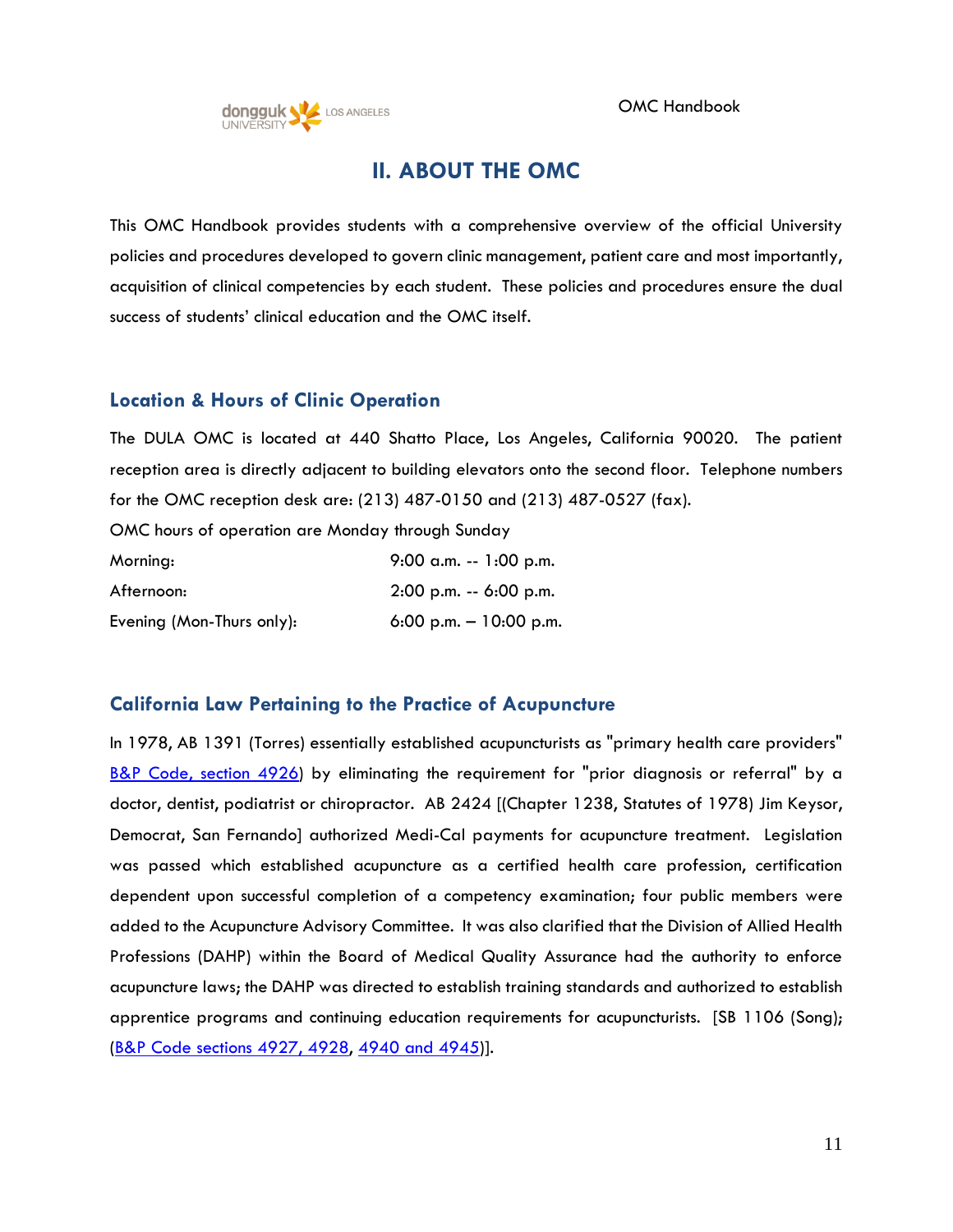

# <span id="page-11-0"></span>**Scope of Practice for OMC Students**

The scope of practice of students in the OMC is exactly that which is determined by the laws of the State of California as implemented by the OMC administration. Students are permitted to practice ONLY under the supervision of an OMC Clinic Supervisor. Students who engage in advising, consulting, history taking, examining, treating or other related activities under any other circumstances constitutes the unauthorized practice of acupuncture, and is grounds for criminal malpractice in the State of California. For further clarification of the scope of practice issue, please see the Department of Consumer Affairs' Legal Office's Legal Opinion No. 93-11, dated December 14, 1993.

Students are not authorized to execute any documents intended for external entities including insurance forms, clinical status/progress forms, work/school/gym excuses, disability certificates and any other official document. All correspondence to doctors, attorneys and insurance personnel must be signed by a licensed acupuncturist. However, student's notations in patients' charts, including history and examination forms, narrative reports and progress notes must be signed by the students in black or blue ink and co-signed by a Clinic Supervisor.

Students are so entitled in the OMC to denote his/her function not his/her degree or legal status in California. MSOM students may not refer to themselves as "acupuncturists." DATM students who hold valid and non-expired license to practice as Acupuncturist in the state of California may refer to themselves as "acupuncturists" but shall practice ONLY under the supervision of an OMC Clinic Supervisor. Students also may not contact other health care professionals on behalf of a patient without the authorization of a Clinic Supervisor.

# <span id="page-11-1"></span>**Clinic Space and Equipment**

| <b>Treatment Rooms:</b> |  | 14 rooms |
|-------------------------|--|----------|
|-------------------------|--|----------|

Clinic Space: 2637 sq ft

Treatment Beds: 23 beds

DULA Oriental Medical Center (OMC) at 2nd floor contains 12 treatment rooms, 2 treatment rooms for faculty clinic, herbal dispensary / storage / decoction room, Observation Theater room, Room for full-time Clinic Supervisors, Supervisor conference room, intern & resident conference room, and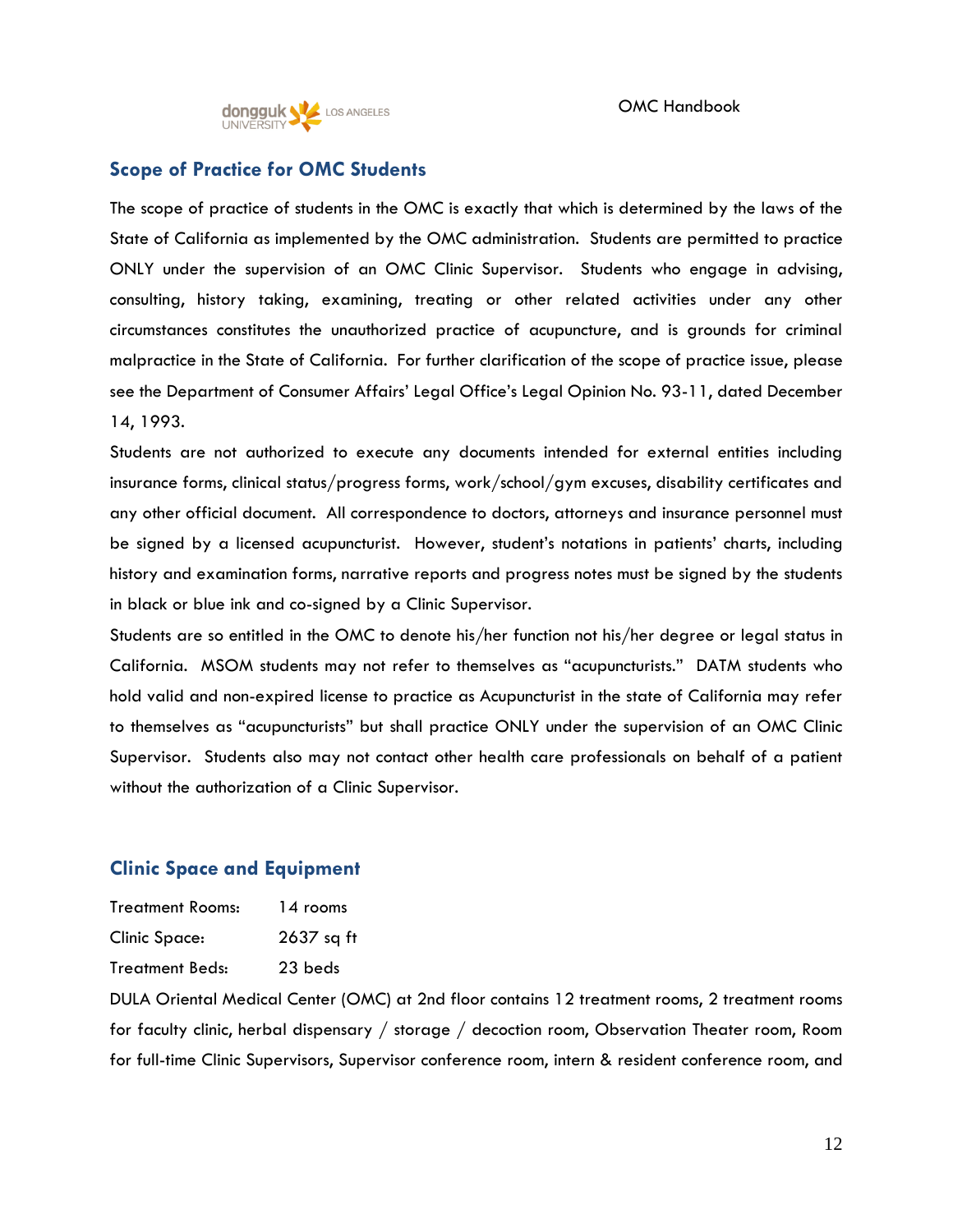

offices for Director of OMC, Intern Coordinator, and Clinic Supervisors. Patient waiting room is spacious and open to hall and elevator.

Each treatment room contains 1 bio-hazard waste, 1 needle disposal containers, and 1 desk for consultation in addition to treatment tables with headrests or pillows, clean field area, alcohol, cotton balls, and chair. OMC provides various non-useable and reusable medical devices such as disposable acupuncture needles with various sizes and thickness, disposable portable trash bags, ear seeds, moxa, towels, gowns, pillows, diagnostic equipment (although all students are required to have their own), electro stimulator, cupping cups, gua-sha tools and portable blood pressure measure. Each student is required to have their own stethoscope and sphygmomanometer. There are two treatment rooms designated for special modality called moxibustion due to strong order created by moxa stick or cones.

Herbal dispensary room serves as herb storage, dispensary of needles or cupping cups for treatment, patient file storage, and control center of patient management. Spacious main room is consisted of reception area, raw herb, cupping, and power herb dispensary. Reception area, which consist two computers and phones, is in front of herbal dispensary, and receptionist manages overall patient flow from here. There is copy machine available at the corner so OMC can provide its own copy of papers. Patient files are securely kept in black fire-resist cabinet in a main room. All herbmade pills are stored in glass sliding open cabinet, and powdered herb is kept in wooden cabinet with top shelve. All the raw herbs used in the OMC are stored in wooden drawers made for herb storage, and these herbs are labeled in Chinese pinyin and systemic Latin name arranged in alphabetic order. In the middle of the herbal dispensary, there is a table for herbal preparation, packing, and distribution. Herbs that are required to be refrigerated are kept in refrigerator located in herbal decoction room. In herbal decoction room, one herbal extractor and packing devices are securely located under venting hood, and these two machines are regulated promptly upon herbal decoction.

Intern & resident conference room serves primarily as students' waiting room as well as internal lecture hall for clinic related practical education. Due to its spacious capacity and availability of good visual aid such as projector and a curved screen, most of important presentations are lectured in this conference room. There are various sizes of lockers available in this room, and each one is assigned upon request. Both locker and locks are provided by DULA OMC.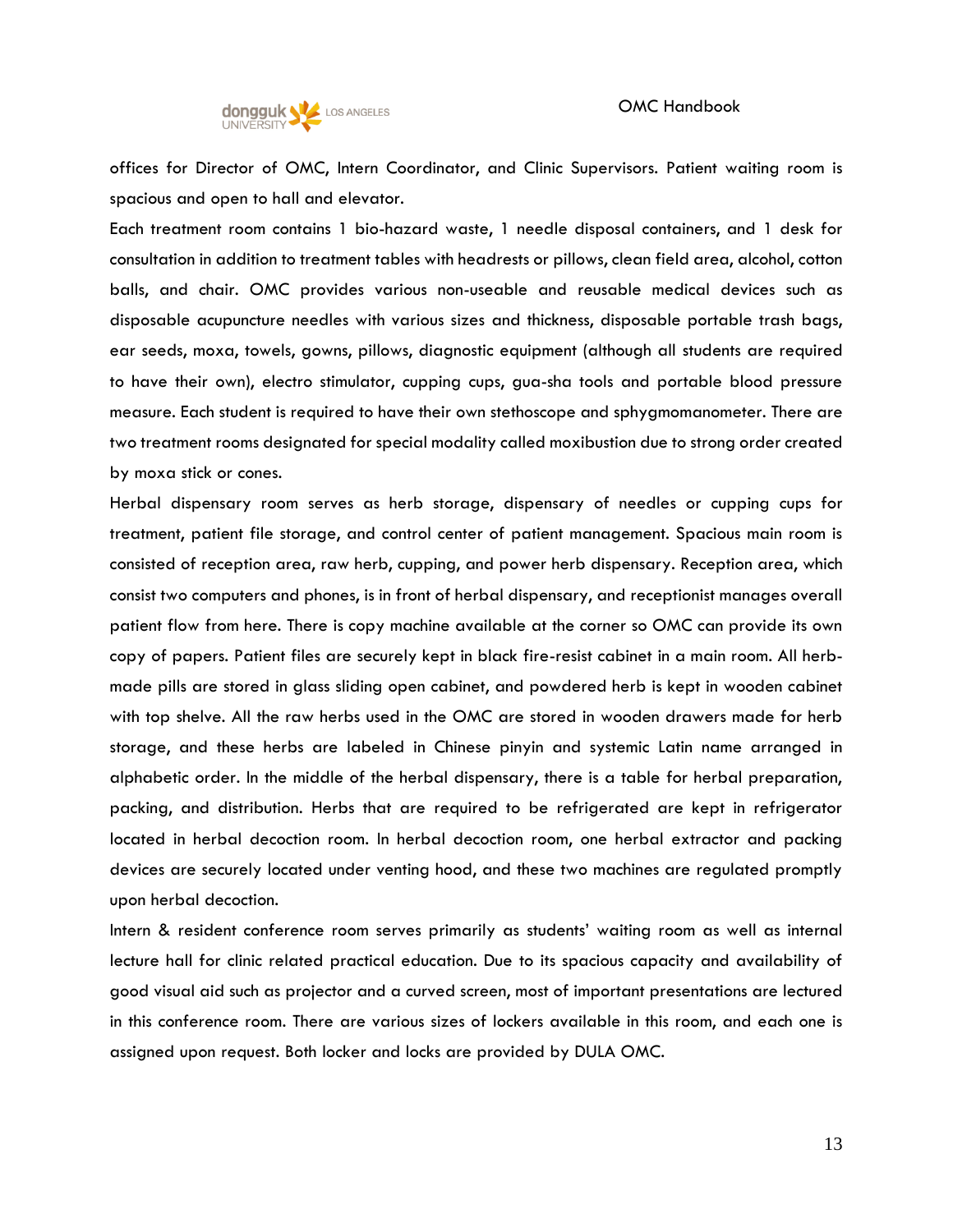

Supervisor conference room is mainly used for student-Clinic Supervisor communication and discussion. After patient intake, the students introduce the case and receive supervision from Clinic Supervisors in this room, and visit patients together for treatment. There are 1 large table for group discussion or meeting and 2 medium size tables for Clinic Supervisors. A large white board is also available in this room, so Clinic Supervisors' quick lecture is held upon students' request.

Patient waiting lobby is spacious and consisted of comfortable 20 chairs. There is TV attached on the wall to keep patient entertained while they are waiting, and both hot/cold water filter/extractor to keep them out of thirst. On the wall of hallway, there are pictures and licenses of each Clinic Supervisors as well as their specialty, so patients can refer, although receptionist receives appointment in accordance with patients' condition.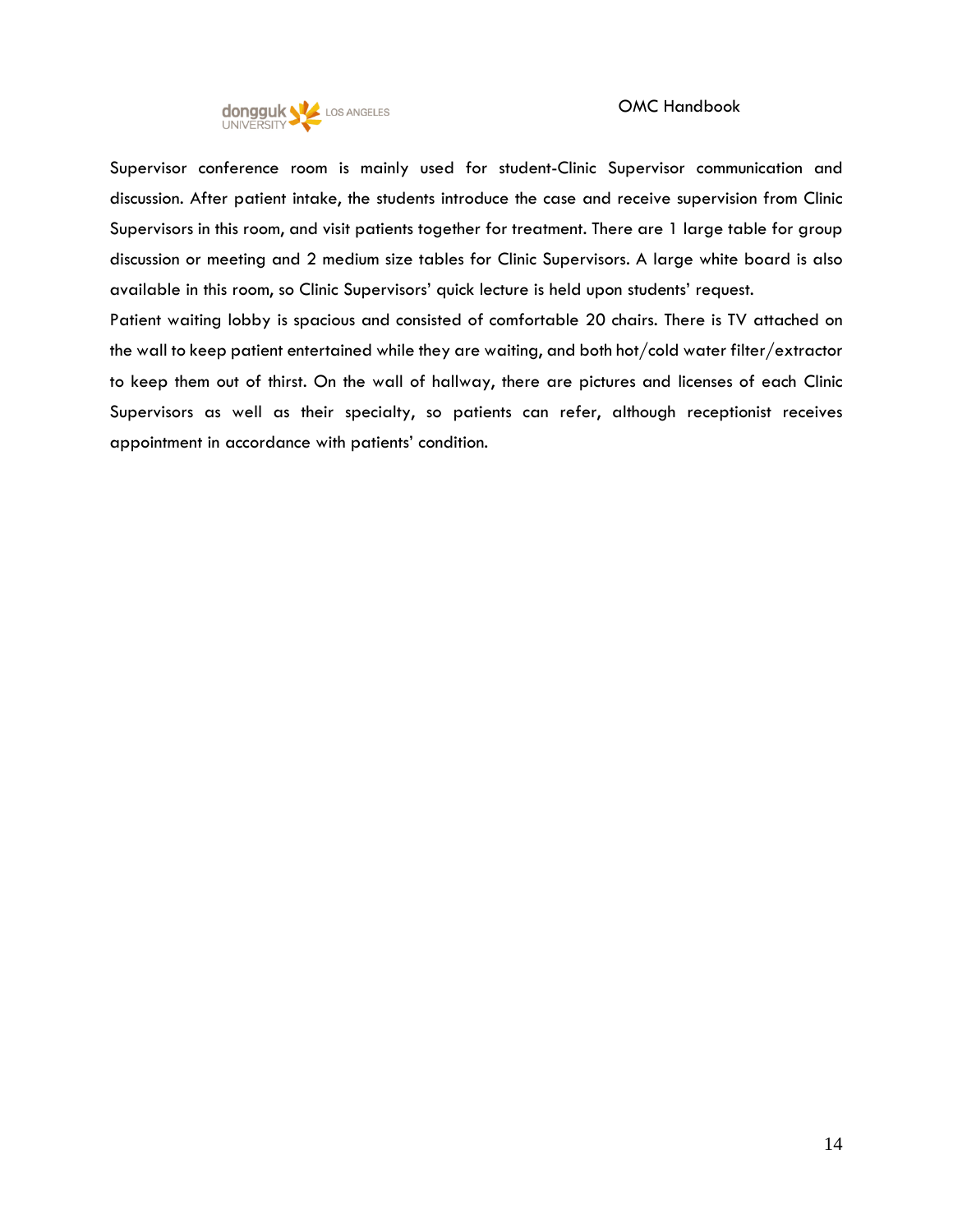

# **III. CLINICAL TRAINING OBJECTIVES**

<span id="page-14-0"></span>Clinic Supervisors will guide students in developing their clinical skills and competencies, helping to build upon students' theoretical knowledge of acupuncture and Oriental medicine, expanding their understanding through clinical application.

# <span id="page-14-1"></span>**MSOM Program Clinical Training Objectives**

The MSOM Program Clinical Training is sectioned into 3 phases of Internship and 1 residency: Level I (Observation and Herbal Practicum), Level II (Supervised Practice), Level III (Independent Practice). All Clinical Training take place under the supervision of OMC Clinic Supervisors or Faculty members, all of whom are expert experienced licensed acupuncturists.

Objectives for skill and competency outcomes are set forth here:

| Level                   | <b>Hours</b>                      | Objectives of clinical training            |
|-------------------------|-----------------------------------|--------------------------------------------|
| Level I internship      | <b>Observation Theater (80HR)</b> | * Observation of treatments by clinic      |
| Observation and         | <b>Observation Rounds (80HR)</b>  | faculty                                    |
| <b>Herbal Practicum</b> | Herbal Practicum (40HR)           | * Record keeping                           |
|                         |                                   | * Management of Treatment rooms            |
|                         | <b>Total 200 Hours</b>            | (keeping rooms stocked, clean, etc.)       |
|                         |                                   | * Identification of herbs and              |
|                         |                                   | management of Herbs                        |
| Level II internship     | 320 Hours                         | * Supervised patient interviewing          |
| Supervised              |                                   | * Supervised OM Diagnosis & Treatment      |
| Practice                |                                   | plan                                       |
| $(320$ Hours)           |                                   | * Performance of Acupuncture treatment     |
|                         |                                   | under the direct supervision of Supervisor |
| Level III internship    | 440 Hours                         | * Patient interviewing                     |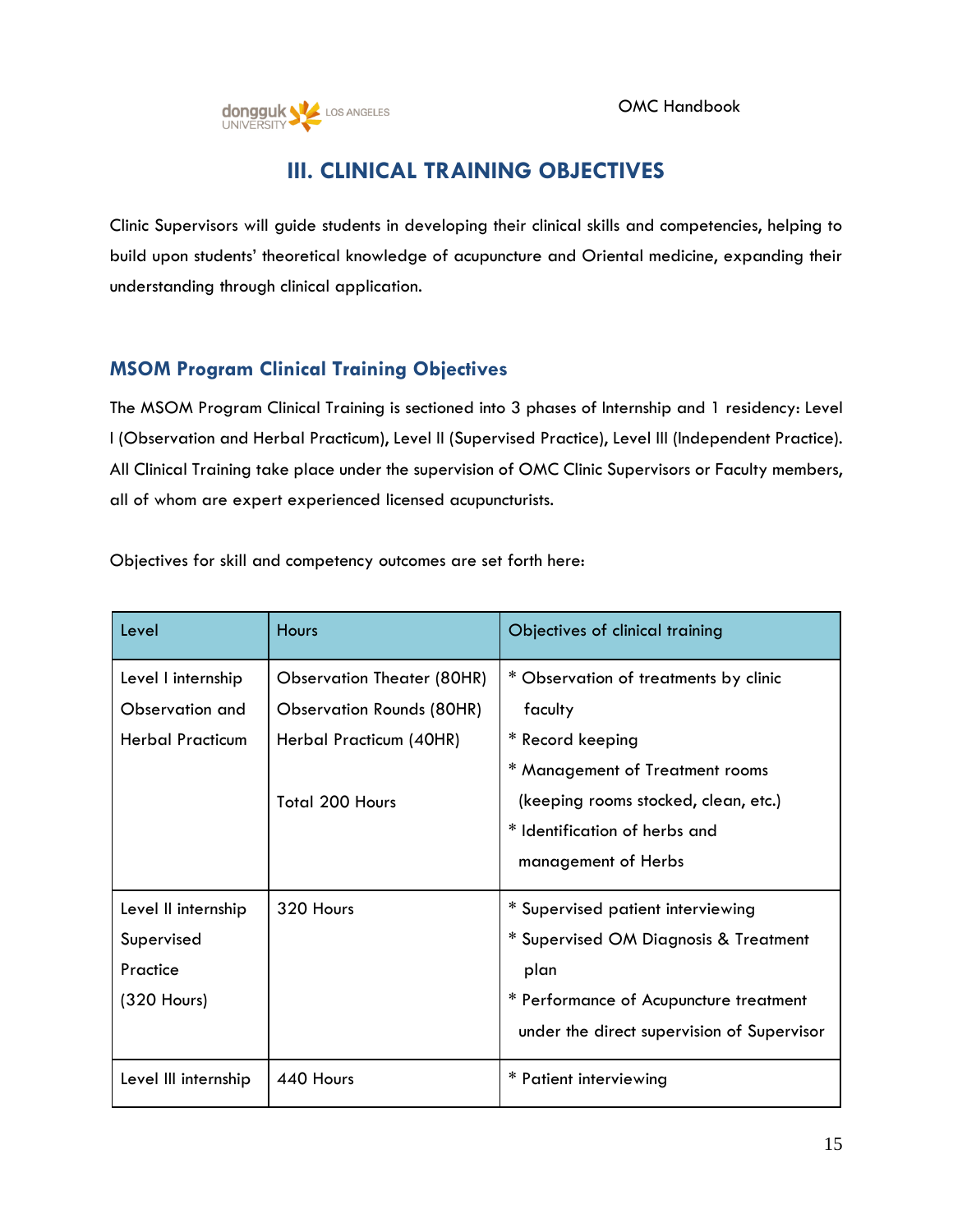

| Independent   | * OM Diagnosis and Treatment plan      |
|---------------|----------------------------------------|
| Practice      | * Western medical assessments          |
| $(440$ Hours) | * Performance of independent treatment |
|               | under the supervision of Supervisor    |
|               |                                        |

# <span id="page-15-0"></span>**DATM Program Clinical Training Objectives**

In additional to the clinical internship level I – III described in MSOM program, DATM program also includes the additional 2-units of Integrative Clinical Rounds (40 clinical hours). Through this 40-hours, students will able to provide integrated clinical experience through their clinical practice in AOM field, incorporate evidence-informed integrative practice into the clinical treatments and able to collaborate and communicate professionally with other multi discipline healthcare practitioners.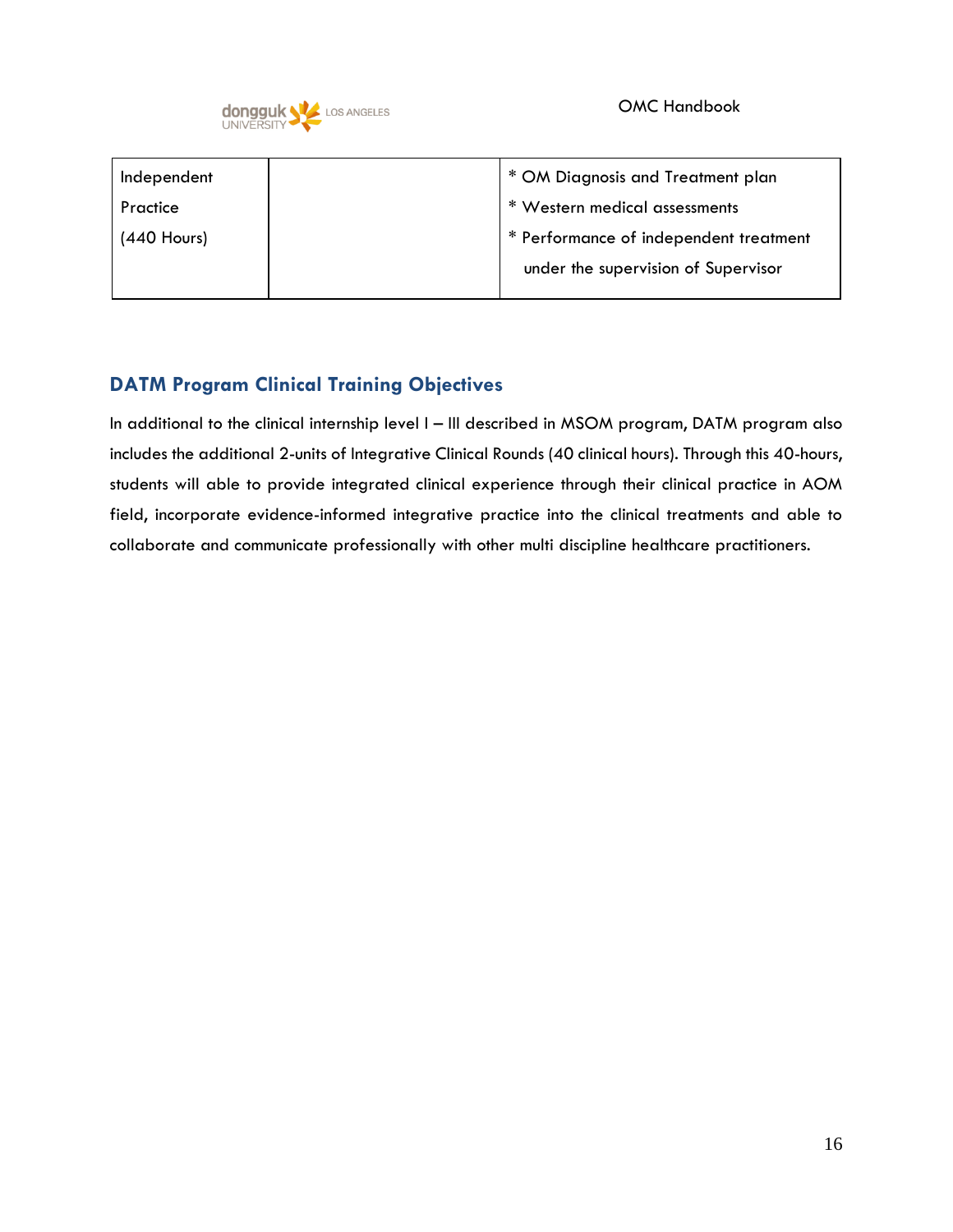

# <span id="page-16-0"></span>**IV. APPLICATION FOR CLINICAL TRAINING & LEVEL EXAMS**

### <span id="page-16-1"></span>**MSOM Program**

#### <span id="page-16-2"></span>**Required Documents**

Students must prepare the following documents prior to applying for internship:

- 1. Application Form
- 2. One recently taken passport size (2"x2") photo
- 3. Copy of CPR & First Aid Certificate, Child/Adult 8 hours training
- 4. Copy of CNT Certificate
- 5. English language proficiency Please refer to "English Language Proficiency" under "Admissions" category in the current MSOM Catalog for more information
- 6. \$10 Name Tag Fee

#### <span id="page-16-3"></span>**Registration Order**

Registration priority is determined by level of internship, and maximum priority given to current Level III interns, followed by incoming Level III interns, then current Level II interns, etc. If an intern, notwithstanding seniority, chooses to register late, their options will be limited to shifts currently available on a first-come, first-served basis.

#### <span id="page-16-4"></span>**Other Registration Policies**

- 1. A maximum of 6 interns may register under 1 Supervisor per shift.
- 2. All interns must check with the Intern Coordinator before registering for internship hours.

#### <span id="page-16-5"></span>**Level Examination – Mid Curriculum Exam (MCE)**

Prior to beginning their level II clinical internship, students are required to pass a Mid-Curriculum Exam / MCE (both written and practical) in order to evaluate their progress, skills, and competencies. The passing score for the MCE (both written and practical) is 70%.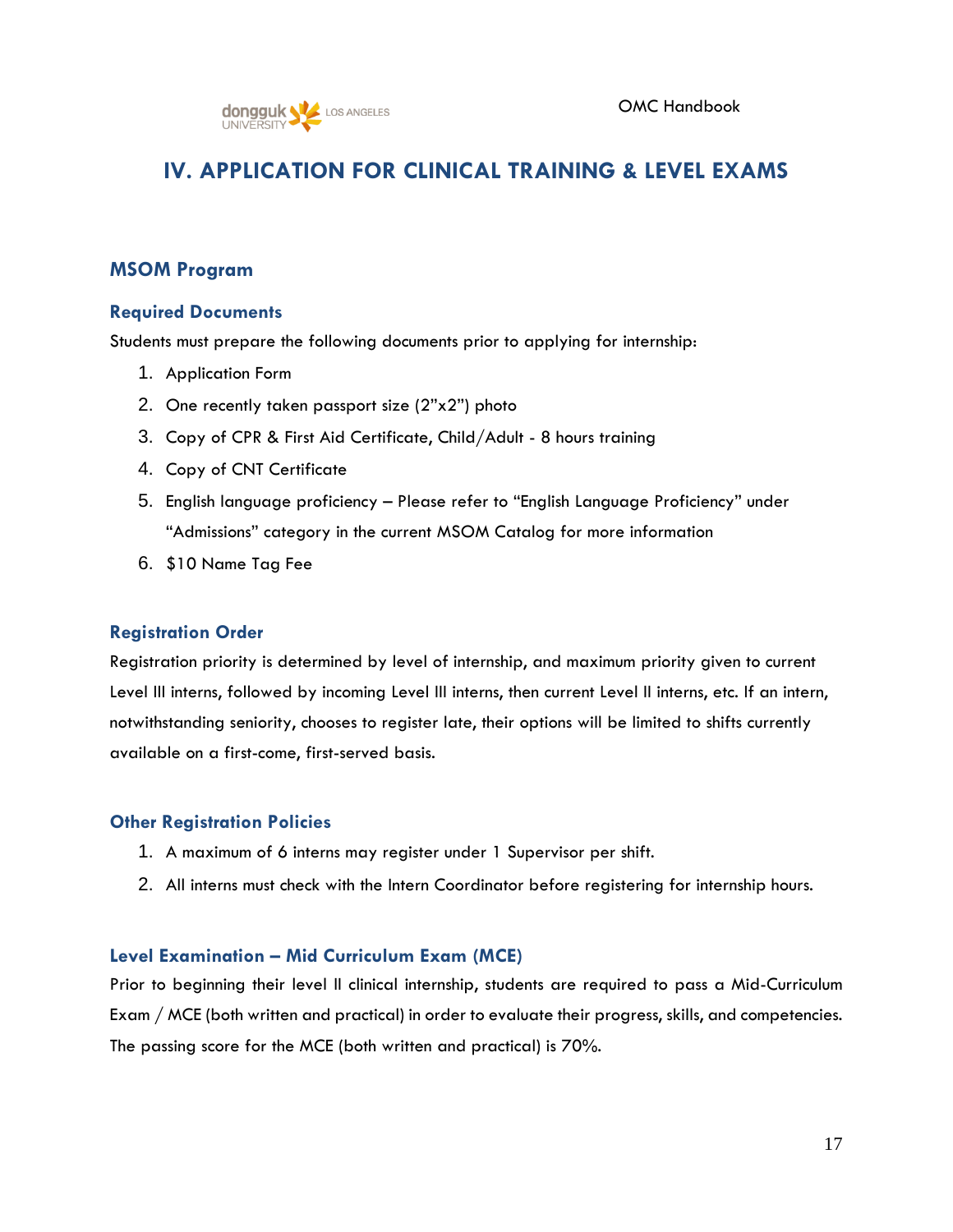

Effective from Summer 2019, DULA will implement mock questions system to the Institutional Exam (MCE and CGE). Mock questions are defined as but not limited to the new questions that have yet to be determined for their difficulty and appropriateness to the students' capability in either MCE or CGE.

From 200 questions that will be tested in MCE and CGE, 20 questions will be considered as mock questions. These 20 questions will not be counted for credit to the final result of the exam. Therefore, only 180 questions in total that will be counted for credit and students have to score at minimum of 70% to pass the exam (Passing score is 126 for written exam).

In efforts to standardize the difficulty level of the MCE practical acupuncture point location exam, 2 mock points are also being added to the 10 points. The mock points will not be counted for credit.

The MCE (written) will be held in the lotus room of 4<sup>th</sup> floor on the Sunday of the 7<sup>th</sup> week of the quarter: part 1 from 10AM - 12PM and part 2 from 2PM - 4PM. **The MCE (practical)** will be held in the lotus room of the 4th floor on the Thursday of the 7th week of the quarter (12PM -2PM).

Test materials will be provided by academic staff, including pencils and scantrons. Scratch paper will also be provided upon request. Please refer to the academic calendar for the exam date and registration period of each quarter. After the exam registration has ended, students are not allowed to register for the exam anymore and they have to re-register again following the same exam registration requirement as in other quarters. Please refer to the exam registration form and consult first with the Intern Coordinator for the exam requirement list. An exam registration form can be obtained at DULA front desk.

The total question numbers of the MCE that will be delivered for the written portion is 200 multiple choice.

The content of the MCE (written) is consisted of following:

- 1. OM (17%) (developing a diagnosis impression):
	- OM diagnosis  $1 3$  (11 questions)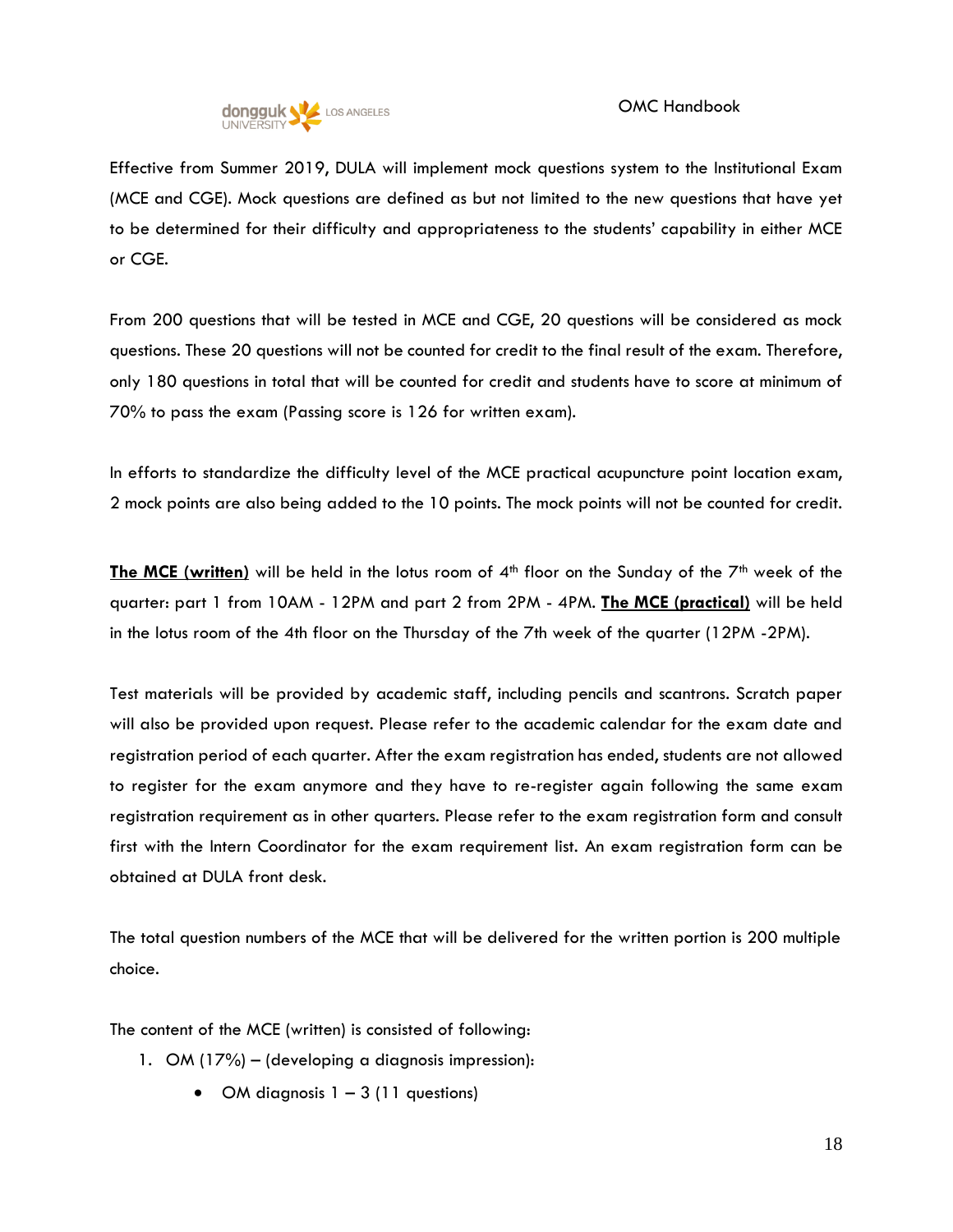

- OM theory  $1 2$  (11 questions)
- Treatment Principle (12 Questions)
- 2. Acupuncture (32%):
	- Acupuncture anatomy  $1 2$  (21 questions)
	- Acupuncture physiology  $1 2$  (22 questions)
	- Meridian (21 questions)
- 3. Herbs (11%):
	- Intro herbs (10 questions)
	- Herbs 1 4 (12 questions)
- 4. Biomedicine (33%) Patient assessment:
	- Anatomy and physiology  $1 4$  (46 questions)
	- CPR (10 questions)
	- WM terminology (10 questions)
- 5. Regulations for public health and safety (7%):
	- CNT (14 questions)

|                                          | <b>MID-CURRICULUM (MCE) REQUIREMENTS*</b>     |
|------------------------------------------|-----------------------------------------------|
| Completed units (class): over 100        | HB110                                         |
|                                          | Intro to Botany and Herbs                     |
| Completed level I observation hours: 200 | HB211, 212, 213, 214)                         |
|                                          | Herbs: Category 1, 2, 3, 4                    |
| OM121, 211                               | AC111,112                                     |
| Basic Theory of OM 1, 2                  | Acupuncture Anatomy 1, 2                      |
| OM221, 311, 312                          | AC211                                         |
| OM Diagnosis 1, 2, 3                     | Meridian Theory                               |
| <b>WM110</b>                             | AC311, 312                                    |
| WM Terminology                           | Acupuncture Physiology 1, 2                   |
| BS211, 212, 213, 214                     | AC321 or AC322                                |
| Anatomy and Physiology 1, 2, 3, 4        | At least one of Acupuncture Techniques 1 or 2 |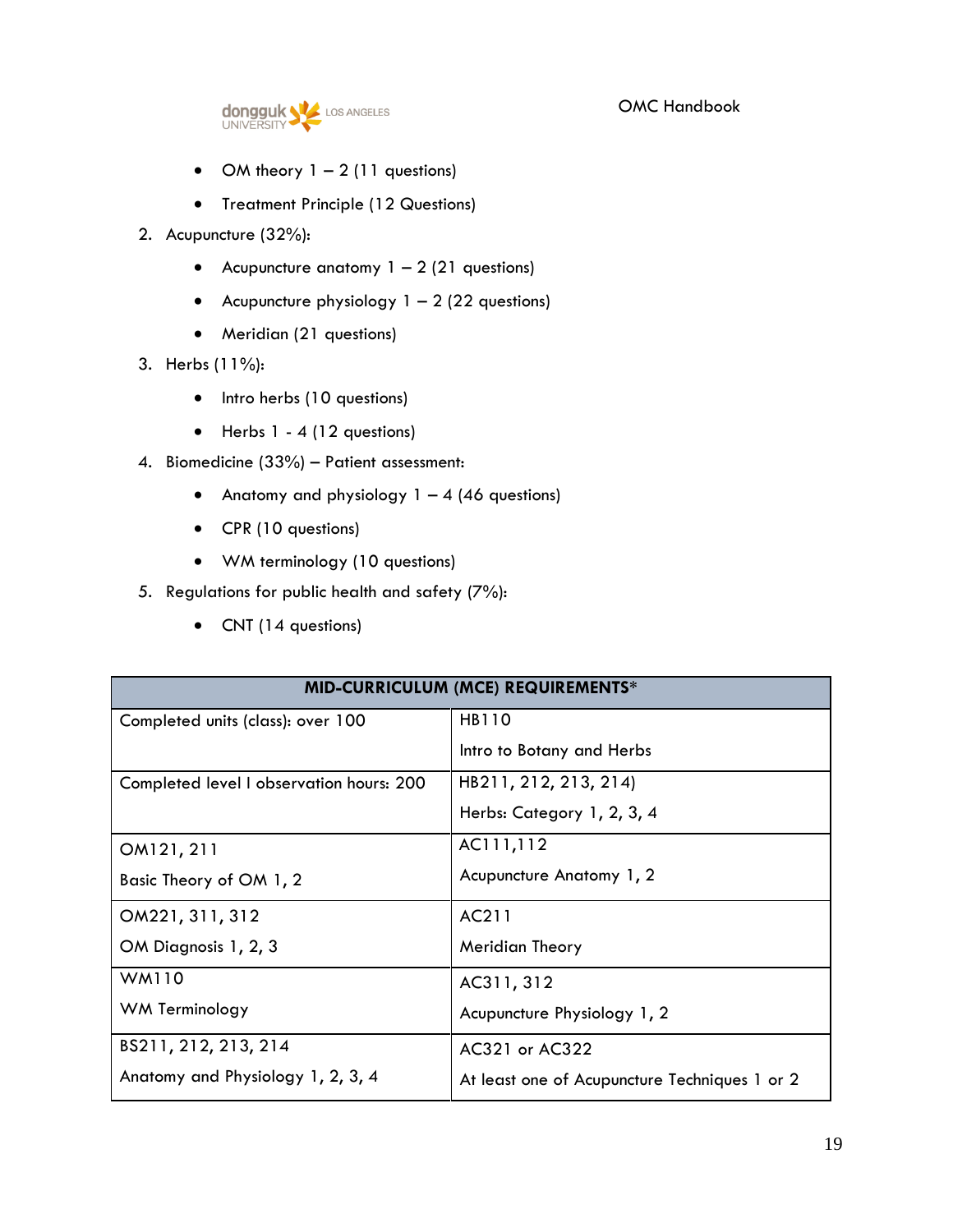

| BS311 / 312 / 313                       | TB21.  |
|-----------------------------------------|--------|
| At least one of WM Pathology 1, 2, or 3 | Tui-Na |

#### **Here is the list of instructions for the written portion of the MCE:**

- 1. Test instructions will begin 5 minutes after the start time, and doors will be closed 10 minutes after start time.
- 2. All belongings, including cell phones, must be placed in the back of the room. **Turn off cell phones**. Students will be permitted to bring an unmarked bottle of water/beverage to the desk with them.
- 3. Take your assigned seat at the desks, which will be marked with your student ID number. A seating chart will also be posted on the testing door prior to entrance.
- 4. Once seated, all students must sign the examination agreement form before taking the exam. **No talking is permitted at all time during the test**.
- 5. Sign the front page of the exam question paper. Students may use the back as scratch paper, but it must be turned in when students turn in their exam. If students require extra scratch paper, academic staff will provide it, but it must be collected when students turn in their exam.
- 6. Students will then be instructed to begin the exam. Students will have **2 hours** total to finish the test.
- 7. Upon completing the exam, students need to raise their hand for one of the test proctors to pick it up from them. Pick up your belongings from the back of the room and quietly exit the testing room.
- 8. Students are only permitted to go to the outside of the lotus room in the event of an emergency, accompanied by one of the proctors the whole time until they are back inside the lotus room. While students are leaving, the test and clock will still be counted, and students are not to be given any extra time. Students need to raise their hand during the test and they may leave the testing room with their proctor quietly.
- 9. Students are permitted to go to the restroom, accompanied by one of the proctors the whole time, until they are back to the inside the lotus room. While students are leaving, the test and clock will still be counted, and students are not to be given any extra time. Students need to raise their hand during the test and they may leave the testing room with their proctor quietly.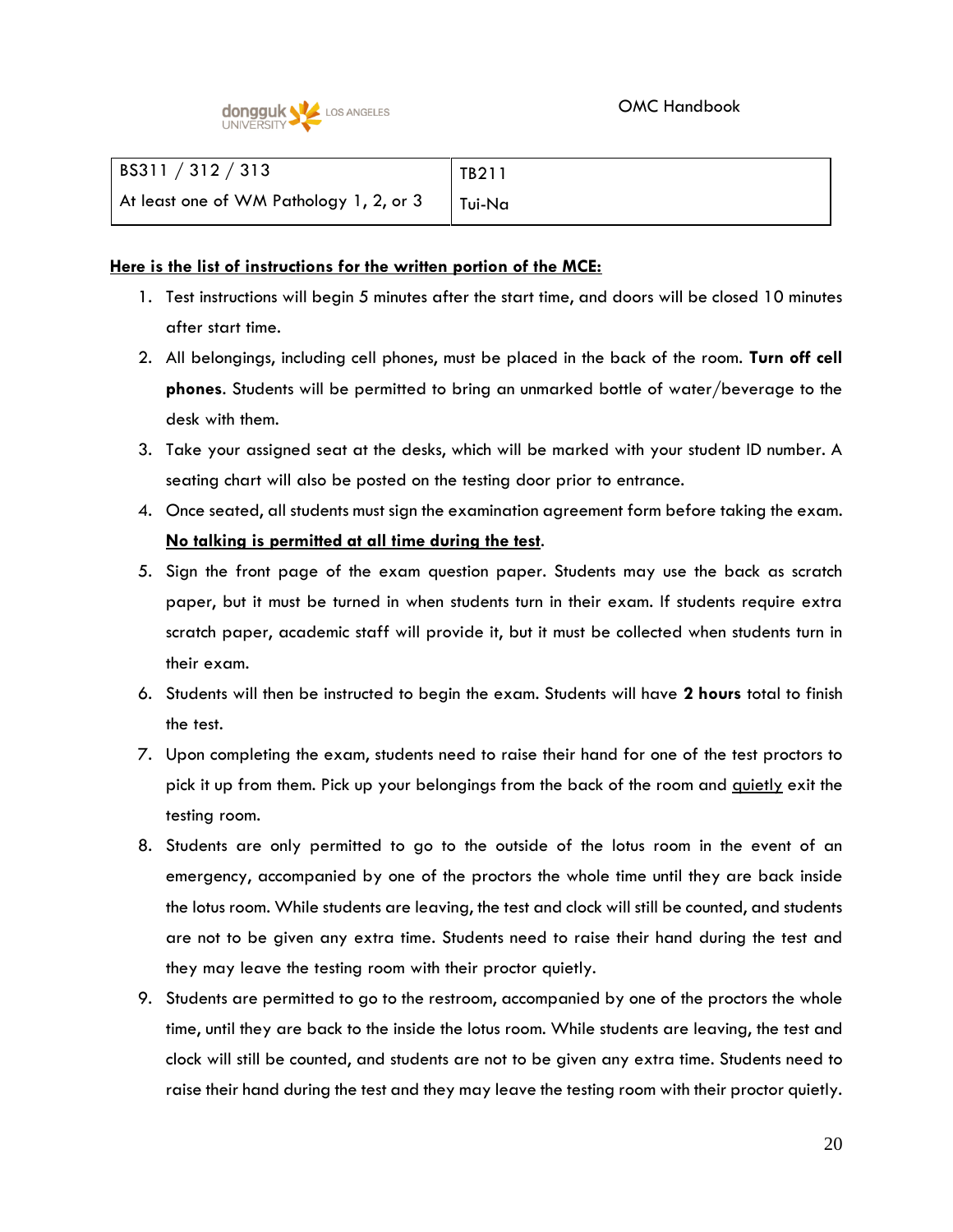

- 10. Students may leave upon completing the exam before 4PM.
- 11. The test results will be emailed to each student by the Academic Department.

#### **Please see below for the guidelines of the practical portion of the MCE:**

- 1. The exam will be held in the lotus room of the  $4<sup>th</sup>$  floor on the Friday of the  $7<sup>th</sup>$  week of the quarter (12PM -2PM).
- 2. Please refer to the academic calendar for the exam date and registration period of each quarter.
- 3. Point locations
	- a.i. Point locations are based on *Chinese Acupuncture and Moxibustion* (CAM 3rd Edition 2010: Cheng, Xinnong).
	- a.ii. Points on the exam have been chosen by a randomized selection.
	- a.iii. Point markers on the trunk will be equal to the size of a quarter.
	- a.iv. Point markers on extremities and face will be about a penny in size.
	- a.v. Acupuncture points will consist of all regular channel points and extra points. Off-limits points: no scalp, ear, or within the hairline. No groin or breast/nipple area.
	- a.vi. No points list will be provided.
- 4. Grading
- a.i. More than two clinic supervisors will grade the students' answers.
- a.ii. Students will receive credit as long as their sticker touches any part of the marker.
- a.iii. Students will receive credit if any one of the grading clinic supervisors passes a specific point.
- a.iv. If most exam takers fail a point within a reasonable range, the academic committee may review the grades based on the input of the grading clinic supervisors.
- a.v. Model positions.
- a.vi. Each exam takers will be assigned with one (1) model.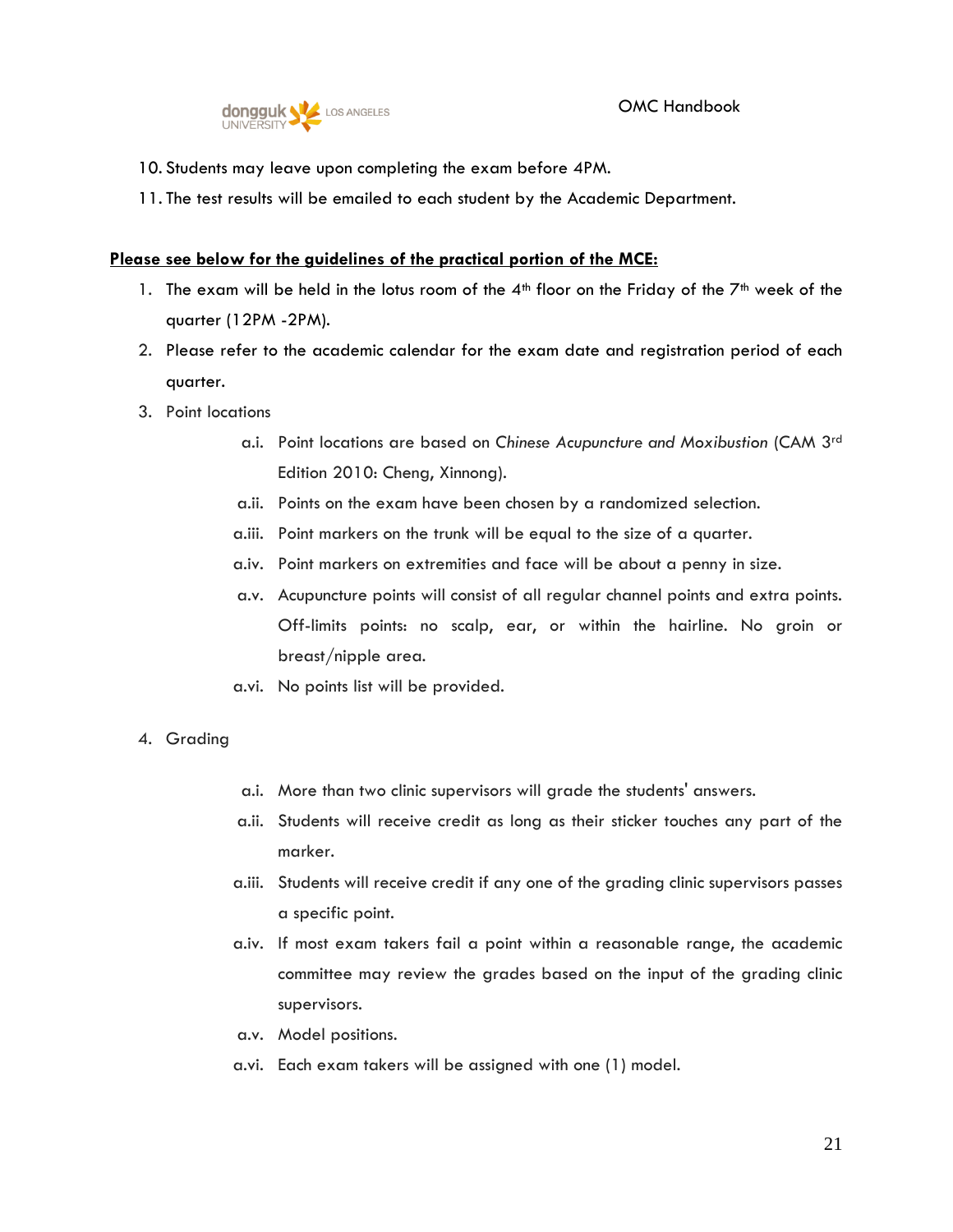

- a.vi.1. Points on all models will be marked by one clinic supervisor based on the CAM textbook.
- a.vi.2. Marking, locating, and grading position of models are as follows:
	- a.vi.2.a. For points on trunk (front), extremities, and face lying down on the back (face up).
	- a.vi.2.b. For points on trunk (back) lying prone (face down).

MCE practical portion procedure:

- 1. Test materials will be provided (0.25" round colored stickers, list of 12 exam points) and students have the option to bring their own cun measurer. In efforts to standardize the difficulty level of the practical exam, 2 mock points are being added to the 10 points. The mock points will not count for credit, but rather will help evaluators determine those points which may be at a higher difficulty level for students.
- 2. Doors will be closed, and test instructions will begin at 5 minutes after the start time.
- 3. All belongings, including cell phones, must be placed on the indicated tables alongside of the room. Cell phones must be turned off. Students may take an unmarked bottle of water/beverage with them to their seat.
- 4. Students will take a seat in the area to the right side of the room, behind the dividers. No talking is permitted.
- 5. 3 students will be called at a time. When a student's name is called, they will proceed to the testing area where 3 treatment tables are set up, with 1 model on each table.
- 6. Students will be given their list of points at that time. Begin placing points on the indicated side of your model when the start time begins. Students will have 15 minutes total time to place all points.
- 7. Students may ask their model to move a body part, such as bend their arms or legs, turn over to face down, or turn or tilt their head. Other than these requests, all other communications with the model are not allowed.
- 8. When finished placing all 12 points, students need to raise their hand. They must then turn in the list of points to the proctor. Students will then pick up their belongings from the table and exit the lotus room and the 4th floor. No talking is permitted. Students do not stay for the checking of the points.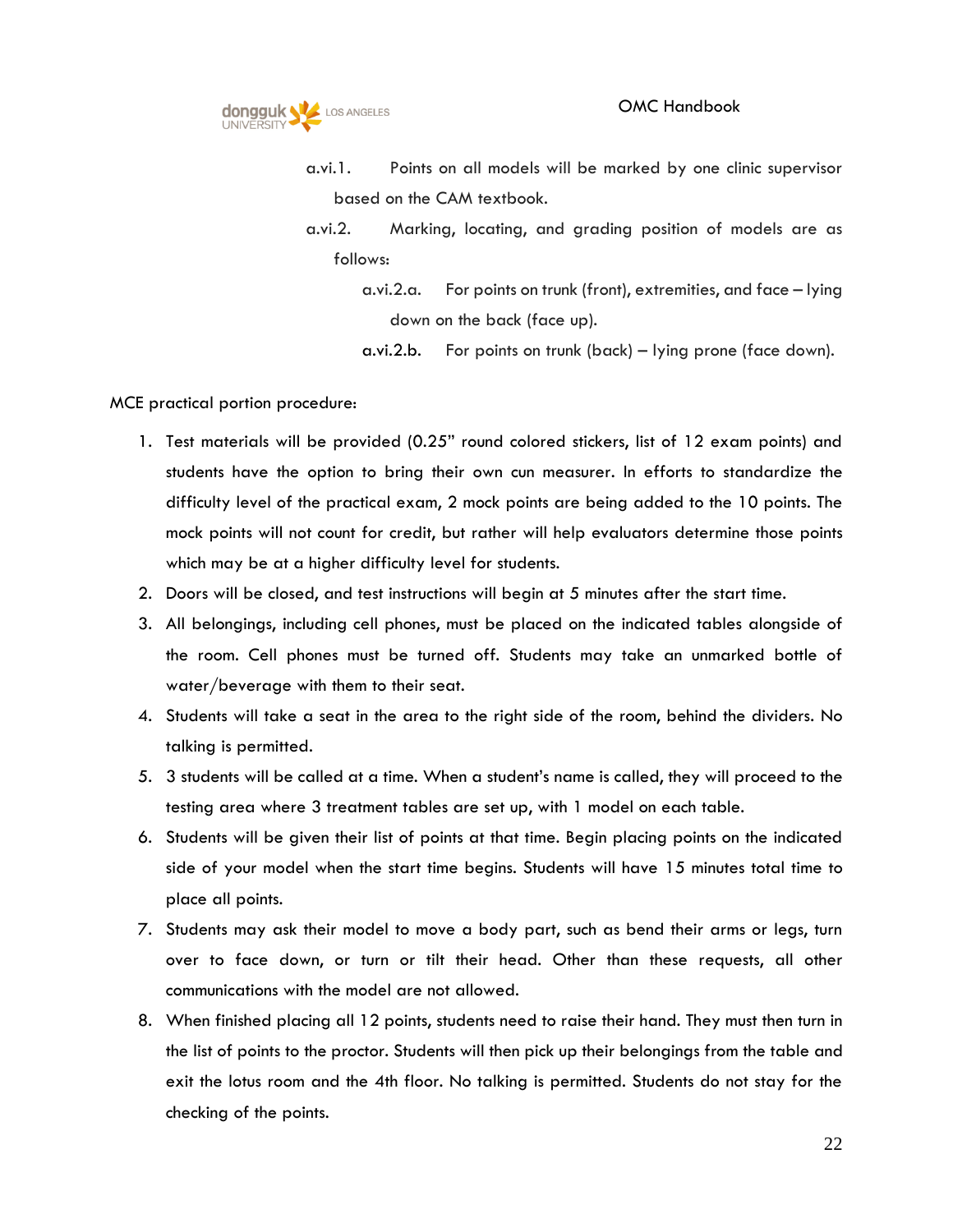

- 9. Students are only permitted to go to the outside of the lotus room in the event of emergency, accompanied by one of the proctors the whole time until they are back to the seating area inside the lotus room. This permission is only given while students are still waiting for their turn at the seating area and not during the 15 minutes of the practical test with the model. Students need to raise their hand during the test and they may leave the testing room with their proctor quietly.
- 10. Students are only permitted to go to the restroom, accompanied by one of the proctors the whole time until they are back to the seating area inside the lotus room. This permission is only given while students are still in waiting for their turn at the seating area and not during the 15 minutes of practical test with the model. Students need to raise their hand during the test and they may leave the testing room with their proctor quietly.

#### <span id="page-22-0"></span>**Level Examination – Clinical Performance Exam (CPX)**

Prior to beginning level III clinical internship, students are required to pass a clinical performance examination / CPX in order to evaluate their progress, skills, and competencies. **The passing score for the CPX is 70%.**

The CPX will assess students in the following area:

- 1. Communication skills
- 2. Focused, appropriate history taking
- 3. Focused, appropriate physical exams
- 4. Adequate diagnosis and treatment principle
- 5. Treatment based on CNT / Safety Standards
- 6. Accurate point location and technique
- 7. Effective use of adjunctive therapies
- 8. Comprehensive herbal treatment
- 9. Clinical courtesy and etiquette
- 10. Patient satisfaction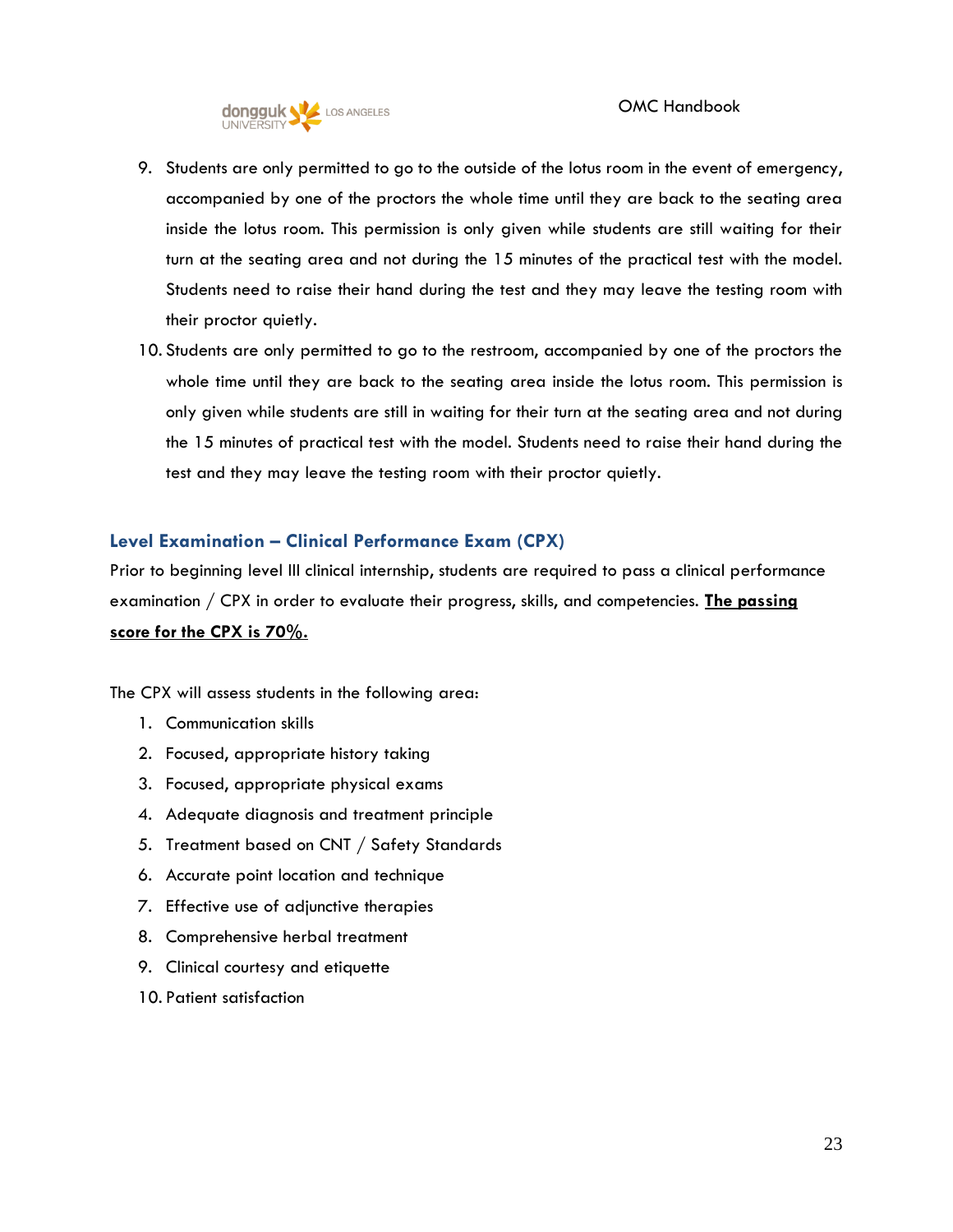

### <span id="page-23-0"></span>**DATM Program**

#### <span id="page-23-1"></span>**Required Documents**

Students must prepare the following documents prior to applying for internship:

- 1. Application Form
- 2. One recently taken passport size (2"x2") photo
- 3. Copy of CPR & First Aid Certificate, Child/Adult 8 hours training
- 4. Copy of CNT Certificate
- 5. English language proficiency Please refer to "English Language Proficiency" under "Admissions" category in the current MSOM Catalog for more information
- 6. \$10 Name Tag Fee

#### <span id="page-23-2"></span>**Registration Order**

Registration priority is determined by level of internship, and maximum priority given to current Level III interns, followed by incoming Level III interns, then current Level II interns, etc. If an intern, notwithstanding seniority, chooses to register late, their options will be limited to shifts currently available on a first-come, first-served basis.

PC700 Integrated Clinical Rounds can only be started when student has completed all required clinical hours of internship level III.

#### <span id="page-23-3"></span>**Other Registration Policies**

- 1. A maximum of 6 interns may register under 1 Supervisor per shift.
- 2. All interns must check with the Intern Coordinator before registering for internship hours.

#### <span id="page-23-4"></span>**Level Examination**

- 1. Mid-Curriculum Exam (MCE)
- 2. Clinical Performance Examination (CPX)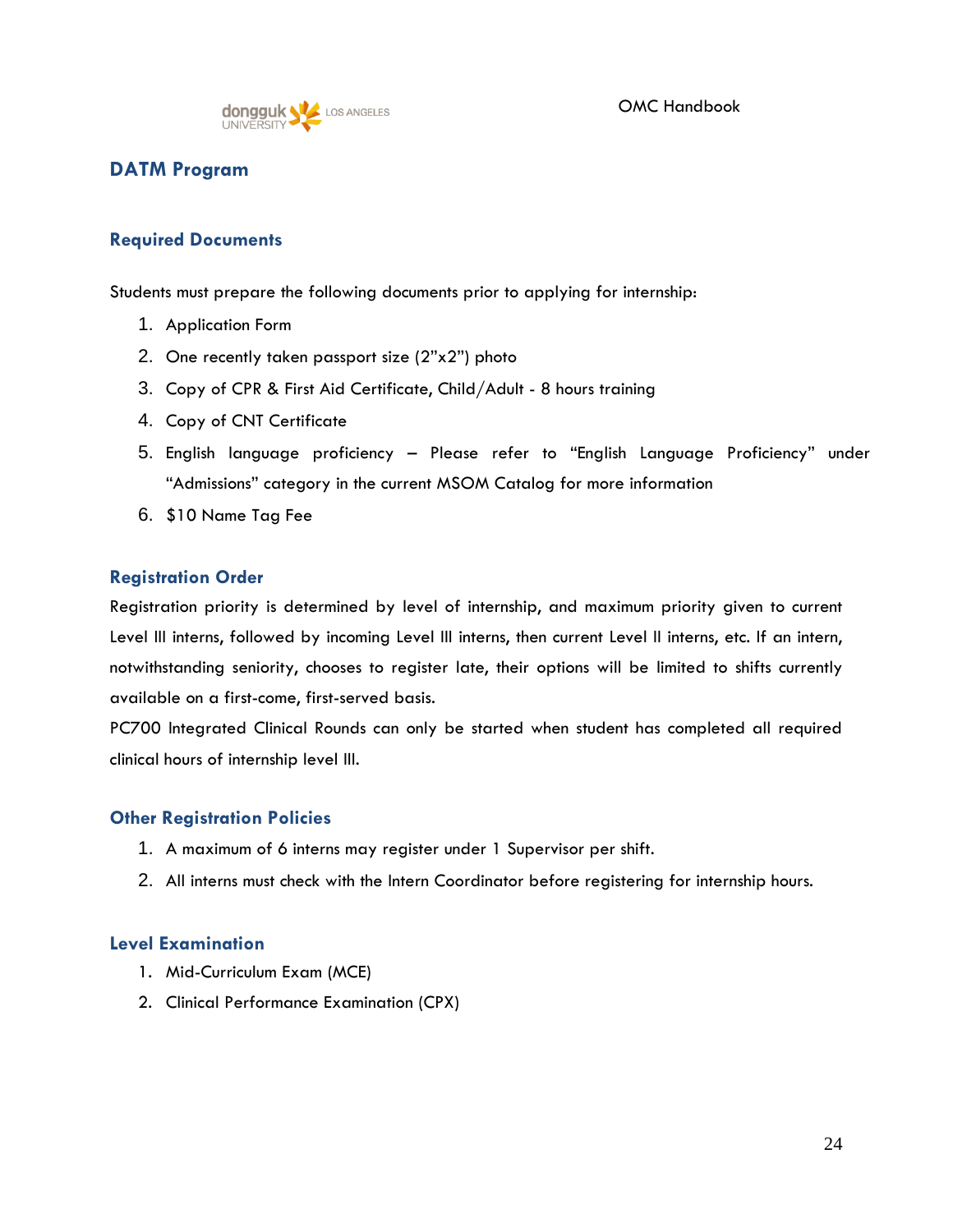

# <span id="page-24-0"></span>**V. CLINICAL TRAINING REQUIREMENTS AND APPLICATION PROCEDURE**

# <span id="page-24-1"></span>**MSOM Program**

#### <span id="page-24-2"></span>**Level I – Requirements and Application Procedure**

#### **Requirements for Entrance:**

To apply Level I internship, Students must have successfully completed 60 units of didactic courses and these pre-requisite courses should be included.

| OM 121/211         | Basic Theory of OM I, II                            |
|--------------------|-----------------------------------------------------|
| OM 221/311/312     | At least Two of OM Diagnosis I, II, III             |
| HB 110             | Introduction to Botany and Herbs                    |
| HB 211/212/213/214 | At least Two of Herbs: Category I, II, III, IV      |
| AC 211             | Meridian Theory                                     |
| AC 111/112         | Acupuncture Anatomy I, II                           |
| BS 211/212/213/214 | At least Two of Anatomy & Physiology I, II, III, IV |
| WM 110             | WM Terminology                                      |
| WM 210             | <b>CNT, Equipment &amp; Safety Review</b>           |
| WM 321             | <b>CPR &amp; First Aid</b>                          |

#### **Steps to Registration:**

- 1. Clinic registration occurs the week after academic registration to allow students to plan shifts around their academic schedule. Registration days are set-up by level, with priority given to more senior interns. Information of registration periods will be posted on the clinic bulletin board at least 1 week in advance of the beginning of registration. (Please also refer to Academic Calendar on MSOM Catalog for more information about registration date).
- 2. On your registration day schedule shifts for the upcoming quarter with the Intern Coordinator. Scheduling shift is on first come first serve basis.
- 3. The Intern Coordinator will input your shifts into the school's main registration system.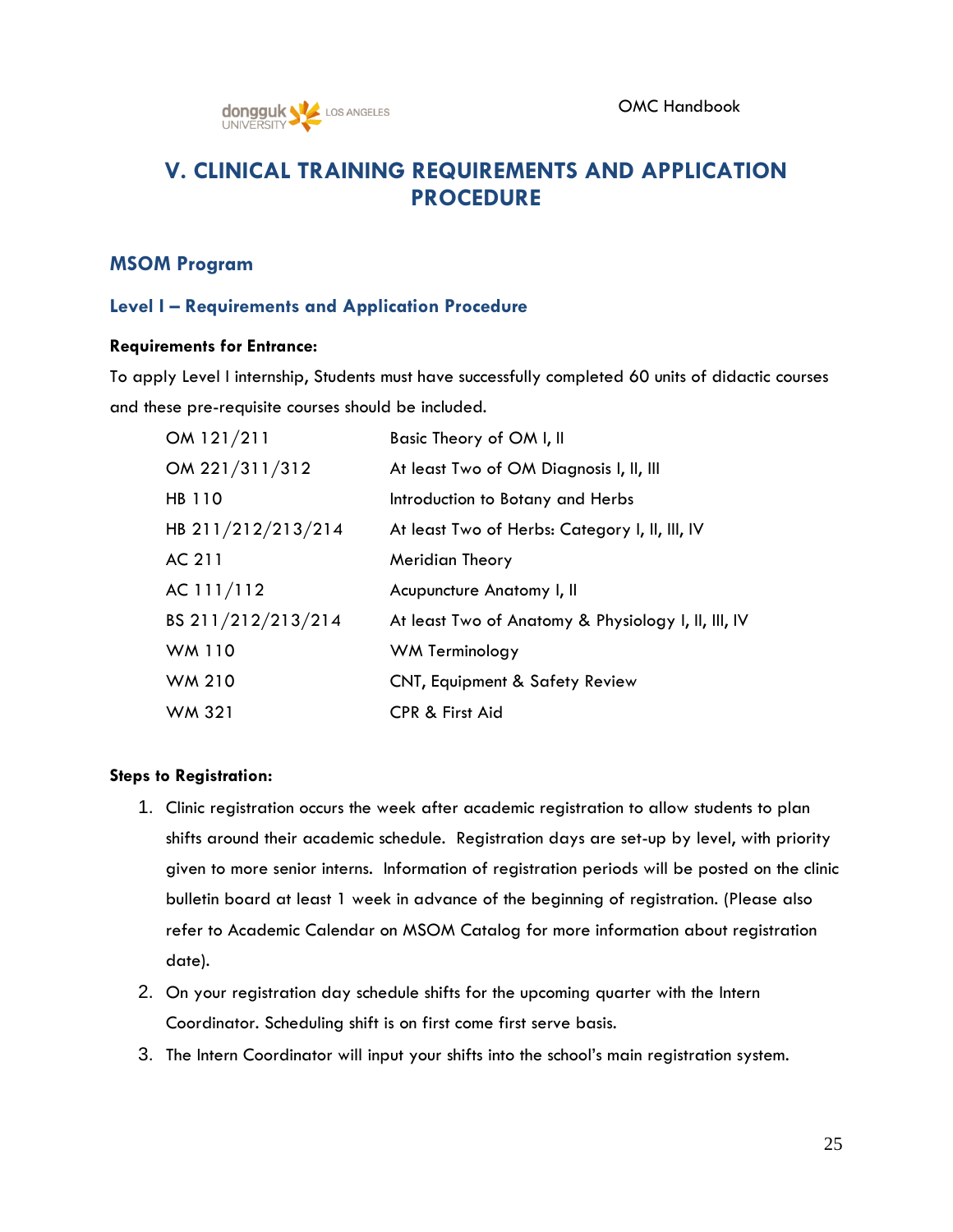

- 4. Intern orientation session is held at the beginning of each quarter and attendance is mandatory.
- 5. Purchase clinical equipment (DULA scrub, stethoscope, sphygmomanometer, thermometer, Tweezer, ear acupuncture probe, etc.)

#### **Requirements for Completion of Level I Observation and Herbal Practicum:**

- 1. 200 Hours: 80 hours Observation Theater, 80 hours Observation Rounds, 40 hours Herbal Practicum
- 2. Successful pass of Intern Evaluations by Clinical Faculty
- 3. Successful completion of treatment for 30 patient visits
- 4. Successful submission of 1 case study report

#### <span id="page-25-0"></span>**Level II – Requirements and Application Procedures**

#### **Requirements for Entrance:**

Students must complete 200 hours of Level I Observation and Herbal Practicum and pass Level II exam (Mid-Curriculum Exam / MCE) with 70% passing grade. And Students must have successfully completed 100 units of didactic courses and these pre-requisite courses should be included.

| OM 221/311/312     | OM Diagnosis I, II, III                      |
|--------------------|----------------------------------------------|
| HB 211/212/213/214 | Herbs: Category I, II, III, IV               |
| BS 211/212/213/214 | Anatomy & Physiology I, II, III, IV          |
| AC 311/312         | Acupuncture Physiology I, II                 |
| AC 321/322         | At least One of Acupuncture Techniques I, II |
| TB 211             | Tui-Na                                       |
| <b>BS 311</b>      | At least One of Pathology I, II, III         |

#### **Steps to Registration:**

- 1. Apply for and pass Level II exam (Mid-Curriculum Exam / MCE; Both written and Practical Exam).
- 2. Clinic registration occurs the week after academic registration to allow students to plan shifts around their academic schedule. Registration days are set-up by level, with priority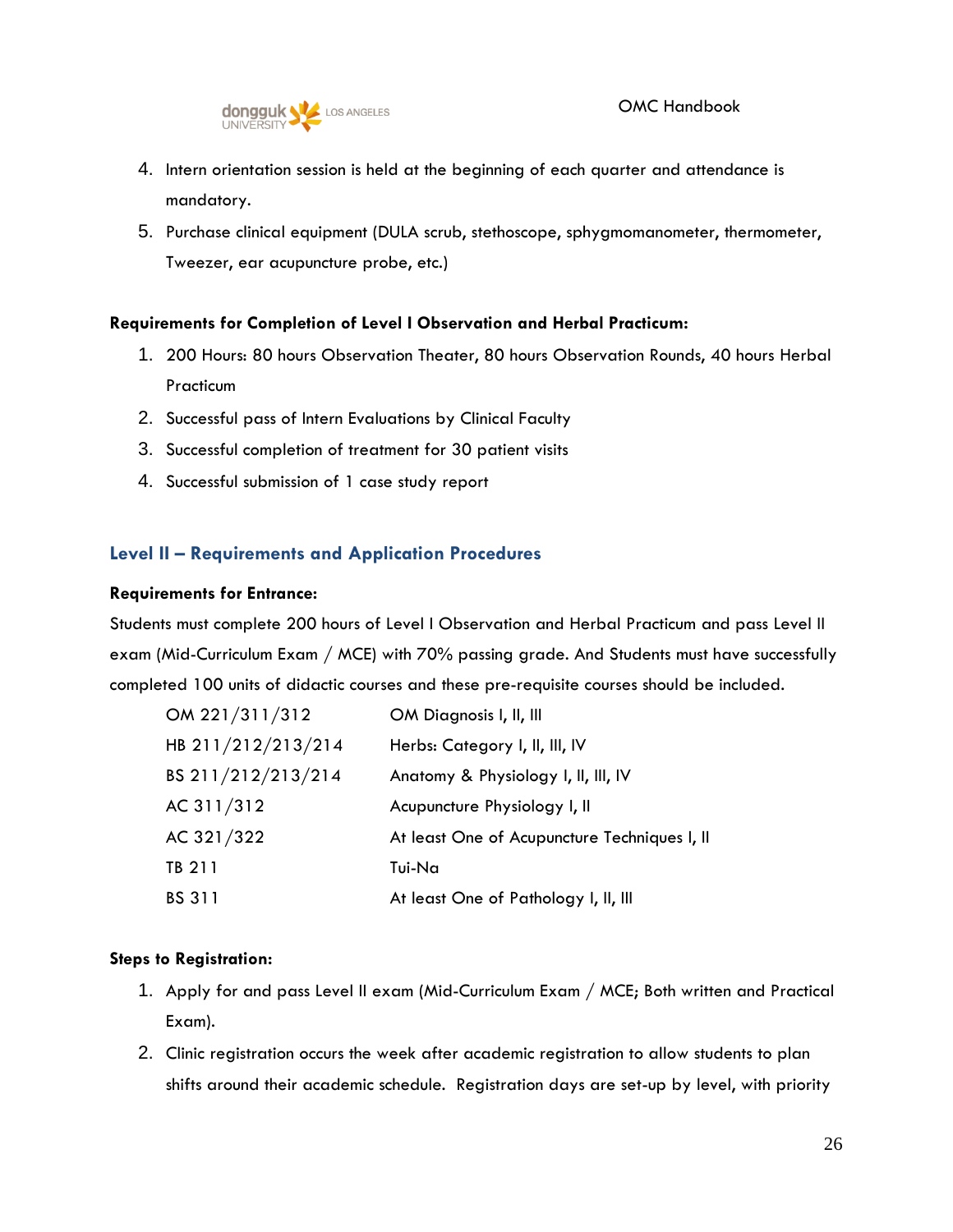

given to more senior interns. Information announcing registration times will be posted on the clinic bulletin board at least 1 week in advance of the beginning of registration. (Please also refer to Academic Calendar on MSOM Catalog for more information about registration date).

- 3. On your registration day schedule shifts for the upcoming quarter with the Intern Coordinator. Scheduling shift is on first come first serve basis.
- 4. The Intern Coordinator will input your shifts into the school's main registration system.
- 5. Purchase clinical equipment (Small penlight/flashlight, Reflex Hammer, Portable container for storage of supplies, and other optional supplies such as tuning fork, massage oil, and ambient music to provide to patients during treatment).

#### **Requirements for Completion of Level II Supervised Practice Internship:**

- 1. 320 Hours of supervised practice
- 2. Successful pass of Intern Evaluations by Clinic Supervisor
- 3. Successful completion of treatment for 150 patient visits
- 4. Successful submission of 1 case study report

#### <span id="page-26-0"></span>**Level III – Requirements and Application Procedures**

#### **Requirements for Entrance:**

Students must complete 320 hours of Level II Supervised practice internship and pass Level III exam (Clinical Performance Exam / CPX) with 70% passing grade. And Students must have successfully completed 150 units of specific didactic courses and these pre-requisite courses should be included.

| OM 411/412/413/414 | At least One of OM Internal Medicine I, II, III, IV |
|--------------------|-----------------------------------------------------|
| HB 311/312/313/314 | At least Two of Herbal Formulas 1, 2                |
| AC 321/322         | Acupuncture Techniques I, II                        |
| AC 411/412         | At least One of Acupuncture Therapeutics I, II      |
| BS 311/312/313     | Pathology I, II, III                                |
| WM 311/312/313     | At least One of Western Medicine I, II, III         |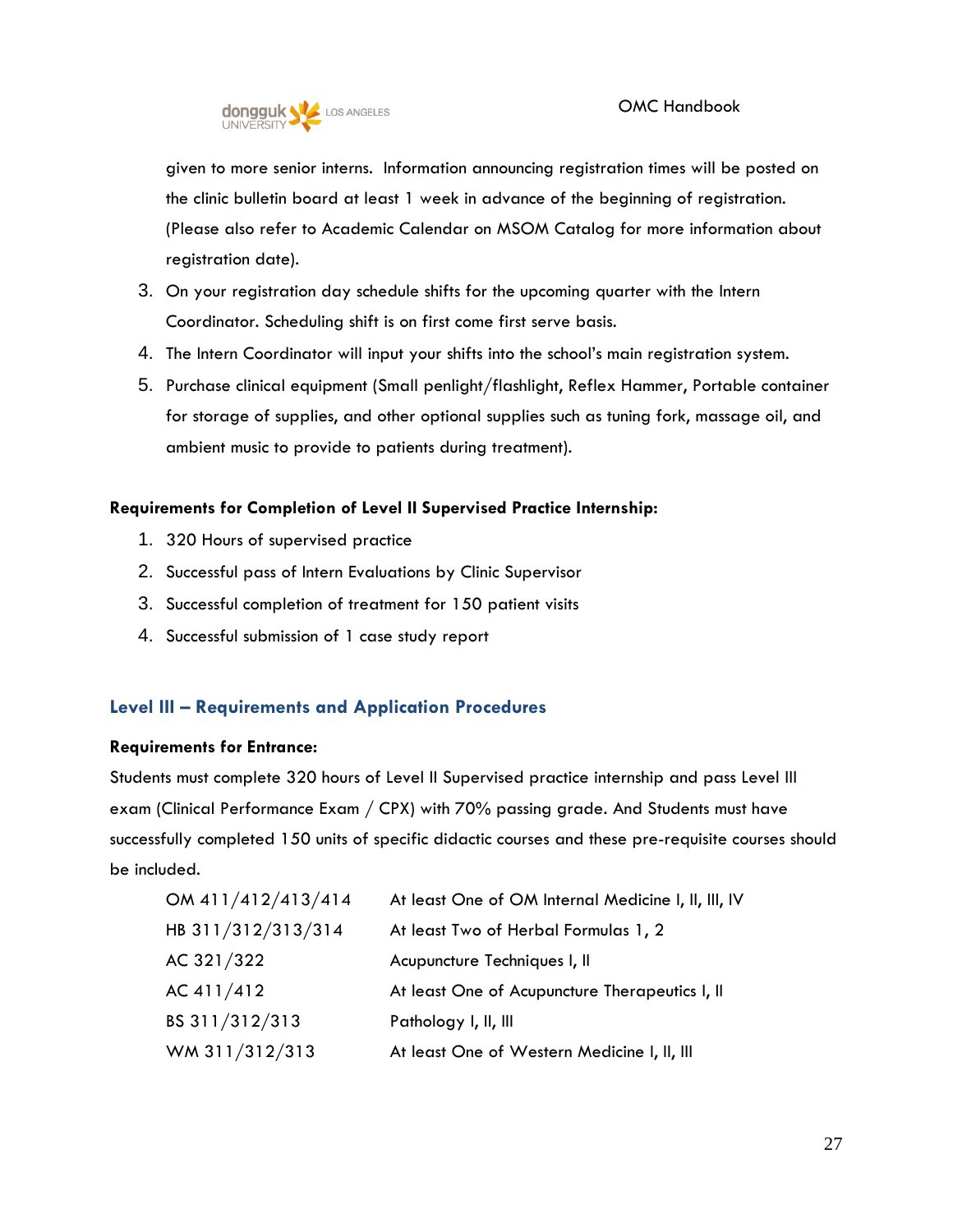

#### **Steps to Registration:**

- 1. Clinic registration occurs the week after academic registration to allow students to plan shifts around their academic schedule. Registration days are set-up by level, with priority given to more senior interns. Information announcing registration times will be posted on the clinic bulletin board at least 1 week in advance of the beginning of registration. (Please also refer to Academic Calendar on MSOM Catalog for more information about registration date).
- 2. On your registration day, schedule shifts for the upcoming quarter with the Intern Coordinator. Scheduling shift is on first come first serve basis.
- 3. The Intern Coordinator will input your shifts into the school's main registration system.

#### **Requirements for Completion of Level III Independent Practice Internship:**

- 1. 440 Hours of Independent practice
- 2. Successful pass of Intern Evaluations by Clinic Supervisor
- 3. Successful completion of treatment for 200 patient visits
- 4. Successful submission of 1 case study report

# <span id="page-27-0"></span>**DATM Program**

#### <span id="page-27-1"></span>**Level I – Requirements and Application Procedure**

#### **Requirements for Entrance:**

To apply Level I internship, Students must have successfully completed 60 units of didactic courses and these pre-requisite courses should be included.

| OM 121/211         | Basic Theory of OM I, II                            |
|--------------------|-----------------------------------------------------|
| OM 221/311/312     | At least Two of OM Diagnosis I, II, III             |
| HB 110             | Introduction to Botany and Herbs                    |
| HB 211/212/213/214 | At least Two of Herbs: Category I, II, III, IV      |
| AC 211             | Meridian Theory                                     |
| AC 111/112         | Acupuncture Anatomy I, II                           |
| BS 211/212/213/214 | At least Two of Anatomy & Physiology I, II, III, IV |
| WM 110             | WM Terminology                                      |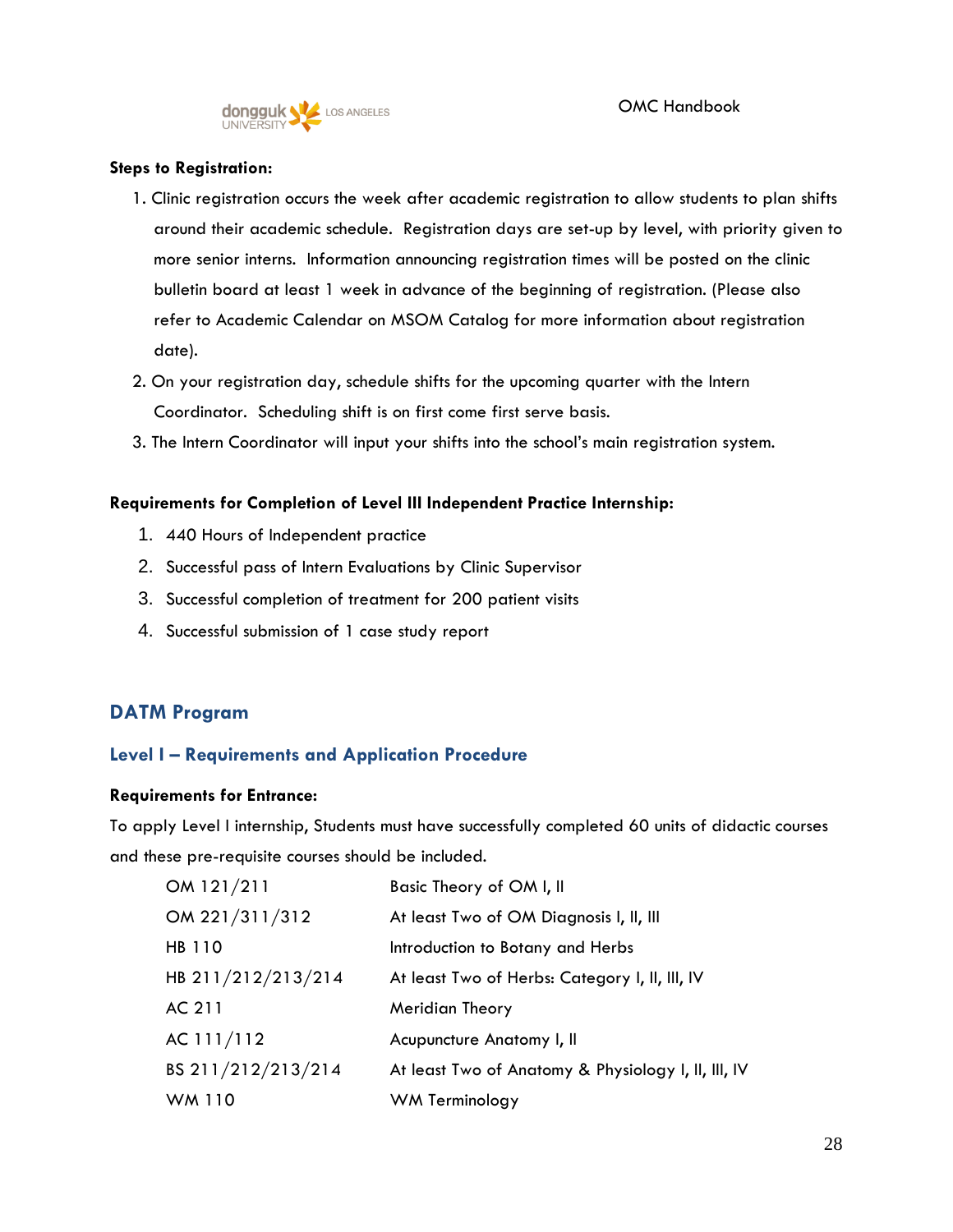**dongguk SA LOS ANGELES** 

OMC Handbook

| <b>WM 210</b> | <b>CNT, Equipment &amp; Safety Review</b> |
|---------------|-------------------------------------------|
| WM 321        | CPR & First Aid                           |

#### **Steps to Registration:**

- Clinic registration occurs the week after academic registration to allow students to plan shifts around their academic schedule. Registration days are set-up by level, with priority given to more senior interns. Information of registration periods will be posted on the clinic bulletin board at least 1 week in advance of the beginning of registration. (Please also refer to Academic Calendar on MSOM Catalog for more information about registration date).
- On your registration day schedule shifts for the upcoming quarter with the Intern Coordinator. Scheduling shift is on first come first serve basis.
- The Intern Coordinator will input your shifts into the school's main registration system.
- Intern orientation session is held at the beginning of each quarter and attendance is mandatory.
- Purchase clinical equipment (DULA scrub, stethoscope, sphygmomanometer, thermometer, Tweezer, ear acupuncture probe, etc.)

#### **Requirements for Completion of Level I Observation and Herbal Practicum:**

- 200 Hours: 80 hours Observation Theater, 80 hours Observation Rounds, 40 hours Herbal Practicum
- Successful pass of Intern Evaluations by Clinical Faculty
- Successful completion of treatment for 30 patient visits
- Successful submission of 1 case study report

#### <span id="page-28-0"></span>**Level II – Requirements and Application Procedures**

#### **Requirements for Entrance:**

Students must complete 200 hours of Level I Observation and Herbal Practicum and pass Level II exam (Mid-Curriculum Exam / MCE) with 70% passing grade. And Students must have successfully completed 100 units of didactic courses and these pre-requisite courses should be included.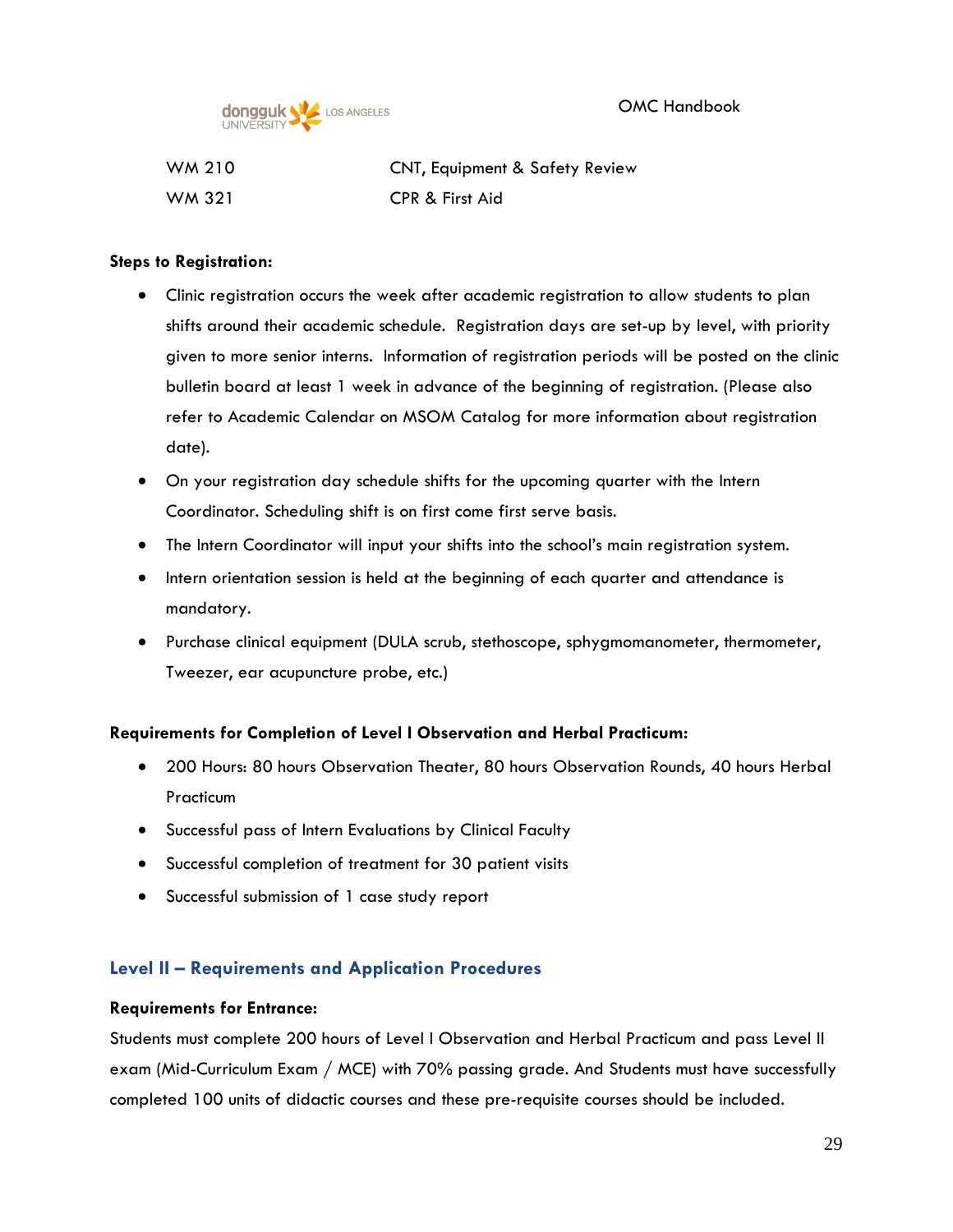

| OM 221/311/312     | OM Diagnosis I, II, III                      |
|--------------------|----------------------------------------------|
| HB 211/212/213/214 | Herbs: Category I, II, III, IV               |
| BS 211/212/213/214 | Anatomy & Physiology I, II, III, IV          |
| AC 311/312         | Acupuncture Physiology I, II                 |
| AC 321/322         | At least One of Acupuncture Techniques I, II |
| TB 211             | Tui-Na                                       |
| <b>BS 311</b>      | At least One of Pathology I, II, III         |

#### **Steps to Registration:**

- Apply for and pass Level II exam (Mid-Curriculum Exam / MCE; Both written and Practical Exam).
- Clinic registration occurs the week after academic registration to allow students to plan shifts around their academic schedule. Registration days are set-up by level, with priority given to more senior interns. Information announcing registration times will be posted on the clinic bulletin board at least 1 week in advance of the beginning of registration. (Please also refer to Academic Calendar on MSOM Catalog for more information about registration date).
- On your registration day schedule shifts for the upcoming quarter with the Intern Coordinator. Scheduling shift is on first come first serve basis.
- The Intern Coordinator will input your shifts into the school's main registration system.
- Purchase clinical equipment (Small penlight/flashlight, Reflex Hammer, Portable container for storage of supplies, and other optional supplies such as tuning fork, massage oil, and ambient music to provide to patients during treatment).

#### **Requirements for Completion of Level II Supervised Practice Internship:**

- 320 Hours of supervised practice
- Successful pass of Intern Evaluations by Clinic Supervisor
- Successful completion of treatment for 150 patient visits
- Successful submission of 1 case study report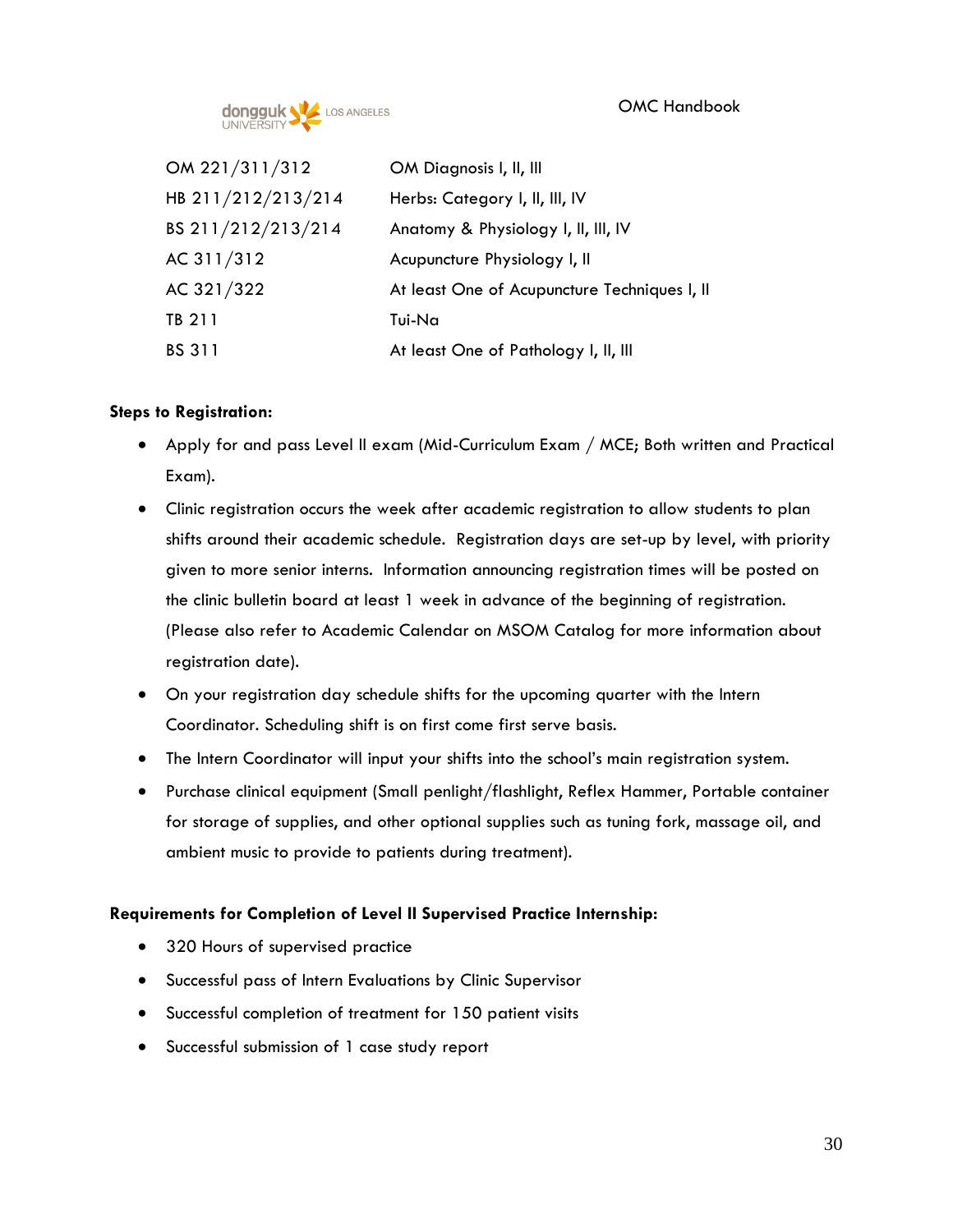

#### <span id="page-30-0"></span>**Level III – Requirements and Application Procedures**

#### **Requirements for Entrance:**

Students must complete 320 hours of Level II Supervised practice internship and pass Level III exam (Clinical Performance Exam / CPX) with 70% passing grade. And Students must have successfully completed 150 units of specific didactic courses and these pre-requisite courses should be included.

| OM 411/412/413/414 | At least One of OM Internal Medicine I, II, III, IV |
|--------------------|-----------------------------------------------------|
| HB 311/312/313/314 | At least Two of Herbal Formulas 1, 2                |
| AC 321/322         | Acupuncture Techniques I, II                        |
| AC 411/412         | At least One of Acupuncture Therapeutics I, II      |
| BS 311/312/313     | Pathology I, II, III                                |
| WM 311/312/313     | At least One of Western Medicine I, II, III         |

#### **Steps to Registration:**

- Clinic registration occurs the week after academic registration to allow students to plan shifts around their academic schedule. Registration days are set-up by level, with priority given to more senior interns. Information announcing registration times will be posted on the clinic bulletin board at least 1 week in advance of the beginning of registration. (Please also refer to Academic Calendar on MSOM Catalog for more information about registration date).
- On your registration day, schedule shifts for the upcoming quarter with the Intern Coordinator. Scheduling shift is on first come first serve basis.
- The Intern Coordinator will input your shifts into the school's main registration system.

#### **Requirements for Completion of Level III Independent Practice Internship:**

- 440 Hours of Independent practice
- Successful pass of Intern Evaluations by Clinic Supervisor
- Successful completion of treatment for 200 patient visits
- Successful submission of 1 case study report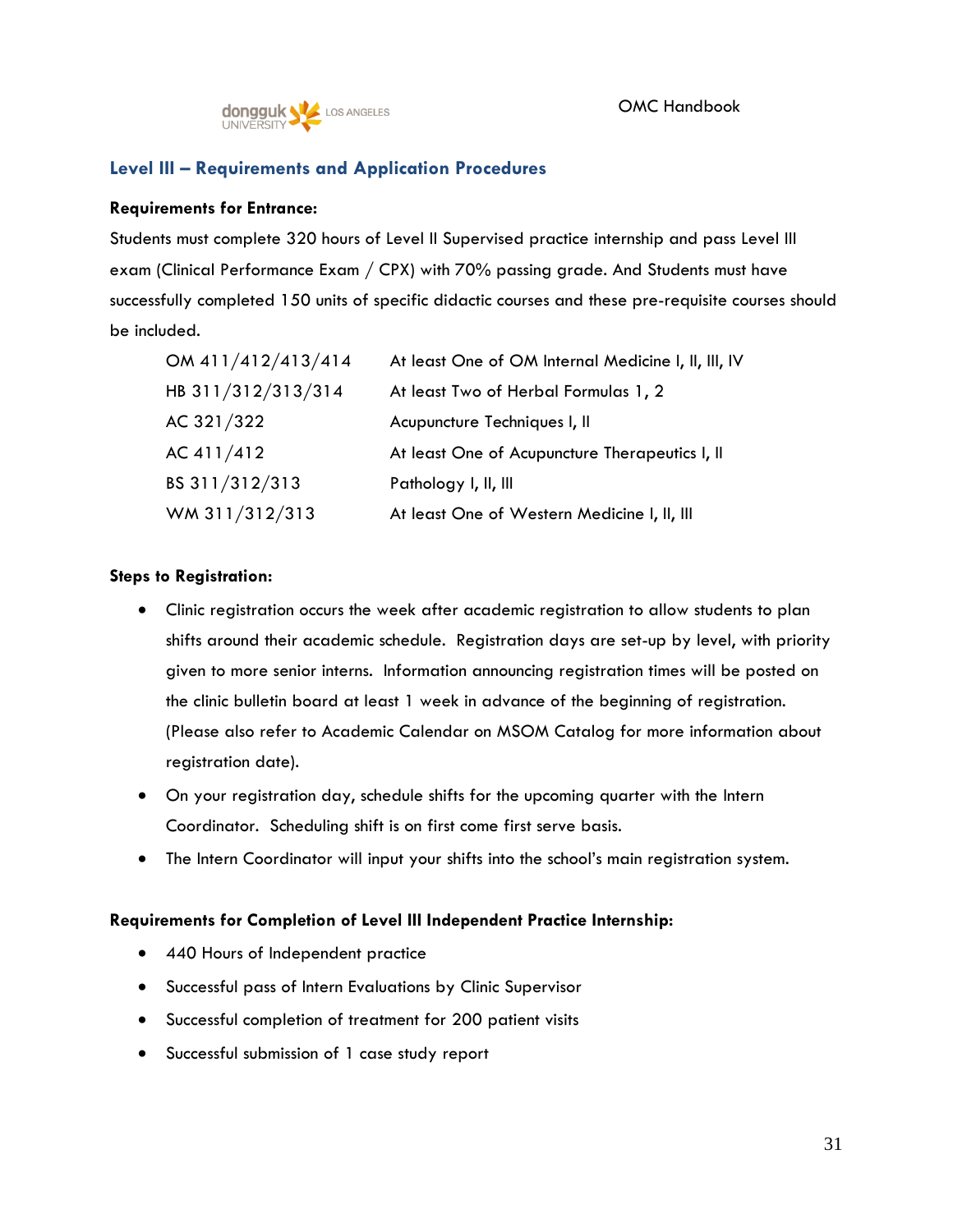

### <span id="page-31-0"></span>**PC700 Integrated Clinical Rounds**

#### **Requirements for Entrance:**

Students must complete the overall clinical hours required in Clinical Internship Level III prior to begin this 40-hours of integrated clinical rounds.

#### **Steps to Registration:**

To register on this clinical coursework, please contact the program director and Intern Coordinator.

#### **Requirements for Completion of PC700 Integrated Clinical Rounds:**

- 1. Successful complete the 40-hours of coursework
- 2. Successful pass of Student's Evaluation by Clinic Supervisor
- 3. Successful completion of one case study with oral presentation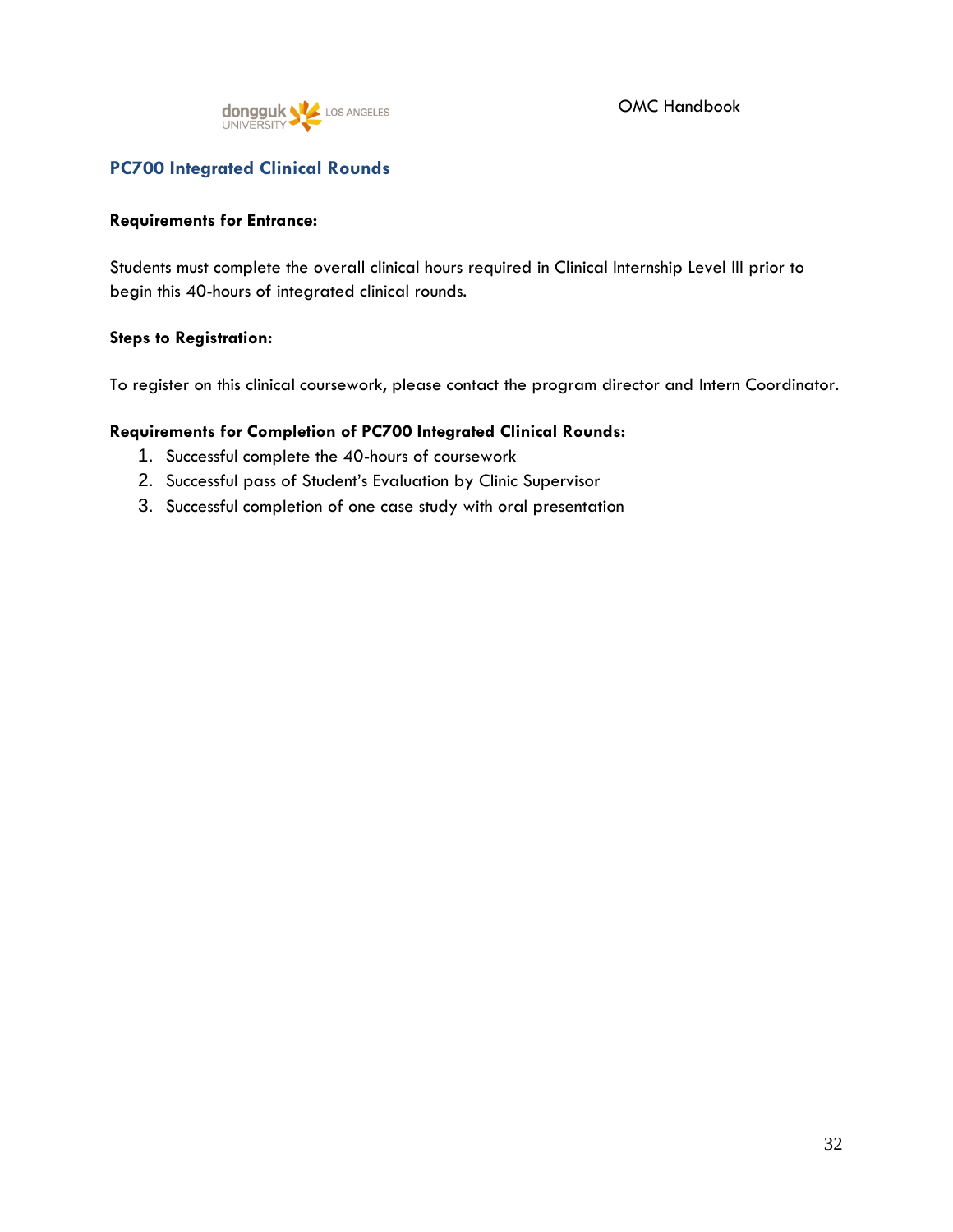

# **VI. COURSE DESCRIPTION**

### <span id="page-32-1"></span><span id="page-32-0"></span>**MSOM Program**

The following are guidelines regarding the role of student and Clinic Supervisor at each level of clinical training.

### <span id="page-32-2"></span>**Level I (200 Hours) Observation and Herbal Practicum**

The first level of internship training consists of 200 hours of observation including 80 hours of observation theater, 80 hours of observation rounds, and 40 hours of herbal practicum. Interns are introduced to all aspects of the clinical practice of acupuncture and oriental medicine, observing the formulation of diagnoses and treatments performed by clinical faculty.

In observation theater (80 hours), level I interns have opportunities to see how oriental medicine theory and practice are combined. In each shift, scheduled patients are interviewed, diagnosed, and treated by clinic faculty while level I interns observe. Following each patient's treatment, discussion of the patient's case is conducted.

In observation rounds (80 hours), level I interns have experience in observing clinic faculty in interviewing, diagnosing, and treating patients, as well as assisting clinic faculty in taking and recording a patient's history and physical exam. Level I interns take the patient's pulse and observe the patient's tongue with instruction by clinic faculty to understand the clinic faculty's diagnosis and treatment plan.

In herbal practicum (40 hours), level I interns will have opportunities to identify herbs, learn how to assemble granule and bulk herb formulas, learn how to fill an herbal prescription, and become familiar with the dispensary operations. It is expected that all level I interns participate in keeping treatment rooms clean and stocked.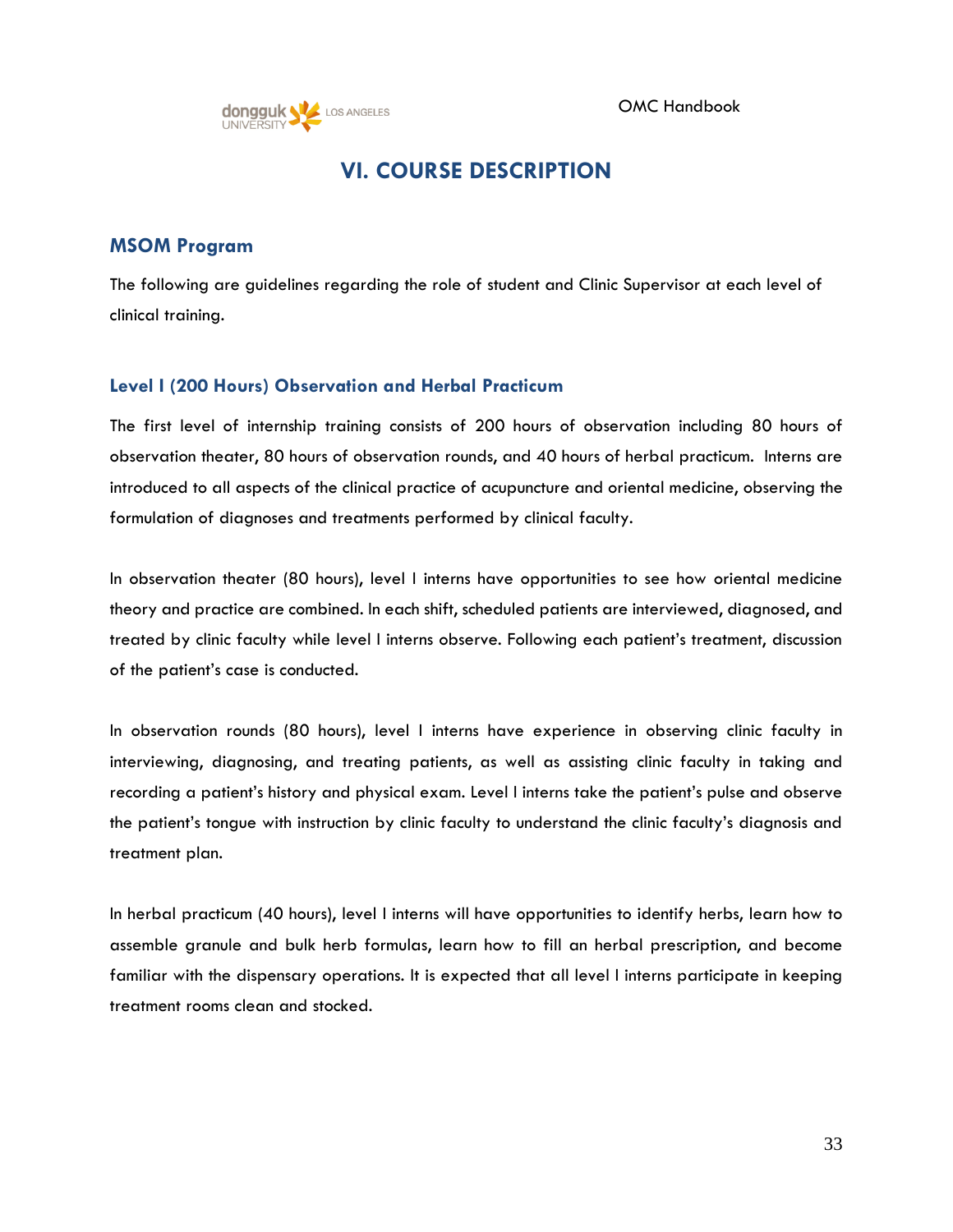

|    | LEVEL I INTERN'S ROLE & RESPONSIBILITY                  | <b>SUPERVISOR'S ROLE</b>          |
|----|---------------------------------------------------------|-----------------------------------|
| 1. | Observe whole treatment procedures performed by         | Show the interns interview,       |
|    | Clinic Faculty in OMC (80 hours Observation Theater)    | diagnose, and treat patients with |
| 2. | Assist Clinic Faculty in taking and recording patient's | acupuncture, Herbal prescription  |
|    | history and physical exams (80 hours Observation        | and appropriate modalities.       |
|    | Rounds)                                                 | Teach interns conversation skills |
| 3. | Take patient's pulse and observe patient's tongue by    | and bedside manners.              |
|    | instruction of Clinic Faculty (80 hours Observation     | Supervise interns' taking and     |
|    | Rounds)                                                 | recording patient's history.      |
| 4. | Categorize and organize herbs and check the herb        | Teach category of Herbs and       |
|    | inventory in Herbal Dispensary under the direction of   | help interns learn how to         |
|    | Intern Coordinator and Supervisor (40 hours of          | maintain, organize, and make      |
|    | Herbal Practicum)                                       | herbal formulas.                  |
| 5. | Keep a log of treatments observed and Prepare           | Check intern list for the day and |
|    | <b>Herbal Dispensary</b>                                | maintain his/her attendance file. |
| 6. | Maintain cleanliness in Herbal Dispensary and           | Always check herb extractor       |
|    | treatment rooms with stocking medical equipment and     | safety and teach interns about    |
|    | supplies for patient treatment                          | safety measures.                  |

| Objectives | At the end of this level, students will be able to:                           |  |
|------------|-------------------------------------------------------------------------------|--|
|            | Acquire a basic understanding of how to perform patient interview and         |  |
|            | diagnostic procedure with professionalism by observing supervisor's practice  |  |
|            | 2. Obtain knowledge regarding techniques of Acupuncture treatment and other   |  |
|            | modalities by observing supervisor's practice                                 |  |
|            | 3. Obtain knowledge in Herbal prescription with appropriate process of herbal |  |
|            | dispensary by observing supervisor's practice                                 |  |
|            | Acquire proper patient management skills such as creating comfortable<br>4.   |  |
|            | atmosphere for the patient with bedside manners and befitting attitude by     |  |
|            | observing supervisor's practice                                               |  |
|            |                                                                               |  |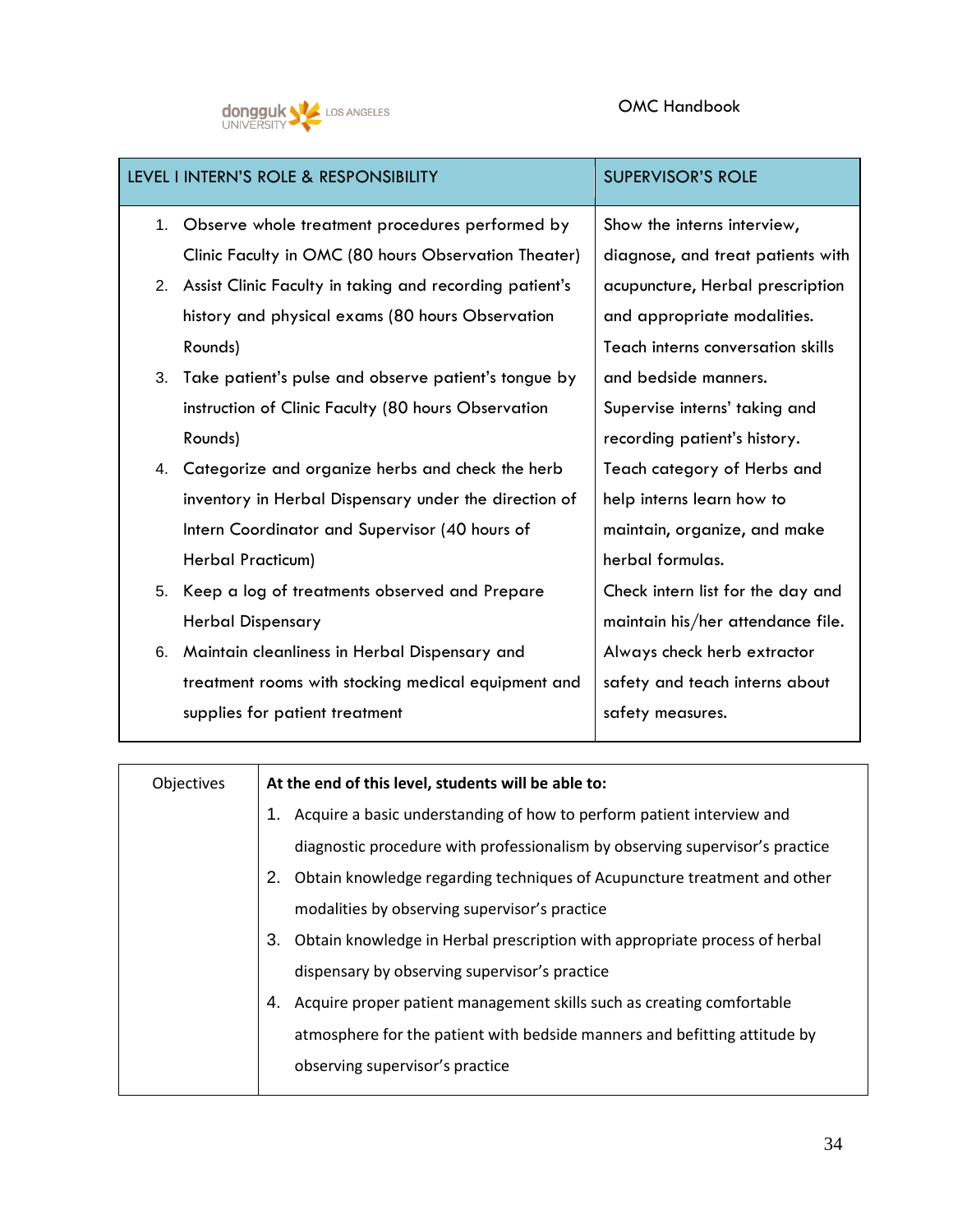

|            | 5. Understand various treatment methodologies in assessing required treatment     |
|------------|-----------------------------------------------------------------------------------|
|            | course and adjusting treatments for return patients by observing supervisor's     |
|            | practice                                                                          |
|            | Describe and demonstrate beginning level of skills in performing a physical<br>6. |
|            | examination, Tongue diagnosis and pulse diagnosis                                 |
|            | Understand basic diagnosis and treatment plan<br>7.                               |
|            | Demonstrate knowledge of OM herbs, by category, properties, functions,<br>8.      |
|            | indications and contraindications.                                                |
|            | 9. Locate commonly used acupuncture points                                        |
|            | 10. Learn and be knowledgeable about clinic rules and regulations including CNT,  |
|            | HIPAA, OSHA protocols                                                             |
|            | 11. Learn and be knowledgeable about Emergency Procedures and CPR protocols       |
| Evaluation | Pass/fail depending on:                                                           |
|            | Satisfactory performance of roles and responsibilities<br>1.                      |
|            | 2. Achievement of objectives                                                      |
|            | Successful completion of 1 case study report<br>3.                                |

#### <span id="page-34-0"></span>**Level II (320 Hours) Supervised Practice**

Level II internship consists of 320 hours of supervised acupuncture and oriental medical practice. Under the supervision of their clinic supervisors, interns diagnose and treat patients in the OMC and at other off-campus health care sites. Working individually or in pairs, interns apply their knowledge and skills of oriental and western medical assessments to interview and assess the condition of each new patient, formulating potential diagnoses and treatment plans based on this assessment, including acupuncture and other oriental medical modalities. Interns then discuss this diagnosis and treatment plan with clinic supervisor and treat the patient under the direct supervision of the clinic supervisor. Interns are expected to demonstrate proficiency in treatment techniques covered in the courses of their didactic studies. Interns will render possible nutritional and/or lifestyle recommendations and offer them to the patient after consultation with the clinic supervisor. Interns will also incorporate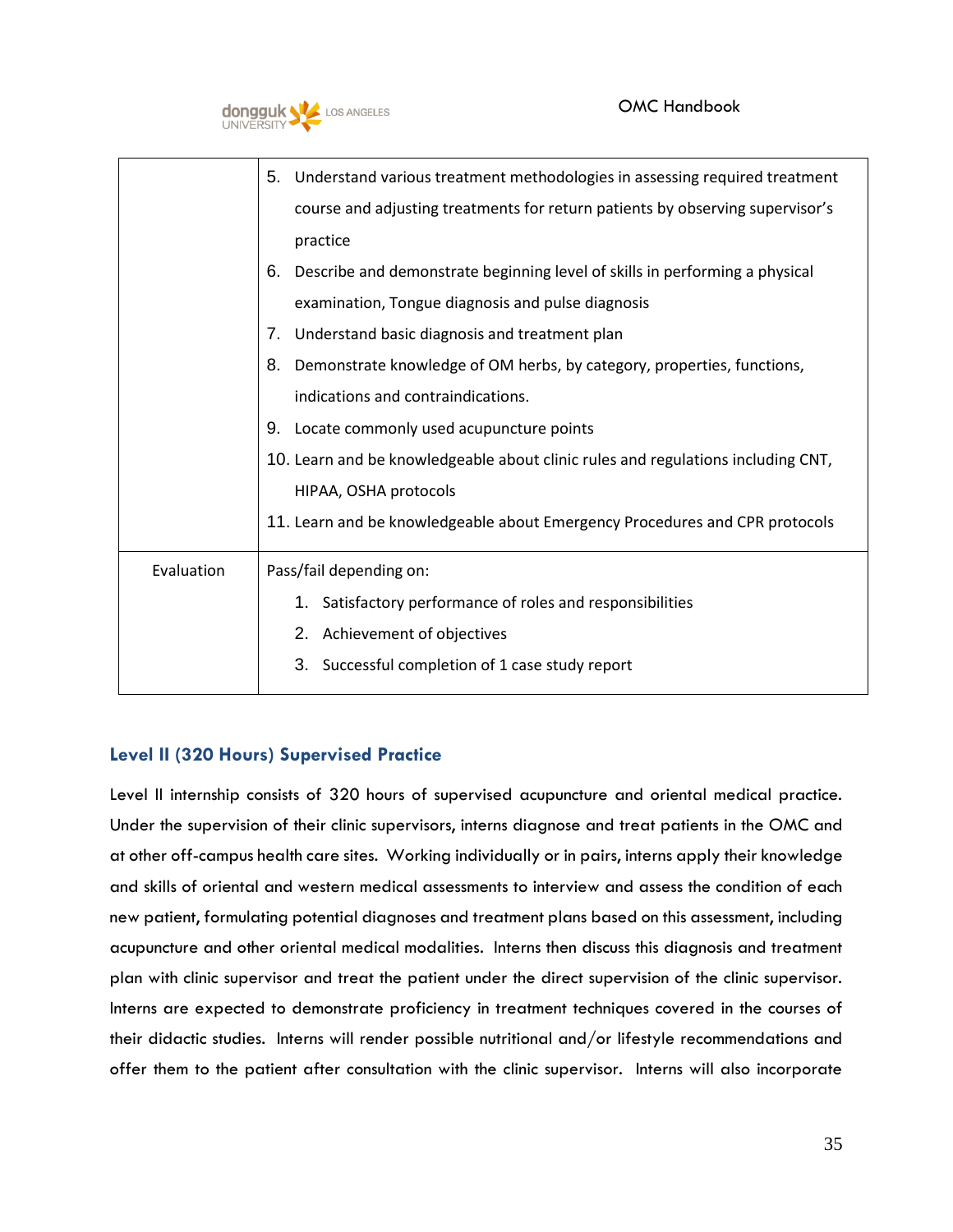

herbal formula derivation and modification into treatment plans. Interns are expected to inform their patients of the ingredients and proposed effects of the formula, formula preparation/cooking instructions, appropriate dosage guidelines, and possible adverse effects. Interns are responsible for filling the herbal formulas for their patients.

|    | LEVEL II INTERN'S ROLE & RESPONSIBILITY          | <b>SUPERVISOR'S ROLE</b>               |
|----|--------------------------------------------------|----------------------------------------|
| 1. | Interview, diagnose and develop treatment plan   | Listen to what intern presents about   |
|    | of acupuncture and herbs with other applicable   | patients' history, diagnosis, and      |
|    | modalities                                       | treatment plan and assess intern's     |
| 2. | Perform Acupuncture treatment and Herbal         | interviewing, diagnostic procedure     |
|    | treatment under the direct supervision of Clinic | and treatment plan.                    |
|    | Supervisor                                       | Visit patients with Interns to confirm |
| 3. | Record patient chart and get Supervisor's        | intern's finding and supervise         |
|    | signature.                                       | acupuncture and other Oriental         |
| 4. | Return equipment and other materials to the      | medical treatments.                    |
|    | original place after using them.                 | Review Patient charts and confirm      |
| 5. | Take patients to front desk after treatments and | the completion of documentation        |
|    | help them to get next appointment                | before patients check out.             |
| 6. | Organize and clean the treatment room after      | Review Daily Internship Patient        |
|    | treatment and stock medical equipment and        | <b>Record Sheet and Time Card and</b>  |
|    | supplies for patient treatment.                  | sign approval at the end of each       |
|    |                                                  | shift.                                 |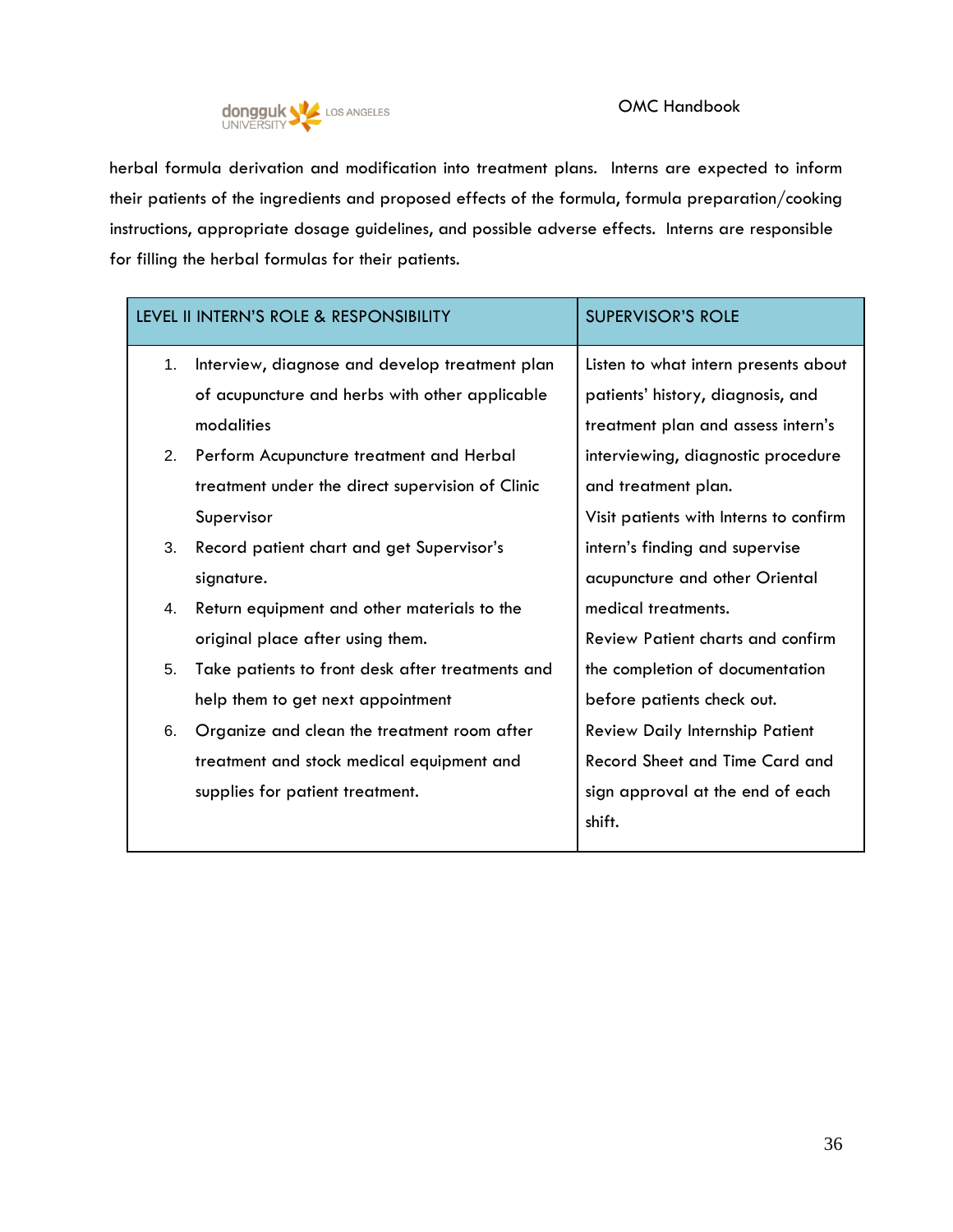

| Objectives | At the end of this level, students will be able to:                                  |  |
|------------|--------------------------------------------------------------------------------------|--|
|            | 1. Perform Acupuncture treatment, Herbal prescription, and other treatment           |  |
|            | modalities of patient under the direct supervision of Clinic Supervisor              |  |
|            | 2.<br>Demonstrate competency in acupuncture point location and needling technique    |  |
|            | 3.<br>Exhibit introductory competency in patient management by filling out necessary |  |
|            | forms                                                                                |  |
|            | Take the Oriental and Western medical history of patients<br>4.                      |  |
|            | Perform complete patient's physical examination<br>5.                                |  |
|            | Evaluate patients' condition for referral to other healthcare practitioners<br>6.    |  |
|            | Demonstrate professionalism, a positive attitude, and befitting bedside manner<br>7. |  |
|            | in welcoming and assisting patients                                                  |  |
|            | 8.<br>Demonstrate introductory competency in written and oral communication skills   |  |
|            | with patients, colleagues, clinic staff and other healthcare providers               |  |
| Evaluation | Pass/fail depending on:                                                              |  |
|            | 1. Satisfactory performance of roles and responsibilities                            |  |
|            | 2. Achievement of objectives                                                         |  |
|            | 3. Successful completion of 1 case study report                                      |  |

### **Level III (440 Hours) Independent Practice**

Level III internship consists of 440 hours of independent practice of acupuncture and oriental medicine under the supervision of clinic supervisor. Interns complete a clinical impression and oriental medical diagnosis, as noted in Level II internship, for concurrence by the clinic supervisor. A treatment approach is recommended for concurrence by clinic supervisor, after which acupuncture or other modalities are employed to treat the condition. The clinic supervisor is not required to observe the actual diagnosis or treatment, but must be near the location where the patient is being treated. Interns are required to consult with the assigned clinic supervisor before and after each treatment.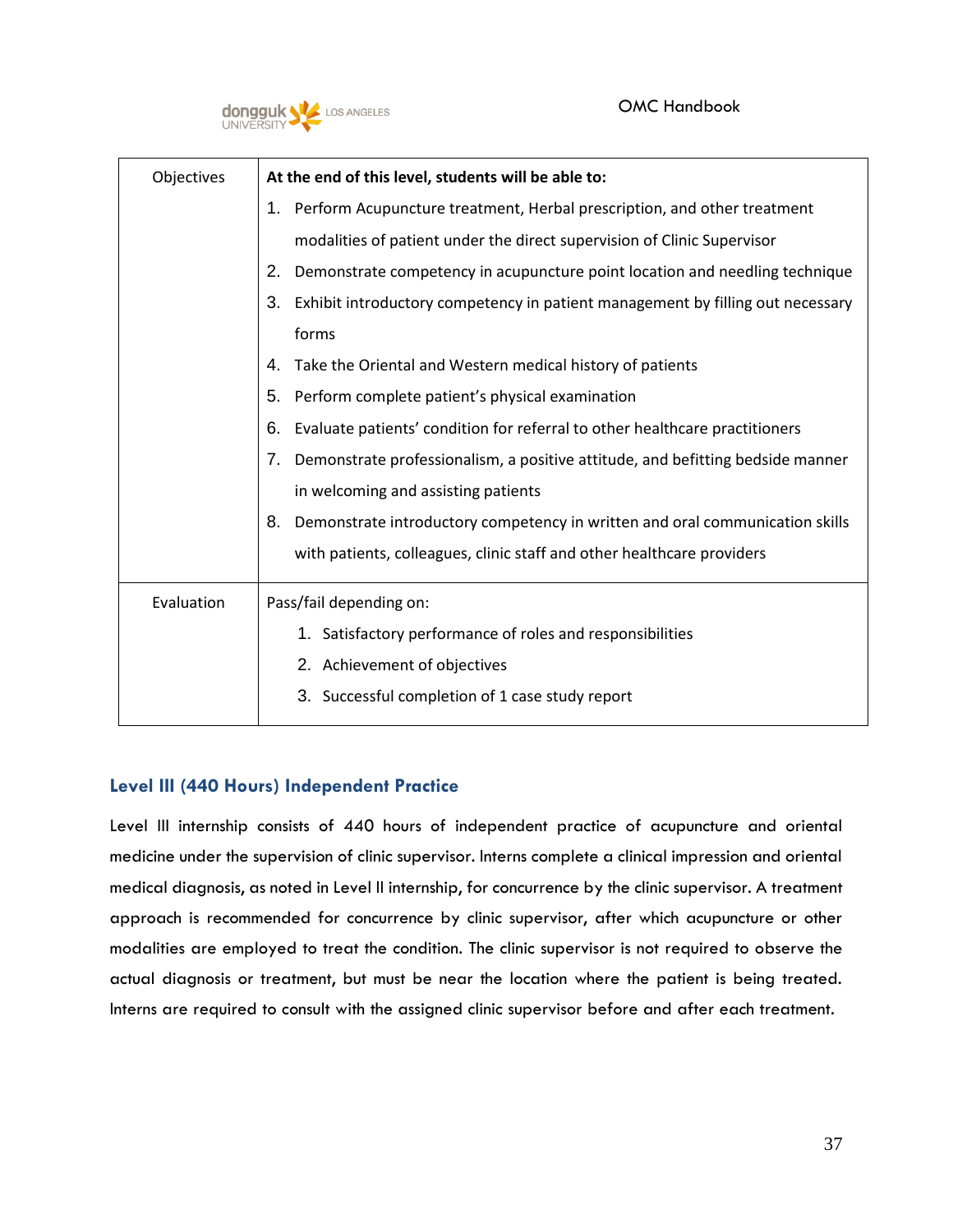

I

| LEVEL III INTERN'S ROLE & RESPONSIBILITY |                                                     | <b>SUPERVISOR'S ROLE</b>             |
|------------------------------------------|-----------------------------------------------------|--------------------------------------|
| 1.                                       | Perform patient intake.                             | Review intern's diagnosis, treatment |
| 2.                                       | Perform physical exam, patient diagnosis and        | content, treatment plan,             |
|                                          | treatment plan.                                     | acupuncture, herb, tui-na,           |
| 3.                                       | Consult with Supervisor prior to patient treatment. | moxibustion treatment.               |
| 4.                                       | Independently perform acupuncture treatment,        | Render final diagnosis and           |
|                                          | herbal treatment, and other applicable modalities   | treatment plan to begin treatment.   |
| 5.                                       | Consult with clinic office staff to confirm patient | Stay near interns and Be available   |
|                                          | appointment date.                                   | when interns need help or advice.    |
| 6.                                       | Report immediately any problems or potential        | Confirm the completeness of          |
|                                          | problems to the Supervisor.                         | treatment and advice any             |
|                                          |                                                     | recommendation as needed.            |

| Objectives | At the end of this level, students will be able to:                                    |
|------------|----------------------------------------------------------------------------------------|
|            | Prescribe and provide acupuncture treatment, herbal prescription, and other<br>1.      |
|            | treatment modalities                                                                   |
|            | Perform procedures in the treatment of patient independently<br>2.                     |
|            | 3.<br>Demonstrate mastery in acupuncture point location and needling techniques        |
|            | Evaluate patient's condition for referral to other healthcare practitioners, and<br>4. |
|            | consult with them                                                                      |
|            | 5.<br>Demonstrate professionalism, a positive attitude, and appropriate befitting      |
|            | manner to patients during the times in the clinic                                      |
|            | Demonstrate fluency in written and oral communication skills with patients,<br>6.      |
|            | colleagues, clinic staff and other healthcare providers                                |
| Evaluation | Pass/fail depending on:                                                                |
|            | 1. Satisfactory performance of roles and responsibilities                              |
|            | 2. Achievement of objectives                                                           |
|            | 3. Successful completion of 1 case study report                                        |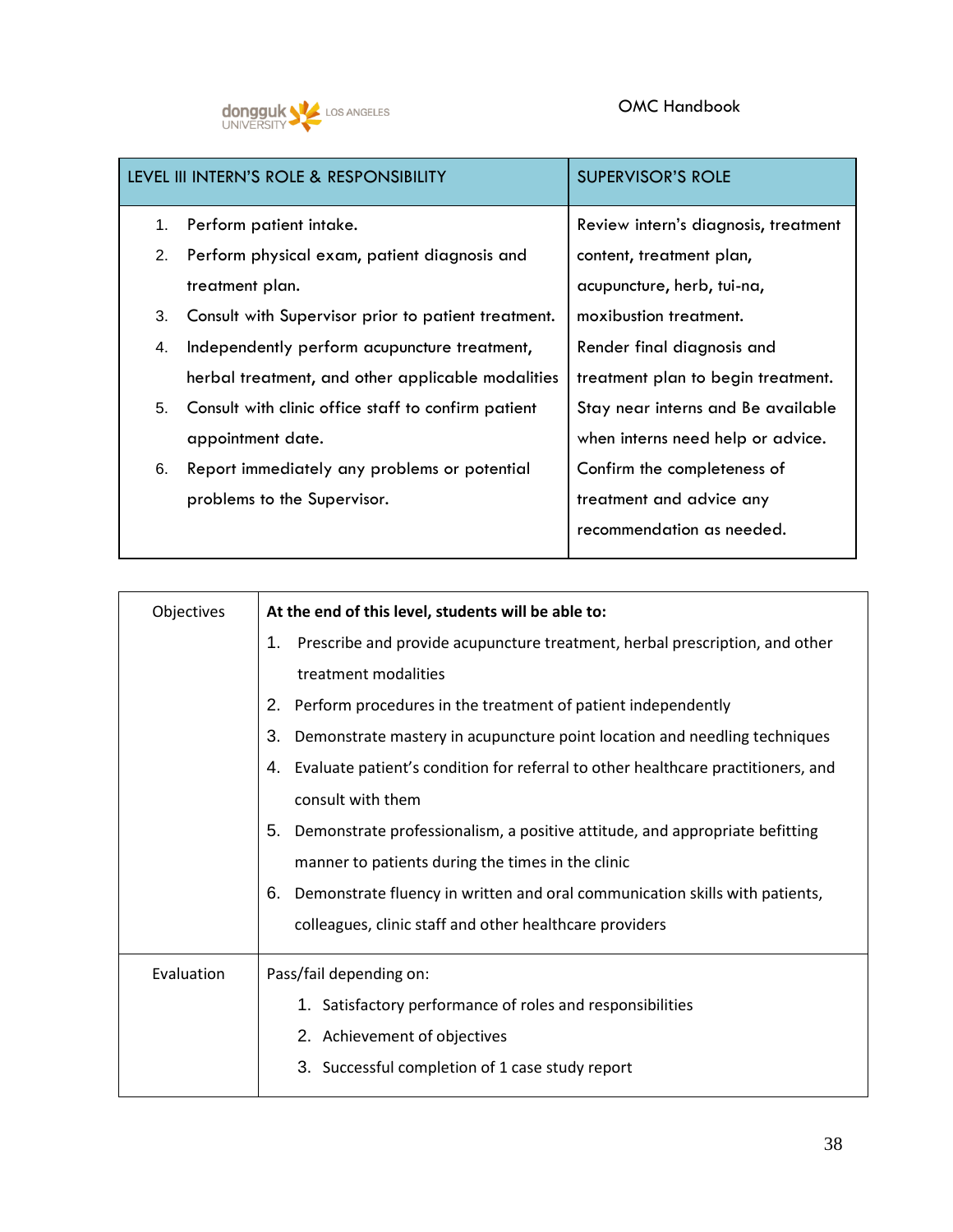

### **MSOM Case Study Guidelines**

Each student is required to complete and submit one written case studies for each level of internship. The case study is designed to enhance the intern's learning process. Students are warned that merely copying information from patient files is of minimal learning value. Students are encouraged to choose a patient that they have seen over 3 times and cases that are unique.

Preferable cases are exemplary as:

- 1. Good examples of the application Oriental Medicine theory;
- 2. Striking outcomes;
- 3. Outcomes were questionable, leaving room for research and analysis.

Case study formatting is listed below:

- Summarize basic patient information without using the patient's name or any other identifiers such as social security number. Briefly describe age, sex, occupation, medical history, chief complaint and any relevant western medical findings.
- Summarize OM's Ten Questions. Show all positive & negative findings, if significant. (i.e.: no ear ringing; low back pain in patient complaining of polyuria)
- Record initial pulse and tongue readings. Note any changes as the treatment progresses.
- Western view of patient's illness/injury. Outline the western medical understanding including Etiology of illness; diagnosis; physical assessments; and possible treatment protocols.
- Render OM Diagnosis including etiology and Explain how diagnosis was arrived at by specific elements of symptom/sign complex including pulse and tongue diagnosis, noting also any contradicting data.
- Describe treatment philosophy and plan conforming to Diagnosis: State the goal of treatment; choice of points and herbs explaining and defending your choices.
- Note patient progress: summarize patient progress over course of treatment. Note any unusual or significant changes or occurrences; note any changes in point choice, or in herb selection; explain and defend such change.
- Summarize and conclude: Include chief complaint and summary of progress to date. Assess the treatment and make conclusions and suggestion. Example: Explanation why this treatment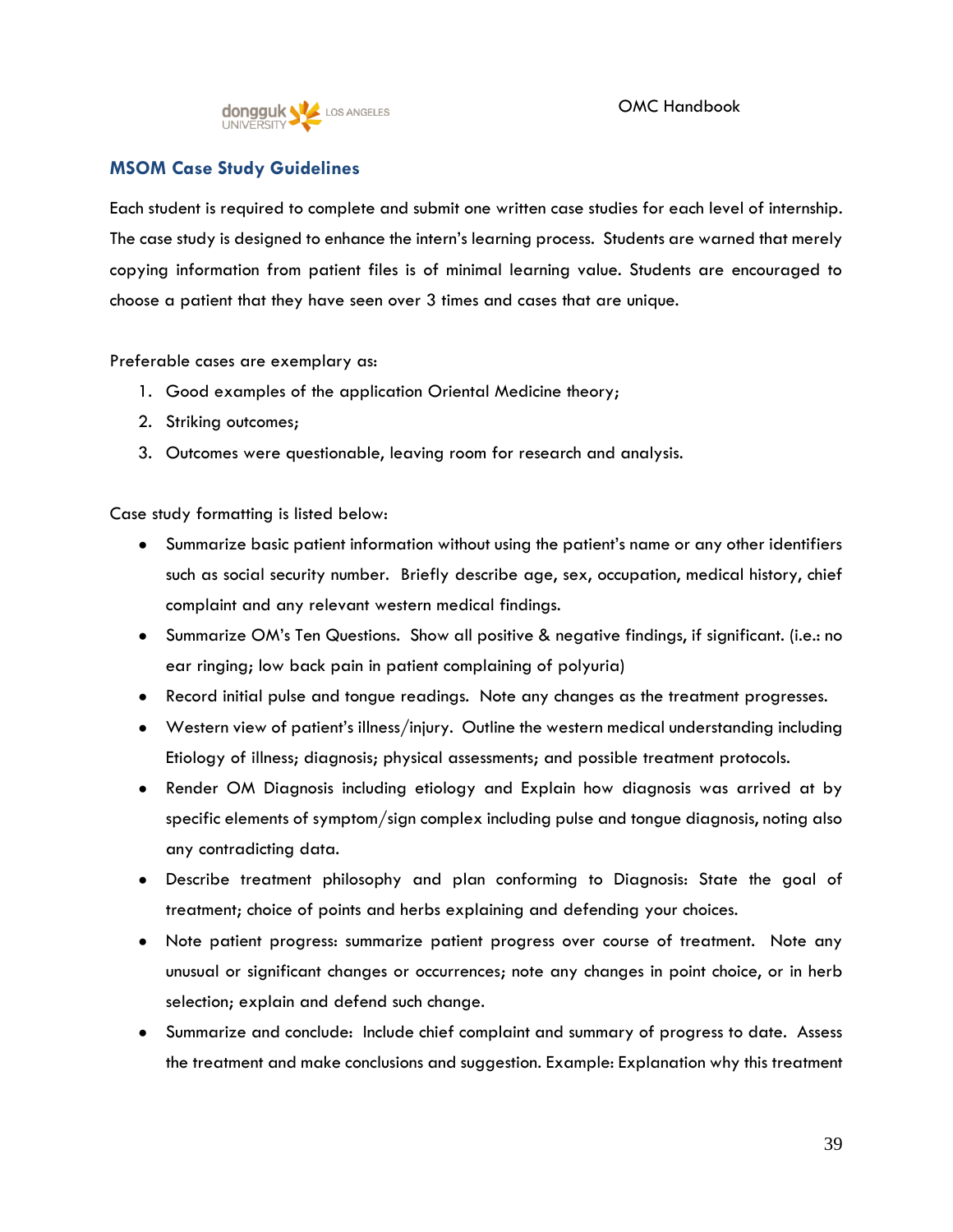

was not effective, what other treatment options might be applicable, how many sessions will be needed more to see expected outcomes.

### **DATM Program**

The following are guidelines regarding the role of student and Clinic Supervisor at each level of clinical training.

### **Level I (200 Hours) Observation and Herbal Practicum**

The first level of internship training consists of 200 hours of observation including 80 hours of observation theater, 80 hours of observation rounds, and 40 hours of herbal practicum. Interns are introduced to all aspects of the clinical practice of acupuncture and oriental medicine, observing the formulation of diagnoses and treatments performed by clinical faculty.

In observation theater (80 hours), level I interns have opportunities to see how oriental medicine theory and practice are combined. In each shift, scheduled patients are interviewed, diagnosed, and treated by clinic faculty while level I interns observe. Following each patient's treatment, discussion of the patient's case is conducted.

In observation rounds (80 hours), level I interns have experience in observing clinic faculty in interviewing, diagnosing, and treating patients, as well as assisting clinic faculty in taking and recording a patient's history and physical exam. Level I interns take the patient's pulse and observe the patient's tongue with instruction by clinic faculty to understand the clinic faculty's diagnosis and treatment plan.

In herbal practicum (40 hours), level I interns will have opportunities to identify herbs, learn how to assemble granule and bulk herb formulas, learn how to fill an herbal prescription, and become familiar with the dispensary operations. It is expected that all level I interns participate in keeping treatment rooms clean and stocked.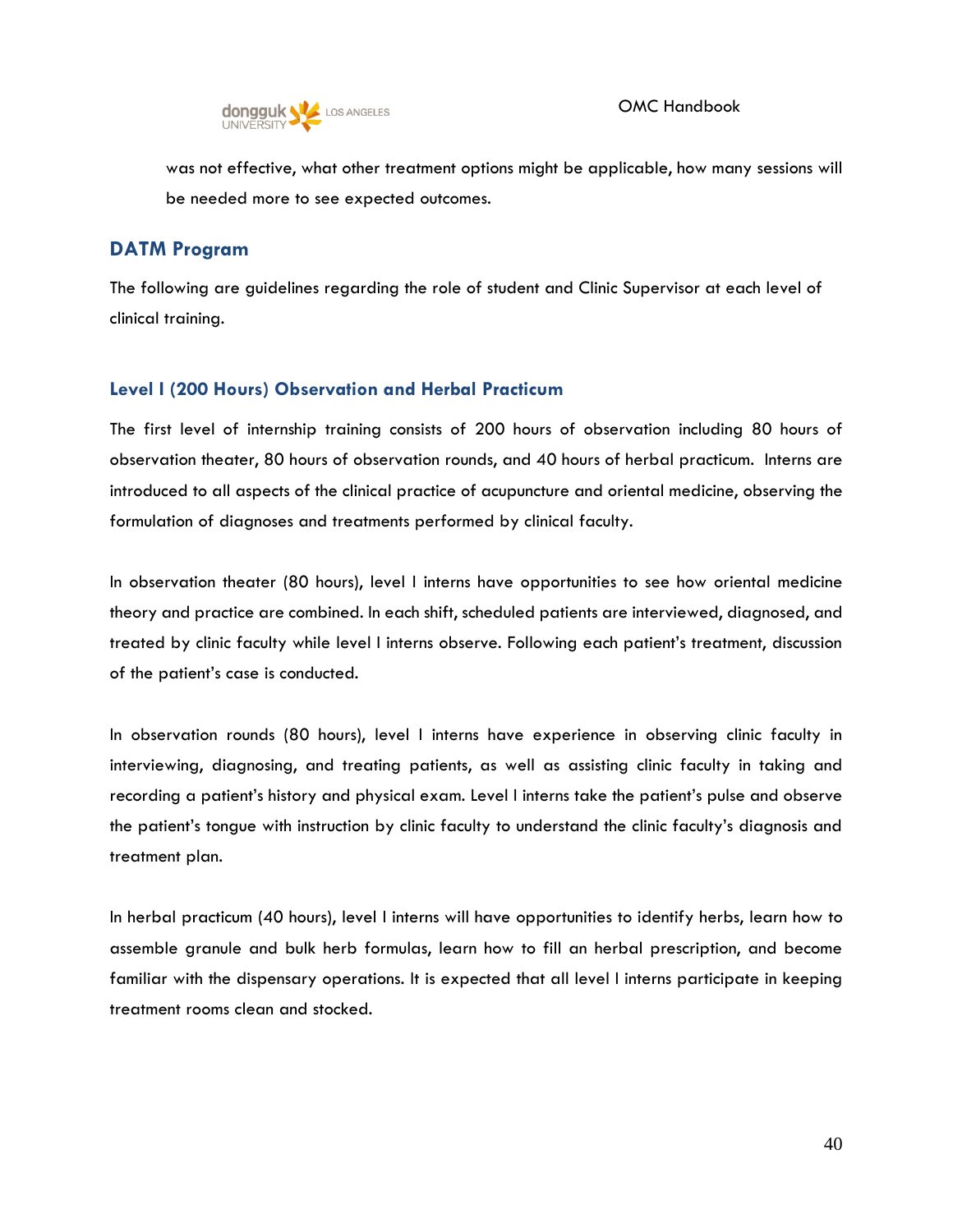

| LEVEL I INTERN'S ROLE & RESPONSIBILITY |                                                                                                                                                                                                                                                                                                                                                                                                                                                                                                                                                                                                                                                                                                                                                              | <b>SUPERVISOR'S ROLE</b>                                                                                                                                                                                                                                                                                                                                                                                                                                                                                                     |
|----------------------------------------|--------------------------------------------------------------------------------------------------------------------------------------------------------------------------------------------------------------------------------------------------------------------------------------------------------------------------------------------------------------------------------------------------------------------------------------------------------------------------------------------------------------------------------------------------------------------------------------------------------------------------------------------------------------------------------------------------------------------------------------------------------------|------------------------------------------------------------------------------------------------------------------------------------------------------------------------------------------------------------------------------------------------------------------------------------------------------------------------------------------------------------------------------------------------------------------------------------------------------------------------------------------------------------------------------|
|                                        | Observe whole treatment procedures performed by Clinic<br>Faculty in OMC (80 hours Observation Theater)<br>Assist Clinic Faculty in taking and recording patient's<br>history and physical exams (80 hours Observation<br>Rounds)<br>Take patient's pulse and observe patient's tongue by<br>instruction of Clinic Faculty (80 hours Observation Rounds)<br>Categorize and organize herbs and check the herb<br>inventory in Herbal Dispensary under the direction of<br>Intern Coordinator and Supervisor (40 hours of Herbal<br>Practicum)<br>Keep a log of treatments observed and Prepare Herbal<br>Dispensary<br>Maintain cleanliness in Herbal Dispensary and treatment<br>rooms with stocking medical equipment and supplies for<br>patient treatment | Show the interns interview,<br>diagnose, and treat patients with<br>acupuncture, Herbal prescription<br>and appropriate modalities.<br>Teach interns conversation skills<br>and bedside manners.<br>Supervise interns' taking and<br>recording patient's history.<br>Teach category of Herbs and<br>help interns learn how to<br>maintain, organize, and make<br>herbal formulas.<br>Check intern list for the day and<br>maintain his/her attendance file.<br>Always check herb extractor<br>safety and teach interns about |
|                                        |                                                                                                                                                                                                                                                                                                                                                                                                                                                                                                                                                                                                                                                                                                                                                              | safety measures.                                                                                                                                                                                                                                                                                                                                                                                                                                                                                                             |

| Objectives | At the end of this level, students will be able to:                          |
|------------|------------------------------------------------------------------------------|
|            | Acquire a basic understanding of how to perform patient interview and        |
|            | diagnostic procedure with professionalism by observing supervisor's practice |
|            | Obtain knowledge regarding techniques of Acupuncture treatment and other     |
|            | modalities by observing supervisor's practice                                |
|            | Obtain knowledge in Herbal prescription with appropriate process of herbal   |
|            | dispensary by observing supervisor's practice                                |
|            | Acquire proper patient management skills such as creating comfortable        |
|            | atmosphere for the patient with bedside manners and befitting attitude by    |
|            | observing supervisor's practice                                              |
|            |                                                                              |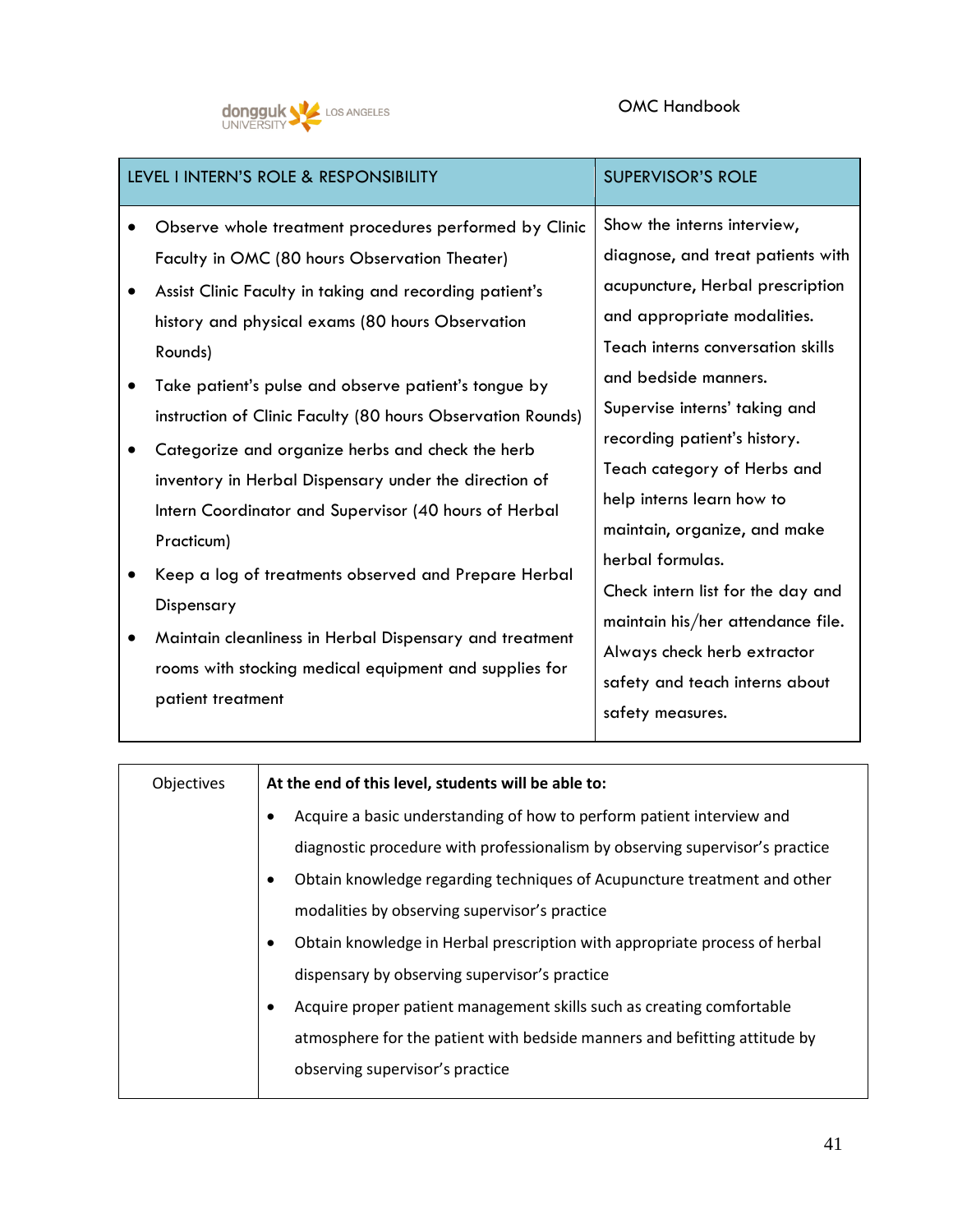

|            | Understand various treatment methodologies in assessing required treatment<br>٠ |
|------------|---------------------------------------------------------------------------------|
|            | course and adjusting treatments for return patients by observing supervisor's   |
|            | practice                                                                        |
|            | Describe and demonstrate beginning level of skills in performing a physical     |
|            | examination, Tongue diagnosis and pulse diagnosis                               |
|            | Understand basic diagnosis and treatment plan                                   |
|            | Demonstrate knowledge of OM herbs, by category, properties, functions,          |
|            | indications and contraindications.                                              |
|            | Locate commonly used acupuncture points                                         |
|            | Learn and be knowledgeable about clinic rules and regulations including CNT,    |
|            | HIPAA, OSHA protocols                                                           |
|            | Learn and be knowledgeable about Emergency Procedures and CPR protocols         |
| Evaluation | Pass/fail depending on:                                                         |
|            | Satisfactory performance of roles and responsibilities                          |
|            | Achievement of objectives                                                       |
|            | Successful completion of 1 case study report                                    |

### **Level II (320 Hours) Supervised Practice**

Level II internship consists of 320 hours of supervised acupuncture and oriental medical practice. Under the supervision of their clinic supervisors, interns diagnose and treat patients in the OMC and at other off-campus health care sites. Working individually or in pairs, interns apply their knowledge and skills of oriental and western medical assessments to interview and assess the condition of each new patient, formulating potential diagnoses and treatment plans based on this assessment, including acupuncture and other oriental medical modalities. Interns then discuss this diagnosis and treatment plan with clinic supervisor and treat the patient under the direct supervision of the clinic supervisor. Interns are expected to demonstrate proficiency in treatment techniques covered in the courses of their didactic studies. Interns will render possible nutritional and/or lifestyle recommendations and offer them to the patient after consultation with the clinic supervisor. Interns will also incorporate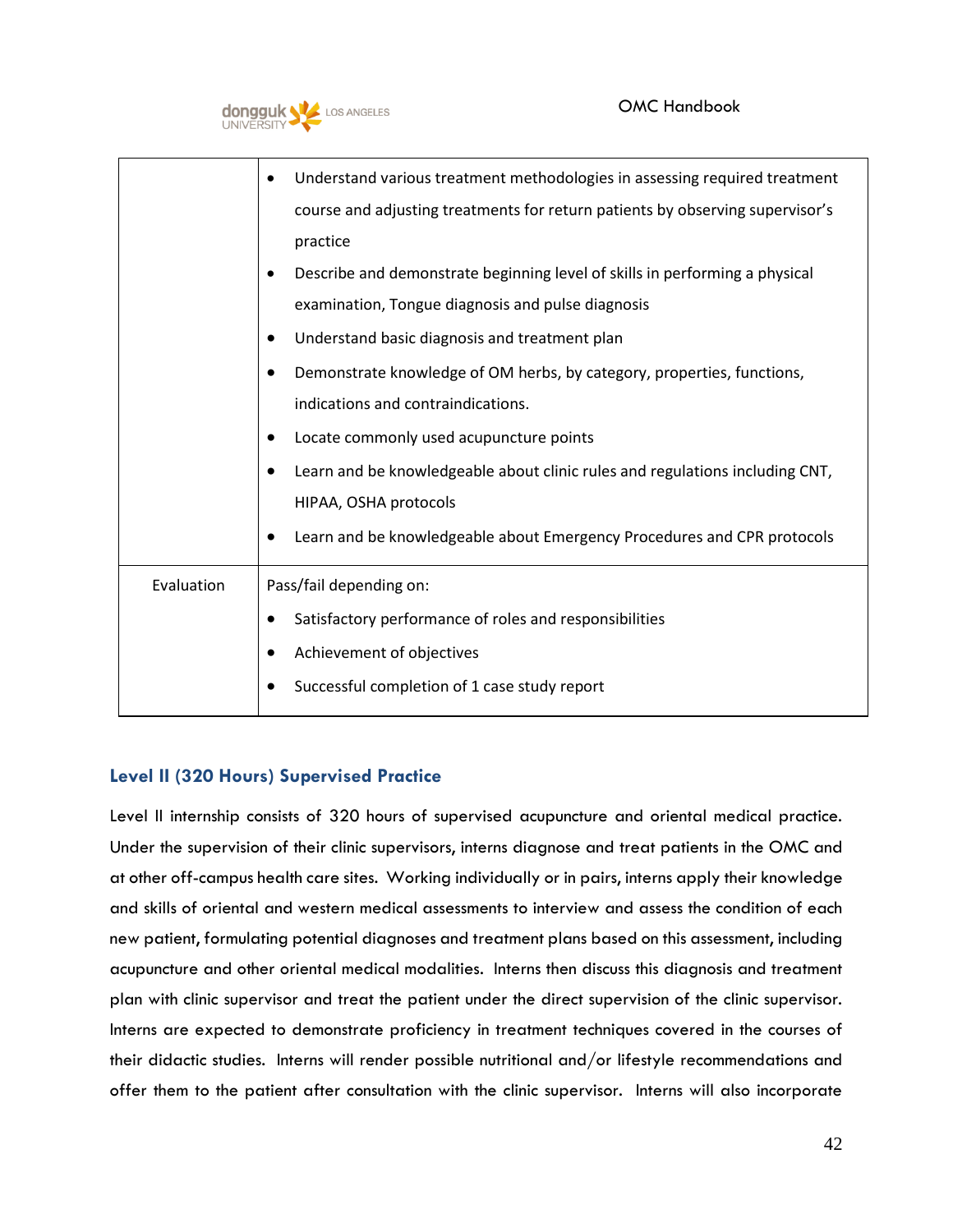

herbal formula derivation and modification into treatment plans. Interns are expected to inform their patients of the ingredients and proposed effects of the formula, formula preparation/cooking instructions, appropriate dosage guidelines, and possible adverse effects. Interns are responsible for filling the herbal formulas for their patients.

| LEVEL II INTERN'S ROLE & RESPONSIBILITY                                                                                                                                                                                                                                                                                                                                                                                                                                                                                                                                                                     | <b>SUPERVISOR'S ROLE</b>                                                                                                                                                                                                                                                                                                                                                                                                                                                                                                                          |
|-------------------------------------------------------------------------------------------------------------------------------------------------------------------------------------------------------------------------------------------------------------------------------------------------------------------------------------------------------------------------------------------------------------------------------------------------------------------------------------------------------------------------------------------------------------------------------------------------------------|---------------------------------------------------------------------------------------------------------------------------------------------------------------------------------------------------------------------------------------------------------------------------------------------------------------------------------------------------------------------------------------------------------------------------------------------------------------------------------------------------------------------------------------------------|
| Interview, diagnose and develop treatment plan of<br>acupuncture and herbs with other applicable<br>modalities<br>Perform Acupuncture treatment and Herbal treatment<br>٠<br>under the direct supervision of Clinic Supervisor<br>Record patient chart and get Supervisor's signature.<br>٠<br>Return equipment and other materials to the original<br>place after using them.<br>Take patients to front desk after treatments and help<br>٠<br>them to get next appointment<br>Organize and clean the treatment room after<br>treatment and stock medical equipment and supplies<br>for patient treatment. | Listen to what intern presents about<br>patients' history, diagnosis, and<br>treatment plan and assess intern's<br>interviewing, diagnostic procedure<br>and treatment plan.<br>Visit patients with Interns to confirm<br>intern's finding and supervise<br>acupuncture and other Oriental<br>medical treatments.<br><b>Review Patient charts and confirm</b><br>the completion of documentation<br>before patients check out.<br>Review Daily Internship Patient<br>Record Sheet and Time Card and<br>sign approval at the end of each<br>shift. |
|                                                                                                                                                                                                                                                                                                                                                                                                                                                                                                                                                                                                             |                                                                                                                                                                                                                                                                                                                                                                                                                                                                                                                                                   |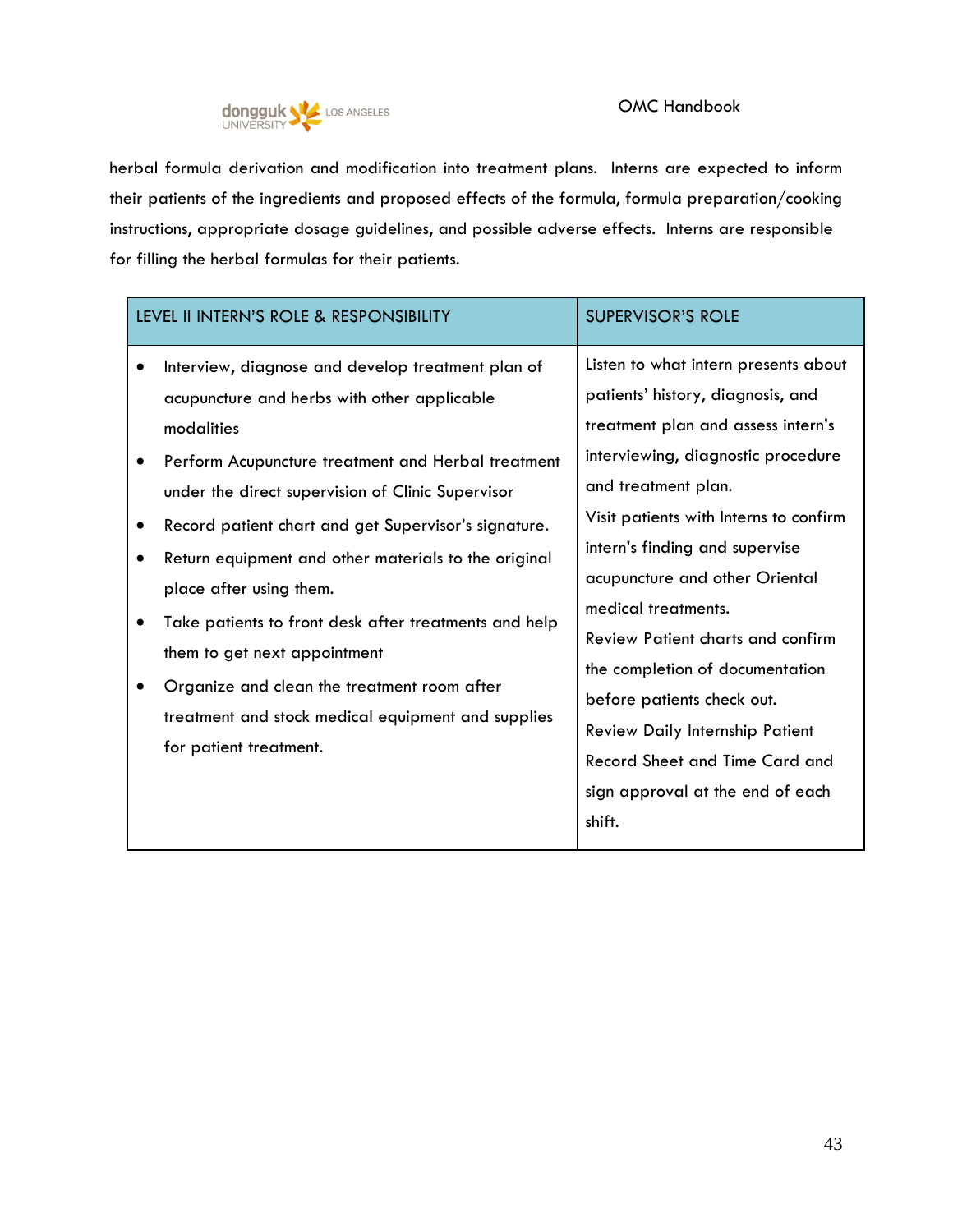

| Objectives | At the end of this level, students will be able to:                                      |
|------------|------------------------------------------------------------------------------------------|
|            | Perform Acupuncture treatment, Herbal prescription, and other treatment                  |
|            | modalities of patient under the direct supervision of Clinic Supervisor                  |
|            | Demonstrate competency in acupuncture point location and needling technique<br>$\bullet$ |
|            | Exhibit introductory competency in patient management by filling out necessary           |
|            | forms                                                                                    |
|            | Take the Oriental and Western medical history of patients                                |
|            | Perform complete patient's physical examination                                          |
|            | Evaluate patients' condition for referral to other healthcare practitioners              |
|            | Demonstrate professionalism, a positive attitude, and befitting bedside manner           |
|            | in welcoming and assisting patients                                                      |
|            | Demonstrate introductory competency in written and oral communication skills             |
|            | with patients, colleagues, clinic staff and other healthcare providers                   |
| Evaluation | Pass/fail depending on:                                                                  |
|            | Satisfactory performance of roles and responsibilities<br>٠                              |
|            | Achievement of objectives                                                                |
|            | Successful completion of 1 case study report                                             |

### **Level III (440 Hours) Independent Practice**

Level III internship consists of 440 hours of independent practice of acupuncture and oriental medicine under the supervision of clinic supervisor. Interns complete a clinical impression and oriental medical diagnosis, as noted in Level II internship, for concurrence by the clinic supervisor. A treatment approach is recommended for concurrence by clinic supervisor, after which acupuncture or other modalities are employed to treat the condition. The clinic supervisor is not required to observe the actual diagnosis or treatment, but must be near the location where the patient is being treated. Interns are required to consult with the assigned clinic supervisor before and after each treatment.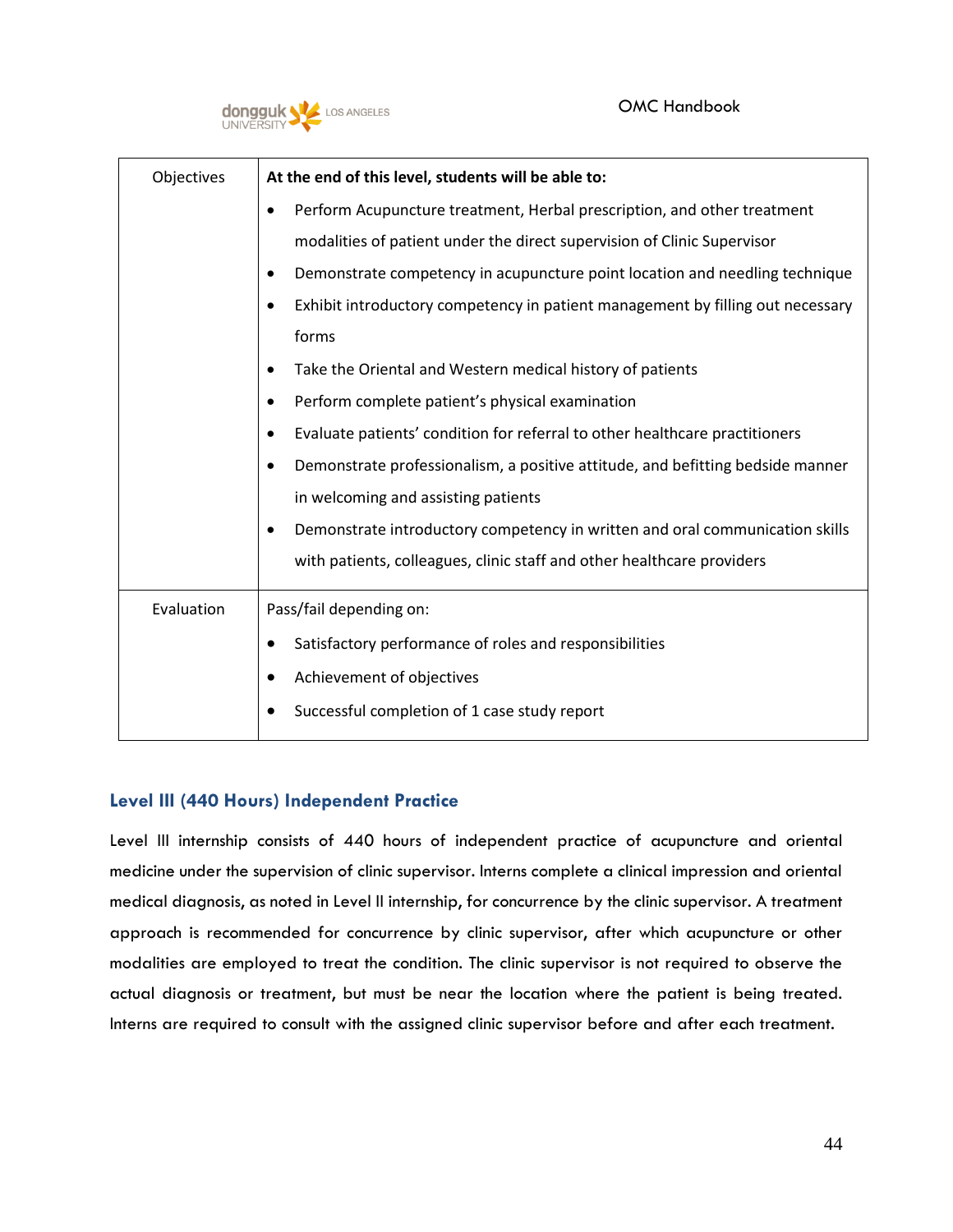

| LEVEL III INTERN'S ROLE & RESPONSIBILITY                                                                                                                                                                                                                                                                                                                                                                          | <b>SUPERVISOR'S ROLE</b>                                                                                                                                                                                                                                                                                                                                        |
|-------------------------------------------------------------------------------------------------------------------------------------------------------------------------------------------------------------------------------------------------------------------------------------------------------------------------------------------------------------------------------------------------------------------|-----------------------------------------------------------------------------------------------------------------------------------------------------------------------------------------------------------------------------------------------------------------------------------------------------------------------------------------------------------------|
| Perform patient intake.<br>Perform physical exam, patient diagnosis and<br>treatment plan.<br>Consult with Supervisor prior to patient treatment.<br>Independently perform acupuncture treatment, herbal<br>treatment, and other applicable modalities<br>Consult with clinic office staff to confirm patient<br>appointment date.<br>Report immediately any problems or potential<br>problems to the Supervisor. | Review intern's diagnosis, treatment<br>content, treatment plan,<br>acupuncture, herb, tui-na,<br>moxibustion treatment.<br>Render final diagnosis and<br>treatment plan to begin treatment.<br>Stay near interns and Be available<br>when interns need help or advice.<br>Confirm the completeness of<br>treatment and advice any<br>recommendation as needed. |

| Objectives | At the end of this level, students will be able to:                              |
|------------|----------------------------------------------------------------------------------|
|            | Prescribe and provide acupuncture treatment, herbal prescription, and other      |
|            | treatment modalities                                                             |
|            | Perform procedures in the treatment of patient independently                     |
|            | Demonstrate mastery in acupuncture point location and needling techniques        |
|            | Evaluate patient's condition for referral to other healthcare practitioners, and |
|            | consult with them                                                                |
|            | Demonstrate professionalism, a positive attitude, and appropriate befitting      |
|            | manner to patients during the times in the clinic                                |
|            | Demonstrate fluency in written and oral communication skills with patients,      |
|            | colleagues, clinic staff and other healthcare providers                          |
| Evaluation | Pass/fail depending on:                                                          |
|            | Satisfactory performance of roles and responsibilities<br>٠                      |
|            | Achievement of objectives                                                        |
|            | Successful completion of 1 case study report                                     |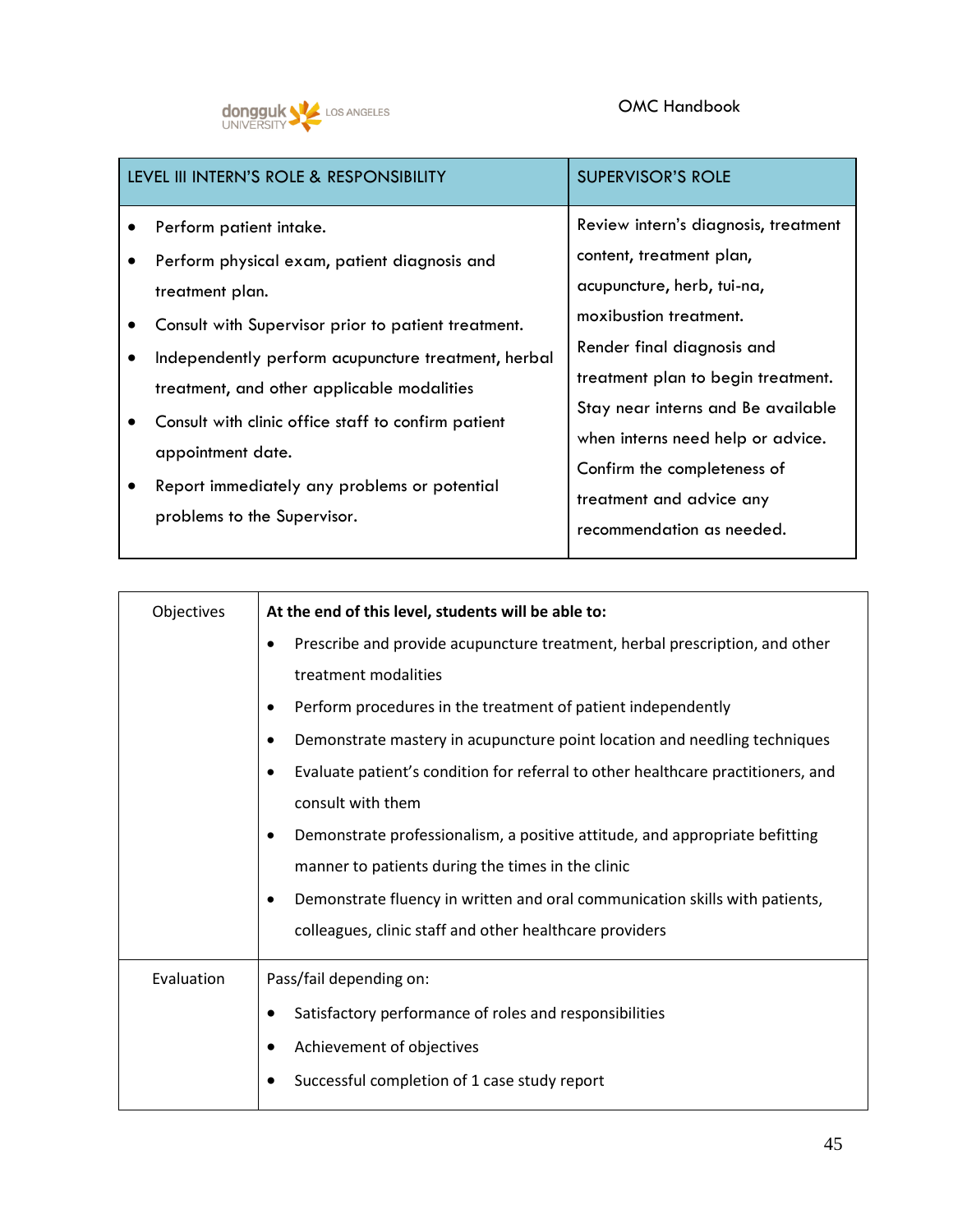

# **PC700 Integrated Clinical Rounds (40-hours)**

The final clinical phase of the DATM clinical practice consists of PC700 Integrated Clinical Rounds. This course provides integrated clinical experience for students as they observe under the guidance of clinical faculty. Students incorporate evidence-informed integrative practice into the clinical application. Students will obtain competency in collaborating and communicating with other healthcare practitioners. At the end of the 40 hours, students submit a patient case study. The case study with appropriate details will be discussed and presented during the grand rounds with faculty. Students will also be provided a case based learning session that included various instructors from Oriental Medicine and Western Medicine field, therefore students may gain better understanding of case management from western and oriental medicine perspectives.

| STUDENT'S ROLE & RESPONSIBILITY |                                                       | <b>SUPERVISOR'S ROLE</b>            |
|---------------------------------|-------------------------------------------------------|-------------------------------------|
| 1.                              | Observes the Supervisor in regard to the patient      | Review student's diagnosis,         |
|                                 | care, assessment and treatment.                       | treatment content, treatment plan,  |
| 2.                              | Participate in the active discussion with the faculty | acupuncture, herb, tui-na,          |
|                                 | from multidiscipline field and other fellow           | moxibustion treatment.              |
|                                 | students.                                             | Render final diagnosis and          |
| 3.                              | Perform patient intake.                               | treatment plan to begin treatment.  |
| 4.                              | Perform physical exam, patient diagnosis and          | Stay near interns and Be available  |
|                                 | treatment plan.                                       | when interns need help or advice.   |
| 5.                              | Consult with Supervisor prior to patient treatment.   | Confirm the completeness of         |
| 6.                              | Independently perform acupuncture treatment,          | treatment and advice any            |
|                                 | herbal treatment, and other applicable modalities     | recommendation as needed.           |
| 7.                              | Consult with clinic office staff to confirm patient   | Provides clinical expertise         |
|                                 | appointment date.                                     | regarding patient diagnosis and     |
| 8.                              | Report immediately any problems or potential          | treatment in the clinical setting.  |
|                                 | problems to the Supervisor.                           | Provide active discussion with the  |
| 9.                              | Design 1 case study reflecting their learning         | student.                            |
|                                 | experience and achievement form the clinical          | Provides evaluation to the students |
|                                 | hours                                                 | in meeting the learning outcomes.   |

| Objectives | At the end of this level, students will be able to: |
|------------|-----------------------------------------------------|
|------------|-----------------------------------------------------|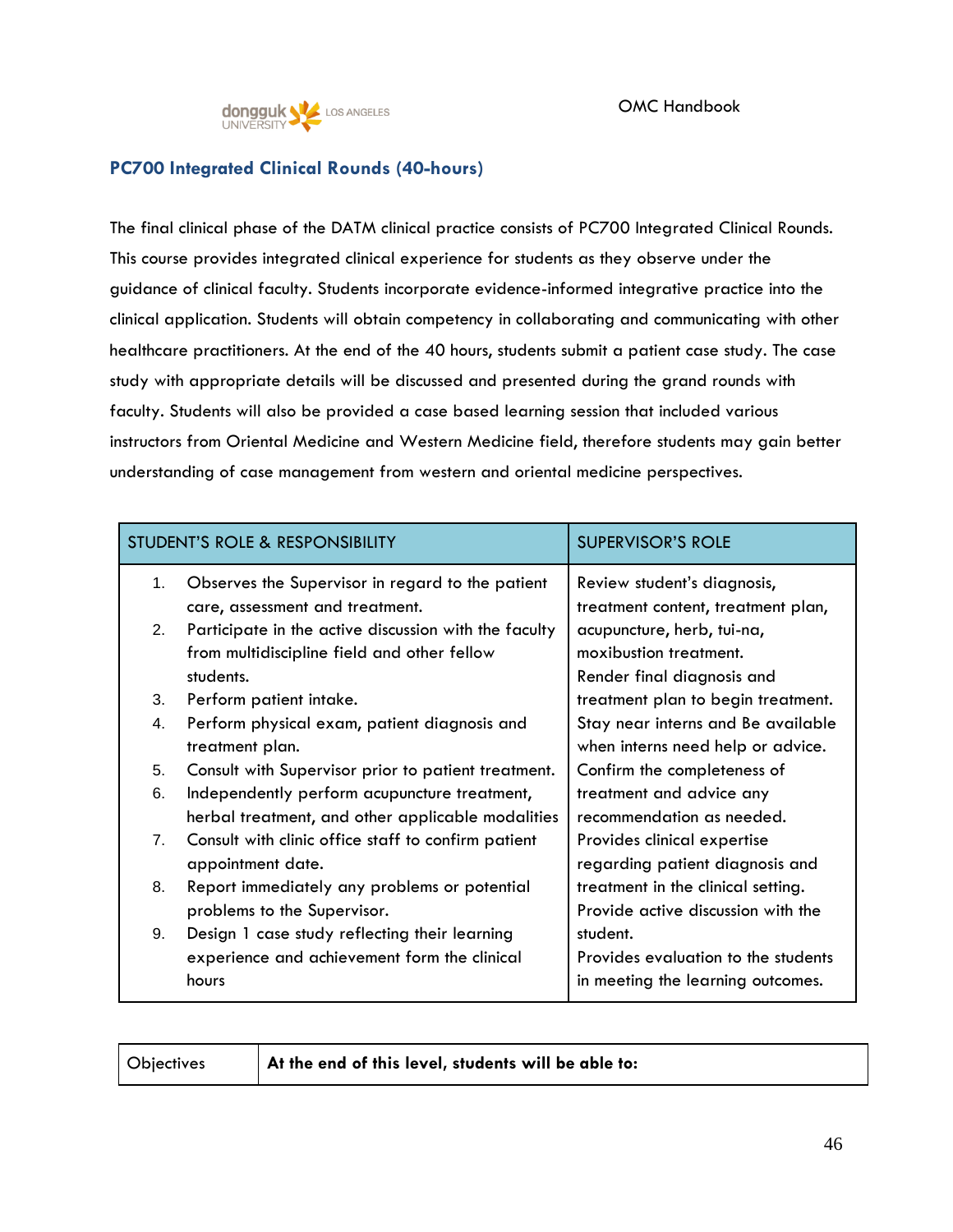

|            | 1. Provides integrated clinical experience through their clinical practice in<br>AOM field<br>2. Incorporate evidence-informed integrative practice into the clinical<br>treatments<br>3. Able to collaborate and communicate professionally with other multi<br>discipline healthcare practitioners |
|------------|------------------------------------------------------------------------------------------------------------------------------------------------------------------------------------------------------------------------------------------------------------------------------------------------------|
| Evaluation | Pass/fail depending on:<br>1. Satisfactory performance of roles and responsibilities<br>2. Achievement of objectives<br>3. Completion of one case study with oral presentation                                                                                                                       |

### **DATM Case Study Guidelines**

Each student is required to complete and submit one written case studies for each level of internship. The case study is designed to enhance the intern's learning process. Students are warned that merely copying information from patient files is of minimal learning value. Students are encouraged to choose a patient that they have seen over 3 times and cases that are unique.

Preferable cases are exemplary as:

- Good examples of the application Oriental Medicine theory;
- Striking outcomes;
- Outcomes were questionable, leaving room for research and analysis.

Case study formatting is listed below:

- Summarize basic patient information without using the patient's name or any other identifiers such as social security number. Briefly describe age, sex, occupation, medical history, chief complaint and any relevant western medical findings.
- Summarize OM's Ten Questions. Show all positive & negative findings, if significant. (i.e.: no ear ringing; low back pain in patient complaining of polyuria)
- Record initial pulse and tongue readings. Note any changes as the treatment progresses.
- Western view of patient's illness/injury. Outline the western medical understanding including Etiology of illness; diagnosis; physical assessments; and possible treatment protocols.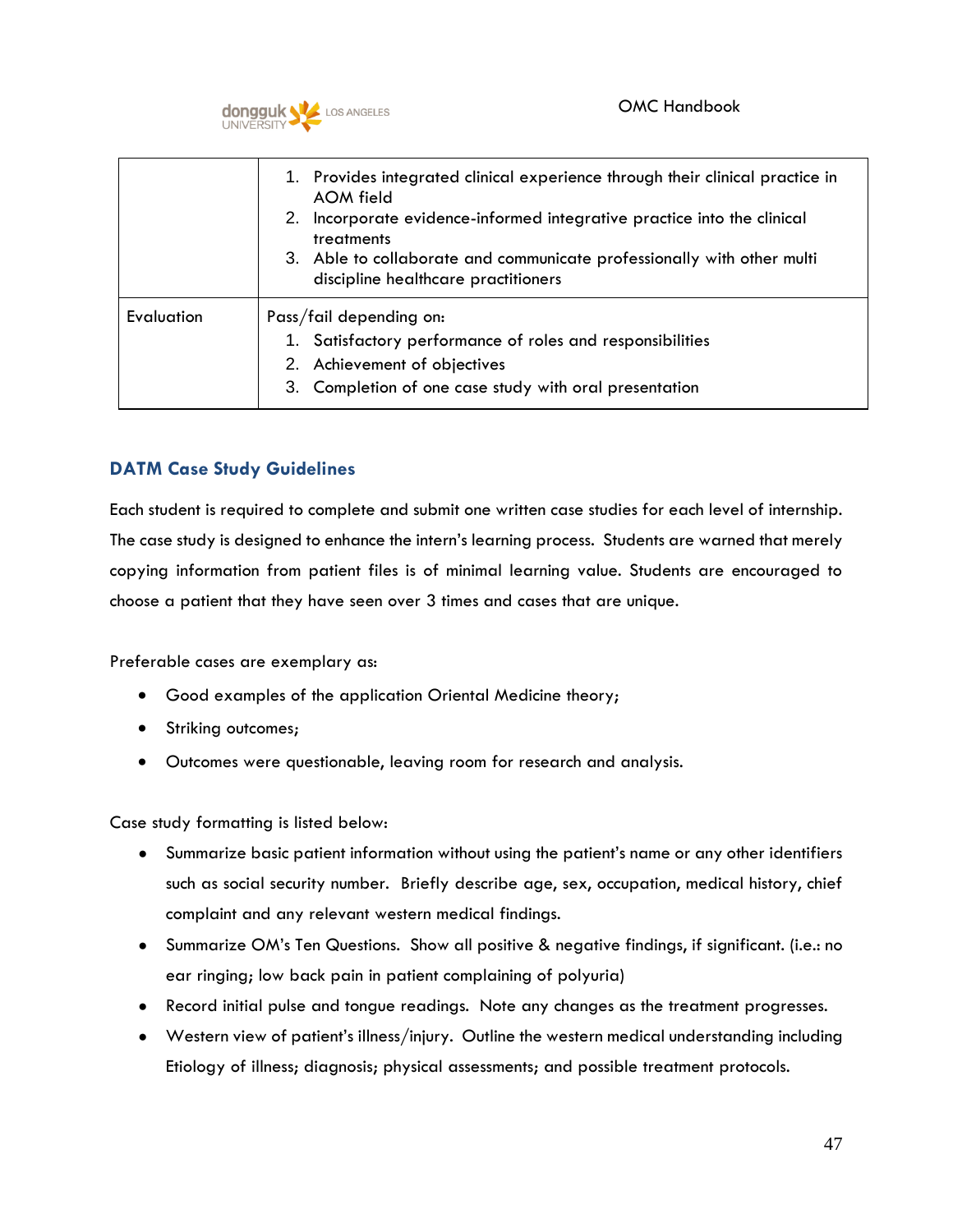

- Render OM Diagnosis including etiology and Explain how diagnosis was arrived at by specific elements of symptom/sign complex including pulse and tongue diagnosis, noting also any contradicting data.
- Describe treatment philosophy and plan conforming to Diagnosis: State the goal of treatment; choice of points and herbs explaining and defending your choices.
- Note patient progress: summarize patient progress over course of treatment. Note any unusual or significant changes or occurrences; note any changes in point choice, or in herb selection; explain and defend such change.
- Summarize and conclude: Include chief complaint and summary of progress to date. Assess the treatment and make conclusions and suggestion. Example: Explanation why this treatment was not effective, what other treatment options might be applicable, how many sessions will be needed more to see expected outcomes.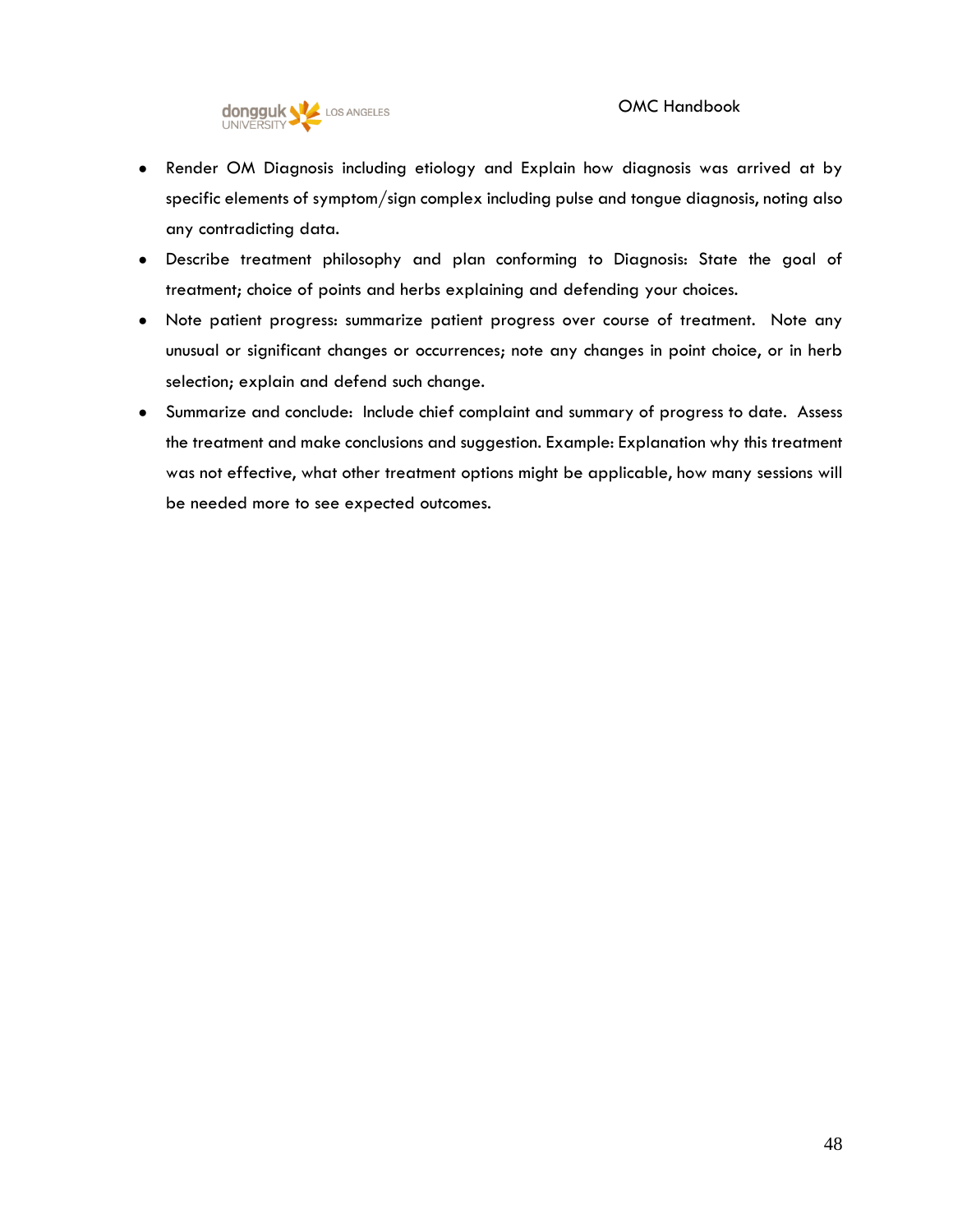

# **VII. STUDENT EVALUATION**

### **MSOM Program**

The OMC's level performance evaluation assists students in achieving the most from his/her clinical experience while fulfilling curricular requirements. Progression through students' level depend on attendance, evaluations of clinic competencies, attitude and conduct. The design and purpose of the quarterly evaluations is to determine whether the student has demonstrated sufficient learning and clinical competence to the assigned Clinic Supervisor.

### **General Evaluation**

All aspects of the students' learning and performance is assessed based on DULA's MSOM program educational goal:

- Demonstrate an understanding of the theoretical and historical contexts of Oriental Medicine;
- Apply this understanding to accurately diagnose patients;
- Utilize bio-medical diagnostic methods and refer to other practitioners as appropriate;
- Competently plan, perform, assess and adjust acupuncture treatments for common conditions and patterns;
- Competently prescribe and modify herbal formulae for common conditions and patterns;
- Embody and advise on healthy lifestyle choices; and
- Identify, define and model best practices for professional success.

#### Including;

- Technical competence (i.e.: diagnosis, treating, herb preparation, cleanliness, room preparation, etc.)
- Administrative ability (i.e.: report preparation, appointment, and charting etc.)
- General attitude (towards others in the clinic, cooperation, tolerance, punctuality, appearance, etc.)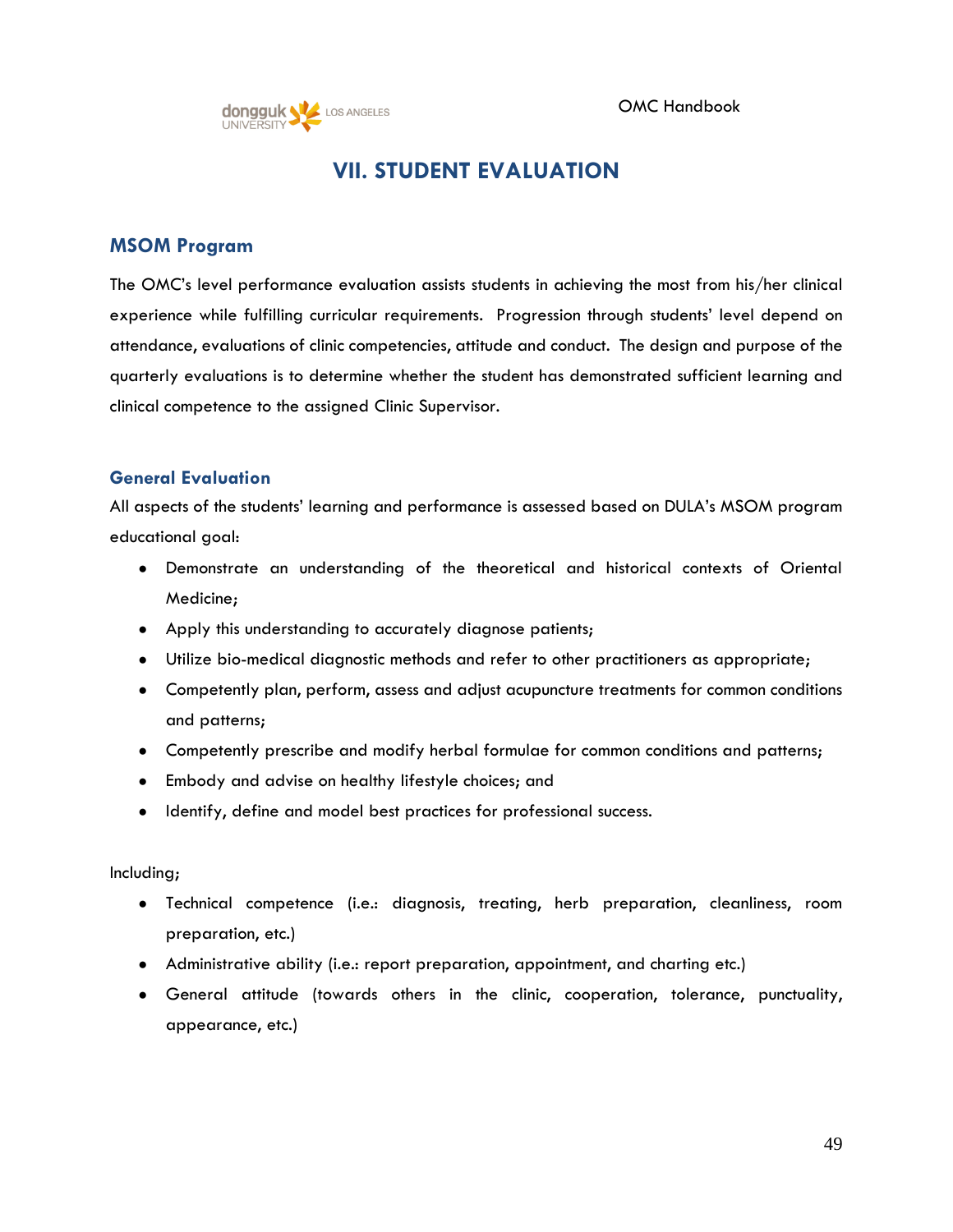

The assigned Clinic Supervisor will prepare and submit student evaluation. In addition to these general evaluations, the student is assessed through Mid-Curriculum examination that may include practical and written components, and Clinical Performance examination. These Exam are designed to test specific skill sets and competencies that are expected to be obtained in the internship.

# **Final Evaluation for Completion of Internship**

At the end of clinical internship, each intern must have compiled the following:

- Total patient visits/treatments: 350 on patients log sheet
- Total internship hours: 960 hours on punch report
- Successful completion of 3 case study reports (1 per each internship level)
- CPR & First Aid card
- CNT Certificate

The Comprehensive Graduation Exam is the final method of evaluating didactic learning and clinical internship learning.

# **DATM Program**

The OMC's level performance evaluation assists students in achieving the most from his/her clinical experience while fulfilling curricular requirements. Progression through students' level depend on attendance, evaluations of clinic competencies, attitude and conduct. The design and purpose of the quarterly evaluations is to determine whether the student has demonstrated sufficient learning and clinical competence to the assigned Clinic Supervisor.

### **General Evaluation**

All aspects of the students' learning and performance is assessed based on DULA's DATM program educational objectives:

● Demonstrate an understanding of the theoretical and historical contexts of Oriental Medicine;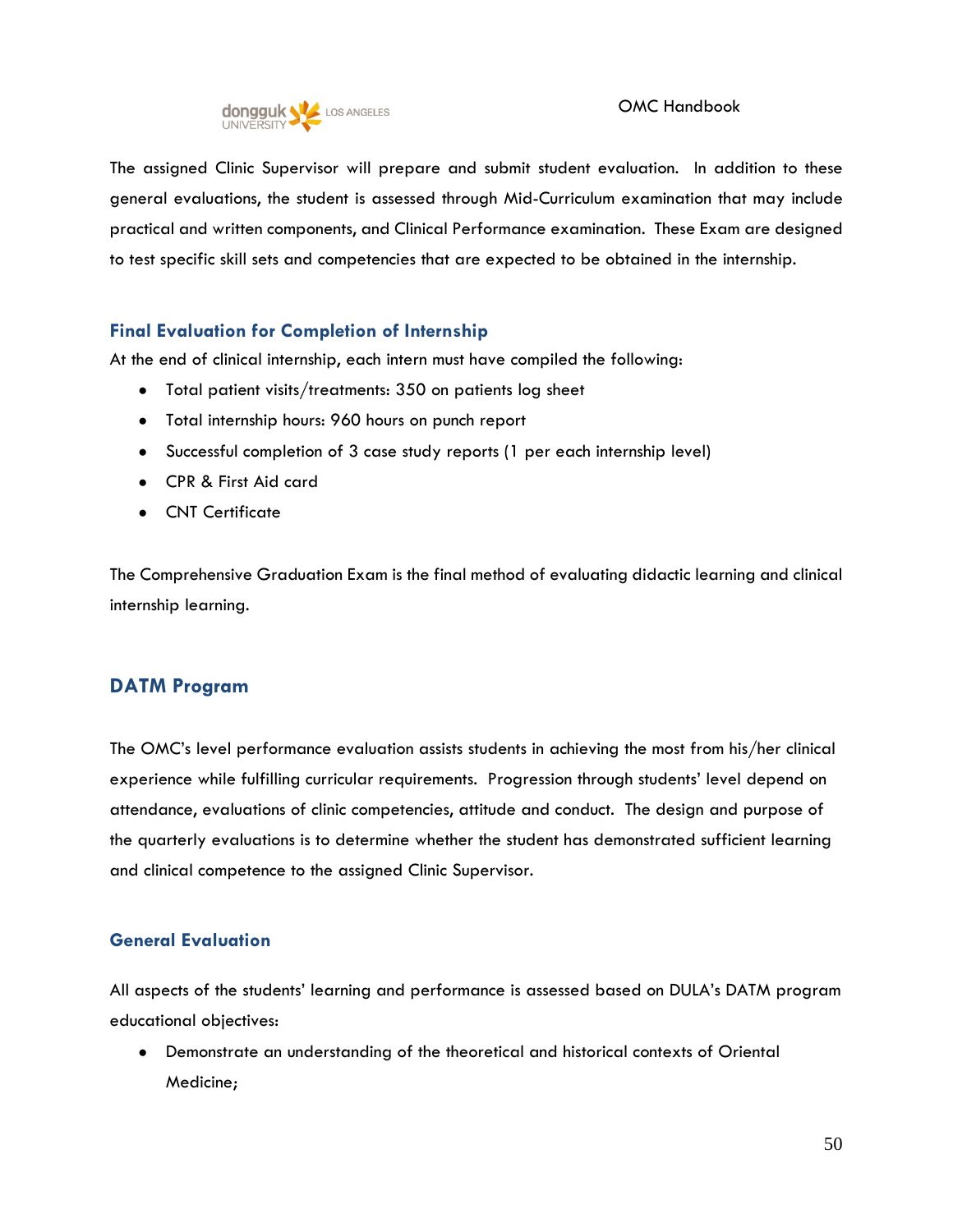

- Apply this understanding to accurately diagnose patients;
- Utilize bio-medical diagnostic methods and refer to other practitioners as appropriate;
- Competently plan, perform, assess and adjust acupuncture treatments for common conditions and patterns;
- Competently prescribe and modify herbal formulae for common conditions and patterns;
- Embody and advise on healthy lifestyle choices; and
- Identify, define and model best practices for professional success.
- Integrative diagnostic skills to provide effective patient care
- Familiarity with the contemporary community healthcare system
- Collaborate care with other healthcare professionals
- Developing and implementing systems and plans for professional development
- Assessing and integrating scholarship, research, and evidence-based medicine, or evidenceinformed practice to enhance patient care and to support professional practice

Including;

- Technical competence (i.e.: diagnosis, treating, herb preparation, cleanliness, room preparation, etc.)
- Administrative ability (i.e.: report preparation, appointment, and charting etc.)
- General attitude (towards others in the clinic, cooperation, tolerance, punctuality, appearance, etc.)

The assigned Clinic Supervisor will prepare and submit student evaluation. In addition to these general evaluations, the student is assessed through Mid-Curriculum examination that may include practical and written components, and Clinical Performance examination. These Exam are designed to test specific skill sets and competencies that are expected to be obtained in the internship. The Comprehensive Graduation Exam is the final method of evaluating didactic learning and clinical internship learning. Student in DATM program is also required to successfully complete the 40-hours of PC700 Integrated Clinical Rounds.

### **Final Evaluation for Completion of Internship**

At the end of clinical internship, each intern must have compiled the following: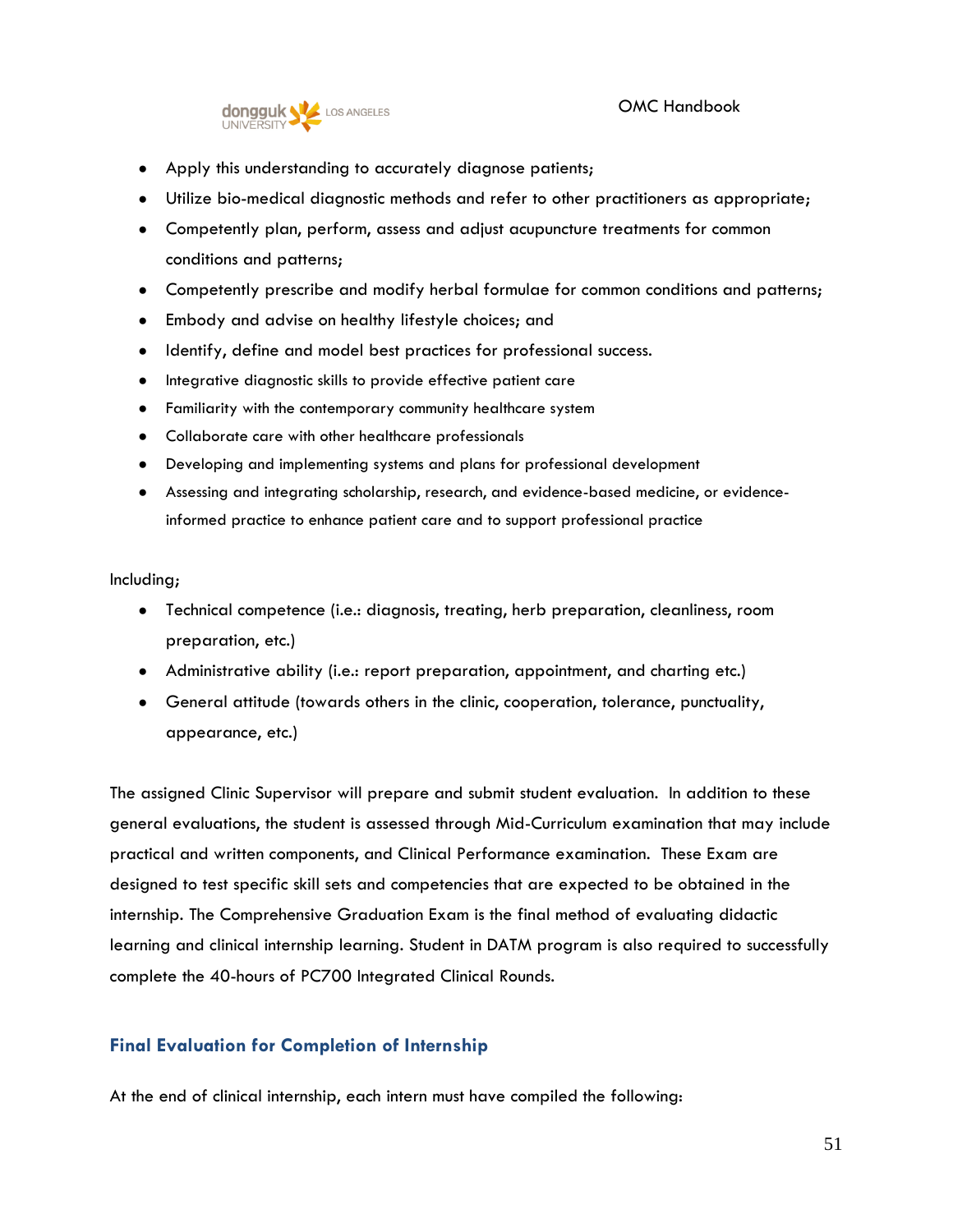

- Total patient visits/treatments: 350 on patients log sheet
- Total internship hours: 1000 hours on punch report
- Successful completion of 3 case study reports (1 per each internship level)
- Successful completion of 1 addition case study with oral presentation for PC700
- CPR & First Aid card
- CNT Certificate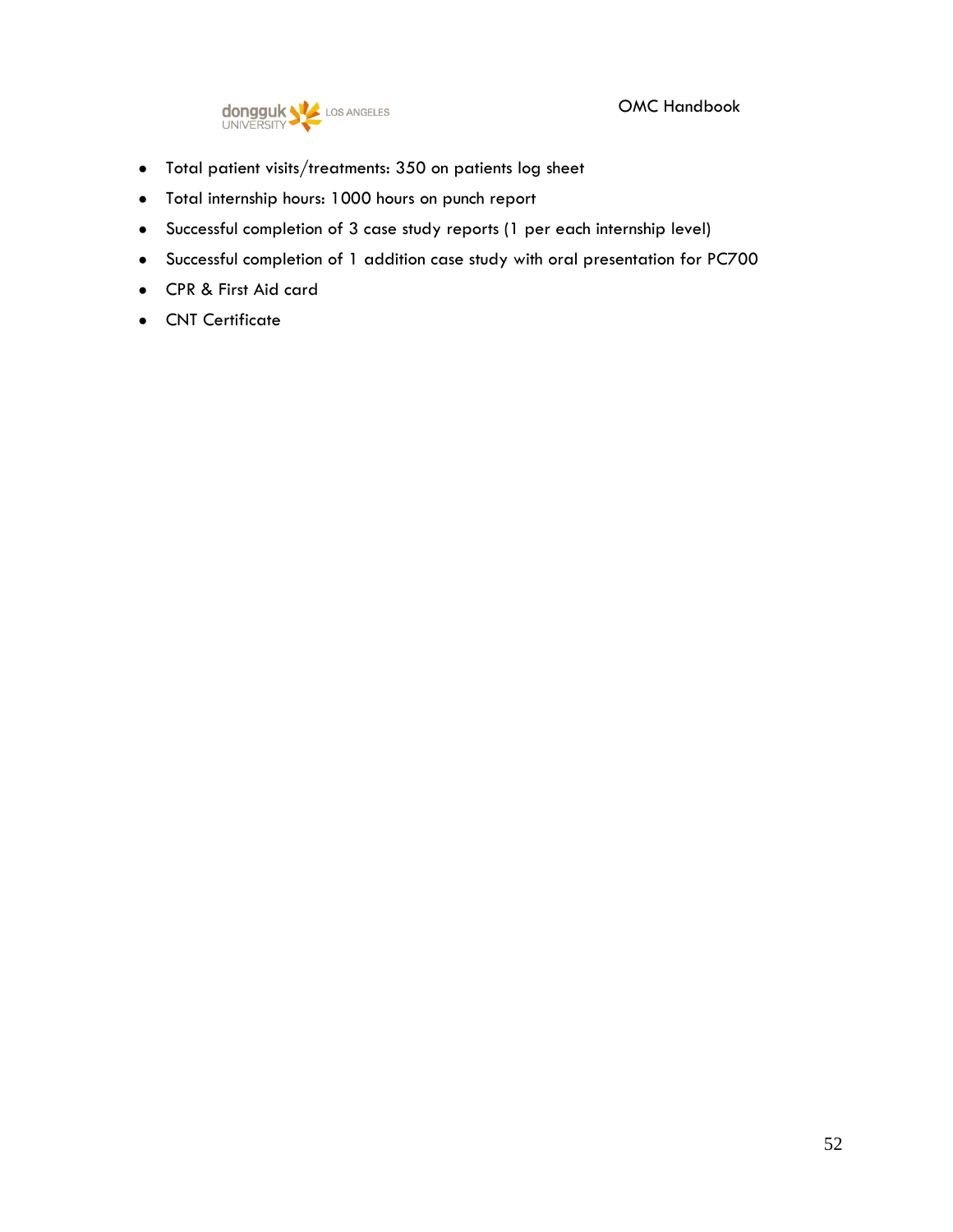

# **VIII. GUIDELINES FOR PROFESSIONAL CLINICAL CONDUCT**

# **MSOM and DATM Program Internship Clinic Hours**

- 1. Students may register for a maximum of 4 shifts (160 hours) per quarter while taking didactic courses.
- 2. Level III Interns who have completed **all** didactic training may register for and complete up to 10 shifts (40 hours/week for a total of 400 hours) per quarter.
- 3. Students may complete internship hours during quarter breaks with the approval of the OMC Director. To be eligible, the student must have attended the mandatory clinic orientation session and completed all other requirements during the quarter. Students may complete a maximum of 80 hours of internship during any quarter break. Hours missed must be made up during the same quarter's vacation period – *not* after. Make-up hours are to be prescheduled and diligently completed.
- 4. Scheduled clinic hours/units must be registered. Students will not receive credit for clinic hours completed that are in excess of registered hours/units. Additionally, students will not receive credit for hours completed during shifts for which they are not registered, without written permission from the OMC Director.
- 5. The combining of more than one internship level during any given quarter is not allowed. For instance, if the student completes the Level II Internship during Fall Quarter, Level III Internship may not begin until Winter Quarter.
- 6. For DATM 40-hours of integrated clinical rounds, please contact program director and Intern Coordinator for more information regarding clinic hours and timeline management.

# **Attendance & Punctuality**

It is vitally important that students view attendance at the OMC as they would at a job. The smooth functioning of the clinic, as well as maintaining good relationships with patients and building patient retention for follow-up treatments depends on intern attendance and punctuality. Please adhere to your schedule; any unavoidable changes to your shift schedules MUST be arranged by written petition with Intern Coordinator and approved by the OMC Director.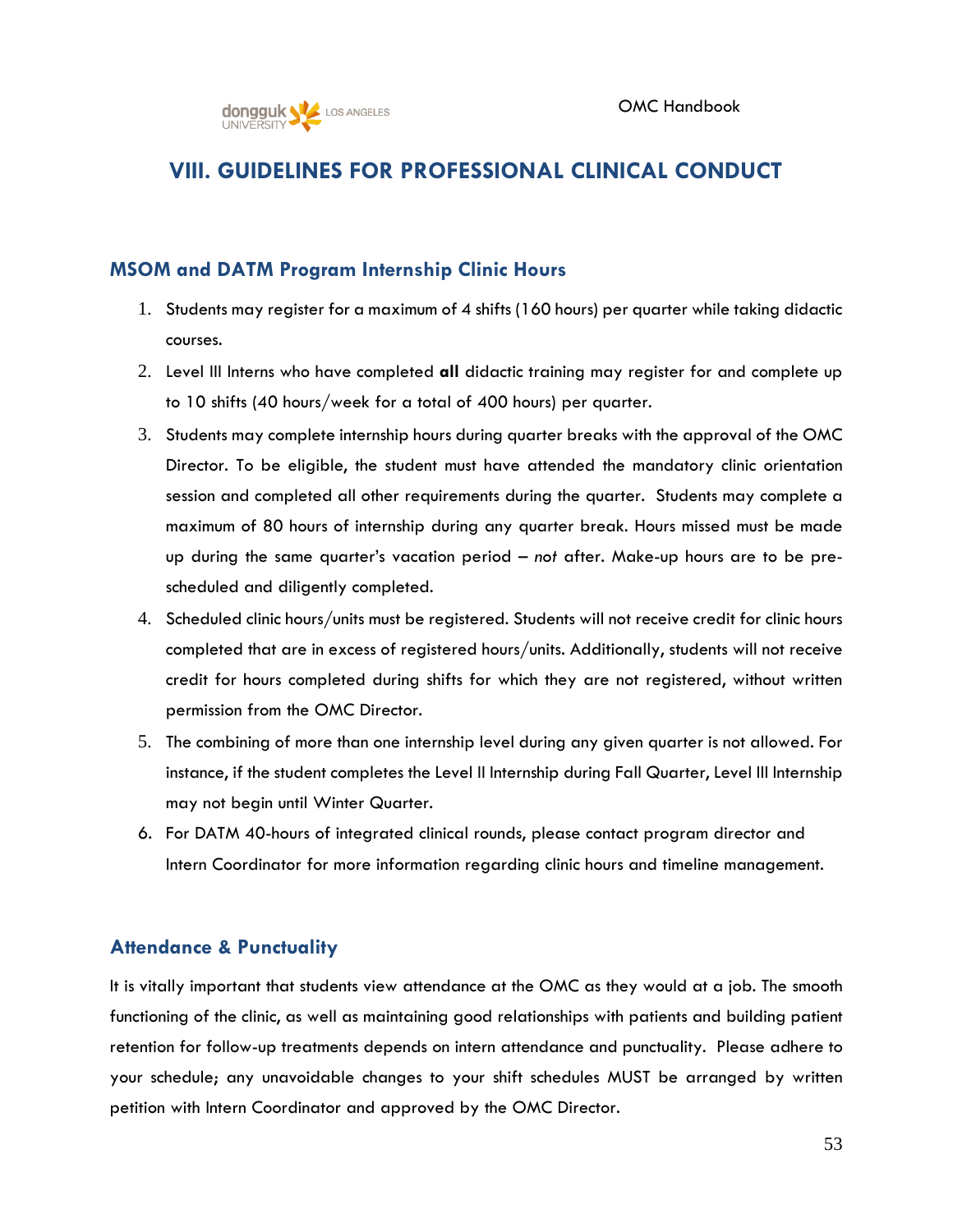

Students are expected to be on time for each shift. It is suggested that students clock in before the shift actually begins. Clocking in after the shift begins or before the shift ends will result in having to complete make-up hours at the end of the quarter. For example, if your shift is from 6-10 pm, you must clock in no later than 6:00 pm and clock out no earlier than 10:00 pm. The following schedule may be used to determine any make-up hours that may be needed. Time is cumulative for each quarter:

- a) 31-75 minutes late: Make up 2 hours
- b) 76-120 minutes late: Make up 3 hours
- c) Missing more than 8 hours due to tardiness or absence during any quarter may result in having to repeat the entire 40-hour shift.
- d) Every missed shift and each missed hour must be made up.

In case of absence due to illness or other such emergencies, it is the student's responsibility to inform the Intern Coordinator at the beginning of the day, as well as provide documentation (doctor's note, etc.) for the absence. Lack of attendance on a scheduled day without a phone call is an unexcused absence. Unexpected and excessive absences and lack of punctuality are factors included in the evaluation of each student. **n remaining compliant with ACAOM regulations, three unexcused absences may result in an "F" grade for the shift and no hours earned.**

# **Documentation of Clinic Hours Worked**

- 1. Beginning Spring Quarter, 2017, all clinic hours attended must be documented by clocking in and out via fingerprint scan.
- 2. Students must clock out when going to lunch and returning for the afternoon shift. Lunch is not included in clinic hours.
- 3. Clinic internship / residency hours will be tallied and totaled electronically by the Intern Coordinator. All students should turn in their patient logs to the Intern Coordinator at the end of each quarter. These records become part of your permanent student file.
- 4. Credit will be given only for actual time logged in the clinic. For this reason, it is important that you arrange your schedule in such a way that clinic hours do not overlap with didactic/academic classes. Registration for didactic courses during the internship / residency 4-hour shift or vice versa will result in "F" grades for both.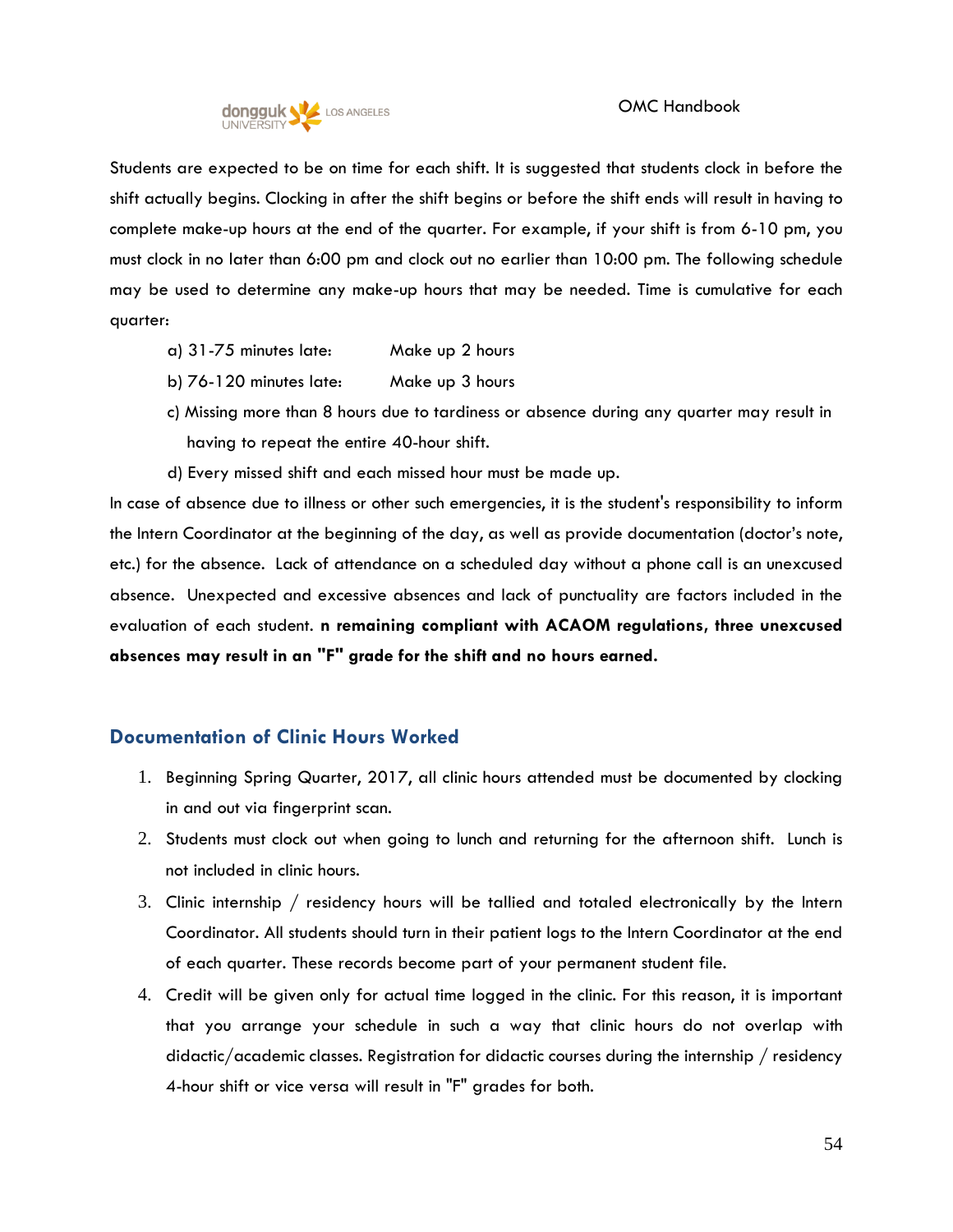

5. Attendance at clinic orientation and internship meetings are mandatory. **Interns may not begin internship unless they have attended the mandatory orientations.** Attendance will be taken and the latest updated information and important events will be discussed.

# **Professional Conduct & Grooming**

As an integral part of the internship and residency process, students are expected to cultivate and maintain a professional appearance and demeanor, keeping in mind that at all times they represent the University and also the acupuncture profession. DULA Scrubs and/or white lab coat, with nametag attached, are expected to be worn at all times while working and regularly taken home for laundering. Clothing must be neat, clean, odorless, wrinkle-free and always presentable; grooming should be appropriate to the clinical setting.

| DO'S                               | <b>DO NOT'S</b>                          |
|------------------------------------|------------------------------------------|
| Wear DULA scrubs                   | Flip flop sandals, heels higher than 2"  |
| Wear socks/stockings               | Chewing gum in the presence of           |
| Wear shoes without holes           | patients                                 |
| Tie back unruly hair               | Long nails interfering pulse-            |
| Tattoos that are offensive to      | check/needling                           |
| patients and co-workers must be    | Facial piercings, stretched ear piercing |
| covered                            | Rings of more than 2 per hand            |
| Nametag must be worn at all        | Earrings of more than 2 per ear          |
| times, and must be clearly visible | Hats, caps, headgear                     |
|                                    | Excessive make-up                        |
|                                    | Excessive perfume causing strong odor    |

Designated "Theme days" attire will be allowed by approval of OMC Director.

As health care providers in training, students are required by law to maintain clean hands and fingernails. It is a health precaution for both your patient and yourself. Please be noticed that this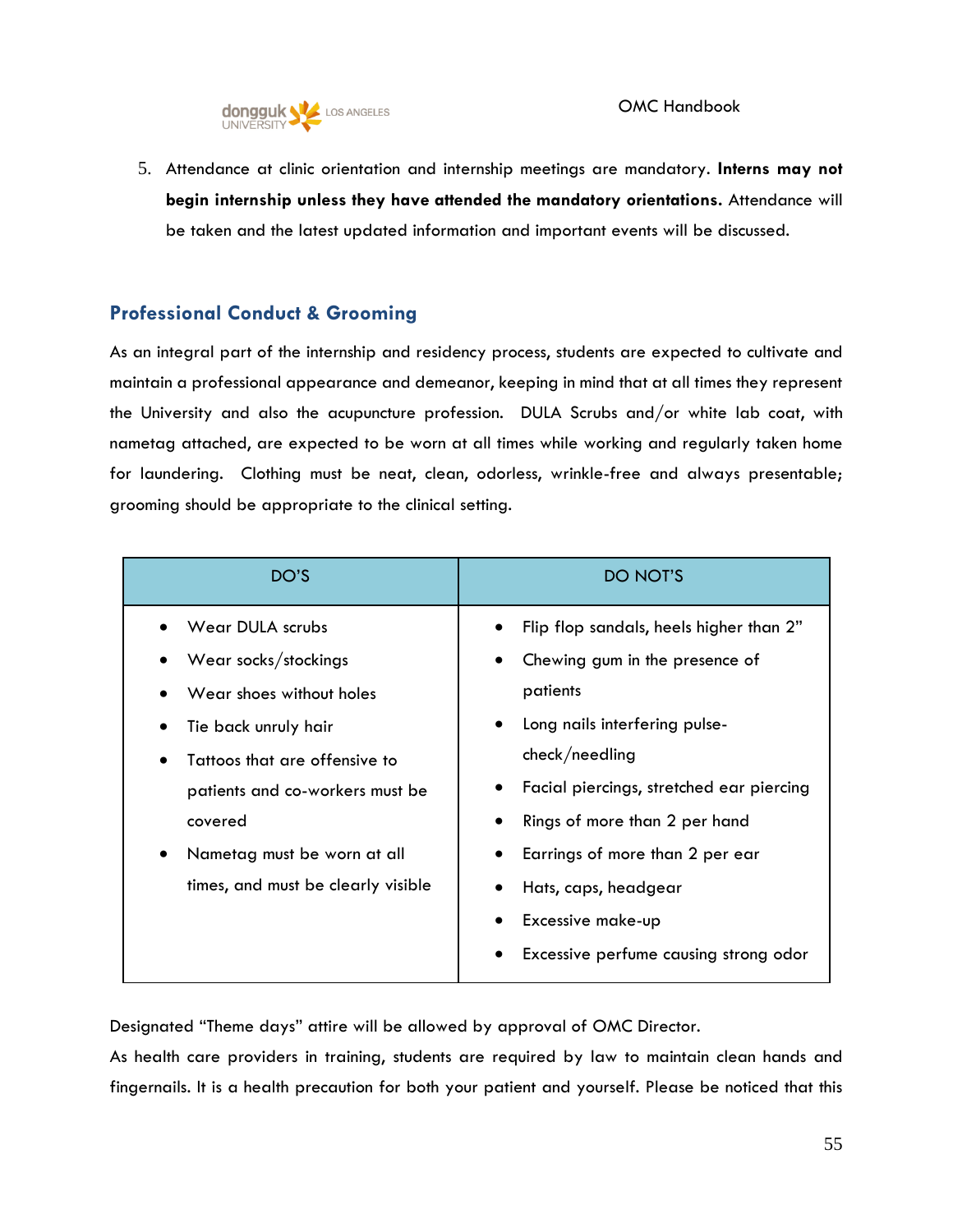

dress code will be strictly enforced; students who violate this dress code will not be allowed to have any shift for the day with warning, and will be forced to drop the internship for the whole quarter upon third violation without refund of tuition. Also, it is important to exhibit and maintain professionalism during clinic internship and residency. Therefore, any apparel against professionalism of health care provider in training will not be allowed.

### **Misconduct**

Students are required to comply with all provisions of the Program Catalog (MSOM / DATM). While in the OMC, students must also take care to avoid unbecoming, improper or unprofessional conduct, which includes the use of or residual effects of alcohol, and illegal drugs. Students must also avoid making false or misleading statements to a patient for incurable disease such as cancer, AIDS, leukemia or coronary artery disease. In addition to the above, the following are considered conduct unbecoming of university standards and will be reviewed by the OMC Director accordingly: injury of a patient during any procedure; removal of a patient file from the OMC or any other illegal act, theft, or willful destruction of DULA property; falsification of clinic records, including both patient records and intern / resident requirements, as well as signing in for another intern / resident; falsification of a Clinic Supervisor's signature; refusal to treat or otherwise provide assistance to any patient; the use of unauthorized procedures, techniques or therapies; moral turpitude; representation of an intern as a licensed doctor; violation of the OMC dress code.

### **Malpractice Insurance**

All students must ensure that they obtain malpractice insurance coverage, available from the main office for a flat fee, before the start of each quarter. Students who do not obtain coverage will not be allowed to perform treatments in the OMC.

### **Sexual Harassment**

The United States Equal Employment Opportunity Commission defines Sexual Harassment as "unwelcome sexual advances, requests for sexual favors, and other verbal or physical conduct of a sexual nature." Such behavior is against the law. DULA is committed to creating a workplace for both its employees and its students free from sexual harassment so that all may enjoy their work.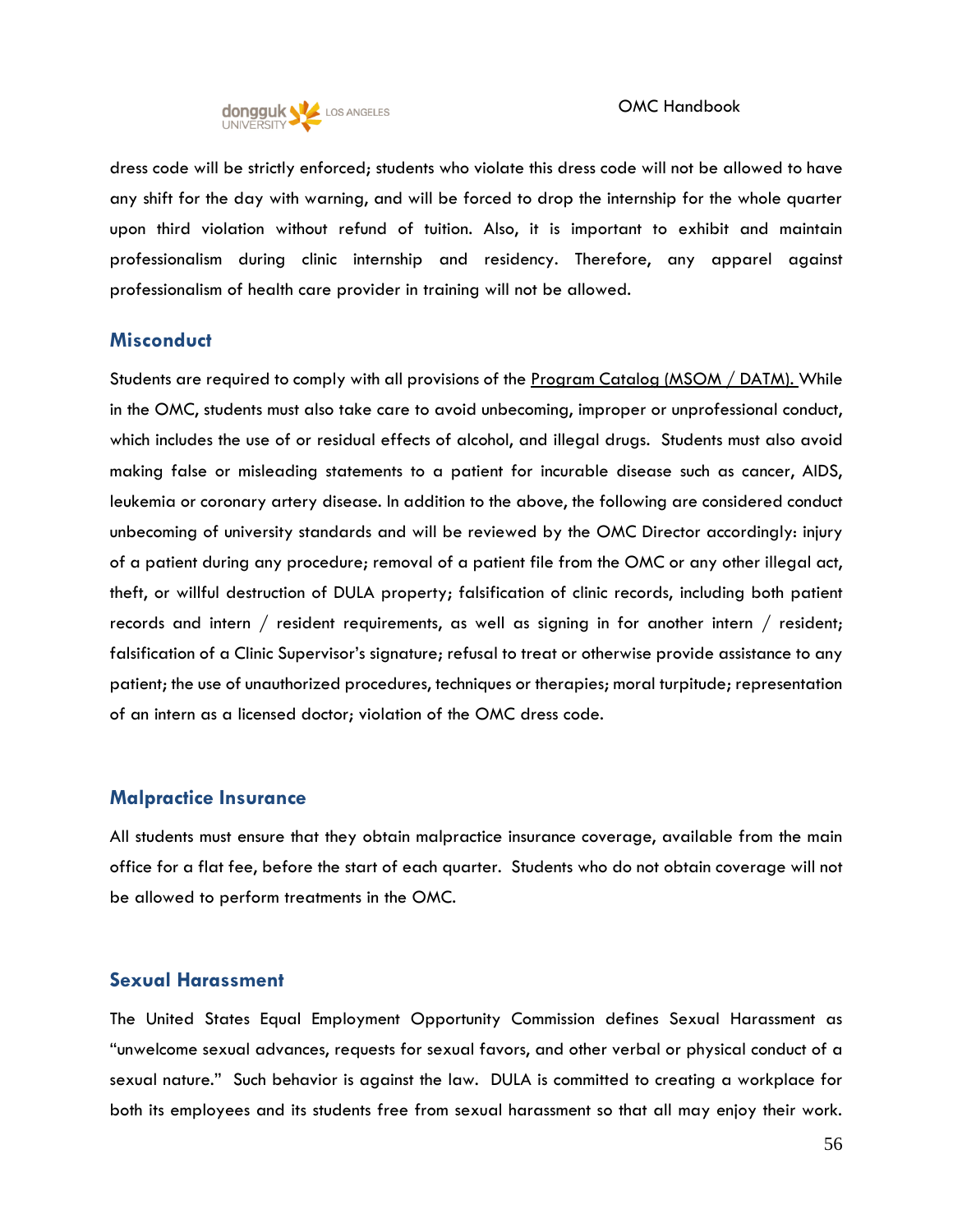

Sexual harassment has no place in any healing environment, and sexual harassment against a DULA employee, fellow student or patient will be considered grounds for dismissal.

# **Use of Clinic Time**

Your clinic time is integral to the process of applied learning. Please avail yourself of knowledge to potentially be gained from every patient intake, observation and treatment. Studying in the intake room is not permitted, and students without scheduled treatments may either offer assistance to occupied students or study in the intern lounge, making themselves available for walk-in patients. Observers in the intake room should participate fully in diagnosis of new patients, listening and asking questions when the case is discussed by the treating student and the Clinic Supervisor. Questions should be directed to the patient only once, initiated by the student assigned to the patient. Be sensitive about asking personal questions, and please show consideration to the patient by not talking amongst yourselves or working excessively on chart notes during an intake and diagnosis.

During downtime without patients, it is suggested that students discuss questions they may have on various topics with a free Clinic Supervisor, or help each other by practicing point location or techniques, reviewing point or herbal selection strategies or studying through an area of weakness. Students are asked to please confine their discussions to the Intern Lounge or Conference Room, in order to keep the reception and waiting areas quiet and professional.

Clinic Supervisors may neither fill out prescriptions for nor discuss the illnesses of students or their family members during clinic hours, unless that family member has made an appointment and is present in the clinic as a patient. Because of the time-pressure under which Clinic Supervisors are placed while in the clinic, students are requested to refrain from asking questions of Clinic Supervisors during clinic hours which are unrelated to immediate clinic function and necessity (e.g. concerning classroom courses).

### **Cell Phones, Pagers and other Electronic devices**

Cell phone use by students in treatment rooms and hallways is strictly prohibited. Students are required to switch their phones off or into silent mode while on shift. All other Electronic devices are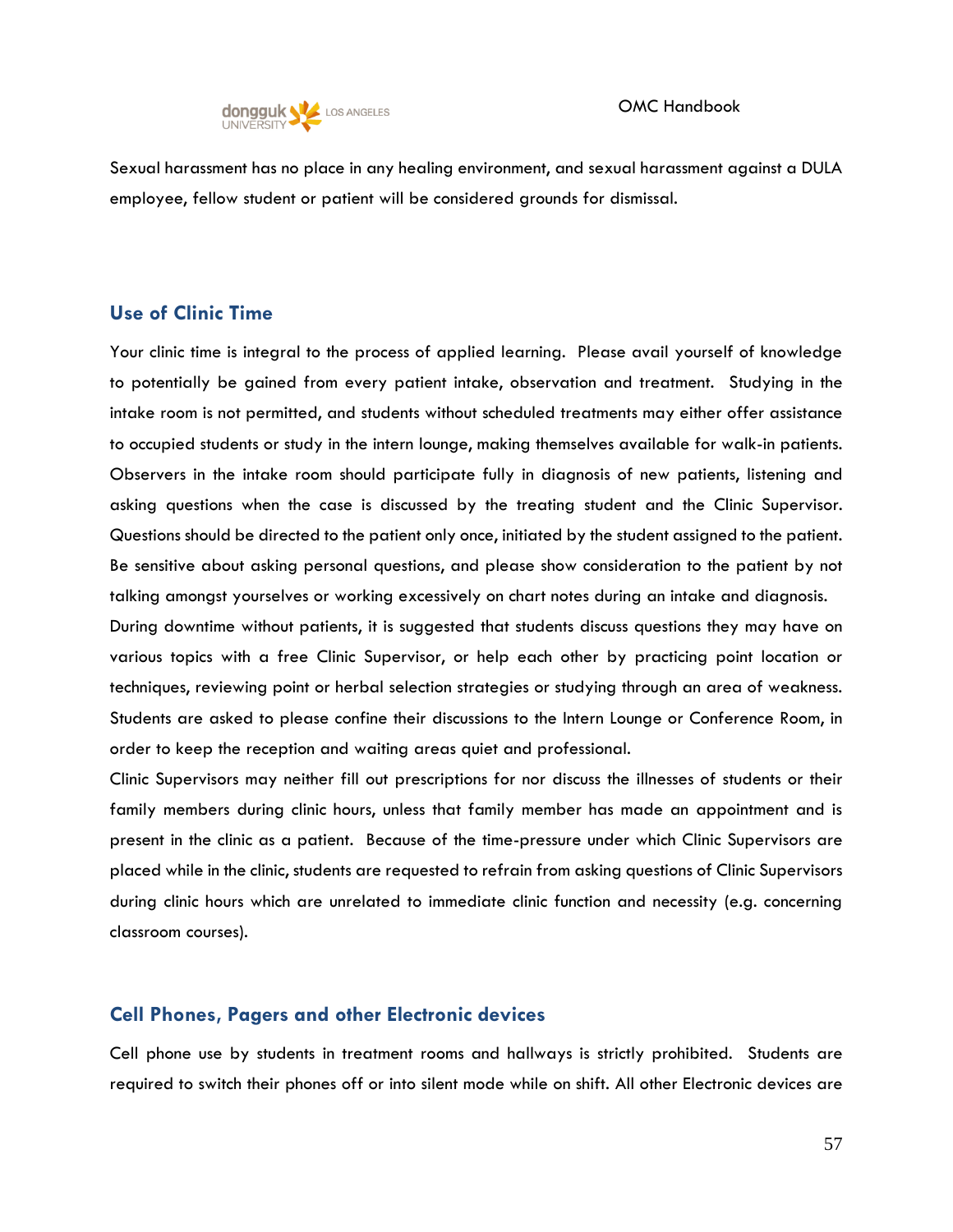

prohibited in examination or treatment areas unless Clinic Supervisor approves for clinical use only with patient consent.

# **Equipment**

Students are required to purchase the following equipment upon enrollment in acupuncture techniques courses and is used throughout the internship. Equipment is to be maintained in excellent condition. The list of the instruments and supplies required by all students is as follows:

#### **Level I (MSOM and DATM)**

- 1. DULA scrub
- 2. Nametag
- 3. Stethoscope
- 4. Sphygmomanometer (manual)
- 5. Matches/lighter
- 6. Tweezer or Forceps
- 7. Ear acupuncture probe

### **Level II, III (MSOM and DATM)**

- 1. DULA scrub
- 2. Nametag
- 3. Stethoscope
- 4. Sphygmomanometer (manual)
- 5. Matches/lighter
- 6. Tweezer or Forceps
- 7. Ear acupuncture probe
- 8. Small penlight/flashlight
- 9. Reflex Hammer
- 10. Portable container for storage of supplies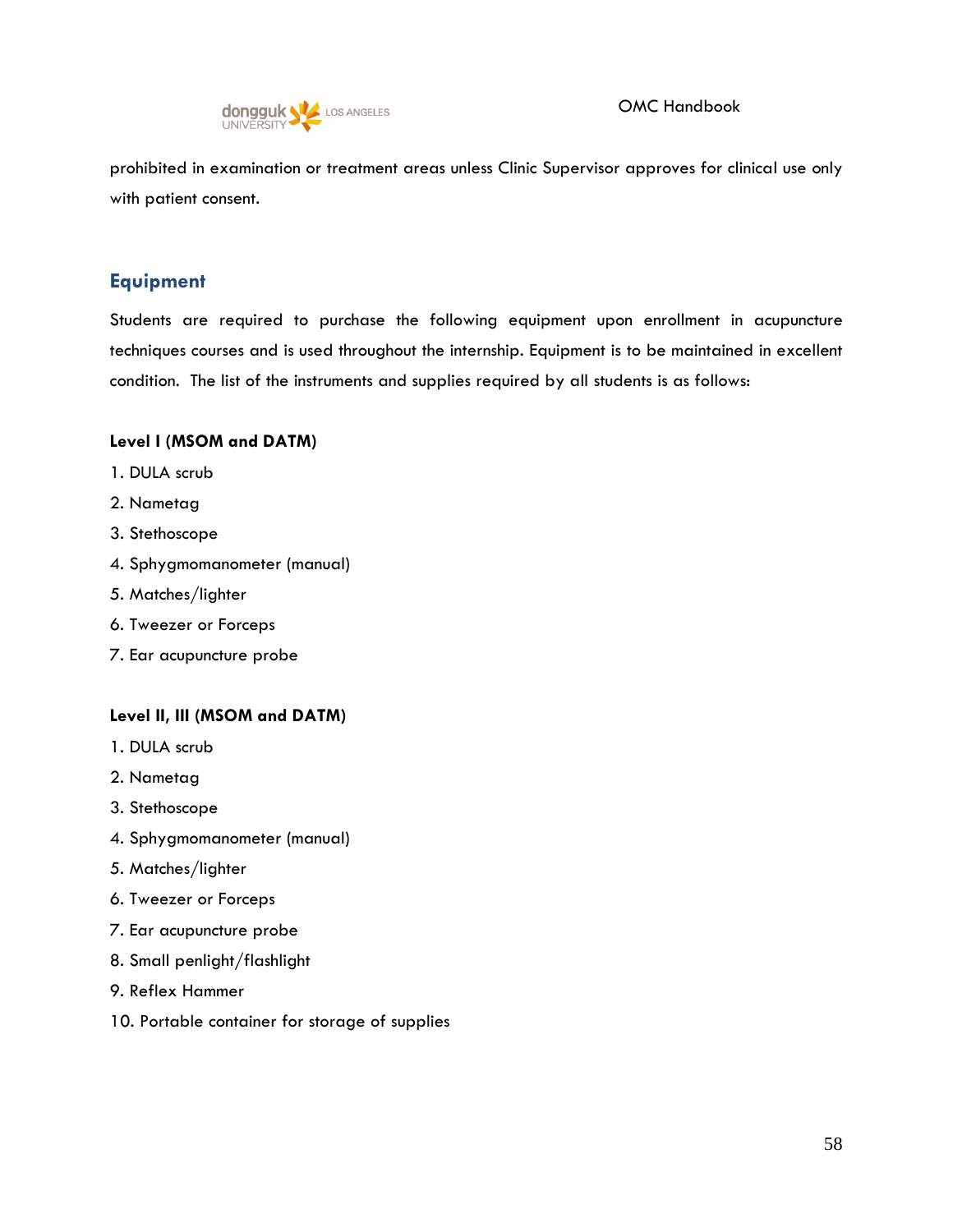

# **Smoking and Alcohol**

Smoking/Alcoholic beverages are not permitted within the confines of the OMC. Students shall not consume other drugs that may alter the student's performance prior to working with patients.

### **Food and Beverages**

Food and Beverages are to be confined to designated areas. Food and beverages are not permitted in examination or treatment areas.

# **Use of Lavatories/Restrooms**

Always wash hands after visiting the lavatory/restroom following CNT protocols.

# **Bulletin Board Postings**

The OMC regularly updates its bulletin boards with various important communications to students. No postings may be made or removed without appropriate authorizations.

# **Infractions, Incident Reports & Disciplinary Action**

When a student is found to be in violation of any policy or protocol listed in this handbook, staff and Clinic Supervisors will file an incident report. The report will be forwarded to the OMC Director for review, investigation and action, and then the OMC Director will discuss the report with the student, who at that time will have the opportunity to explain and/or refute the alleged incident. The disciplinary action will be commensurate with the nature and severity of the infraction, and may be influenced by prior history of infractions and /or recommendations by a Clinic Supervisor or staff member. If warranted, the OMC Director will refer the matter to the Executive Committee for further investigation, following protocols outlined in the Program Catalog.

The following guidelines may be used as the minimum disciplinary action for first/single violation of the infractions listed below. The disciplinary actions may include but are not limited to a loss of credit earned and/or any other actions deemed appropriate by the OMC Director. Repetitive or multiple offenses will result in more severe penalties, possibly including dismissal from the OMC.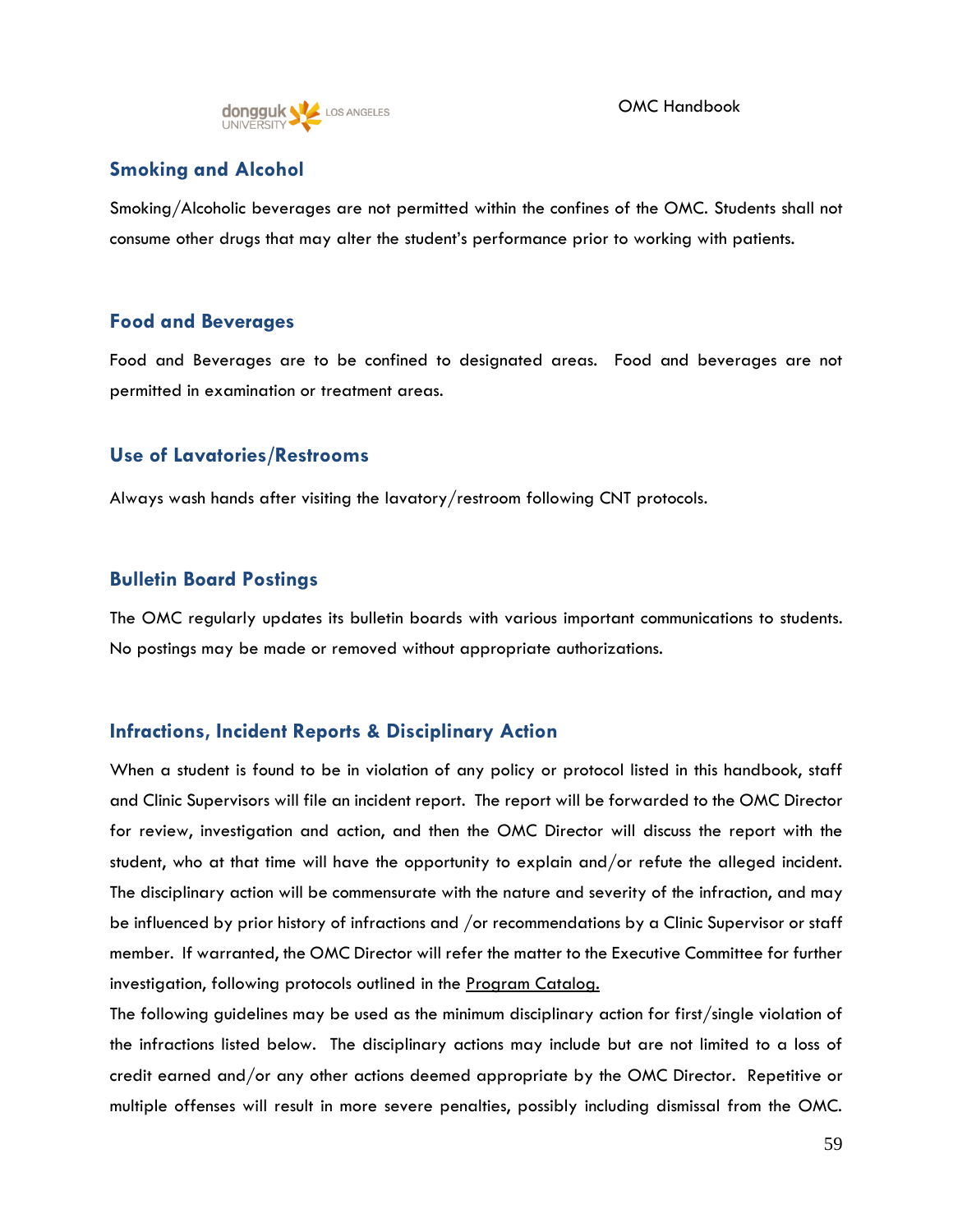

OMC also reserves the right to impose disciplinary actions for infractions that are not listed below. The following list exemplifies infractions that will result in disciplinary action including but not limited to failure of clinical internship, loss of credit, suspension and expulsion:

- Unauthorized treatment of patients, including but not limited to unauthorized chiropractic adjustments, unauthorized needling and/or herbal recommendations
- Treatment of OMC patients outside of the OMC or one of its supervised programs
- Fraudulent entry into the patient record, including but not limited to entering false data and failing to enter pertinent information
- Inappropriate dress and/or poor personal hygiene
- Failure to follow or carry out a Clinic Supervisor's recommendations or orders
- Failure to maintain patient records in the appropriate filing area in the OMC
- Failure to follow OMC policies and procedures
- Forgery of any document or instrument related to OMC activity
- Utilizing evaluation or treatment techniques that are not authorized in the OMC

# **Appeal of Disciplinary Judgment**

See Program Catalog for description of procedures and the appeal process for disciplinary actions involving clinic internship / residency failure and other disciplinary actions.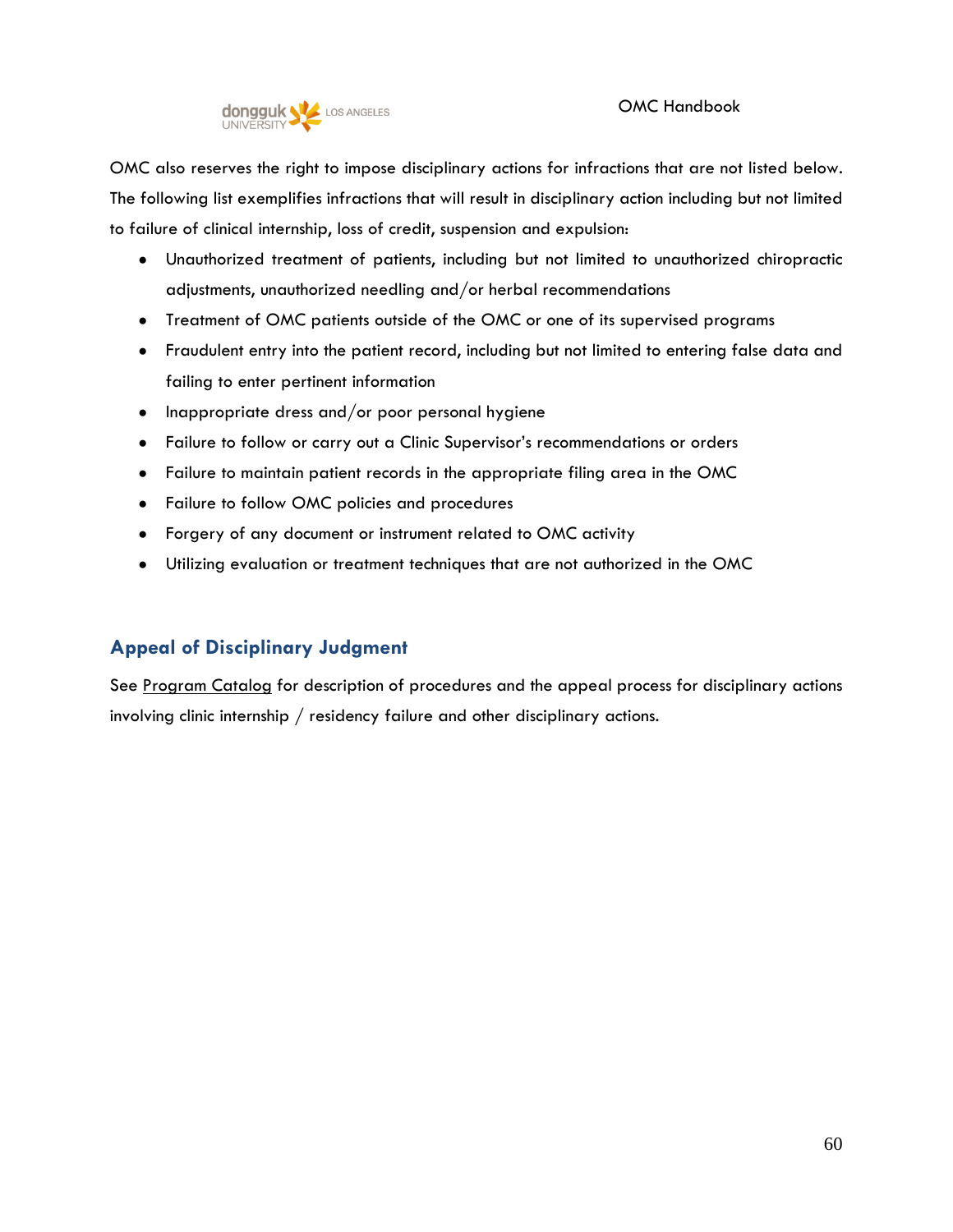

# **IX. PATIENT TREATMENT PROTOCOL**

### **Patient-Intern/Resident Relationship**

Students are expected to protect patients' rights to privacy and confidentiality, following protocols outlined by HIPAA (for more detail please consult the **HIPAA Handbook)**. This not only applies to patients' health and treatment but also all communications occurring between patient and intern/resident. Discussions with Clinic Supervisors and students regarding patients' health concerns often involves matters personal and sensitive to the patient. All such discussions must take place only in clinic areas where patient confidentiality can be protected. Students must also take all precautions to avoid any situation where a patient is completely disrobed without clinical justification. Patients must be enrobed appropriately during examinations and treatment. A patient may not be involved in case demonstrations involving students without the patient's full and informed consent. Both Clinic Supervisors and the OMC Director maintain oversight over such issues and are obligated to take disciplinary action when necessary.

Unassigned, non-observing and non-treating students may not be present in the treatment room to observe either the treatment, evaluation or examination of patients without the patient's full and informed consent. All clinical case demonstrations and observations shall be scheduled and conducted by Clinic Supervisors.

During the treatment process, patients must not be left alone in the treatment room. To monitor treatment and to protect the patient, at least one intern must be present at all times.

### **No Fraternization Policy**

Relationships between students and members of the OMC must be maintained within acceptable professional and ethical boundaries. Students are prohibited from dating or engaging in any intimate and/or sexual activity with their assigned patients and with any patient or staff member of a DULA affiliated outreach activity or program. Students violating this policy will be removed and/or excluded from the DULA activity or program.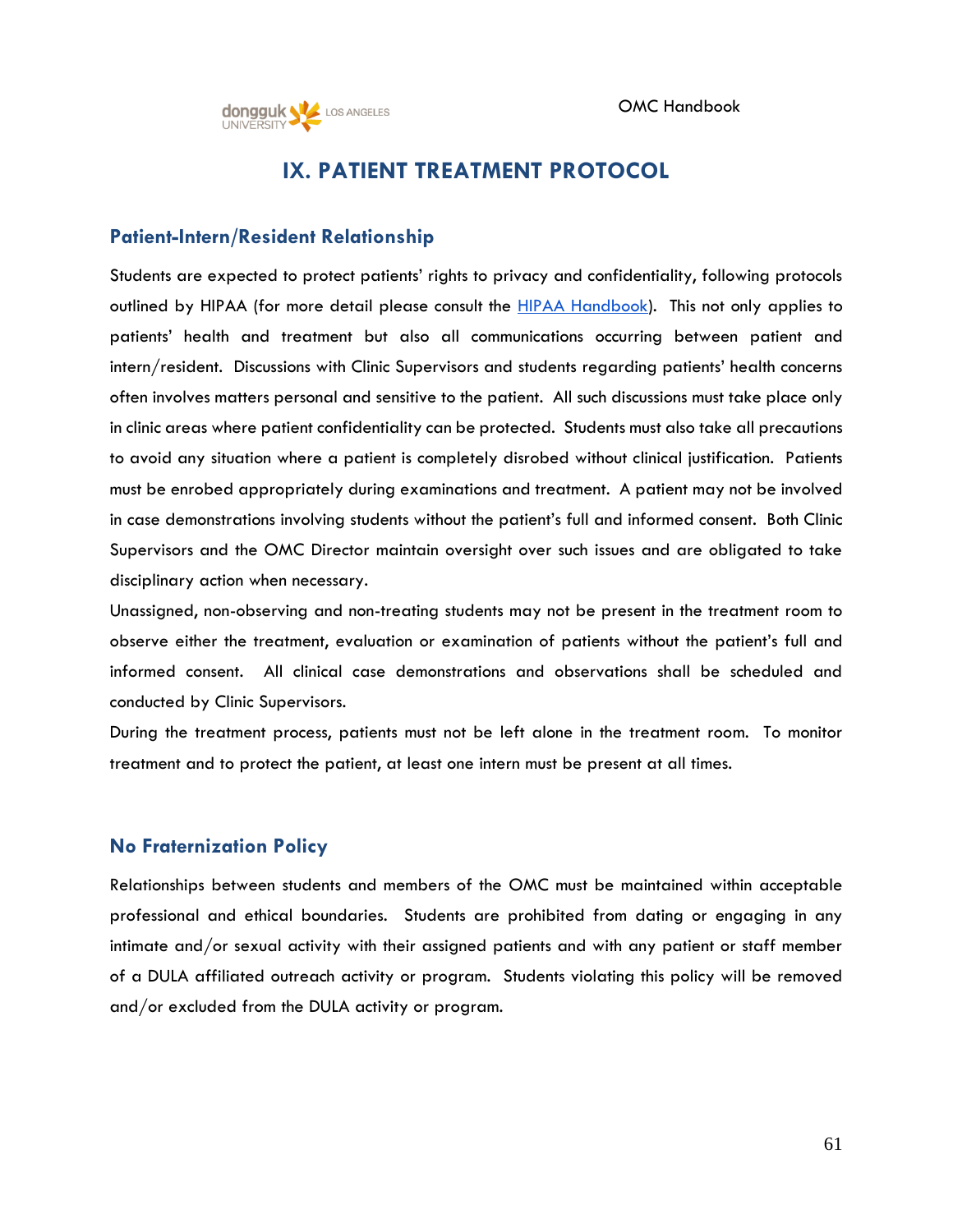

### **Appointments**

Students are encouraged to refer prospective patients to the OMC to take advantage of its quality care and affordable rates. The Intern Coordinator schedules patients to Clinic Supervisor who has specialties related with patients' complaint. Both the Intern Coordinator and the Clinic Receptionist book all patient appointments and Students are not allowed to book appointments for patients; the Intern Coordinator keeps the front desk informed of all students' and Clinic Supervisors' schedules to aid patients who wish to receive treatment by a specific student or Clinic Supervisor.

### **Patient Management**

Once the DULA OMC Staff (Receptionist) has prepared a patient's file, the staff will call the student's name. The student will then proceed to the front of OMC Pharmacy front desk to receive the patient's file and then greet the patient that he/she is assigned.

Students are not allowed to enter OMC Pharmacy room unless permitted by the OMC staff and/or Clinic Supervisor. Students may ask permission to OMC staff and/or Clinic Supervisor at any time to enter the OMC Pharmacy if they need to, for example if the students need to check the current stock of herbs that the OMC has. In case when students need to request to use OMC equipments (such as acupuncture needles, moxa, E-stim, guasha, cutton balls, hand gloves, alcohol swab, etc), they may request with the OMC staff in charge in front of the OMC front desk for assistance.

After greeting a new patient and introducing themselves, students are expected to provide the patient with a brief explanation of the intake/diagnosis procedure. Follow-up patients should be acknowledged in the waiting area; this is particularly if a student is behind in schedule, to ensure that the patient is able and willing to wait. If a student is more than 15 minutes late to the call or not responding after  $3^{rd}$  call from front desk, his/her patient will be assigned to another student. Scheduled patients have priority over walk-in patients, but if a patient is more than 20 minutes late for an appointment, students should check with the Receptionist to determine whether the patient may still be seen that day.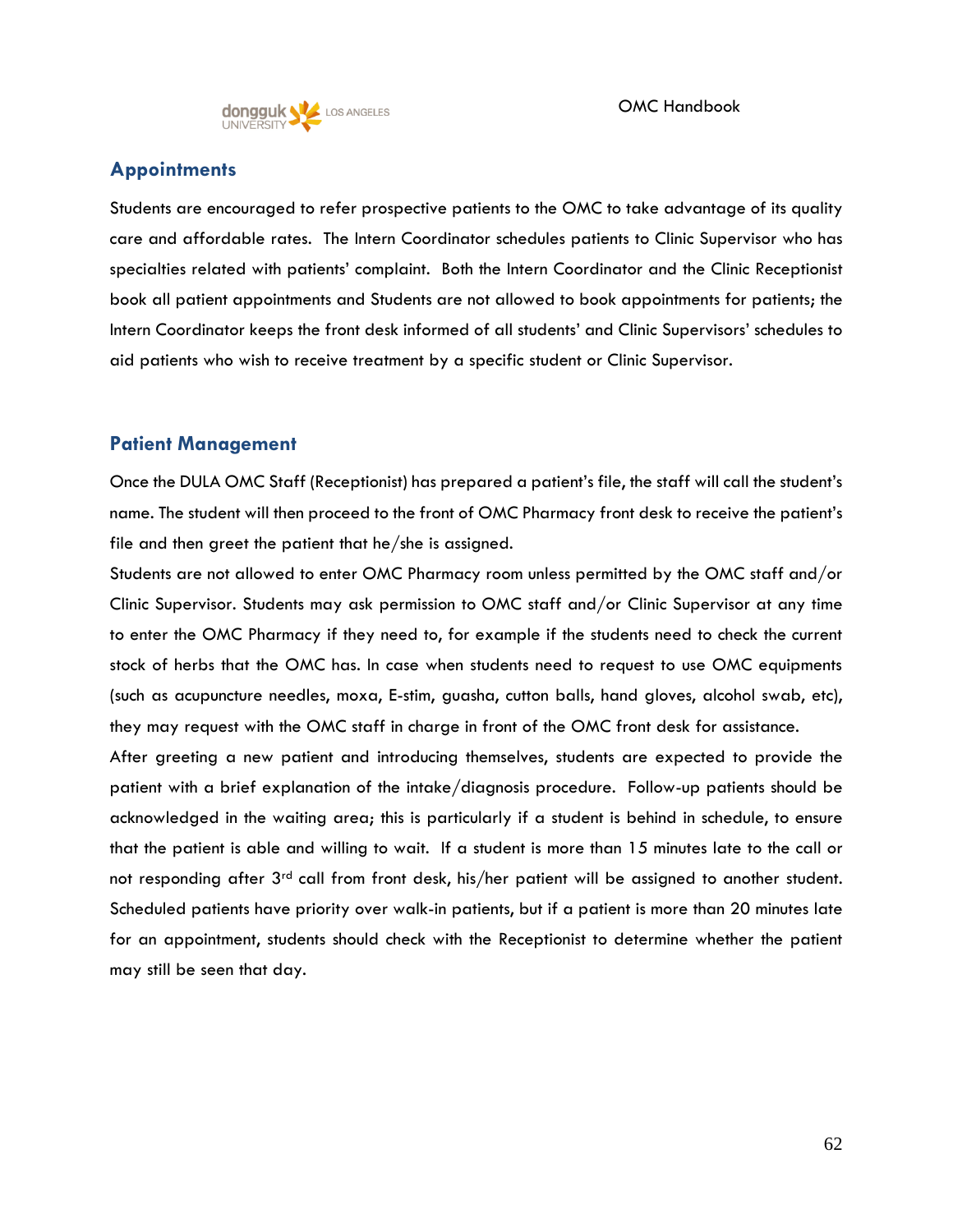

### **Patient Consent**

Prior to treatment, Clinic Supervisors and students shall confirm that the patient has signed all informed consent forms. Patients may not be treated at DULA OMC unless all required consent forms are signed.

# **Patients' Right to Refuse Treatment**

When advising patients of the proposed course of treatment and the various possible clinical protocols involved, Clinic Supervisors and students shall respect any patients' right to reject treatment of any or all procedures and/or protocols. Should the patient refuse part or all of the proposed treatment, the student must document such refusal in the patient file. In any event, the patient is entitled to be fully informed of the diagnoses, examinations and any health care outcomes assessed by the Clinic Supervisor or student, who are obligated to clearly and thoroughly inform and explain proposed treatment protocols along with potential risks prior to initiating treatment.

# **Patient Check-Out & Follow-up**

Once a treatment is finished, the student must ask assigned Clinic Supervisor about follow-up plan and escort the patient to the front desk for check out and schedule follow-up visits, as recommended by Clinic Supervisor. Students are responsible for cleaning up the treatment room and any equipment used during the patient visit following each treatment.

If a patient fails to keep a scheduled appointment, the student assigned to that patient must inform the OMC front desk. The OMC front desk staff may either request the student to call the patient or make the call themselves to determine if the patient is all right and whether or not he/she wishes to re-schedule.

# **Clinical Records Policy**

All patient files, including chart notes, exam results, x-ray films, test results and narratives, are the property of DULA and are protected by patient confidentiality laws and regulations. Copies may be provided to the patient or other authorized recipient only after properly executed forms are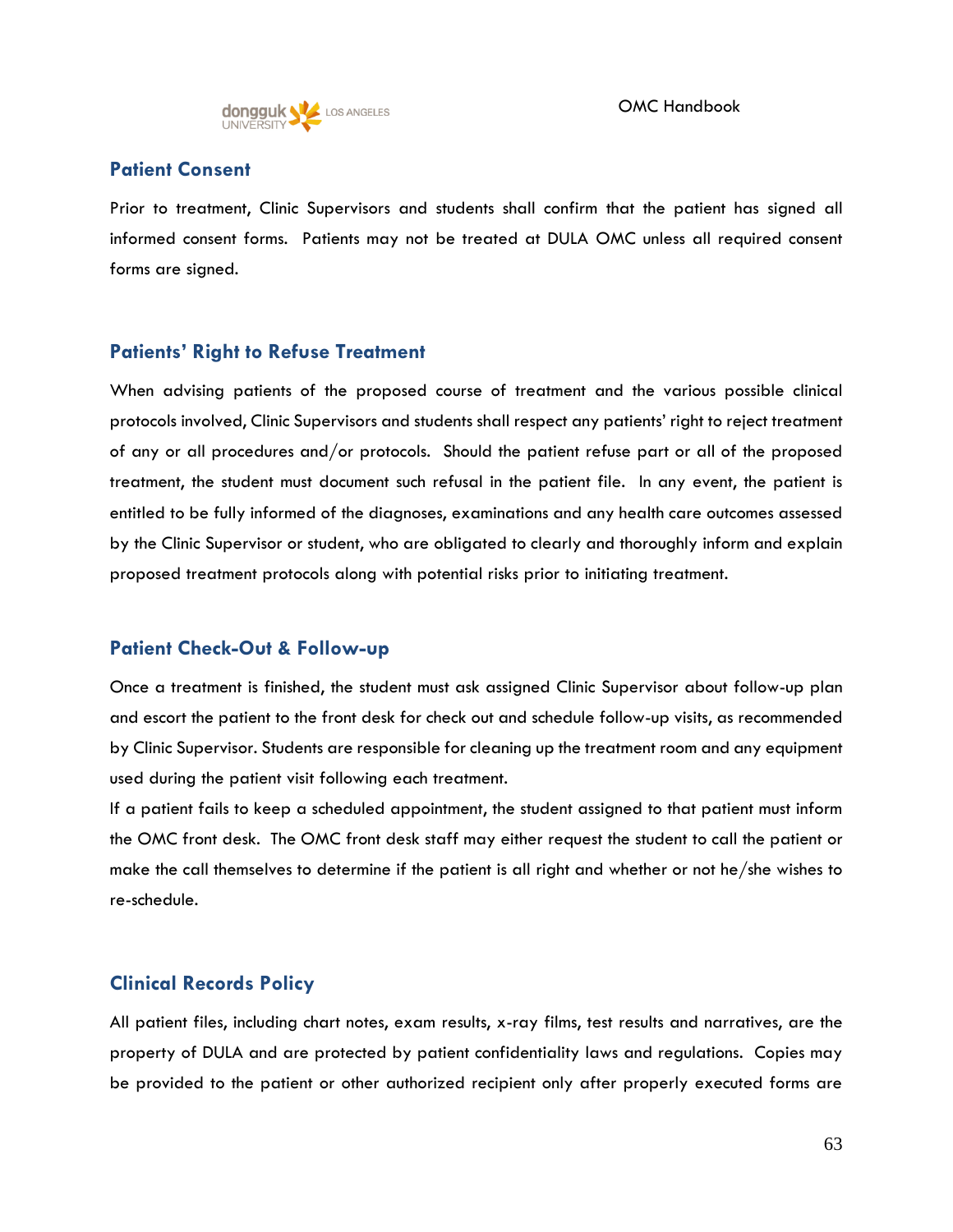

submitted according to due process (see **HIPAA Handbook)**. Note that HIV-related information is not covered by standard record release authorizations; separate and distinct authorization is required to release HIV information.

Clinic Supervisors and students must maintain accurate, detailed and thorough documentation and charting within patient files. Adequate charting accurately and legibly documents a patients' progress throughout the treatment course. All documents in the patient file shall indicate the date of treatment, treatment protocols utilized, student name and Clinic Supervisor name. White out should never be used to correct errors; all errors should be neatly drawn through with a single line and initialed.

After treating a patient, charting and obtaining a Clinic Supervisor's signature, the student must return their file to Clinic Receptionist or Intern Coordinator. Strict compliance with this procedure secures patient privacy and limits the legal liability of lost files. If a patient's file is needed for case discussion or case study preparation, a student may request the file from the Intern Coordinator who will record the date and time the file was taken out, and by whom.

Unless the patient authorizes and consents in writing, patient files or copies of such may not be removed from the OMC. Copies of patient files may be forwarded pursuant to request made by a duly authorized health care provider or to request by legal authority. The OMC Director shall be primarily responsible to approve all requests for copies of patient files and to ensure payment for such copies is received. Unauthorized removal or transmission of any original or copies of patient records is prohibited and will be considered a violation of clinic policy, potentially resulting in disciplinary action.

Clinical Records Keeping Procedure:

- 1. Patients check in on sign-up sheet by writing their name and time in presence of the appointment time.
- 2. After, the receptionist pulls out the patient file from fire-resist cabinet in herbal dispensary, and hand over the file to student for intake.
- 3. After the treatment, the student returns the file to receptionist, and receptionist put the file in the last drawer of cabinet.
- 4. At the end of shift, Clinic Supervisors come to herbal dispensary and pull their patient files for final check.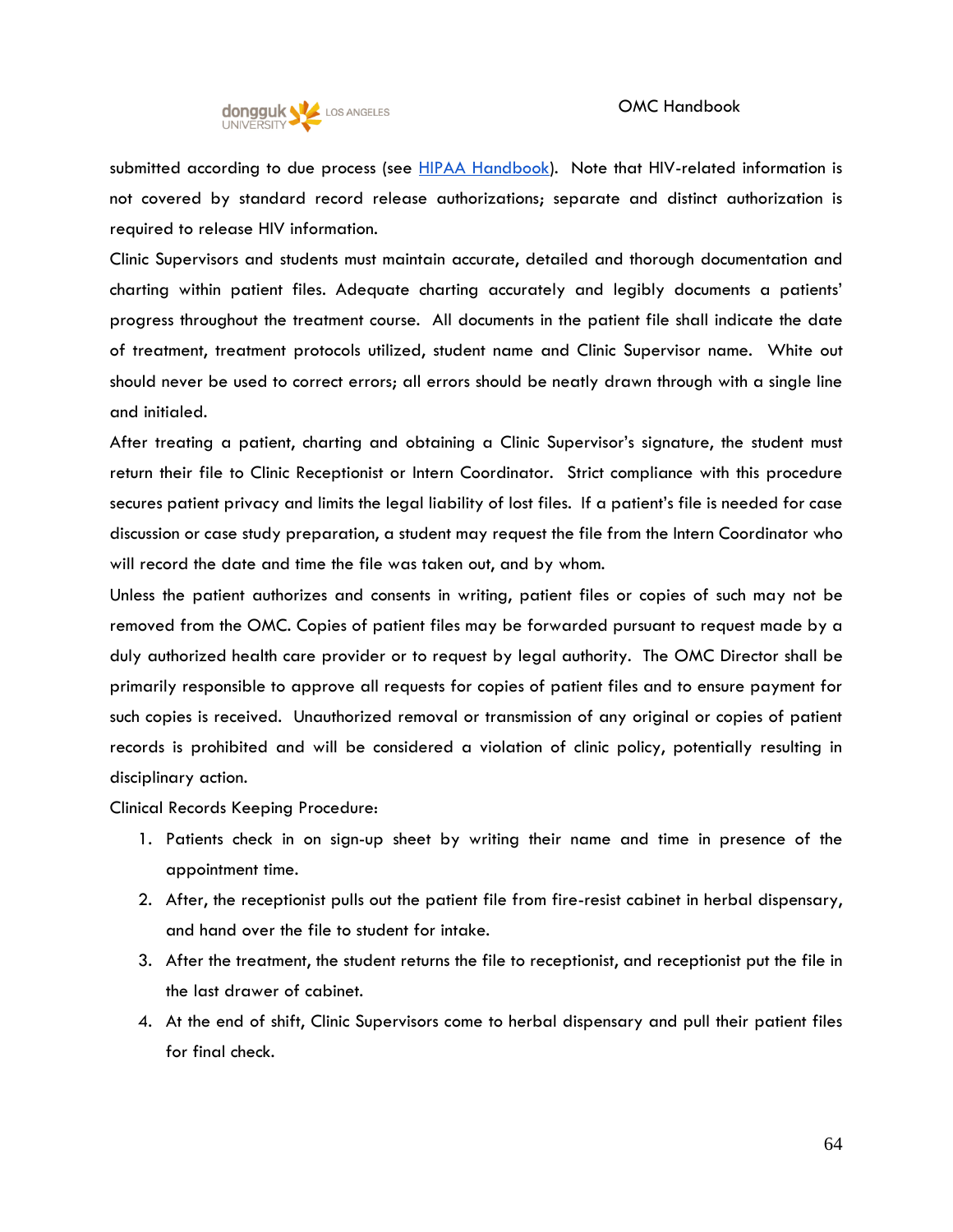

- 5. If all the patient files have both student and Clinic Supervisors' signature and completed, the receptionist returns it to the cabinet where it belongs.
- 6. The patient file is arranged in alphabetic order.

# **Treating Patients**

Students may not alter, modify or otherwise in any way change the Clinic Supervisor approved treatment protocols and herbal prescription. In the event that a student alters, modifies or otherwise changes the approved treatment protocol or herb prescription, disciplinary procedures may be imposed on such student up to and including disqualification of internship hours for one quarter and dismissal from DULA.

Prior to treatment, patients must be examined. Further examinations must be conducted to assess patient progress. A final examination is required in order to discharge the patient from OMC care. Treatments may not vary from established clinical practice of the acupuncture and Oriental medical practitioner community in California. Treatment modalities that are within the acupuncture and Oriental medical practitioners' scope of practice pursuant to California law are currently: electroacupuncture, acupressure, cupping, indirect moxibustion, oriental massage (Tuina), breathing techniques, exercise, nutritional counseling, heat lamps, hot/cold therapy, herbal formula and patient informal counseling.

# **Referring Patients to Other Health Care Providers**

Patient referral to other health care providers shall be made only by Clinic Supervisors when it is determined that the patient requires care that is outside the scope of practice of a licensed acupuncturist. In the event the patient is referred to another health care provider, the Clinic Supervisor must document the recommended referral in the patient's file. The Clinic Supervisor must record the health care provider's name and contact information if available.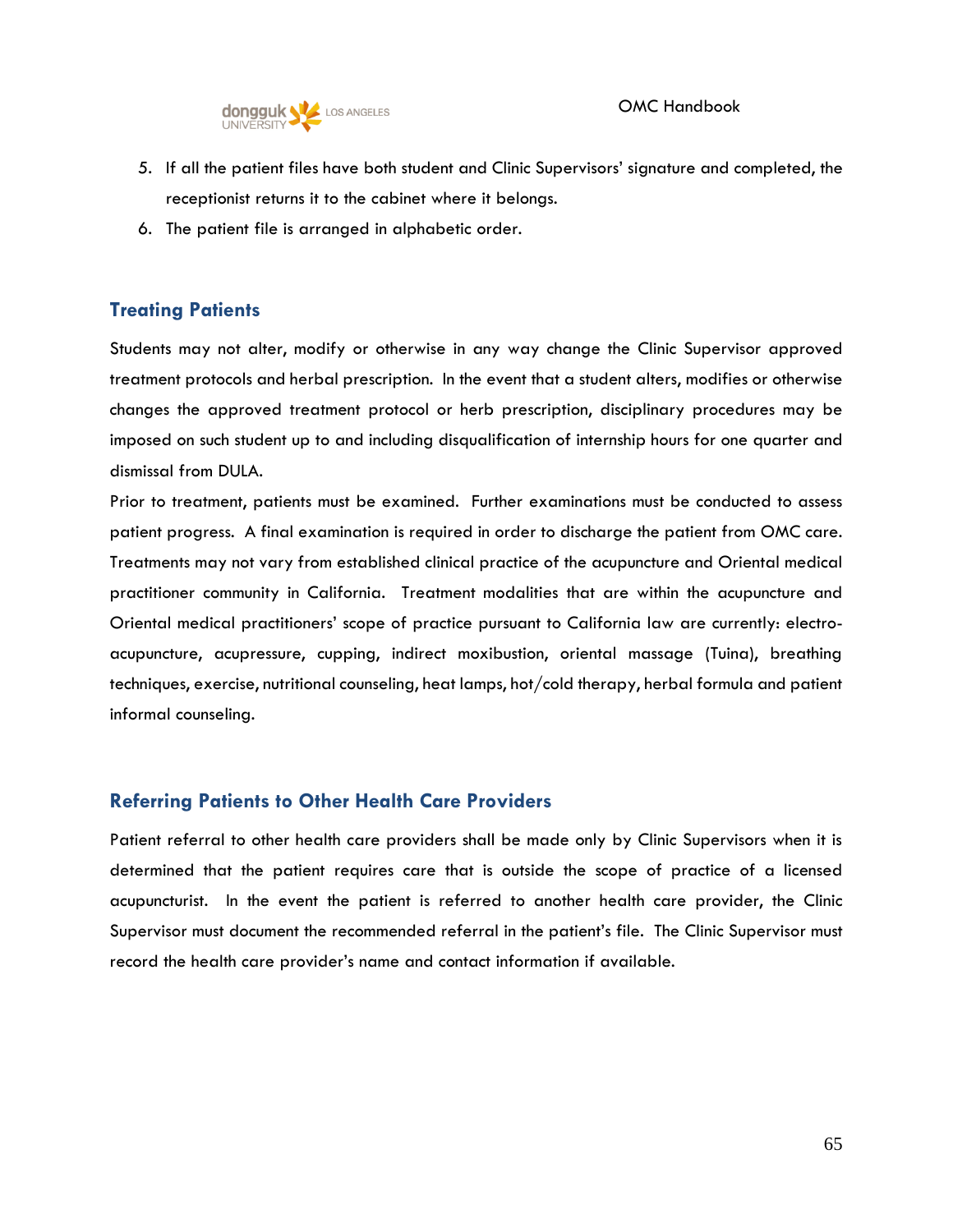

# **Treating Students**

Students may receive treatments during clinic hours for which they are not assigned intern duties. An exception may be made if a student is not feeling well during clinic hours and would prefer to receive treatment. He/she may then do so after clocking out of the clinic and checking with the supervising doctor and the OMC front desk.

# **Teaching Clinic**

Patients are aware that the OMC is a teaching clinic. Observers should at all times be able to enter treatment rooms and follow patient treatments. Students must inform OMC front desk staff if a patient object to being observed by students. Clinic Supervisors may request an exception to student presence in the treatment room if requested by the patient. Limitations of student presence may include minimizing the number of students in the treatment room at one time or patient preference of the gender of the student(s). Students must be sensitive to the requests and emotional needs of the patient.

# **Herbal Prescriptions**

Herbal prescriptions are filled either by the Intern Coordinator, Herbologist, an observing intern, resident or Clinic Supervisor. An herbal formula sheet must be completed before the prescription is filled, and Clinic Supervisors must approve all herbal prescriptions by signing both the prescription sheet and the patient chart. Herbal prescriptions written by non-affiliated practitioners cannot be filled through the OMC Herbal Dispensary. Students must inform the patient of the cost of herbal formulas before they are filled.

Raw herbs should be placed in the provided bag, with the patient's name and date of prescription clearly written on the front of the package; total cost to the patient should also be noted. It is the student's responsibility to explain to the patient how to take their prescribed herbs. If the formula is meant for external use only, this must be marked clearly, in red, on the bag. If the formula is in the form of a prepared herb pill, a label must be affixed to the pill container that includes the following: patient's name, date administered, indicated dosage. This information must also be listed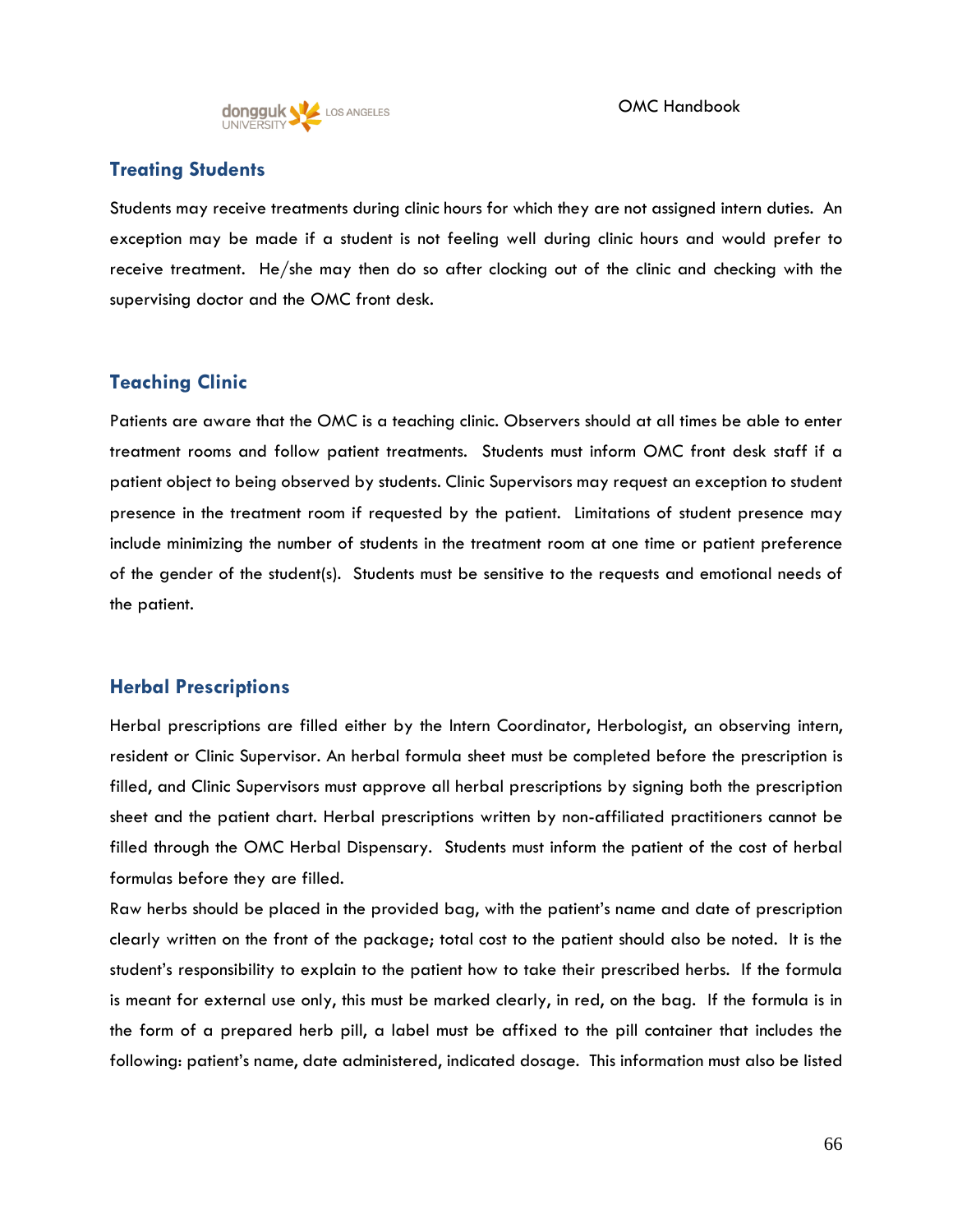

in the patient's chart. Leave all prescriptions at the receptionist's desk. Patient will be directed to pick-up their herbal prescription after making payment. Do not give herbs directly to the patient.

# **Herbal Housekeeping**

Students must assist the Intern Coordinator in keeping the herb drawers full. Herbs may be restocked from bins inside the storage room adjacent to the Herbal Dispensary. Empty or near-empty supplies are to be noted on a re-order list. Students are also responsible for keeping the herbal dispensary table, herbal and file cabinets, floor and all adjoining areas clean and orderly. Students may be called upon to prepare herb samples for classes and to assist the front desk or the Intern Coordinator if requested.

# **Referring Patients to Herbal Emporiums and External Pharmacies**

Referring patients to other pharmacies for filling herbal prescriptions may raise legal issues. Because the herbs were prescribed by the OMC if the patient experiences any adverse reaction, DULA may have legal liability. It is therefore against DULA policy to refer any patient, in person or over the phone, to any non-DULA herb store.

# **Herb Return Policy**

Students must inform the patient of the approximate cost of herb formulas **before** filling the prescription. Since herbal formulas (raw and powdered herbs) are custom prescribed they cannot be reused. Therefore, the OMC maintains a no return policy. It is recommended that if a formula is being given to a patient for the first time, initially prescribe a smaller amount. If the patient does not experience adverse reactions to the herb formula(s), he/she may obtain a larger refill at his/her next visit. Patients who are to pick up herbal formulas must be requested to pay in full and in advance for the herbs.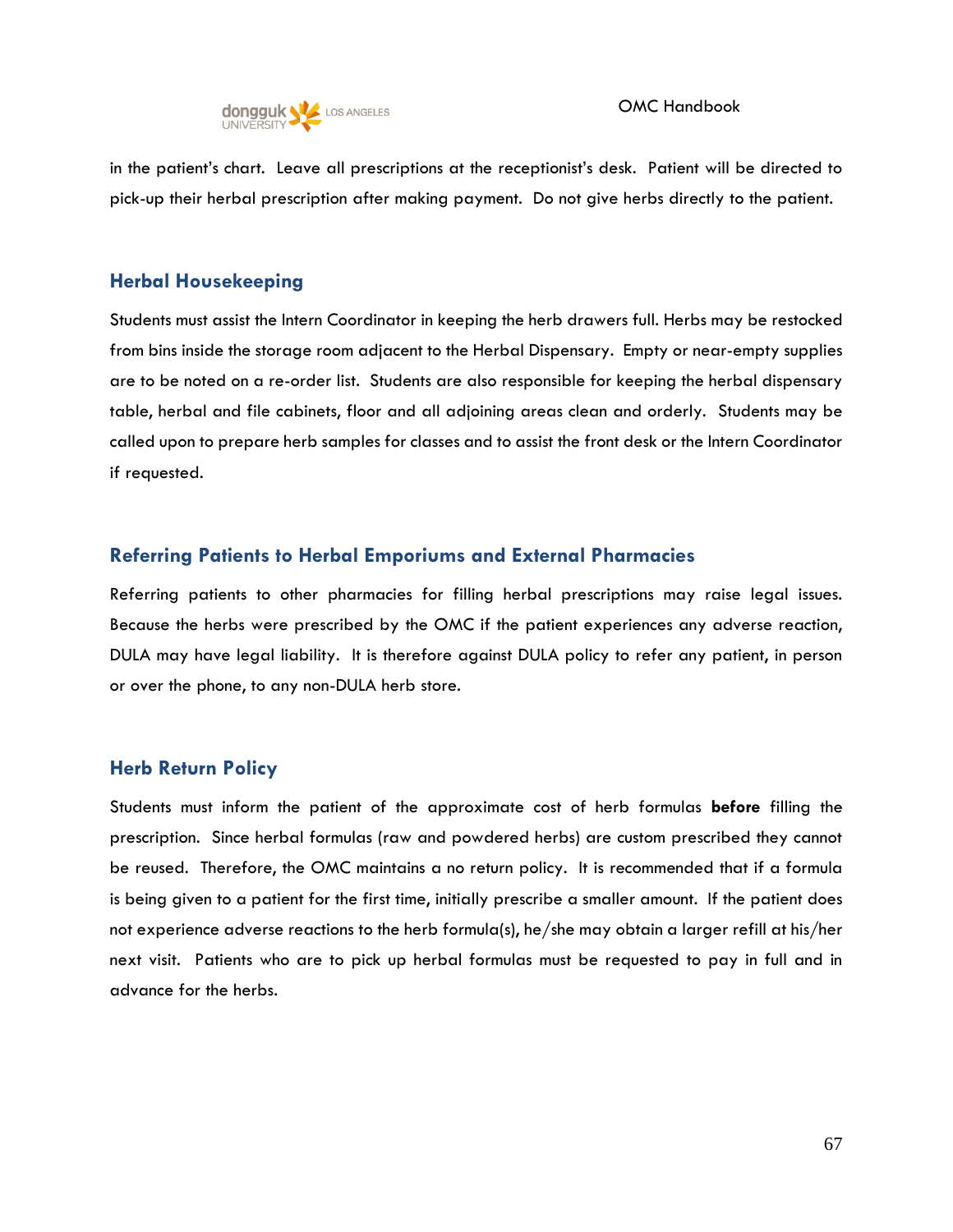

# **Patient Rights & Responsibilities**

OMC students and Clinic Supervisors must ensure the following patient rights are upheld:

- Impartial access to care, irrespective of race, gender, religion or national origin
- Respectful and considerate care in an environment that permits reasonable privacy
- Request to have another person present during examination and/or treatment
- Complete, current information concerning his/her diagnosis, treatment and prognosis
- Informed consent regarding procedures, risks and alternatives
- Prompt and reasonable responses to questions and requests
- Refusal of treatment, except as otherwise provided by law
- Know the identity and professional status of the individuals providing service, and to know who has primary responsibility for coordinating his/her care
- Reasonable safety within a health care environment
- Expectation that all communications and records pertaining to his/her care will be subject to appropriate confidentiality
- By fully advised of and accept or refuse to participate in any research project and/or experimental procedure(s)
- Examine and receive an explanation of charges for services rendered
- Express grievances regarding any perceived violation of his/her rights, through the institution's grievance procedure, to appropriate regulatory agencies

# **Patient Grievance Policies and Procedures**

These policies and procedures are intended to provide a mechanism for responding to and resolving patient complaints and allegations. All written complaints or allegations by a patient (or his/her legally recognized advocate) regarding his/her handling or treatment by DULA, or made more specifically against a DULA student, Clinic Supervisor or clinic staff member must be forwarded to Intern Coordinator, Clinic Supervisor and/or OMC Director.

Resolving complaints through informal patient interaction with the Clinic Supervisors or staff is encouraged. When such conversations fail to produce satisfactory resolution, or when the complaint involves unprofessional or unethical behavior, or when the complaint is made in writing, the OMC Director must be informed.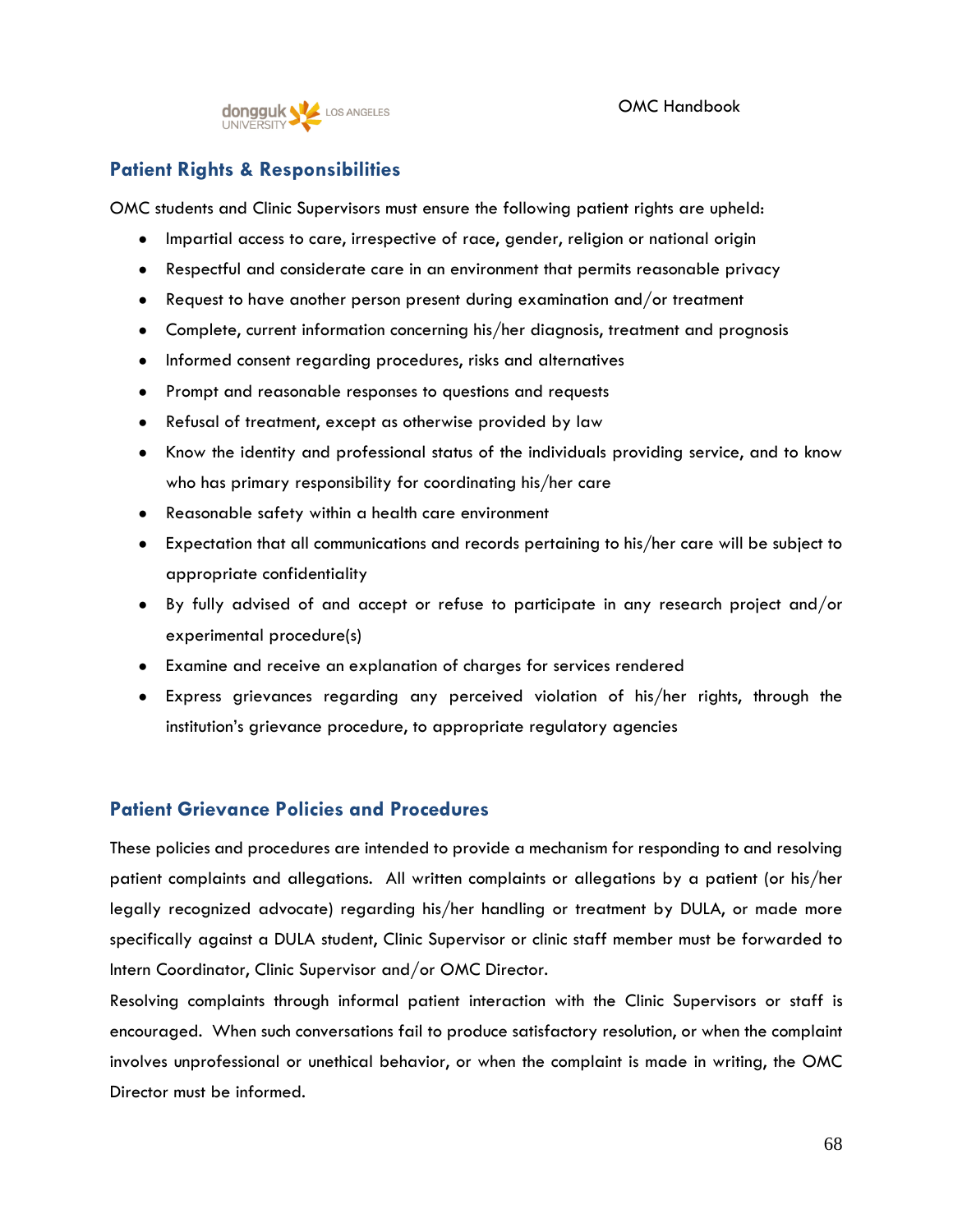

The OMC Director shall respond in writing to all written complaints or allegations. When indicated, the OMC Director shall forward information regarding the patient's complaint or allegation to Executive Committee for appropriate action. For each written complaint, the OMC Director will retain for at least one year a file consisting of the complaint or allegation, any investigation notes and associated documentation, the written response and any other related correspondence.

### **Care of Minors/Parental Consent**

A parent or guardian must provide written consent for the evaluation or treatment of any patient under the age of 18.

# **Patient Confidentiality**

All information obtained about the patient must be held in the strictest confidence, including case history, interviews, patient records or verbal interactions. Discussion with the Clinic Supervisor and/or student is necessary. However, discussions about individual cases in the clinic should be limited. Patient information should never be shared with other patients. Students are responsible for their patient's file during the clinic shift. Files will be signed in and out by the student to ensure that the whereabouts of every patient chart is known. Patient names or other identifiers may not be used in case history presentations or in clinic notebooks. Patient initials may be used in place of names in order to identify individual cases.

# **Patient Gowning and Draping**

Prior to undergoing examination, patients should be instructed to remove all clothing except undergarments, if necessary, for the examination, and to wear an examination gown with opening to the back or front. Areas receiving treatment must be exposed to allow direct visualization of needles. Patient draping is essential when palpating and/or needling sensitive, private areas of the body such as the abdomen, and near the breasts, buttocks or groin areas. In cases of males treating females and females treating males, particularly when palpating or needling private body areas, a Clinic Supervisor or fellow intern should always be present.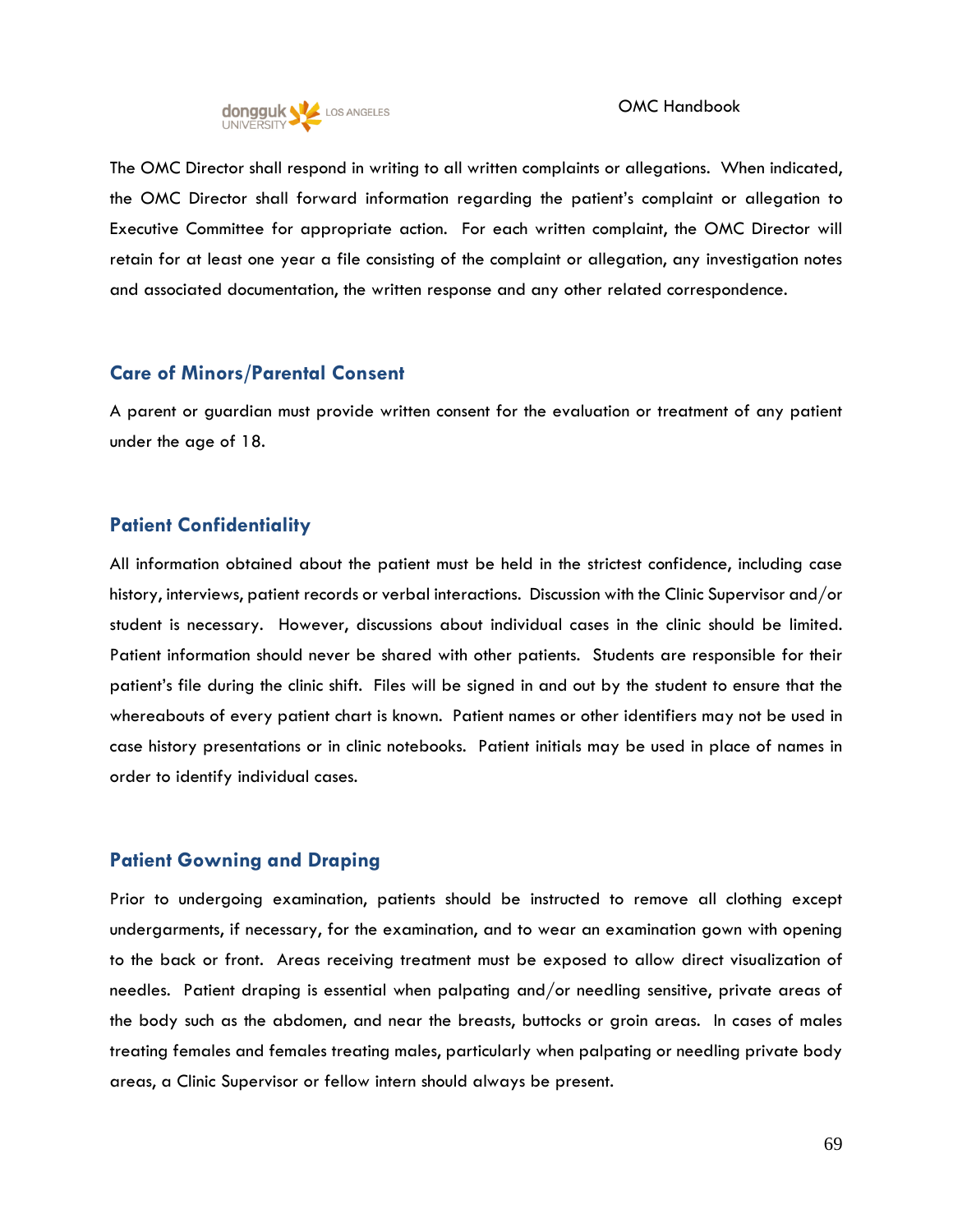

# **X. PATIENT TREATMENT COSTS**

### **Standard Fees**

All students must be fully informed of the cost of treatments to be rendered. Some insurance plans may be accepted for full or partial payment for services rendered at the OMC which include Worker's Compensation, Medi-Cal and some managed care plans. Patients are responsible for payment for all uncovered services, including deductibles and co-payments. Patients will be given payment receipts that they may submit to third parties for reimbursement. Payments are to be received only by the front office staff person authorized to receive patient payments.

### **Discounted Rates**

Special treatment rates are offered to the following groups: seniors (65+), low income patients, current active (must registered for 6 units minimum) DULA students and their immediate family.

| <b>ACUPUNCTURE TREATMENT</b>                   |                                    |  |  |
|------------------------------------------------|------------------------------------|--|--|
|                                                |                                    |  |  |
|                                                |                                    |  |  |
|                                                |                                    |  |  |
|                                                |                                    |  |  |
| <b>CONSULTATION ONLY / DIAGNOSTIC MACHINE</b>  | <b>ADDITIONAL MODALITIES</b>       |  |  |
|                                                | Tuina Massage (30 Mins, Max)       |  |  |
|                                                |                                    |  |  |
|                                                |                                    |  |  |
|                                                |                                    |  |  |
|                                                |                                    |  |  |
| <b>HERB</b>                                    |                                    |  |  |
|                                                |                                    |  |  |
|                                                |                                    |  |  |
|                                                |                                    |  |  |
|                                                |                                    |  |  |
| <b>DISCOUNT INFORMATION</b>                    | <b>DOCUMENTATION FEE</b>           |  |  |
| <b>Acupuncture Treatment</b>                   |                                    |  |  |
|                                                |                                    |  |  |
|                                                |                                    |  |  |
| DULA Student / Alumni / Staff / Family \$15.00 |                                    |  |  |
| <b>Herbs</b>                                   | $+ Fax$ S5.00                      |  |  |
|                                                |                                    |  |  |
|                                                |                                    |  |  |
|                                                | * Processing time: 6 business days |  |  |

#### **DISCLAIMER**

- Discounts are only applicable for acupuncture treatment and pill/capsule herb.
- Proof of document for low income must be updated annually. ÷
- Student must be enrolled in the current quarter with at least 6 units registered.<br>Student family members must be direct (Spouse, Parents, Children, Siblings).
- Additional modalities are not provided without acupuncture treatment
- Approval of supervisor/clinical acupuncturist is required for additional modalities.

\*All information may be changed by DULA Oriental Medical Center at any time without prior notice or explanation to the customer.

Effective date: July 1st 2021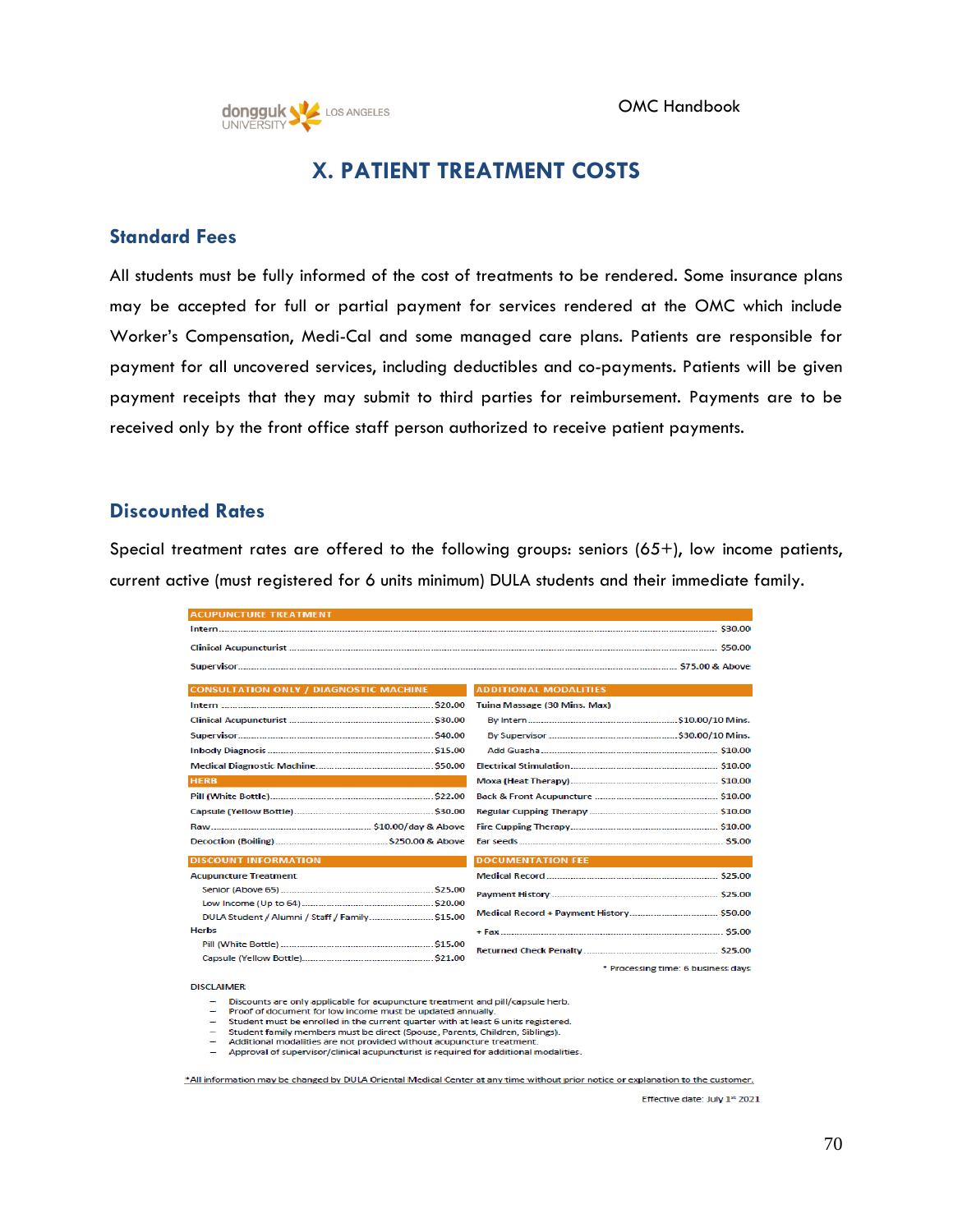

\* All information maybe changed by DULA Oriental Medical Center (OMC) at any time without prior notice or explanation to the customer.

For more information regarding patient treatment costs, please contact DULA Oriental Medical Center (OMC) directly at 213-487-0150.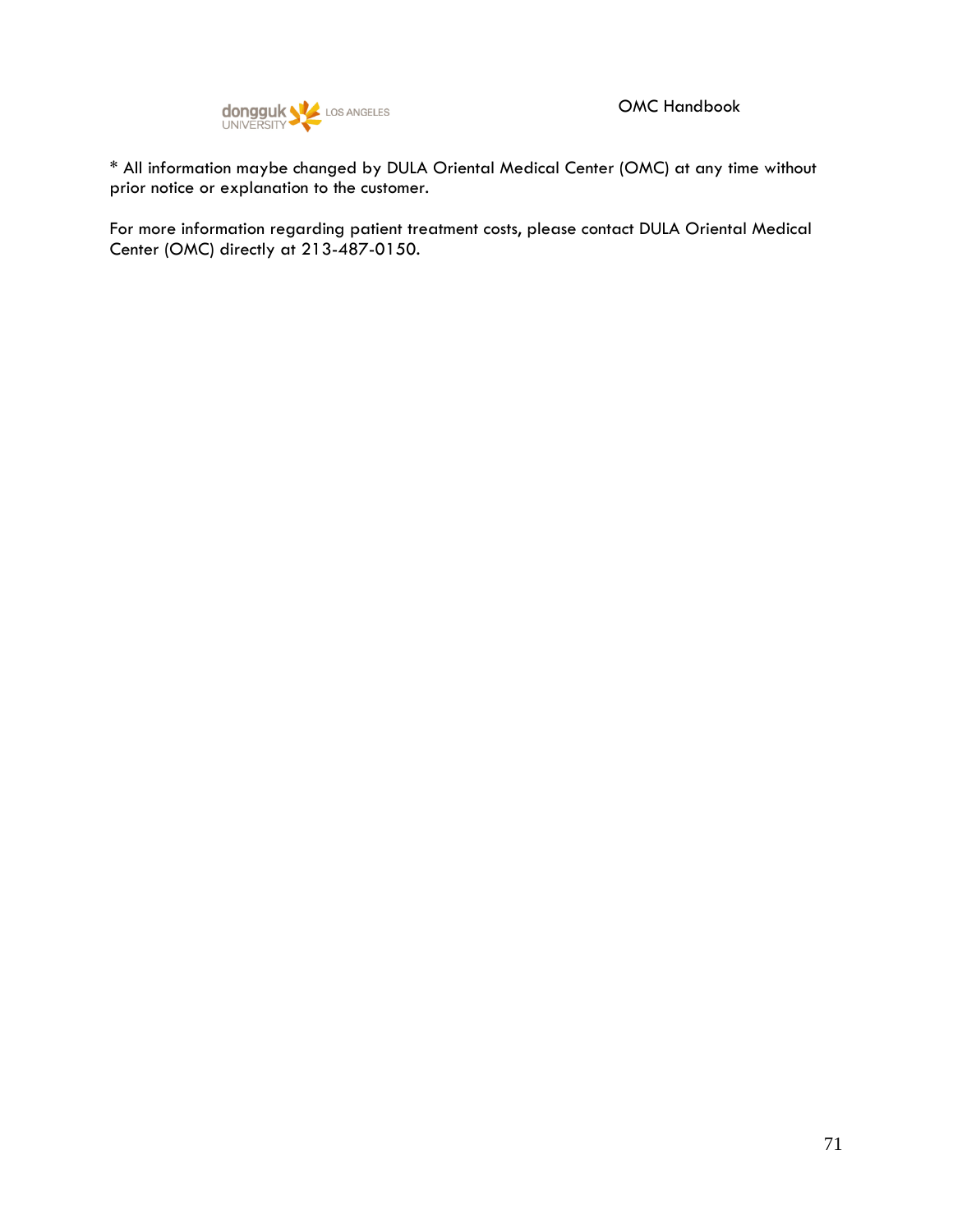

# **XI. CHARTING & CLINIC PROCEDURES**

The patient chart is a legal document, serving as validation and record of services rendered. It also tracks and monitors the patient's condition over time, including written record of treatment followed, and the patient's response to that and past treatments. Inadequate charting may lead to inadequate treatment or poor documentation of treatment rendered, leaving the OMC and its Clinic Supervisors liable should the charts be used in legal proceedings. Therefore, it is in both the patient's and DULA's best interest to render the best possible service with the maximum amount of information. In order to ensure proper documentation, both the information sheet and intake sheets have been designed to assist you in your clinical work. Any suggestions for improvement will be welcomed by the OMC Director.

In addition to providing medical and legal records of treatment, the patient chart may be necessary to communicate information to other health care providers. All involved practitioners may use the patient's record of treatment to monitor the patient's progress, therefore accuracy, legibility, clarity and completeness are essential.

Since patient records are confidential and legal documents it is required that they be maintained securely; the proper maintenance of these documents cannot be understated. Patient records may not be copied, photographed or otherwise reproduced, and they may not, for any reason, be removed from the OMC. The inclusion of patient names into student notebooks or charts is not permitted and students should identify the patient by his/her initials only. Compromising the security and confidentiality of patient files is grounds for dismissal from the OMC.

### **Range of Treatment**

Upon arriving at the clinic, patients will be given standard medical forms that will assist the student in his/her understanding of the patient. Students must carefully review all information provided and ensure that the patient has responded to all items. Pursuant to DULA's malpractice insurance policy, only patients who sign the arbitration agreement will be seen and treated.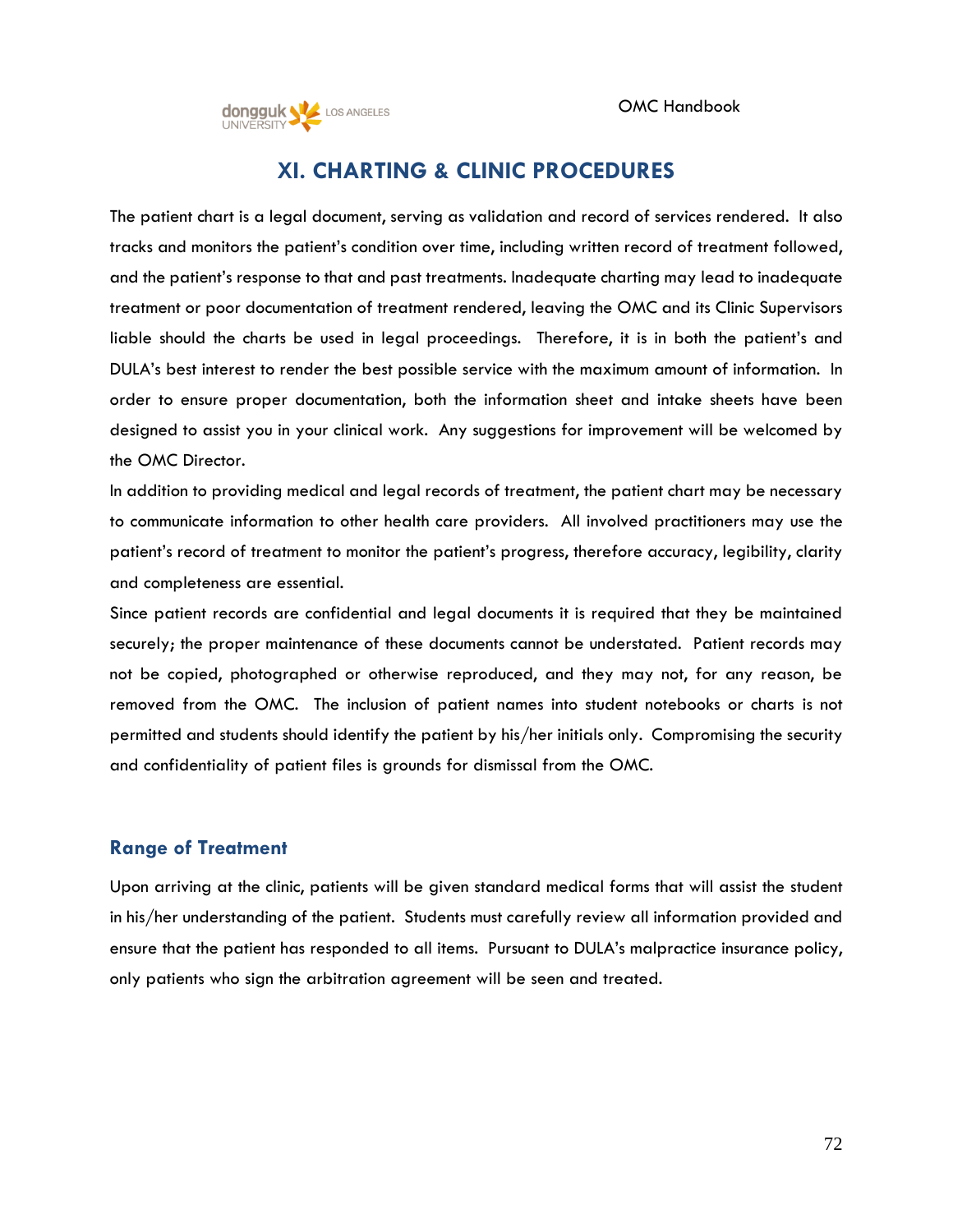

## **Charting Styles**

There are two main types of charting styles:

#### **General**

Overall findings including patient progress, patient complaints, pulse, tongue, treatment plan, treatment used and results.

### **Specific**

"SOAP" note protocol. This is used to identify the patient's statements, observations by practitioners, findings and treatment. This is usually referred to as S.O.A.P. charting which stands for Subjective, Objective, Assessment and Procedure/Plan.

**Subjective**: Described by the patient; their reported symptoms as well as their self-appraisal should be quoted in their own words. Both positive and negative symptoms should be recorded. The response to treatments is also recorded in the patient's own words.

Example: S (Subjective) - "I sleep a lot," "I get out of breath easily," "lately I feel very tired," "my hands and feet are always icy cold,"

**Objective:** Clinical signs obtained through observation, assessment or palpation by the student. Any pertinent medical test results supplied by the patient should be noted here. Example: O (Objective) - Dark circles around eyes, yawning, sighs frequently, cyanotic fingernails, pulse: weak and thready; tongue: pale.

**Assessment:** Conclusions reached based on observation, inquiry, palpation and other assessment tools and based on patient response to treatment and recommendations. Example: A (Assessment) - Deficiency of kidney Qi. Deficiency of Lung Qi.

**Procedure/Plan**: This is a notation of the treatment plan and specific therapeutic intervention performed and plan for follow up visits, including patient education and treatment plan. Example: P (Procedure/Plan) - Energize and Tonify LU1, LU7, K3, SP6.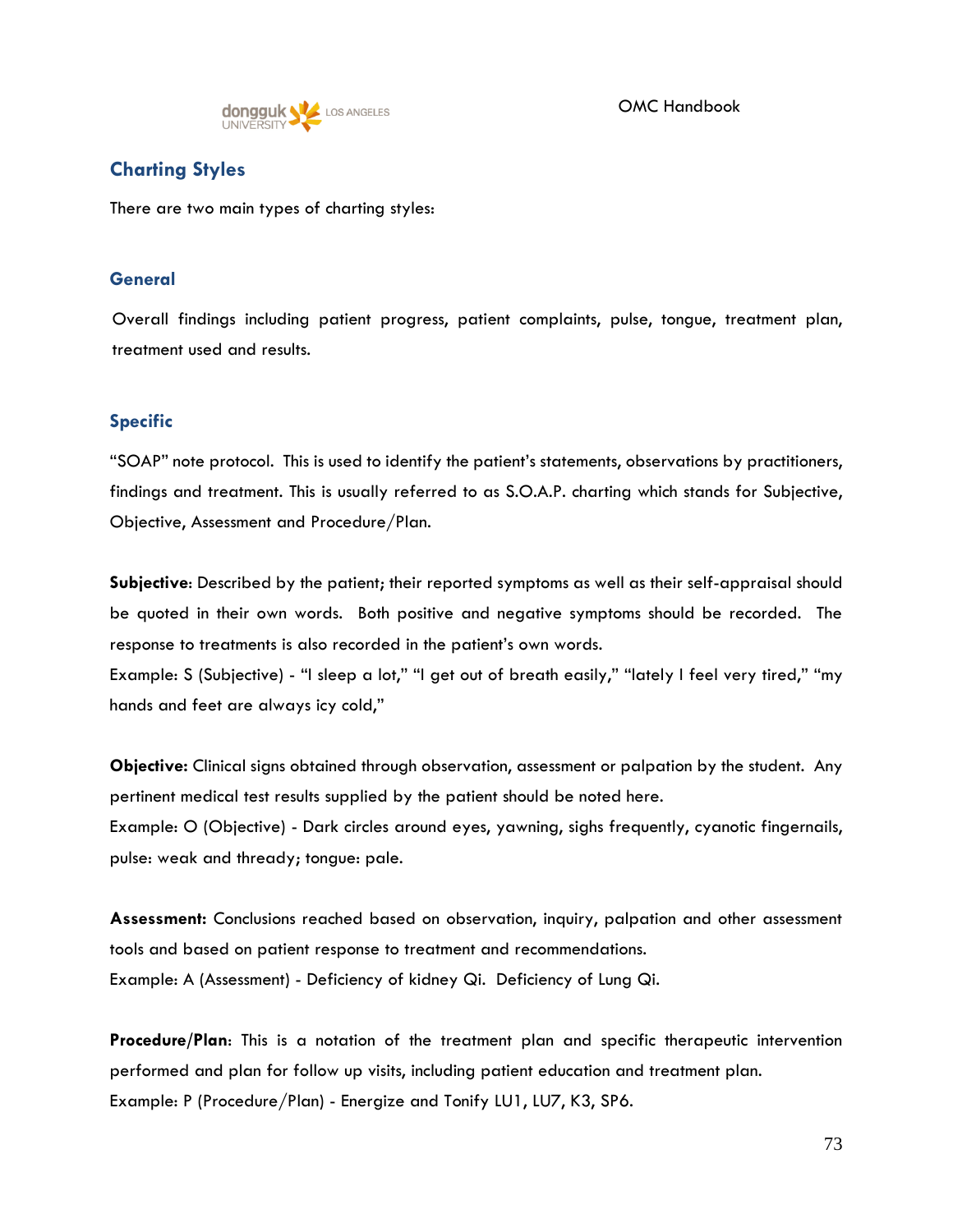

DULA's OMC uses the "Specific" charting format with the SOAP notes protocol. All charting and comments listed in the patient's charts are to be written in English. There will be no exceptions. To maintain clarity and legibility, charting must be done in black ink. Students are reminded that before any treatment can be initiated the Clinic Supervisor must initial the patient's chart indicating his/her approval of the proposed course of treatment.

Because patient files are medical records and legal documents that serve as evidence of services rendered, the following guidelines are to be followed during every intake:

- All written entries should be charted in black or blue ink
- All entries must be clearly dated using the month, date and year
- Record all data collected from and about the patient
- Be certain that entries are not ambiguous and can be clearly interpreted
- Record ALL recommendations made to the patient, including diet, herbal, exercise and lifestyle recommendations
- Document any mishaps or unusual occurrences such as fainting, moxa burns or bruising from needles or cupping by completing an Incident Report Form as deemed necessary by the Clinic Supervisor
- Document any referrals made to other health care practitioners or physicians, the reason for the referral and the date of the referral
- Document any phone calls or other pertinent interactions with the patient, including content of the communication, date and time
- Document evidence of patient non-compliance
- NEVER destroy or replace a prior record. To correct a notation, draw a single line through it, allowing it to remain readable, and complete the correction as necessary, finishing with your initials and the date.

#### **Patient Intake Procedures**

The patient intake is the most important tool for assessing a patient's condition and to deliver a meaningful diagnosis. The patient intake form is comprised of questions regarding all aspects of a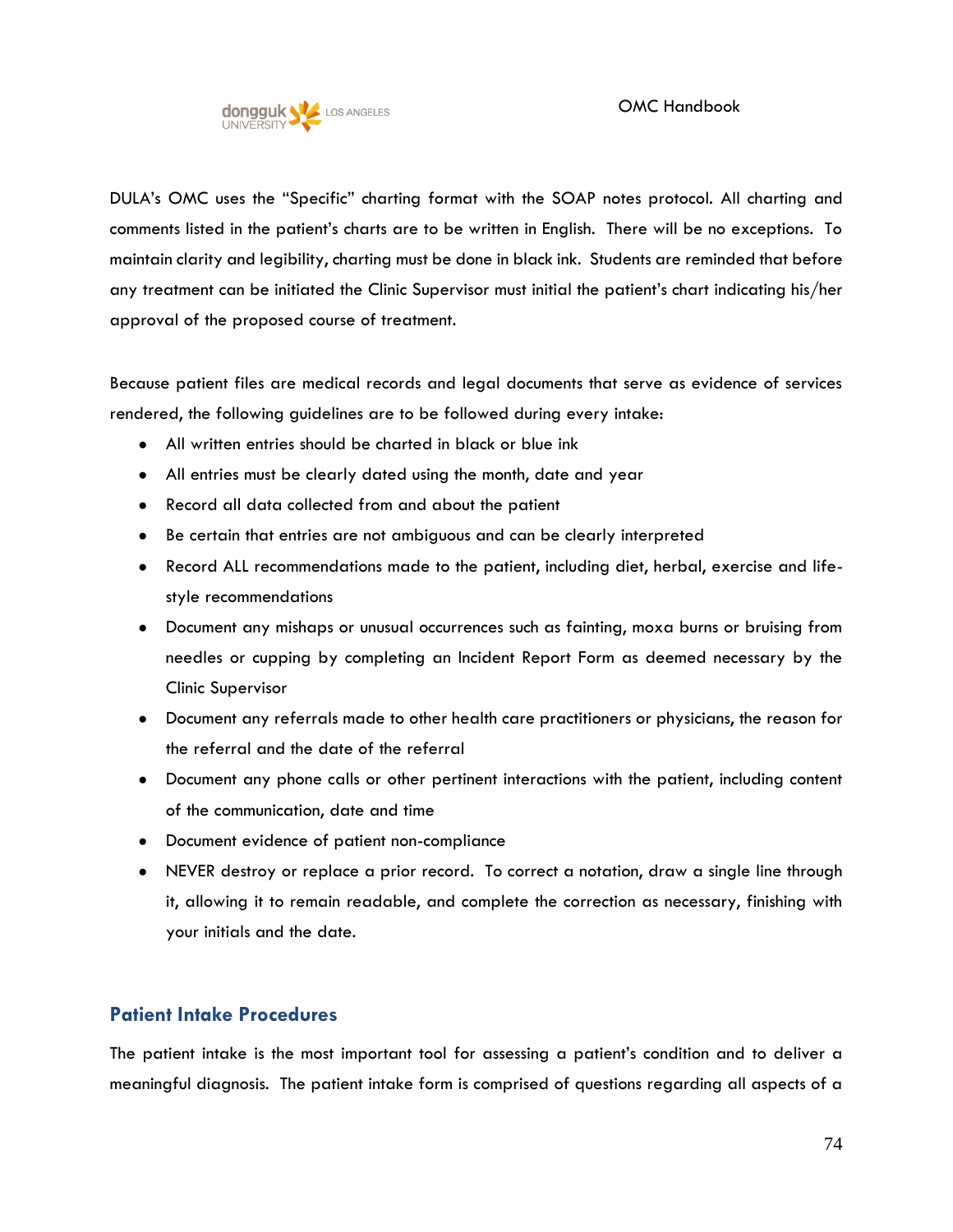

patient's health. Vital signs are an important part of the intake and must be taken and documented. Student should understand the purpose of the questions and be efficient in gathering information. An effective treatment depends on a thorough intake. For returning patients, the student must review the patient's record thoroughly. Observing interns must only observe the treating intern and/or Clinic Supervisor as he/she asks questions of the patient and wait until invited to ask any questions.

### **Formulating Diagnoses**

Once all relevant information has been gathered and assessed by the student, he/she will present the case to the Clinic Supervisor who will then accompany the student to re-examine the patient and review the findings. A diagnosis, treatment principle and treatment plan will have been formulated by the student and reviewed by the Clinic Supervisor. The internship level and competency of the student will determine the extent and nature of the Clinic Supervisor's input.

#### **Treatment Plan**

The treatment plan is a natural extension of the diagnosis. Once the student and Clinic Supervisor have agreed upon a treatment plan, the student may begin the treatment. A treatment plan that has been approved may not be altered in any way without the express written approval of the Clinic Supervisor. All changes and additions must be indicated on the intake form. Never erase anything, and never, ever use white-out on a patient chart. Mistakes are to be neatly lined through so as to be visible, with initials and the date written to the side of the correction. Students operate under the Clinic Supervisor's acupuncture license and are therefore obligated to follow his/her instruction. In the event of unauthorized additions/changes, written warnings will be issued, and no credit will be granted for that treatment.

#### **Needle Count**

Accounting for every needle used is essential for patient safety. It is critical that students count the number of needles inserted prior to leaving the patient to rest. When removing the needles after the treatment, the number must coincide with the number indicated on the intake form. Keeping an accurate needle count ensures that you will remove each needle and prevent the patient from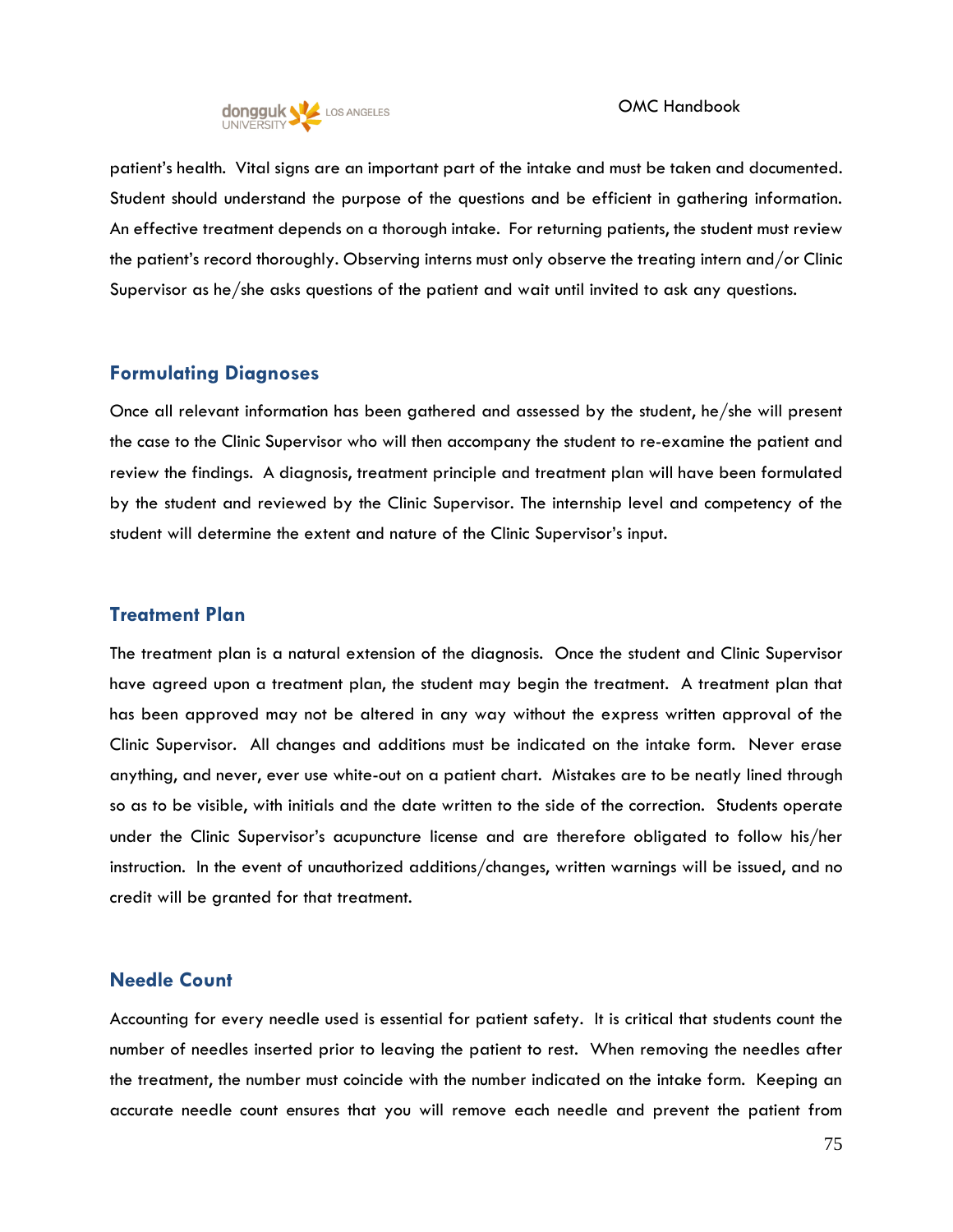

leaving the table with a needle in their body since it is possible to overlook a needle has been inserted in an obscure location or has broken.

## **Patient Comfort**

Once the patient has rested for approximately 10 minutes, the student should check on his/her comfort. Patients at times may move and disrupt a needle position, creating significant discomfort. A heat lamp can also create discomfort from either insufficient or over abundant warmth; it is important to ensure heat lamp settings are optimal and safe before leaving the room. Lighting should also be adjusted for optimal comfort. Before leaving the patient, students should be sure to ask if they have any additional needs that can be met in order to best promote their ability to relax and enjoy the treatment. Needles are typically retained from 12-20 minutes and should not be left in the patient longer than 30-40 minutes. It is the student's primary responsibility to manage his/her time when treating patients.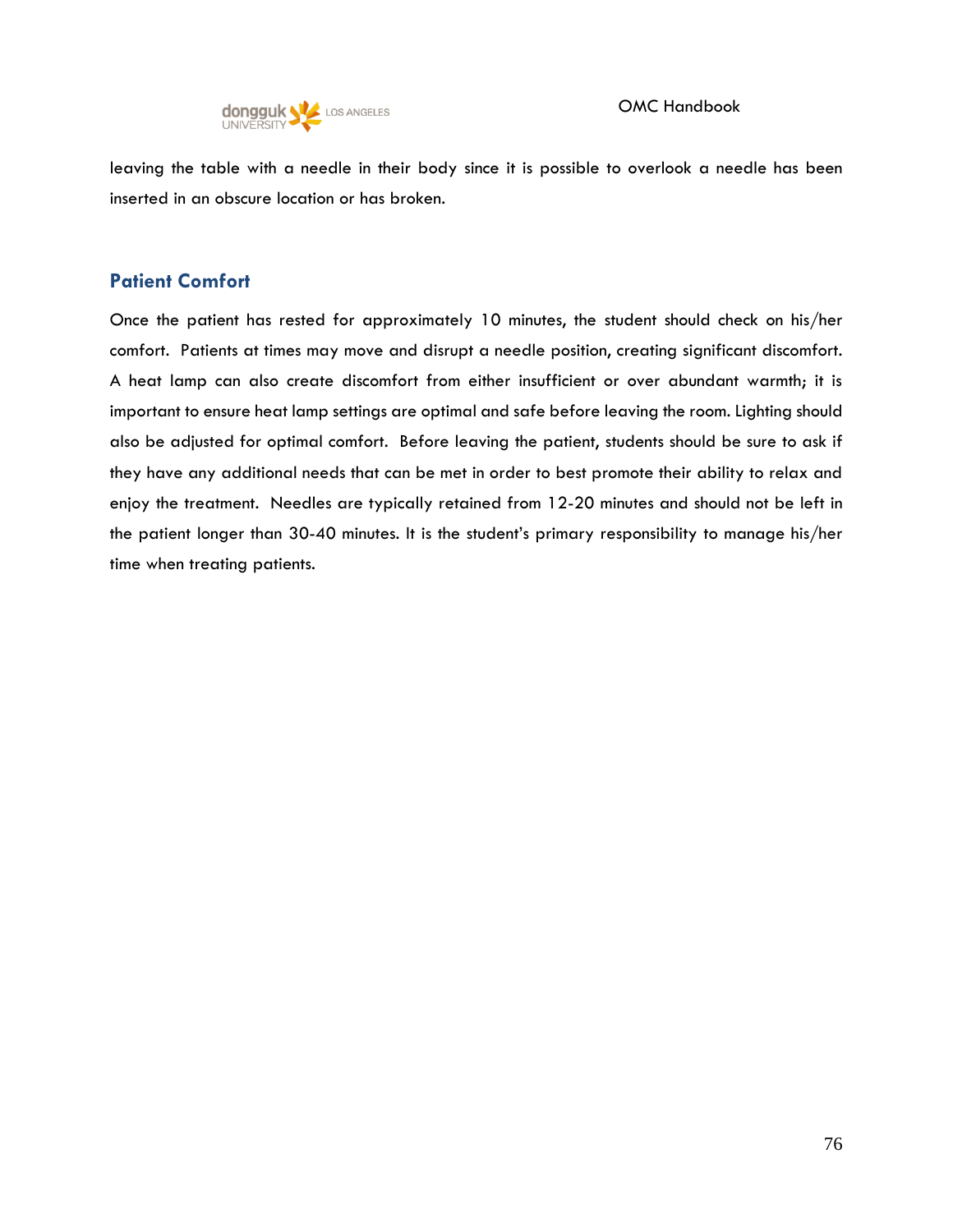

# **XII. OTHER POLICIES**

## **Guest Speaker Policy**

The OMC may at times approve guest speakers who are competent or have expertise to address various academic and clinical practice subject matter at intern training lectures. Guest speakers are approved based on the following guidelines. The topic must be relevant to the clinical internship or clinical coursework practice description and objectives as detailed in OMC Handbook. The content of the presentation must be consistent with DULA's mission statement and DULA's program educational objectives. And, there must be reasonable expectation that the guest lecturer will demonstrate appropriate professional respect for colleagues, DULA and its constituents. The lecture must be feasible within the schedule and resource limitations of the clinical internship level. Acupuncture or other techniques taught and/or demonstrated by guest lecturers are not approved for use in the OMC unless part of DULA's curriculum.

## **Transfer Student Policy**

The following procedures and requirements apply for all students who may have clinical internship experience at a prior institution and are transferring to DULA:

- Orientation: attendance is mandatory for all transfer students prior to entering clinical internship.
- Level Exam: transferring students must complete level entrance requirements including Level Examination.
- CPR & First Aid Card: A valid CPR and First Aid card must be submitted to participate in clinical internship.
- The DULA/CNT (Clean Needle Technique) Certificate must be presented to participate
- Evidence of prior successful completion of clinical internship from Program Director.
- Prerequisites: transfer students should consult with program directors for completion of prerequisites before applying to clinical internship.
- Satisfactory of English Language Proficiency (please refer to program catalog for more information).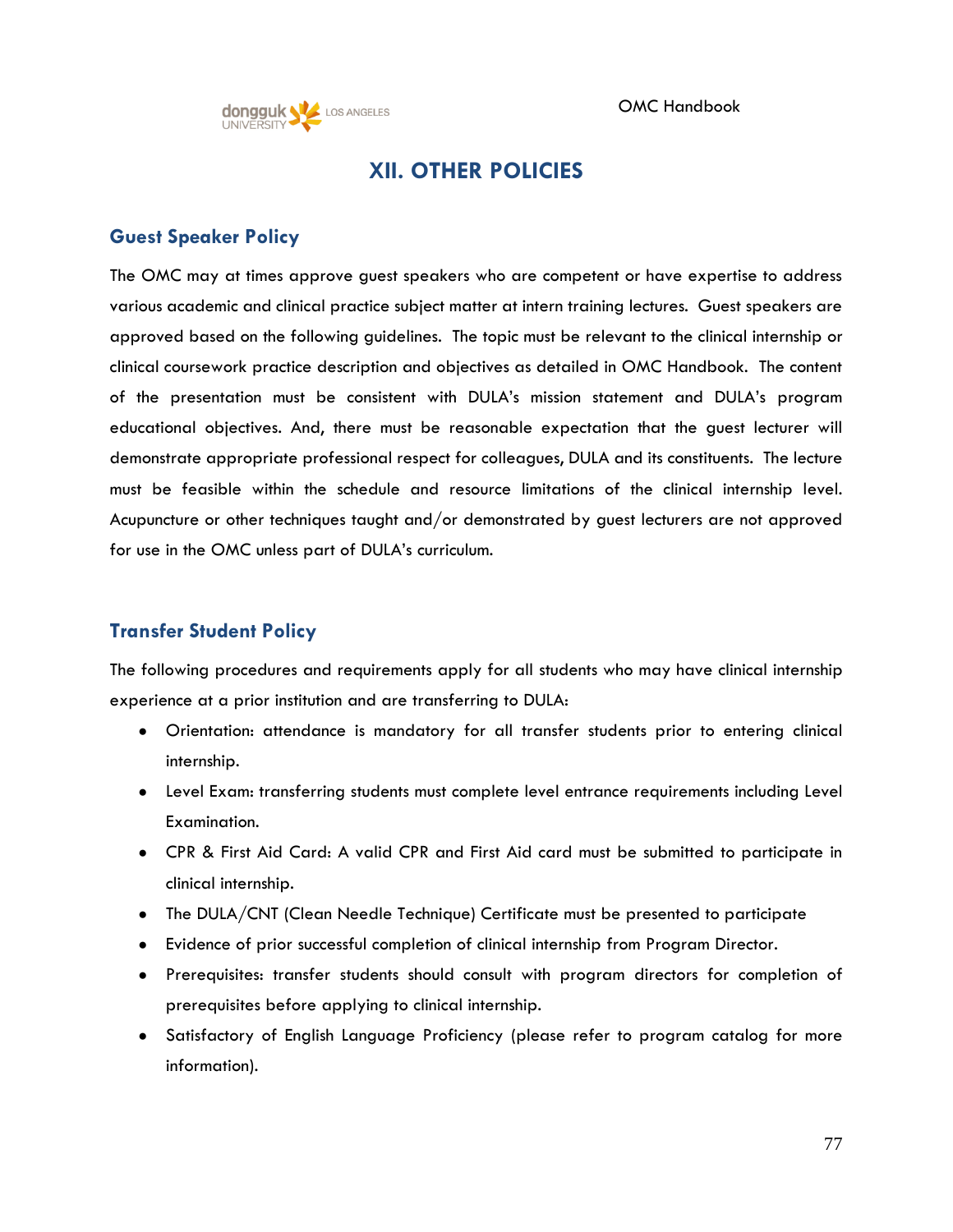

# **Externship Policy**

DULA doesn't accept any externship other than DULA provides.

Student can apply for DULA's externship program and it may be credited to his/her internship. DULA's externship program is equivalent to DULA's internship regarding clinic procedures, treatment protocols, and student's performance evaluations. DULA OMC Clinic Supervisor will be assigned and supervise all clinical activities including diagnostic procedure, acupuncture treatment, herbal treatment, and patient management. All other DULA's internship procedure including Intern's learning notes, patient log sheet, intern evaluation, and case study will be applied to the externship program equally.

Externship manual at AIDS Health Foundation (AHF) Healthcare Center at Hollywood Presbyterian Medical Center:

1. Training Plan:

Dongguk University Los Angeles has established an externship program to provide for our students the following:

- The opportunity to observe and treat a variety of conditions.
- To learn patient management and treatment methodologies in a real-life clinic at a major university.
- To have the opportunity to introduce acupuncture to AHF patient population.
- a. Date of Externship Program: From November 2017; and ongoing.
- b. Names and license numbers of the Clinic Supervisors at the clinic: Please contact OMC Director at **omcdirector@dula.edu**
- c. Length of time the student will be participating at the externship clinic: Minimum of 40 hours per quarter and up to a maximum of 200 hours total per each student.
- d. Identify the entire spectrum of clientele that the students will be treating at the clinic: A wide spectrum of clientele including teenagers, adolescents, adults and seniors.
- e. How many patients, per week, will the students be treating: Each student will treat about 10 - 12 patients per week.
- f. Number of students involved in externship training: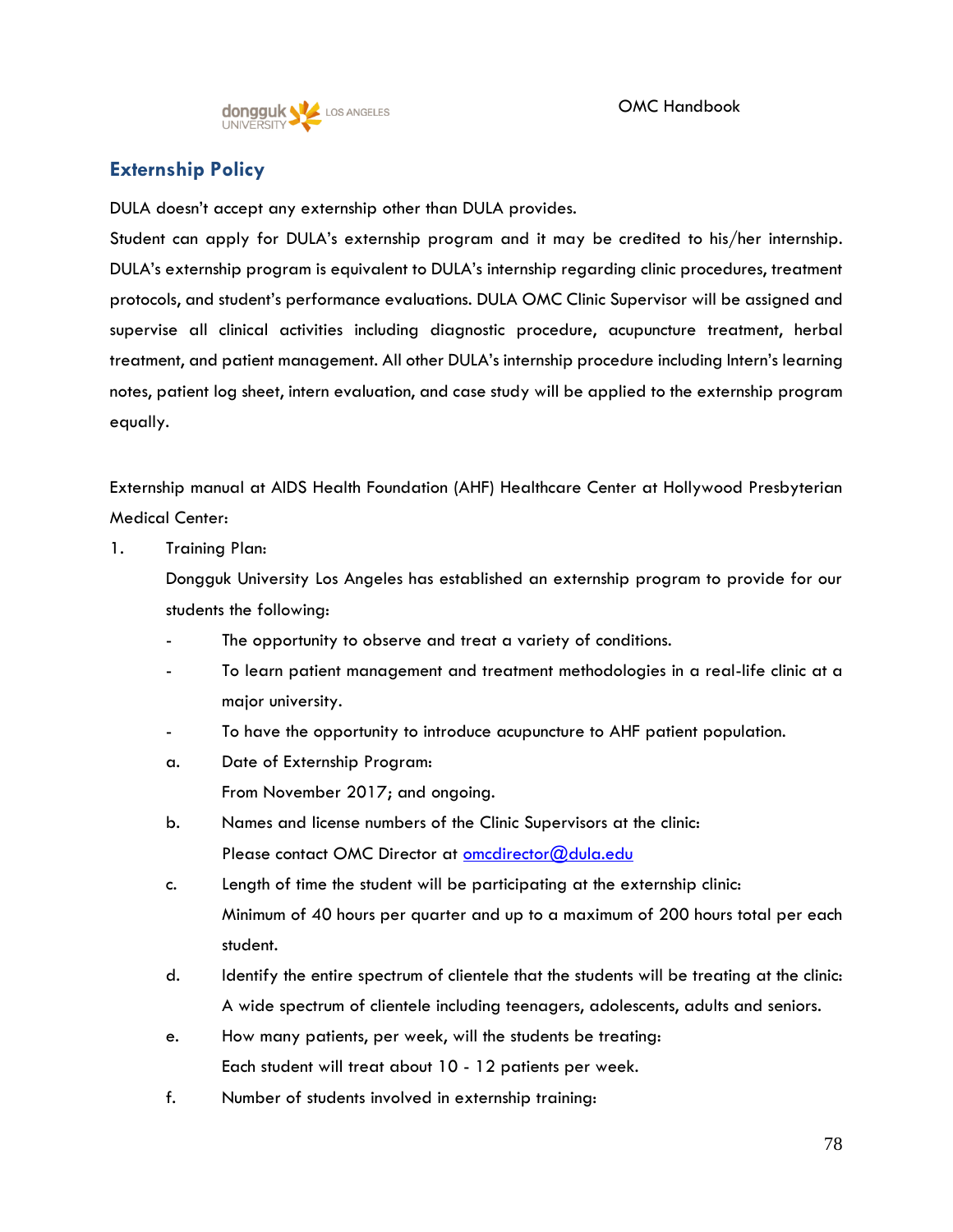

Two to Four students per afternoon (2pm to 6pm) shifts of once a week.

g. Patient chart management

Use EMR or computerized patient chart provided at the AHF.

2. How will the training provided by the Externship Program Clinic Supervisors be monitored by the Acupuncture Board-approved school:

The training provided by the externship program Clinic Supervisors is monitored by the acupuncture board-approved school in the following ways:

- The students will evaluate the training provided by the externship program and the Clinic Supervisors by filling out the appropriate evaluation forms.
- The externship program Clinic Supervisors will fill out timecards for students that were present and on time.
- DULA will conduct routine checks of the externship program. Students will be directly supervised by DULA Supervisory personnel for the full duration of the program.
- 3. How will the training provided for the students be monitored by the Acupuncture Board -approved school:
	- Evaluations forms
	- **Timecards**
	- Routine Checks
	- Direct supervision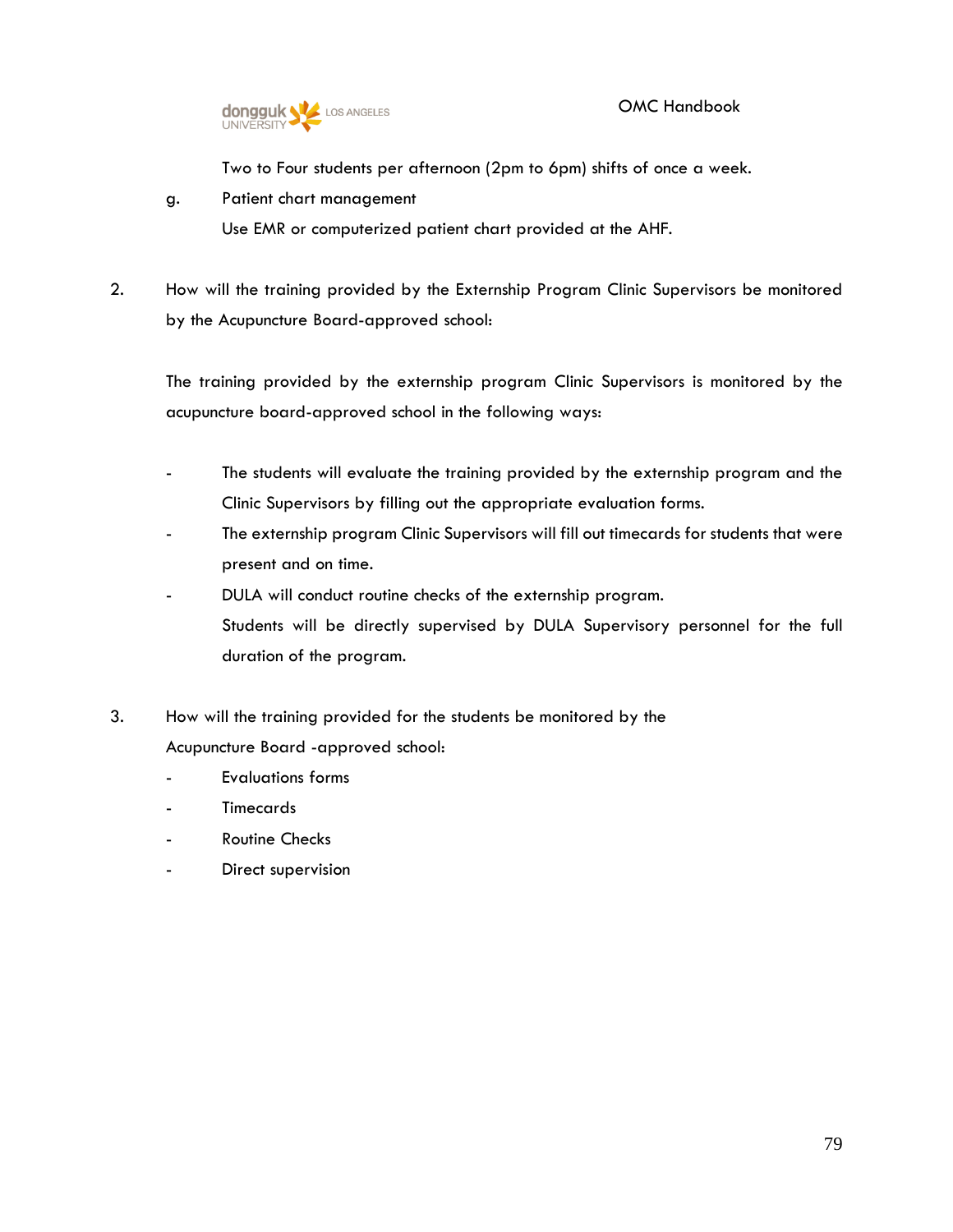

# **XIII. SAFETY AND EMERGENCY PROCEDURES**

#### **Cardio-Pulmonary Resuscitation (CPR) & First Aid**

Attendance and successful completion of a CPR & First Aid class is mandatory for all students. DULA hosts a CPR & First Aid class regularly or students may choose to go through an external certification service so long as they are Red Cross or American Heart Association certified. The cards given after successful course completion are a requirement for students entering the clinic. It is the student's responsibility to maintain current CPR & First Aid Certifications. It is a requirement for internship and/or clinical training at the OMC and required to sit for California Acupuncture Licensing Exam.

#### **Positioning your patient**

The patient should always be placed in a comfortable position that can be maintained for the length of the treatment. Elderly or handicapped patients may need assistance getting on and off the treatment table. Children should never be left unattended during treatment. Always ensure that the patient is comfortable before leaving the treatment room. After needles have been inserted all patients must be checked regularly at intervals. Students should show special concern towards those who are oversensitive or nervous.

#### **Depth of needle insertion**

In order to avoid causing injury to the patient, students must pay close attention to the direction and depth of the insertion according to major acupuncture texts, variations in body proportions, and your Clinic Supervisor's instructions.

#### **Stuck needle**

Never insert a needle up to the handle. Explain to the patient the necessity of lying still while undergoing acupuncture. If a needle is stuck due to a muscle spasm ask the patient to relax and massage gently around the point, after which needle should remove easily. If the needle is still stuck, needle nearby to relax the spasms muscle. If the needle is entangled in fibrous tissue turn it slightly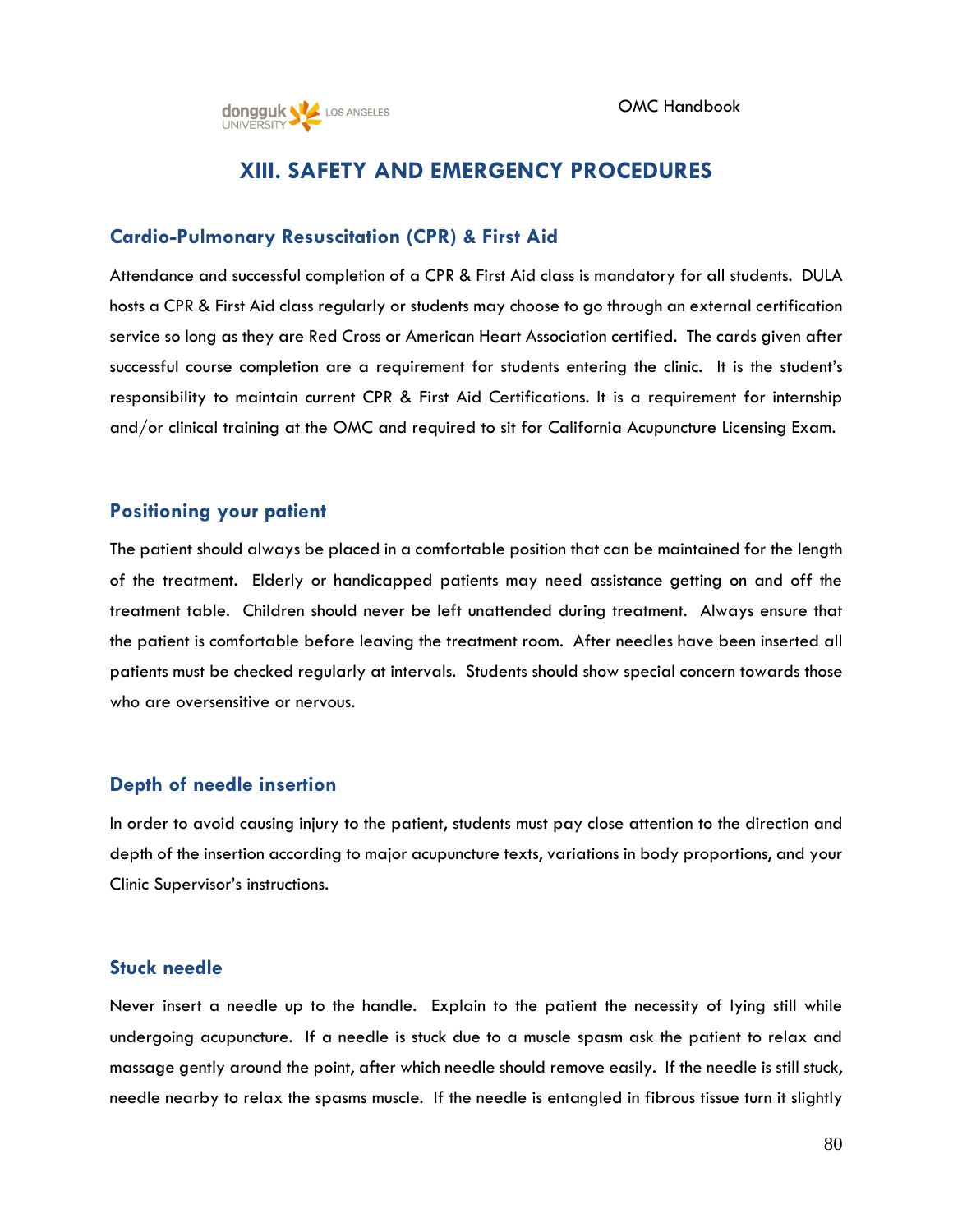

to the opposite direction until it becomes loose, then withdraw. Students always can ask Clinic Supervisor for help.

#### **Broken needles**

**Always** check the needle prior to treatments. The student should remain calm while advising your patient to relax and not to move. Contact a Clinic Supervisor or OMC Director immediately. If the entire needle is under the skin, do not allow the patient to move, and immediately seek appropriate medical care or call 911.

#### **Needlestick**

Needlestick or Other Exposure to Bloodborne Pathogens, per CDC guidelines & CNT 7<sup>th</sup> edition;

- 1. Immediately & thoroughly wash affected area with soap and water
- 2. Flush splashes to the nose, mouth, or skin with water
- 3. Irrigate eyes with clean water or saline (in the Intern Room)
- 4. Report the incident to your Clinic Supervisor & file an incident report
- 5. Immediately seek medical advice from a licensed physician as soon as possible

Note: Several studies indicate PEP (post-exposure prophylaxis) should be started within 2 hours if the level of exposure warrants. As soon as possible after exposure (within 24 hours) baseline tests for HIV, HBV, and HCV should be conducted. Periodic follow-up testing is recommended. The CDC provides an HIV PEP treatment hotline if questions about treatment or advice are needed. Call 888-448-4911, if desired.

Note: Students must obtain medical evaluation and testing for the above exposures.

#### **Fainting**

Signs and symptoms: dizziness, vertigo, oppressive feeling in chest, pallor, nausea, palpitation, cold extremities, cold sweating, weak pulse, loss of consciousness, hypotension and shock.

Causes: Nervous tension, fatigue or extreme weakness of the patient, hunger, forceful manipulation resulting in excessive stimulation.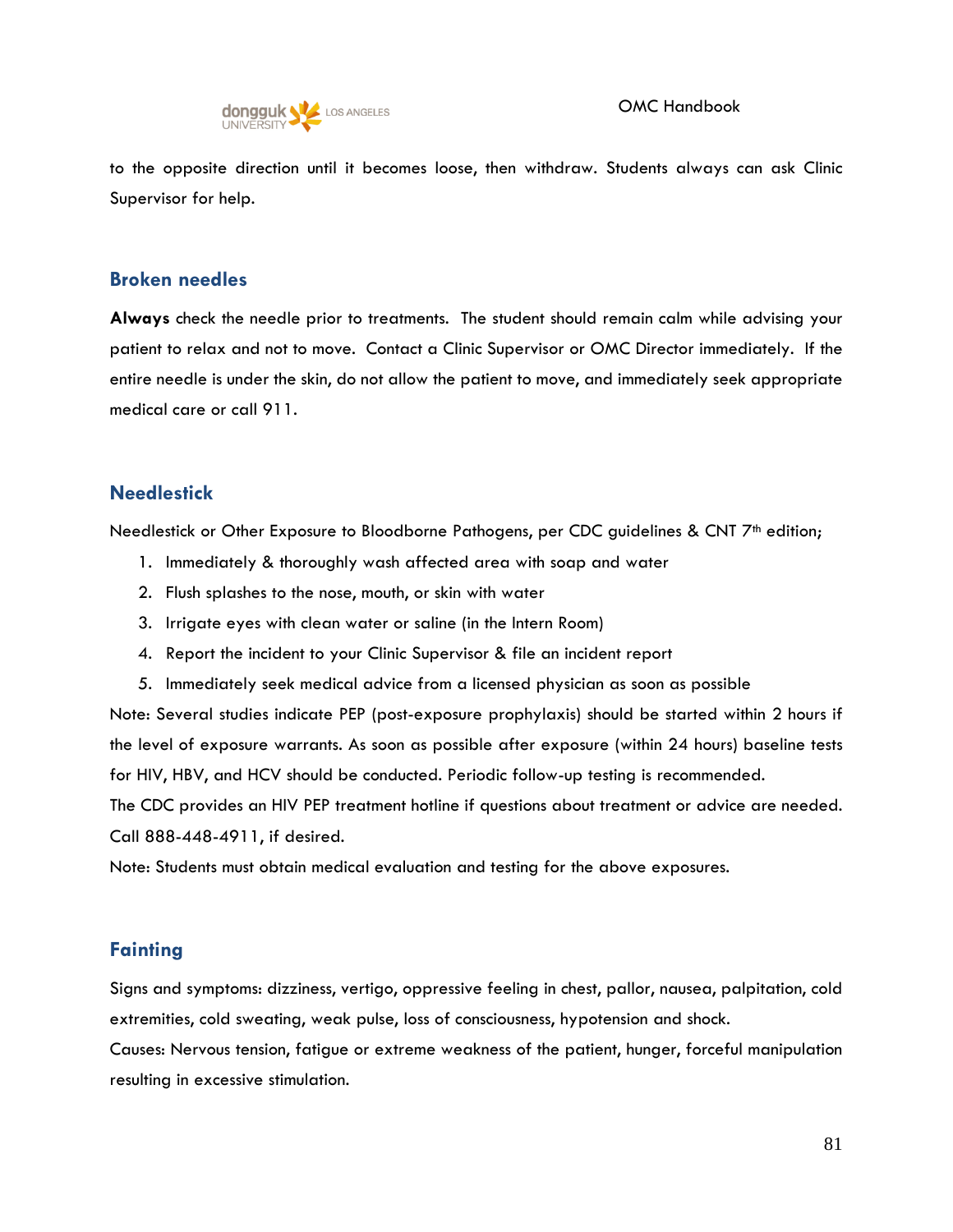

Management: Remove all needles immediately; Contact your Clinic Supervisor or OMC Director immediately. Allow patient to lay flat and elevate feet (to allow increased blood circulation to the brain). Offer the patient warm water. If the patient is having trouble in breathing contact your Clinic Supervisor or OMC Director immediately (always observe the facial color and expression). If symptoms continue, call Emergency Medical Assistance (911).

### **Electro-Stimulation**

Use only AC current electrical stimulation. The level of electro-stimulation should never approach the level of pain. Electro-stimulation should not be applied from one side of the chest to the other (front to back or side to side) because it may interfere with the action of the heart muscle. Electrostimulation should also not be applied crossing the spine (from one side to another side) on the back. Electro-stimulation should avoid "implanted cardiac device and pacemaker".

#### **Moxibustion**

Be aware of your patient's heart condition, especially with elderly patients or those with nerve damage or diabetes. If a patient has been burned, contact the Clinic Supervisor. Do not apply moxa for hot, febrile diseases, nor those with neuropathy. Be cautious about the use of moxa on the abdominal area during pregnancy.

## **Hand Washing**

All students must scrub wash their hands with soap under a stream of warm running water before and after performing acupuncture on every patient and whenever your hands become contaminated. Other methods of cleaning the finger tips prior to the insertion of the needle may be used. Using alcohol or antimicrobial hand cleaners such as Purell are acceptable.

## **Biohazardous Material Disposal**

Students must immediately isolate and dispose of used and unused loose needles. Each treatment room has designated biohazard receptacles (sharp containers) that are intended for needles and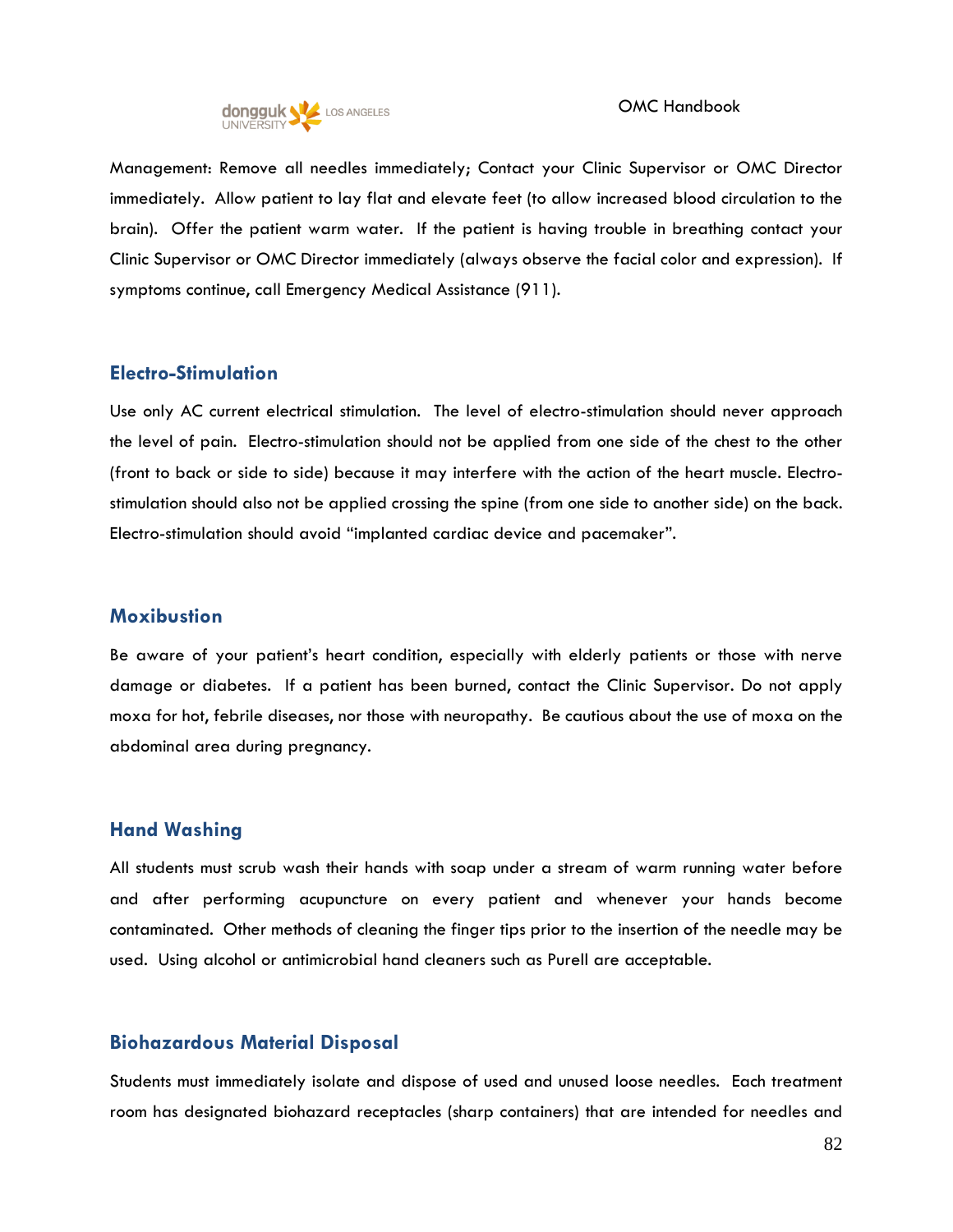

other sharp implements. Before removing needles, roll the cart close to the table to reduce handling time of the needle. Be sure that the biohazard or sharps container is securely placed on the cart to avoid potential destabilization of the biohazard receptacle. When the biohazard receptacle is near or at 3/4 full, the student must promptly notify a Clinic Supervisor, the OMC Director or Intern Coordinator.

According to OSHA regulations a used acupuncture needle is considered a contaminated sharp. All needles that have been used for treating must immediately thereafter be placed in the sharps container, not the waste basket, treatment tables, clean field or treatment room floor. Because this is so integral to ensuring the safety of patients, students and staff (particularly cleaning staff) we will repeat: ALL USED NEEDLES ARE TO BE PLACED IMMEDIATELY IN THE SHARPS CONTAINER.

Contaminated signifies either the presence of or the reasonably anticipated presence of blood or other potentially infectious materials on an item or surface. Contaminated sharps therefore by definition include any contaminated object that can penetrate the skin. This includes, but is not limited to, acupuncture needles, seven star and other cutaneous needles, lancets, etc. All contaminated needs must be placed immediately in a sharp container.

Please note that if a needle has been used to treat a patient, once its' package has been opened it is no longer considered to be sterile. It is a violation of CNT, OSHA policy and OMC policy to use unsterile needles on patients; they should be disposed of in the sharps container as if they were contaminated.

All cotton balls used to prepare acupuncture points may be discarded in the trash can, unless they met blood, in which case dispose of them in the biohazard trash can available near the standard waste bin. Never place cotton balls in a sharp container.

## **Clean Needle Technique**

Students must show proof of successful completion of the Clean Needle Technique (CNT) and safety course (WM210) offered by DULA prior to entry into the OMC. The knowledge and skills gained in this class must be part of the student's day-to-day DULA clinic practice.

The Council of Colleges of Acupuncture and Oriental Medicine (CCAOM) offers a CNT course which cannot be used in place of WM210. This course is a one-day course offered throughout the year. Although DULA will make every effort to host a CNT course on campus, DULA cannot guarantee such.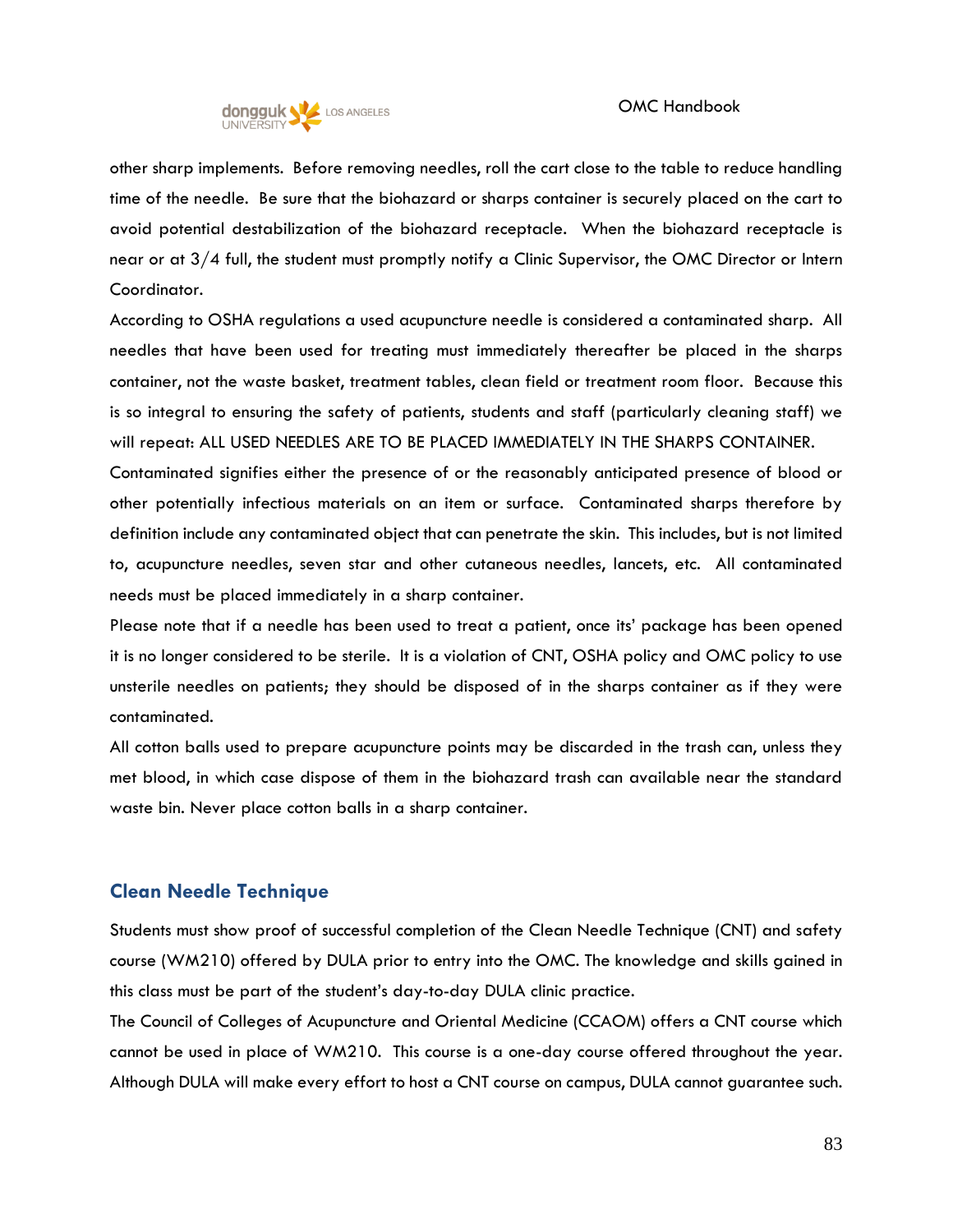

Students are responsible for taking and passing this CNT course in order to take the NCCAOM examination. Students must maintain a working knowledge of the methods and procedures defined and required in the "Clean Needle Technique Manual for Acupuncturists, 7<sup>th</sup> Edition" published by the National Acupuncture Foundation, Washington, D.C.

### **Gloves**

It is recommended that a rubber glove be used when there is a risk of contact with blood or other potentially infectious body fluid. The use of gloves is not necessary during the routine acupuncture practice in the absence of significant bleeding.

Gloves or a finger cot should be worn when the practitioner has a break in the intact skin barrier such as cuts, scratches, or punctures, when treating patients, handling or touching contaminated items or surfaces, and when it can be reasonably anticipated that a student may have contact with blood.

## **Laundry Service**

Laundry must be handled as little as possible with a minimum of agitation. Place soiled laundry immediately in laundry bags; do not leave these bags in treatment rooms. The front desk staff will see to it that the laundry is then cleaned and re-stocked.

## **Cleanliness**

Upon completion of treatment, and after the patient has left, clean the room and prepare it for the next patient. All working surfaces and treatment tables shall be sanitized after each patient. Treatment table cover, pillow covers, and the clean field must be changed after each patient. Food and drink are not permitted in treatment areas and shall not be kept in refrigerators, freezers, or on countertops where blood or other potentially infectious materials may be present. Eating, drinking, smoking, applying cosmetics or lip balm, and handling contact lenses are prohibited in work areas where there is a reasonable likelihood of occupational exposure by potentially infectious material. Lab coats should not be worn out of the clinic area and need to be clean and pressed at all times.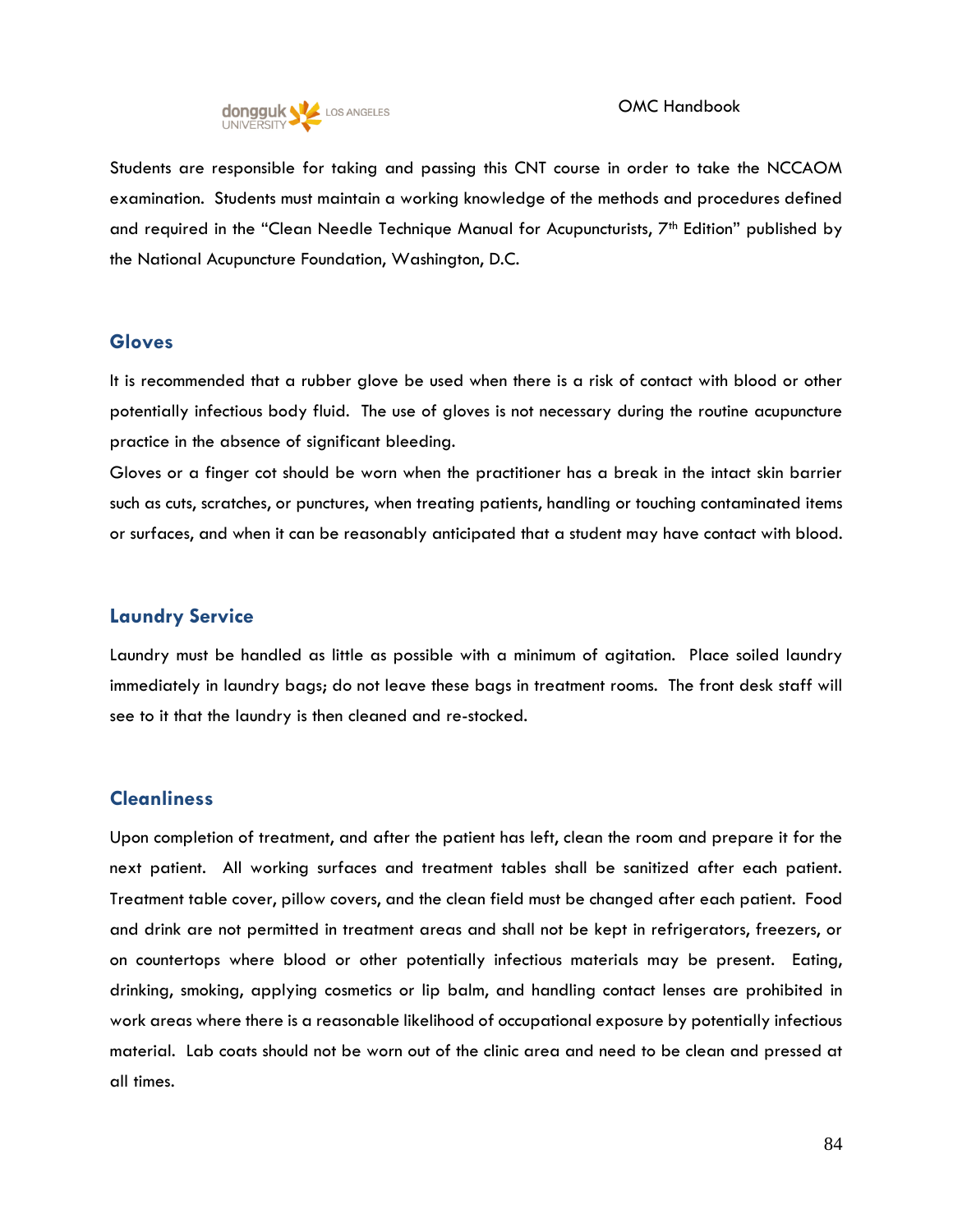

### **Universal Health Precautions**

The best way to reduce occupational risk of infection is to follow universal precautions. Health care workers must assume all patients are infected with HBV and HIV, and take adequate nondiscriminatory precautions to protect themselves. Universal precautions should apply to blood, body fluids containing visible blood, sweat, saliva, semen, vaginal secretions, tissues, cerebrospinal fluid, pleural fluid, peritoneal fluid, pericardial fluid, and amniotic fluid. The Centers for Disease Control (CDC) has developed procedures to help health care workers protect themselves from a variety of possible infections including HBV and HIV. In general, these precautions include the use of an appropriate barrier (gloves, masks, goggles, etc.) to prevent contact with infected body fluids. Additionally, standard sterilization and disinfection measure as well as effective waste disposal procedures are to be followed. These practices are especially important for all invasive procedures. In addition to gowns, gloves, and surgical masks, protective eyewear or face shields should be worn where generation of droplets or splashing of blood or body fluids is possible. If the protective barrier becomes torn, it should be replaced immediately or as soon as patient safety permits. In the event of injury to the health care practitioner, the barrier should be removed, and the wound treated promptly. Any such injury should also be followed up with an incident report. For further detailed procedures regarding Blood Borne Pathogens and the procedures to handle all incident, please refer to the section below.

## **Cleaning and Sterilization**

All instruments including cupping cups, gua-sha tools, and work surfaces must to be sanitized and decontaminated as soon as possible after contact with patients or other potential infective material. Since cupping cups and gua-sha tools are reusable, these materials must be sterilized immediately following every use.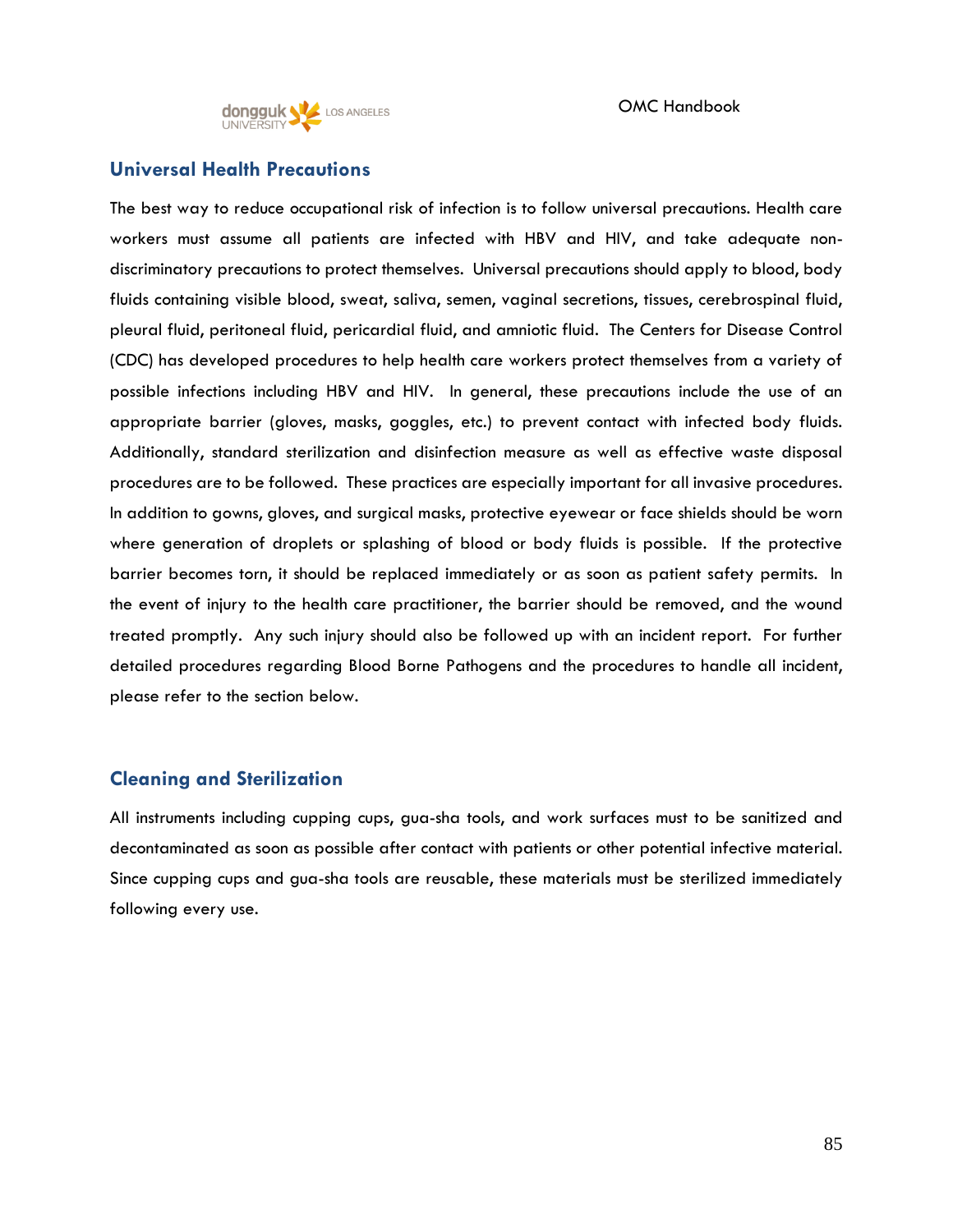

# To sterilize cupping cups and gua-sha tools use the following procedure:

| <b>Sterility Category</b><br>of Equipment | <b>Acupuncture</b><br><b>Practice Example</b> | <b>Disinfectant Level</b><br><b>Required before</b><br><b>Reuse</b> | <b>Disinfecting</b><br><b>Procedure</b> |
|-------------------------------------------|-----------------------------------------------|---------------------------------------------------------------------|-----------------------------------------|
| Non-Critical                              | BP cuff, Stethoscope,                         | Low or intermediate                                                 | Fabric equipment (BP                    |
|                                           | e-stim clip,                                  | disinfecting agents                                                 | cuffs) may be                           |
|                                           |                                               | acceptable.                                                         | disinfected with                        |
|                                           |                                               |                                                                     | isopropyl alcohol EPA                   |
|                                           |                                               |                                                                     | approved solutions                      |
|                                           |                                               |                                                                     | for non-critical items                  |
|                                           |                                               |                                                                     | Smooth surfaces can                     |
|                                           |                                               |                                                                     | be disinfected through                  |
|                                           |                                               |                                                                     | 2 steps; soap and                       |
|                                           |                                               |                                                                     | water cleaning                          |
|                                           |                                               |                                                                     | followed by wiping                      |
|                                           |                                               |                                                                     | with a low or                           |
|                                           |                                               |                                                                     | intermediate                            |
|                                           |                                               |                                                                     | disinfecting agent.                     |
|                                           |                                               | Intermediate                                                        | Step 1.                                 |
|                                           |                                               | disinfecting agents                                                 | Removal of all                          |
|                                           |                                               | required.                                                           | biological and foreign                  |
|                                           |                                               |                                                                     | material (e.g., soil,                   |
|                                           |                                               |                                                                     | organic material, skin                  |
|                                           |                                               |                                                                     | cells, lubricants) form                 |
|                                           |                                               |                                                                     | objects using soap                      |
|                                           |                                               |                                                                     | and water.                              |
|                                           |                                               |                                                                     | Step 2.                                 |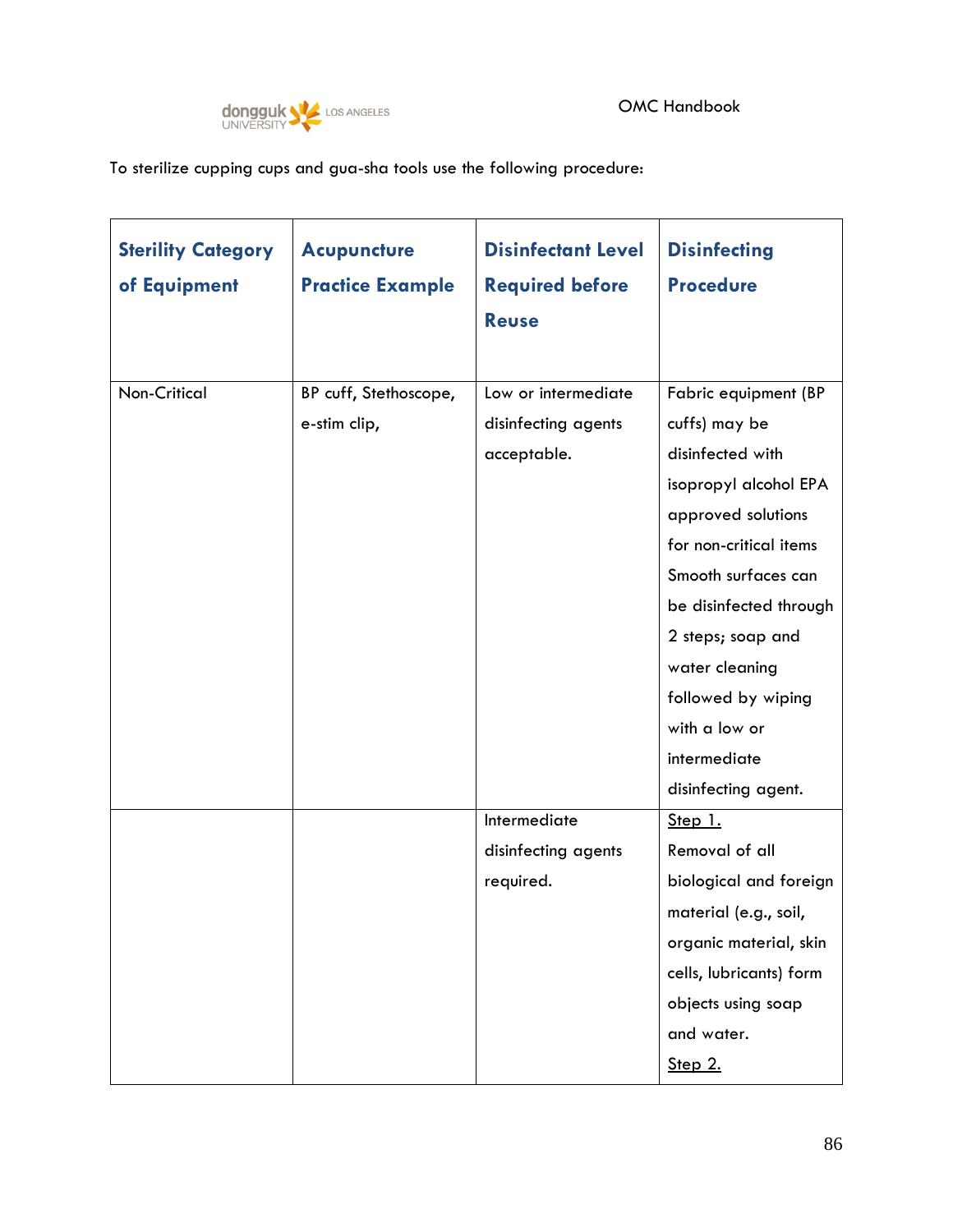

|                          |                              |                     | Soak in appropriate            |
|--------------------------|------------------------------|---------------------|--------------------------------|
|                          |                              |                     | FDA-cleared                    |
|                          |                              |                     | disinfectant for the           |
|                          |                              |                     | time indicated for             |
|                          |                              |                     | reusable equipment.            |
|                          |                              |                     | <b>Follow label directions</b> |
|                          |                              |                     | for use as                     |
|                          |                              |                     | intermediate                   |
|                          |                              |                     | disinfecting agent.            |
| Semi-Critical            | Cupping cups and             | Sterilize with high | Step 1                         |
|                          | gua-sha tools used on        | level disinfectant  | Removal of all                 |
|                          | skin                         | before re-use       | biological and foreign         |
|                          |                              |                     | material (e.g., soil,          |
|                          |                              |                     | organic material, skin         |
|                          |                              |                     | cells, lubricants) from        |
|                          |                              |                     | objects using soap             |
|                          |                              |                     | and water.                     |
|                          |                              |                     | Step 2                         |
|                          |                              |                     | Soak in high-level             |
|                          |                              |                     | disinfectant (Sporox)          |
|                          |                              |                     | as per product label           |
|                          |                              |                     | instructions                   |
| <b>Reusable Critical</b> | <b>Equipment that breaks</b> | Must be sterilized. | <b>Example: Autoclave</b>      |
|                          | the skin or enters the       |                     |                                |
|                          | vascular system; No          |                     |                                |
|                          | AOM equipment falls          |                     |                                |
|                          | in the category.             |                     |                                |
| Sterility Critical; non- | Needles, 7-star              | Cannot be reused.   | Example: Ethylene              |
| reusable                 | hammers, lancets,            |                     | oxide gas                      |
|                          | press tacks, ear seeds.      |                     |                                |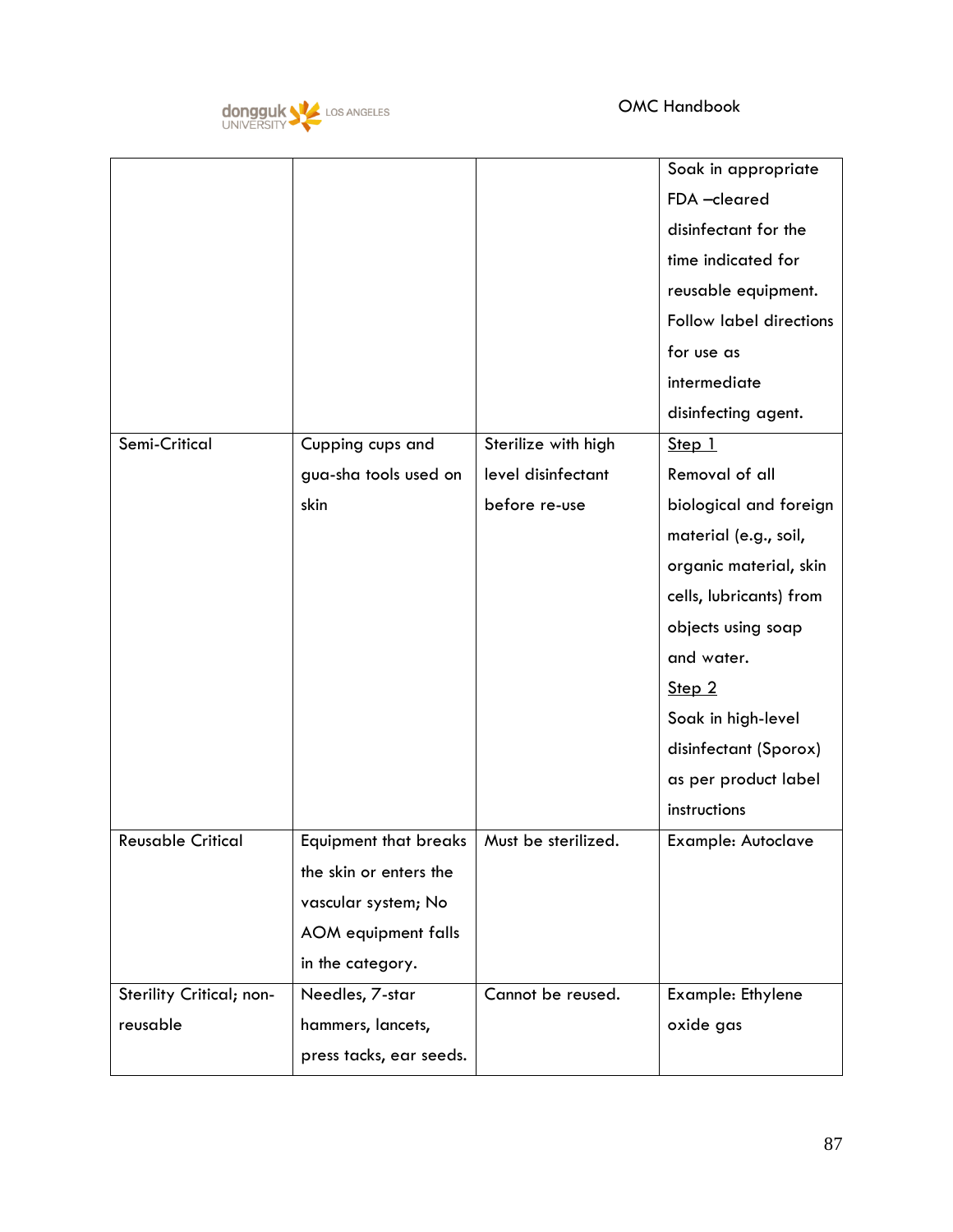

Disinfectant wipes and Lysol are available in the Herbal Dispensary to sanitize work surfaces such as treatment tables, intake tables and chairs, faucet handles and door handles, countertops, heat lamp knobs and instrument carts.

Hands should be thoroughly washed after performing the above procedures.

# **OSHA Policy**

OSHA stands for Occupational Safety and Health Administration which was created in 1970 within the U.S. Department of Labor to:

- Reduce hazards within the workplace and to implement new or improved existing safety and health programs
- Develop innovative ways of dealing with occupational safety and health problems
- Establish separate but dependent responsibilities and rights for employees and employers
- Maintain reporting and record keeping systems to monitor work related injuries and illnesses
- Establish training programs to increase the number and competence of occupational safety and health personnel
- Develop mandatory job safety and health standards and enforce them effectively; provide for the development, analysis, evaluation and approval of state occupational safety and health programs

All DULA students at all phases of internships must be educated in OSHA policies and standards. DULA provides training and education in topics including, but not limited to, bloodborne pathogens, OPIM, disease transmission, universal precautions, sterilization procedures, personnel protective equipment, how to clean a blood or bodily fluid spill, dealing with biohazardous material, DULA's exposure control plan, and safe practice techniques. Students must attend one training session per year, beginning with the New Intern Orientation, to keep their knowledge and skills current. No one is permitted to work in the clinic without an OSHA training/Clinic Orientation. Students will be given a selection of times to attend one OSHA training/Clinic Orientation at the beginning of each year. OSHA guidelines apply to all businesses and industry. Healthcare professionals and all workers within such settings face an even greater risk of exposure to bloodborne pathogens. OSHA mandates work practice and how one deals with bloodborne pathogens, accidents, such as blood or body fluid spills, and needlesticks. For acupuncturists, techniques such as bleeding, bloodletting